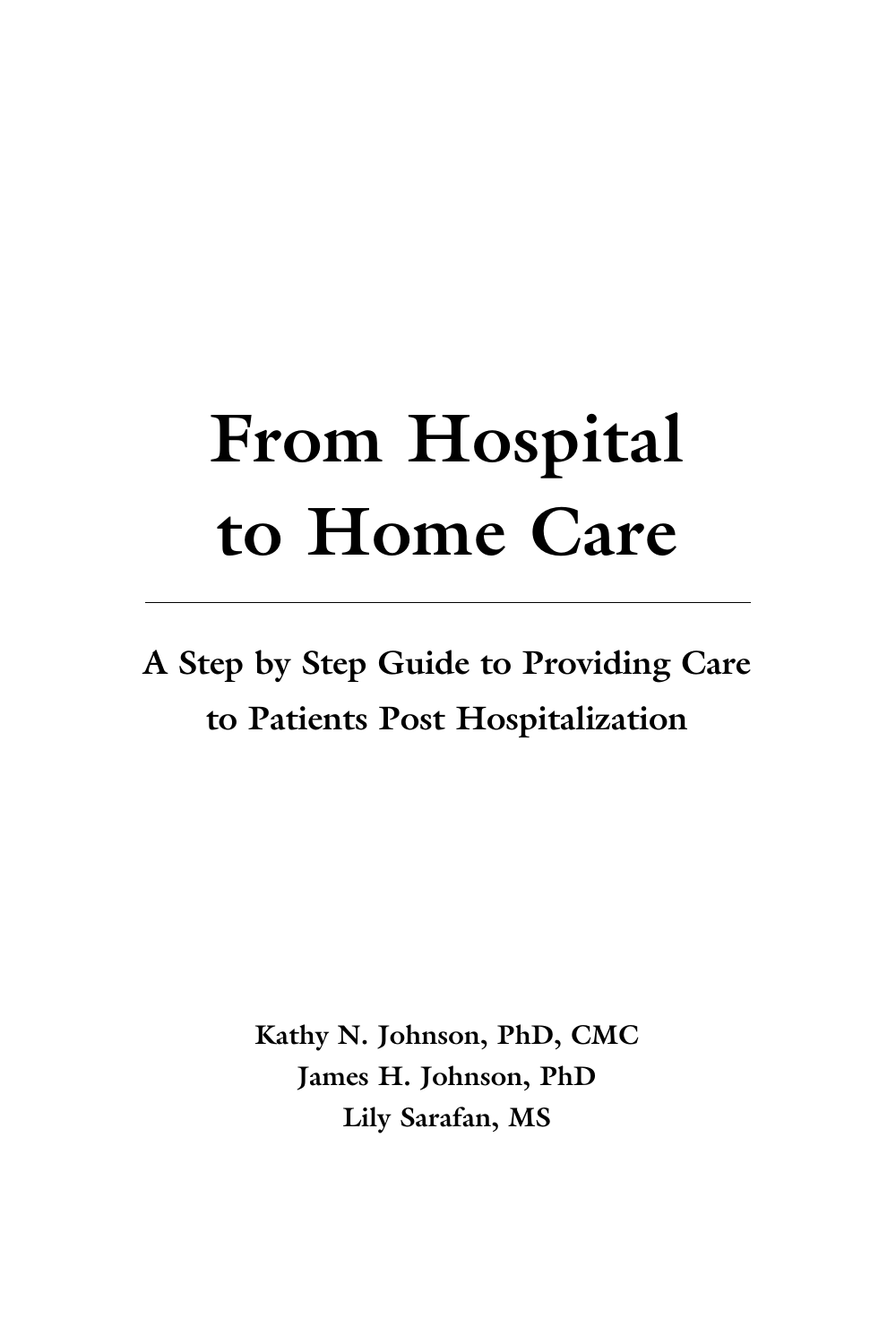The information contained in this book is intended to provide helpful and informative material on the subject addressed. It is not intended to serve as a replacement for professional medical advice. Any use of the information in this book is at the reader's discretion. The authors and publisher specifically disclaim any and all liability arising directly or indirectly from the use or application of any information contained in this book. A health care professional should be consulted regarding your specific situation.

All Rights Reserved. No part of this book may be used or reproduced in any matter without the written permission of the Publisher. Printed in the United States of America. For information address Home Care Press, 148 Hawthorne Avenue, Palo Alto, CA 94301.

ISBN 978-1-4675-0180-4 Copyright © 2012 Home Care Assistance, Inc.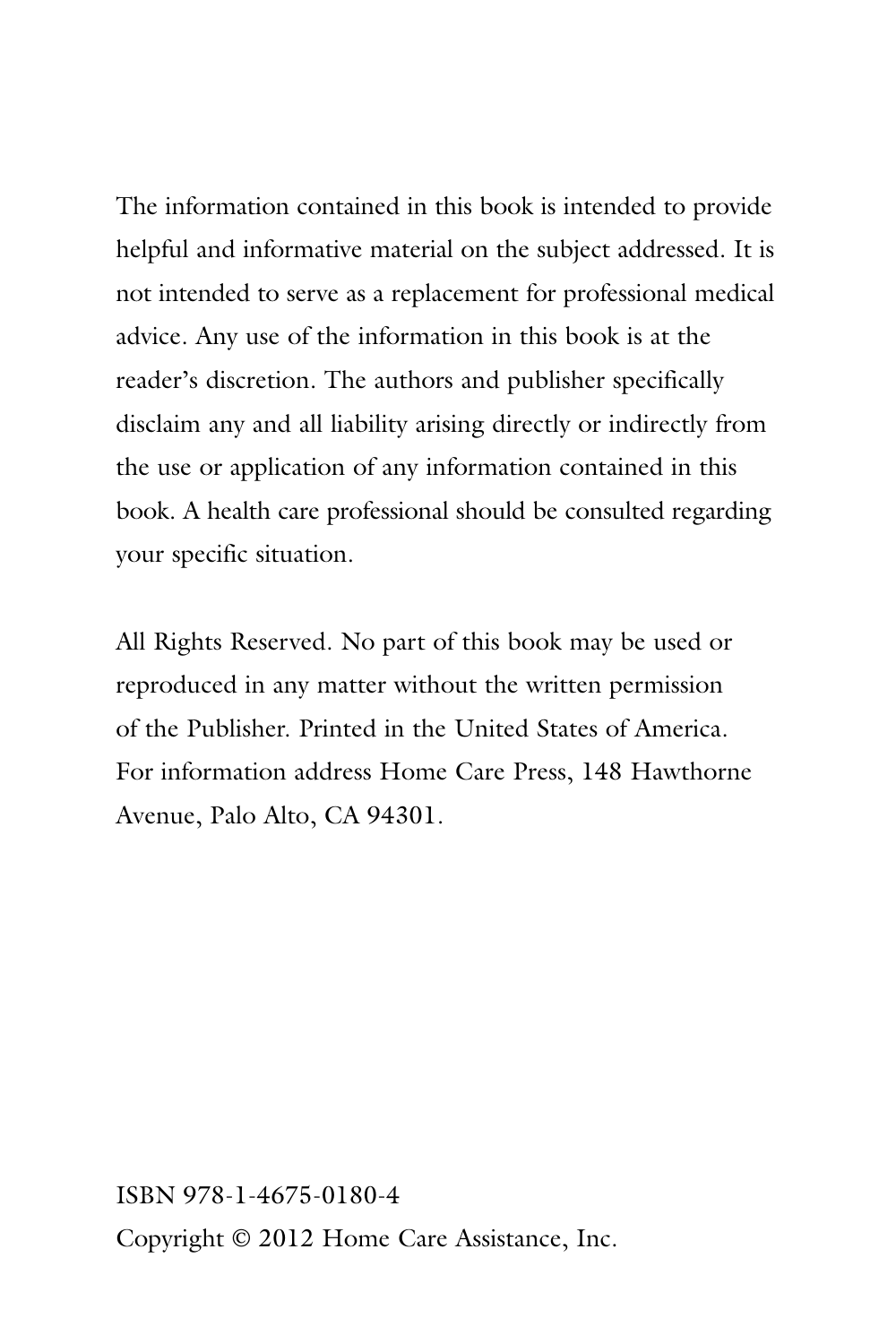## **ACKNOWLEDGMENTS**

To the caregivers and health professionals who dedicate themselves to the wellbeing of patients everywhere.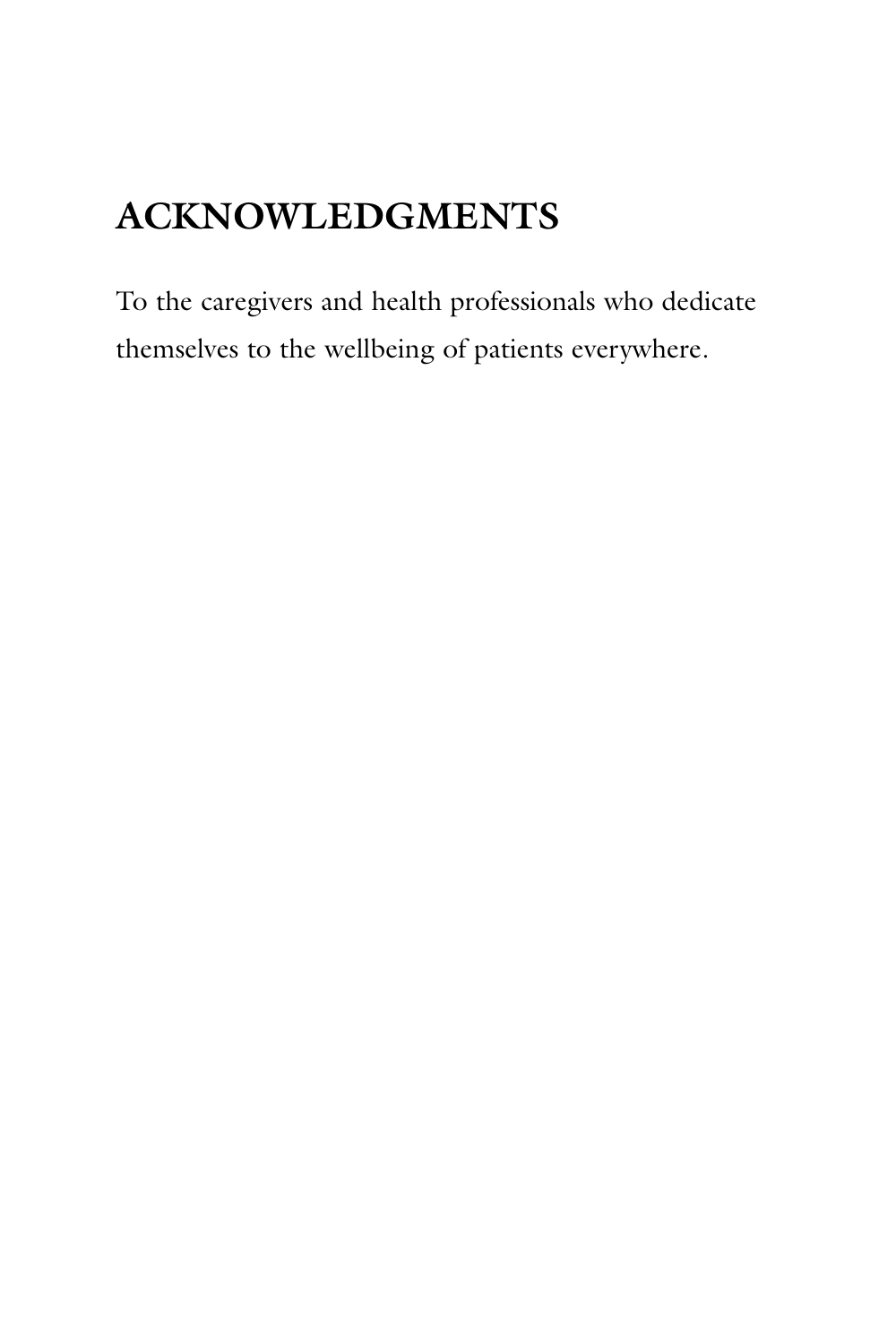## **TABLE OF CONTENTS**

| <b>CHAPTER ONE</b>                                                    |
|-----------------------------------------------------------------------|
| <b>CHAPTER TWO</b>                                                    |
| <b>CHAPTER THREE</b>                                                  |
| <b>CHAPTER FOUR</b>                                                   |
| <b>CHAPTER FIVE</b>                                                   |
| <b>CHAPTER SIX</b><br>Post-Discharge Concerns: Safety at Home 35      |
| <b>CHAPTER SEVEN</b><br>Post-Discharge Concerns: Psychology 41        |
| <b>CHAPTER EIGHT</b><br>Post-Discharge Concerns: Mobility/Exercise 51 |
| <b>CHAPTER NINE</b>                                                   |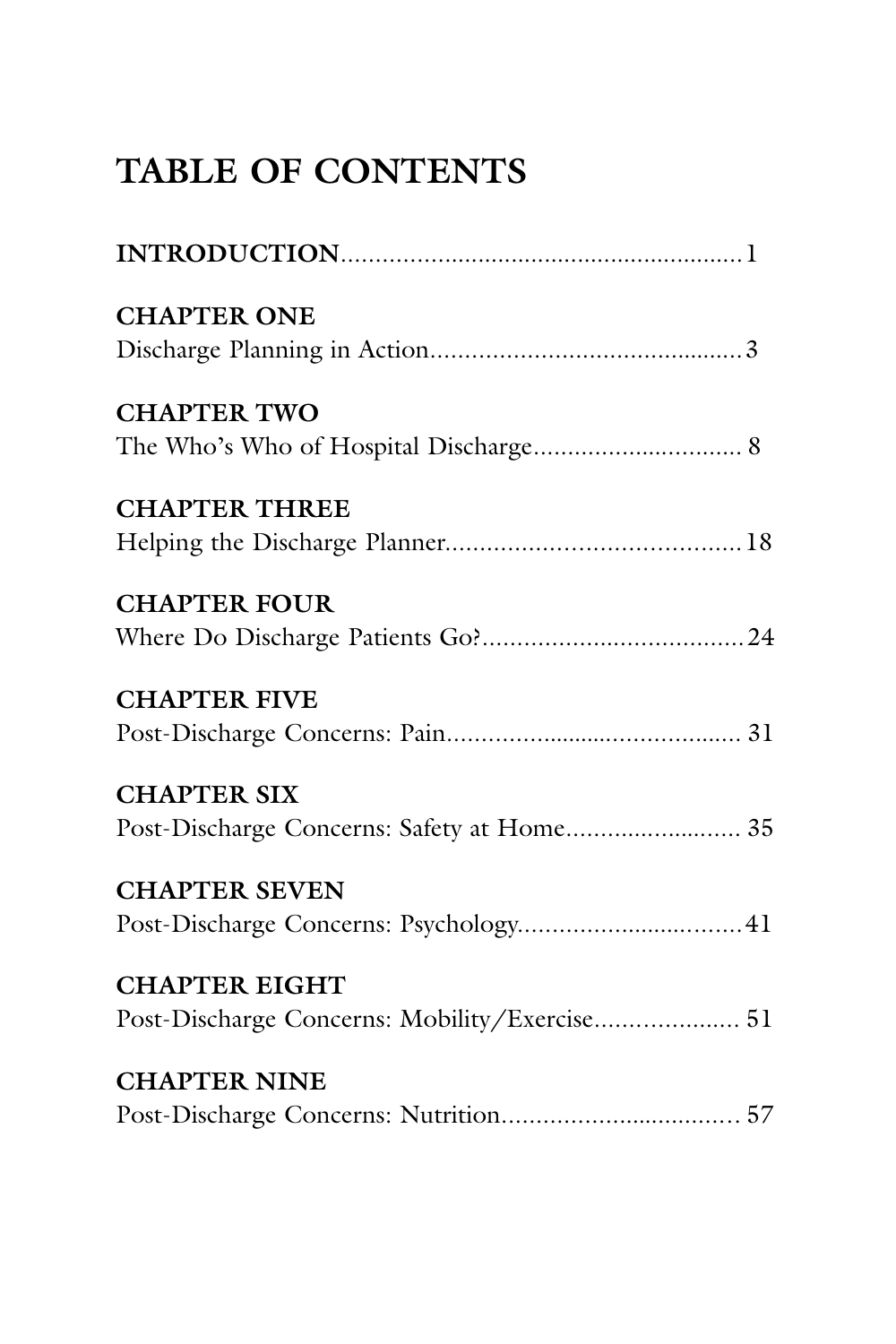## **TABLE OF CONTENTS**

| <b>CHAPTER TEN</b>                                  |  |
|-----------------------------------------------------|--|
| Post-Discharge Concerns: Hygiene, Personal Care and |  |
|                                                     |  |
|                                                     |  |
| <b>CHAPTER ELEVEN</b>                               |  |
|                                                     |  |
| <b>CHAPTER TWELVE</b>                               |  |
|                                                     |  |
| <b>CHAPTER THIRTEEN</b>                             |  |
|                                                     |  |
|                                                     |  |
| <b>CHAPTER FOURTEEN</b>                             |  |
|                                                     |  |
| <b>CHAPTER FIFTEEN</b>                              |  |
|                                                     |  |
|                                                     |  |
| <b>CHAPTER SIXTEEN</b>                              |  |
|                                                     |  |
| <b>CHAPTER SEVENTEEN</b>                            |  |
| Alzheimer's Disease and Related Dementias115        |  |
| <b>CHAPTER EIGHTEEN</b>                             |  |
|                                                     |  |
|                                                     |  |
| <b>CHAPTER NINETEEN</b>                             |  |
|                                                     |  |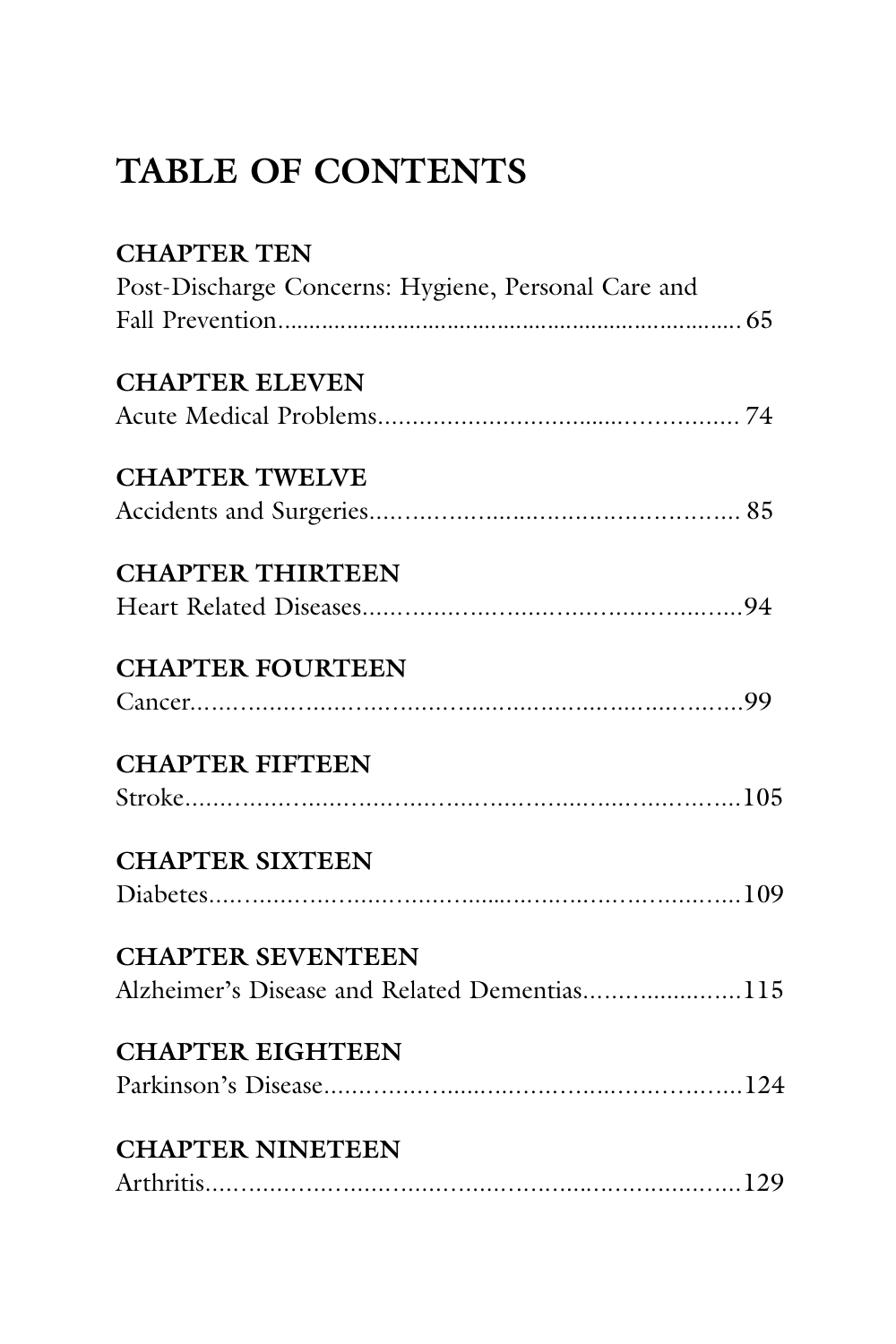## **TABLE OF CONTENTS**

| <b>CHAPTER TWENTY</b>                  |  |
|----------------------------------------|--|
|                                        |  |
| <b>CHAPTER TWENTY-ONE</b>              |  |
|                                        |  |
| <b>CHAPTER TWENTY-TWO</b>              |  |
|                                        |  |
| <b>CHAPTER TWENTY-THREE</b>            |  |
|                                        |  |
| <b>CHAPTER TWENTY-FOUR</b>             |  |
| Transitioning from Hospital to Home155 |  |
| <b>CHAPTER TWENTY-FIVE</b>             |  |
|                                        |  |
|                                        |  |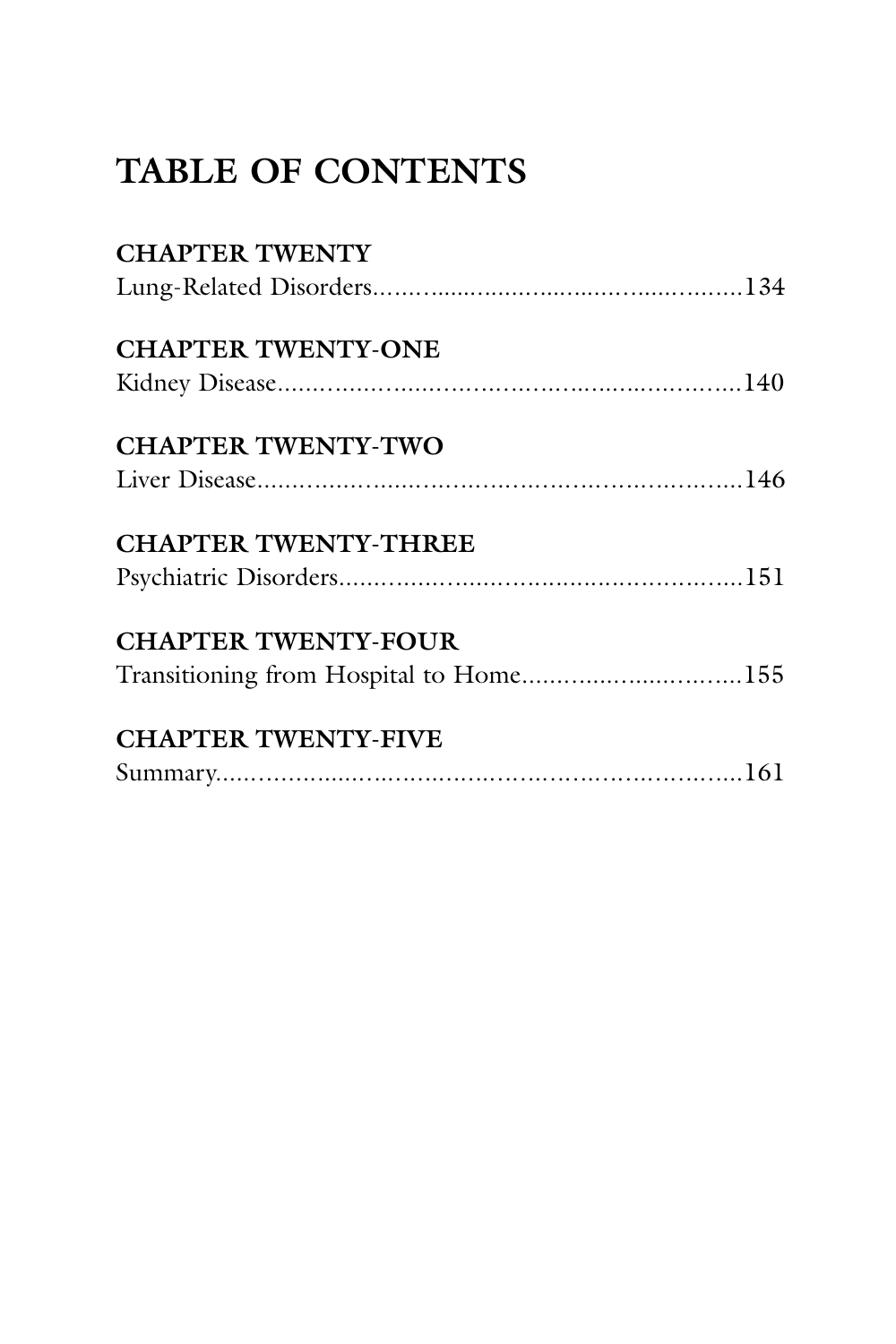## **INTRODUCTION**

When  $62$ -year-old Elizabeth<sup>1</sup> drove herself to the emergency room on a cold, windy October night, she thought the pain in her abdomen was caused by a urinary tract infection. Her best friend thought it sounded more like gallstones, and her husband feared it was Appendicitis, so Elizabeth reluctantly agreed to leave the comfort of her home and get herself checked out by a doctor. She made her family and friends stay home.

Elizabeth never dreamed that she was suffering from late stage cervical cancer or that she would spend the next five years fighting—and ultimately losing the battle—for her life. During some of that time Elizabeth was in the hospital receiving various treatments, but she spent most of her days at home with the help of her family, a private-duty home care agency and finally, hospice.

Many people think of home care as something that applies only to frail elders; however, at least 65% of people who require home care receive this care after being discharged from an inpatient hospital stay.

Home care recipients can be people of any age who are suffering from a chronic or an acute disease, as well as people who are injured or who have had a surgical procedure. The common denominator among these people is that they all require extra assistance to stay in their homes.

<sup>1</sup> Name changed to protect her identity.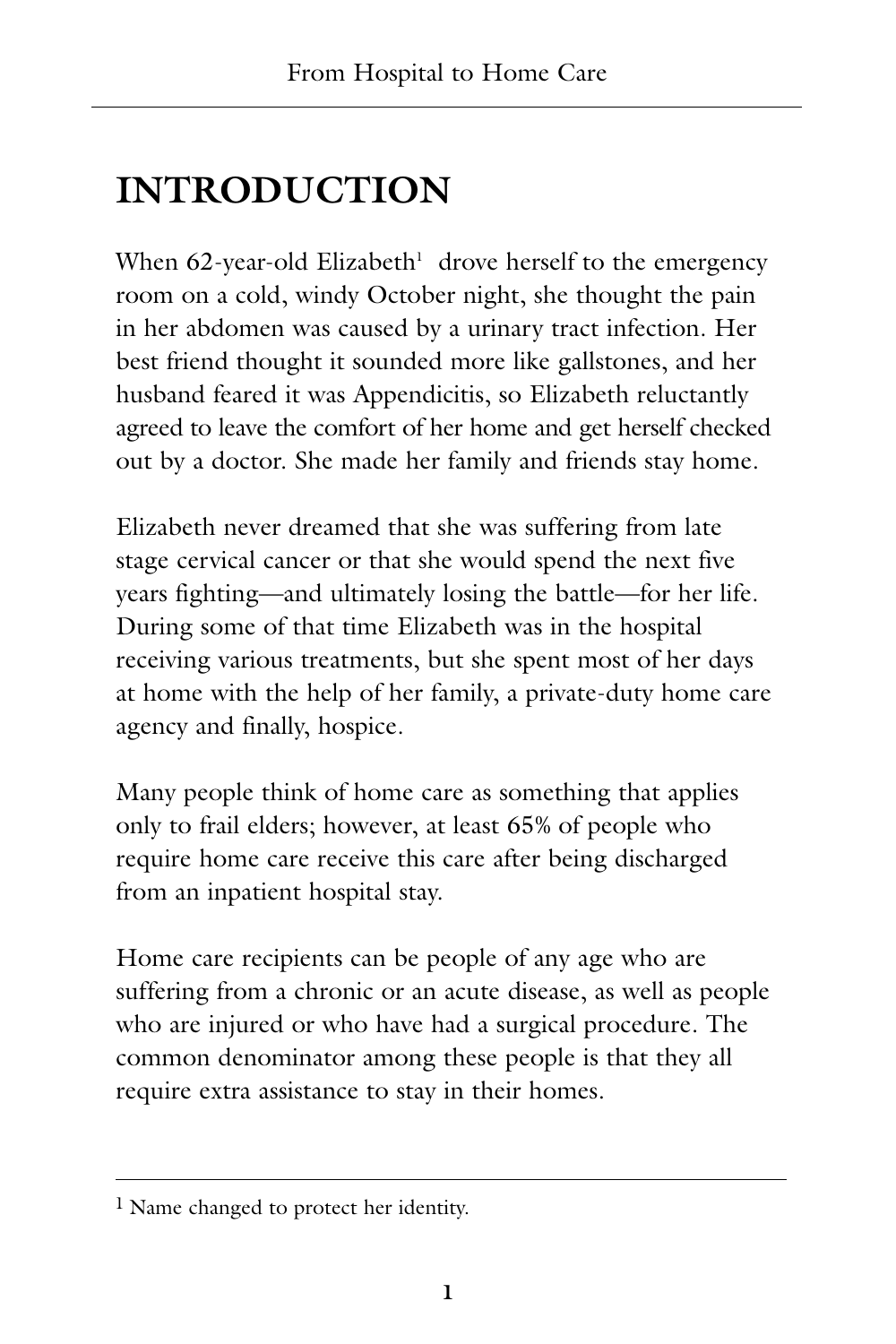Whether your loved one is currently in the hospital or at home, this book will give you the tools and resources to meet the needs of your loved one throughout the transition from hospital to home. The book is separated into five sections and will explain many of the key issues of the post-hospitalization transition. In the first section, you will be introduced to the various needs of a recently discharged patient and the discharge process, including key players such as discharge planners, case managers and physical therapists, and the possible posthospitalization settings. In the second section, you will learn about the most common concerns among post-discharge patients, such as comfort, safety and nutrition. The third section will review the nature of common medical problems across post-discharge patients, including pneumonia, joint replacement and cancer. In the fourth section you will receive an extensive review of the transition from hospital to home and advice on making the transition as seamless and comfortable as possible. The fifth and final section will provide you with a summary of the concepts covered throughout the book as well as an introduction to Home Care Assistance.

In the first chapter, you will read about a typical hospital discharge scenario and meet the members of the team who are responsible for helping the patient transition safely from hospital to home.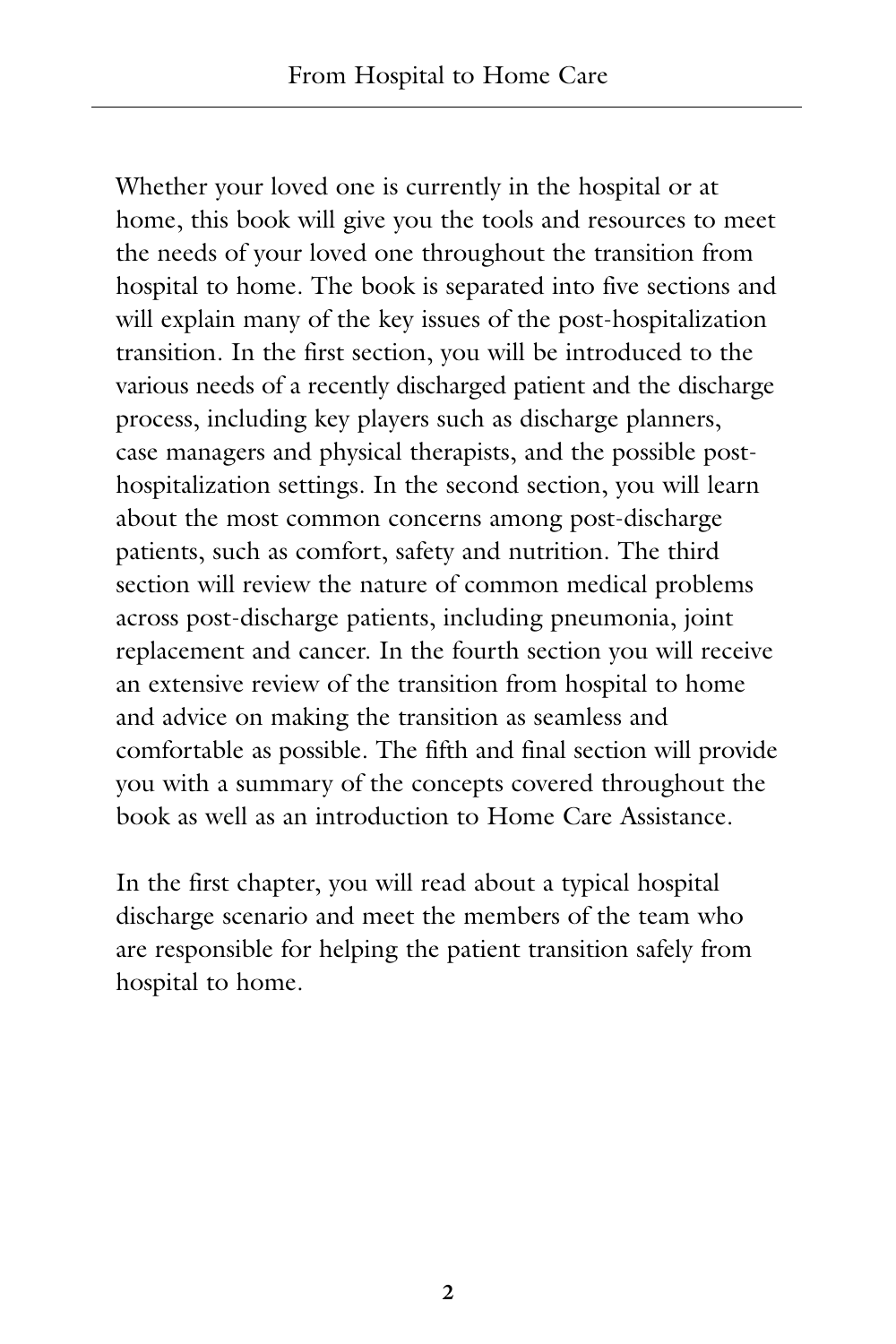# **CHAPTER ONE Discharge Planning in Action**

It was just past 9:30 in the evening on a hot, July day. Jack, 78, and his wife Judy, 75, had just finished dinner and were sipping iced tea and watching television. Jack patted his wife's leg and went to bring some more ice from the kitchen. As he opened the freezer, something awful happened. He felt something in his left leg give way; the next thing he knew, he had fallen to the ground.

Judy heard him and rushed to his side. "Jack, are you okay?"

Embarrassment and intense pain made his tone harsher than normal. "Of course I am. I just lost my balance and fell. I'm fine." He tried to stand up, but his left leg refused to support him and he fell back on to the kitchen floor.

"I'm calling 911," Judy said firmly.

Jack winced. He did not like people making a fuss over him, but he had to admit that in this case, it was probably necessary.

As soon as the paramedics arrived, they exchanged glances over Jack's head.

"It may be a broken hip," one said, and the other nodded.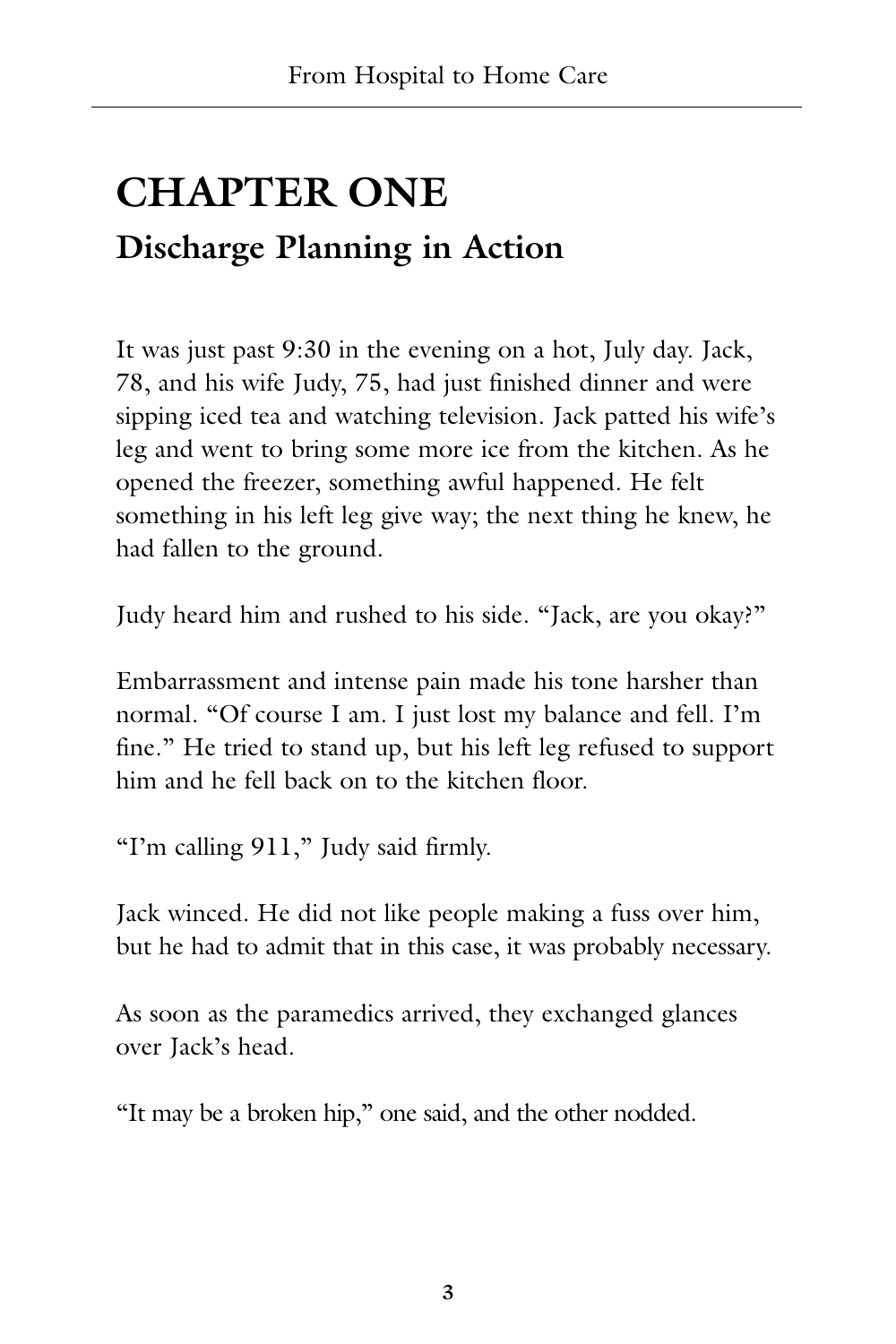Utterly frustrated, Jack tried to tell them he didn't have time for a broken hip, he had a company to run, but the paramedics moved him gently onto a stretcher and rushed him to the hospital where their diagnosis was confirmed.

The next day, Jack went to surgery and the doctors replaced the shattered bone with a titanium rod. Jack was confused and disoriented when he got out of the surgery. He thought he was at home with his wife and did not understand why there were so many people in the house.

To Judy's relief, Jack's confusion cleared as the anesthetic wore off, but she was still worried about Jack coming home. There was no way to get into the house without going up a set of stairs and Jack wasn't even standing yet, let alone able to walk.

That afternoon, a nurse came into the room and introduced herself as the discharge planner. Jack was to be discharged, probably as early as the next day, and it was the discharge planner's job to make sure that Jack went to a setting where he would receive the appropriate care once he left the hospital.

Jack said he wanted to go home.

Judy forced herself to speak up, even though Jack glared at her. She pointed out that Jack couldn't even get into the house unless someone carried him. She was also concerned about her ability to assist him with things like bathing and dressing. Judy was a short woman who weighed 120 pounds. Jack stood over six feet tall and weighed 200 pounds.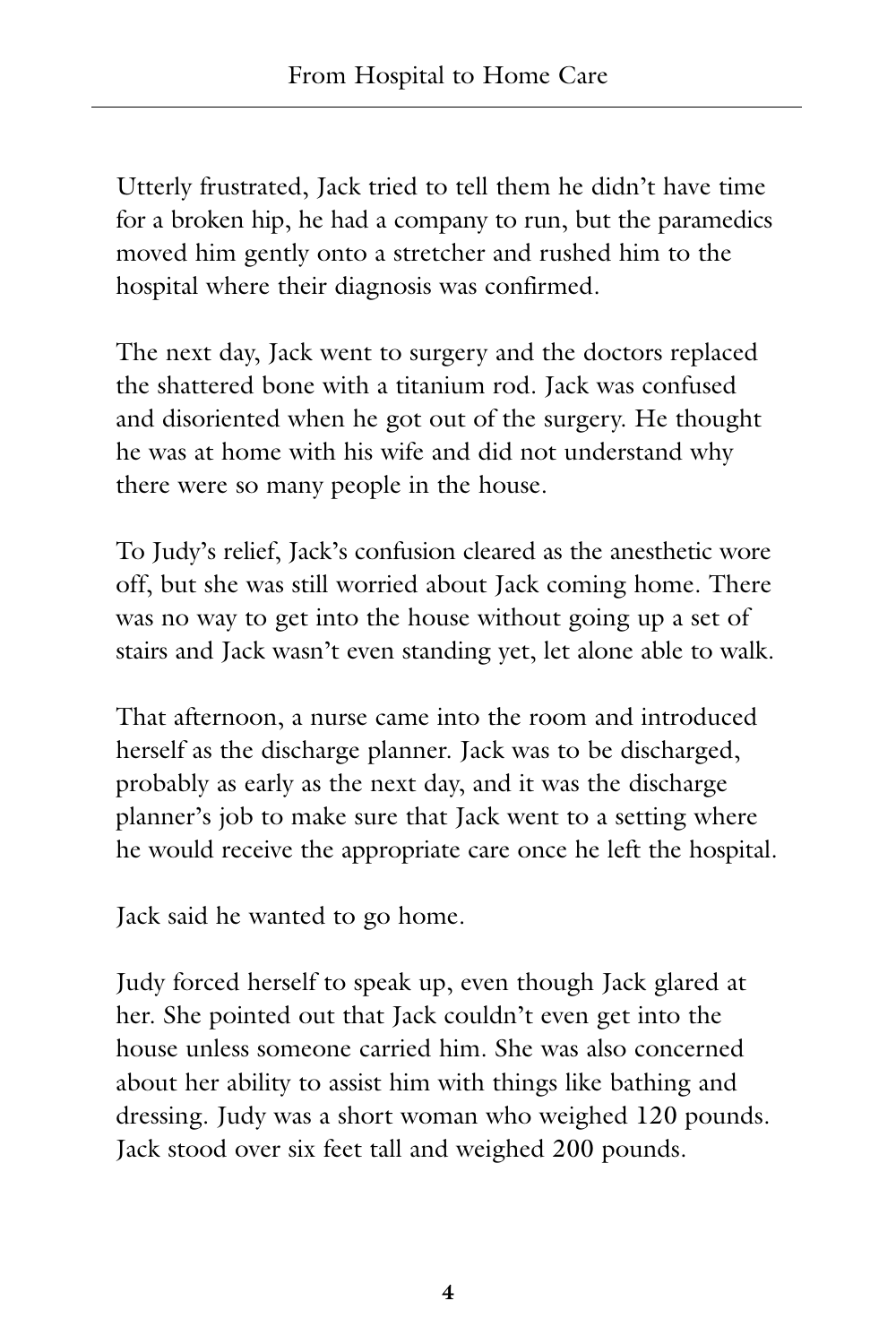The discharge planner listened and agreed with Judy that home was not an option, at least for the time being.

Jack, overcome with a sense of panic, announced "I may just kill myself if you put me in a nursing home."

The nurse called the physical and occupational therapists into the room and asked them about Jack's rehabilitation potential. They both thought it was excellent. Before the fracture he had been a strong, healthy man and though he was given to explosive outbursts, he didn't show any signs of dementia that could complicate a rehab program.

The discharge planner made the following suggestion: Suppose Jack went to a skilled rehabilitation facility located inside the hospital for a couple of weeks with the goal of getting strong enough to come home. Would that be an acceptable solution?

Judy breathed a sigh of relief when Jack reluctantly agreed that moving to a rehabilitation unit was probably his best option. He just wanted to be sure his Medicare<sup>2</sup> would cover it.

The discharge planner spoke to the person in charge of patient accounts, who said that Jack's Medicare and Medicaid policies would cover the cost in full.

Later, the doctor phoned the discharge planner to tell her he had read the details of Jack's post-hospitalization care and was in agreement with the plan.

<sup>2</sup> Government health benefit for seniors. For more information on U.S. benefits, visit medicare.gov. For more information on Canadian benefits, visit www.hc-sc.gc.ca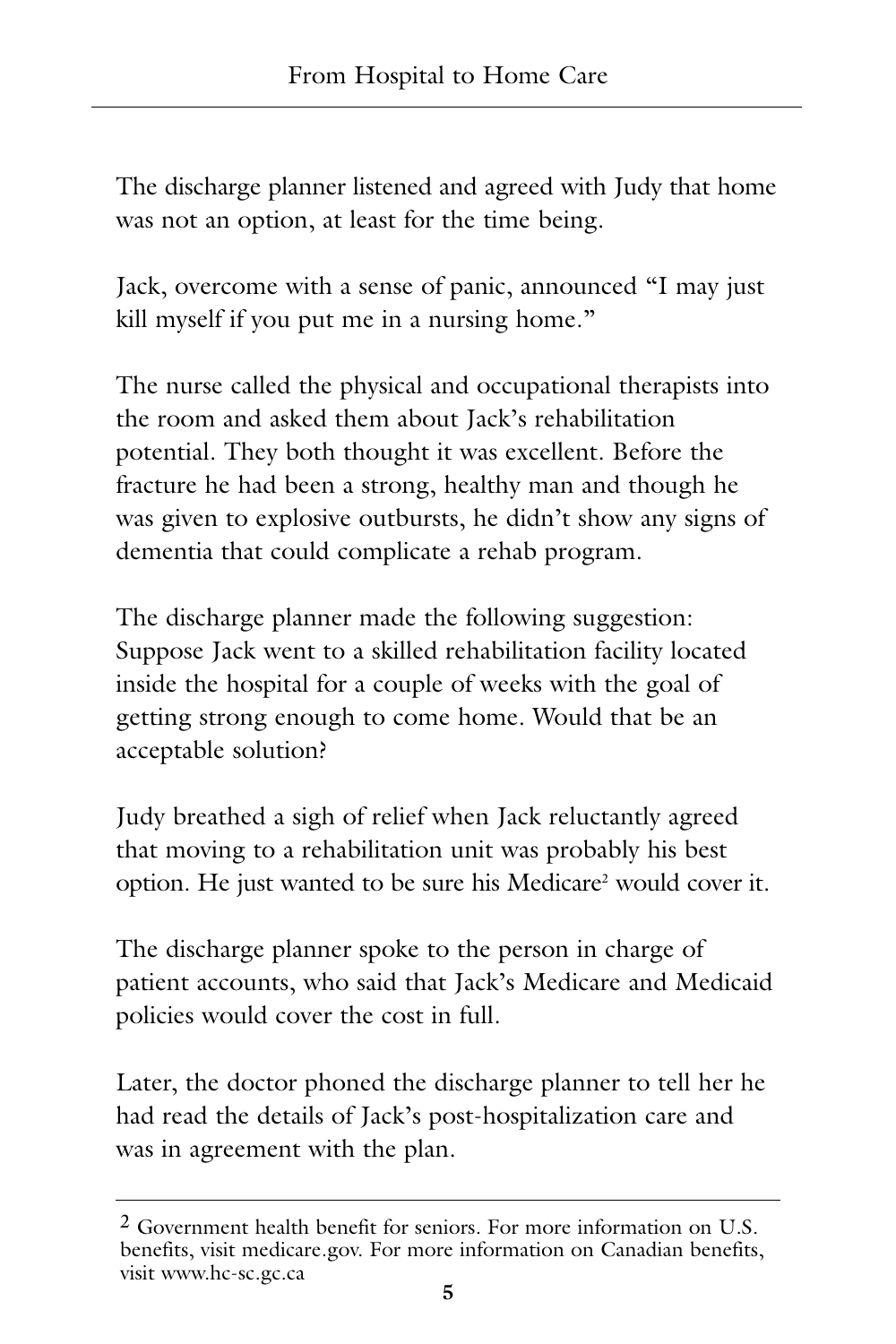That evening, a social worker came in to talk with Jack. She was concerned that he had threatened suicide. Embarrassed, Jack told her he hadn't meant it. He was just frustrated and worried that he would never be able to go home again. As he spoke, his eyes filled with tears.

The social worker comforted him and reassured him that his good health before the fracture would work in his favor. She told him that she had seen many of people in worse shape than him leave rehab and go home. She also reminded him that he could trust his "new" hip. Titanium does not shatter or buckle like bone. Jack felt better and slept well that night.

The next day he went to the rehabilitation unit, where he stayed for almost three weeks. By the time he left, he was moving around with a walker and able to climb a few stairs which meant that he could get into his home. He could also dress and bathe himself, as long as someone stood nearby to assist if necessary.

At home, Jack's progress continued with the help of family. Both of his sons came to visit regularly to help their mother with the care Jack still needed. It wasn't long before they decided they could benefit from additional help. The physically demanding tasks required as part of Jack's rehabilitation were exhausting and overwhelming for Judy. Her sons also began to sense the emotional toll often associated with providing personal hygiene and care for a parent who had previously been strong and independent. They discussed private duty home care and agreed that this would be a great option to provide respite for the family. A screened and trained caregiver, Shanna, came to the house three days a week for six hours at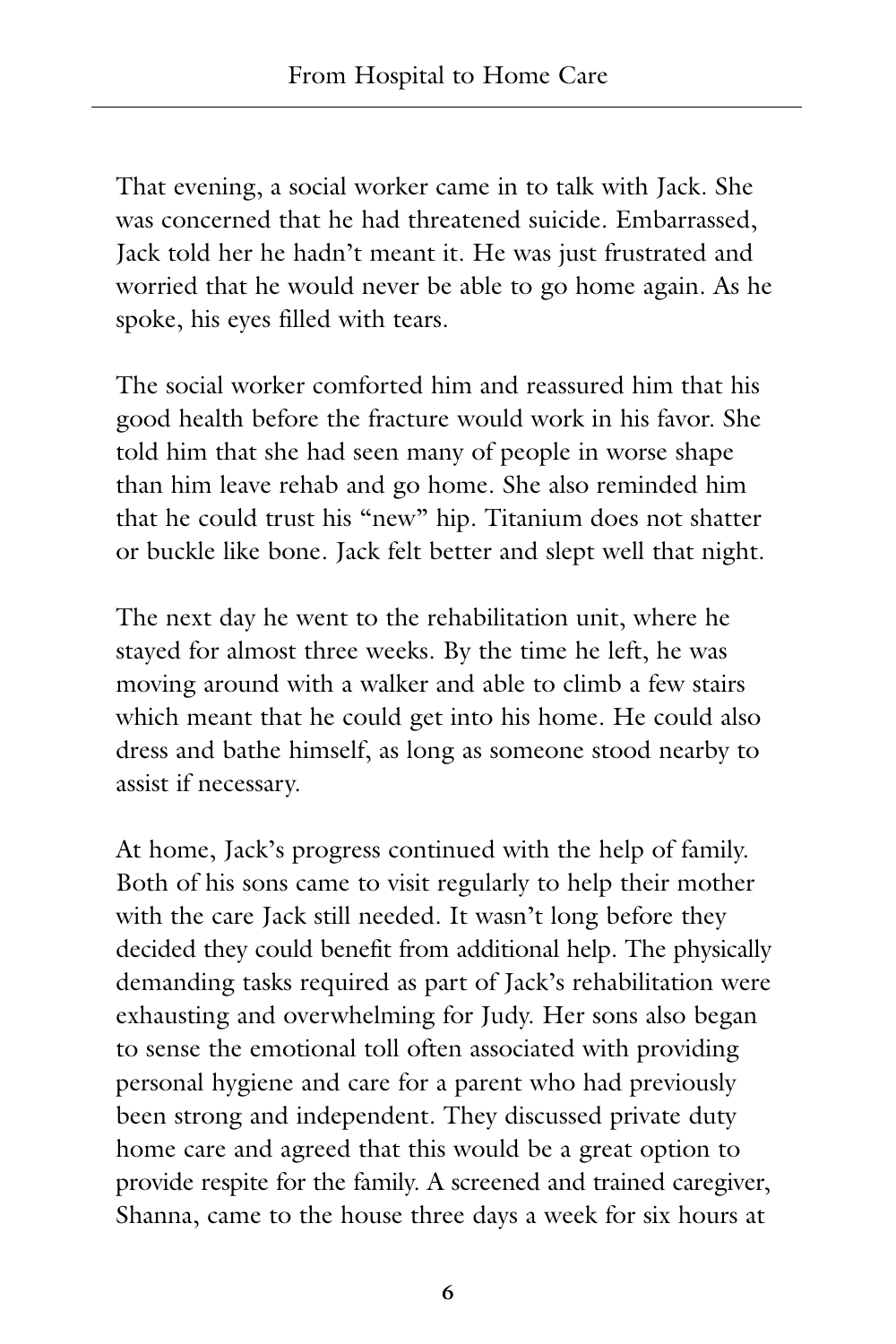a time. During these visits, Shanna assisted Jack with his bathing, grooming and physical therapy exercises, prepared nutritious meals and, most important, relieved Judy of her sense of guilt when she ran errands or attended social functions.

After six weeks, Jack was able to drive his car to and from work. A week after that, he traded his walker for a cane, and two weeks later, he stopped using the cane altogether. Six months out from the fracture, he was walking almost normally again.

Today, Jack and his family are relieved and thankful.

"Looking back, it's almost like it was just a bad dream," Judy says.

Jack admits that he still carries a few emotional scars in addition to the physical ones. He's very apprehensive about going into the kitchen by himself, for instance. Where once he walked confidently, knowing his body would do what it was supposed to do, he now walks slowly, testing his weight on each foot. He is afraid of another fall, but is relieved to be home with his family. He's trying to remain positive about the future.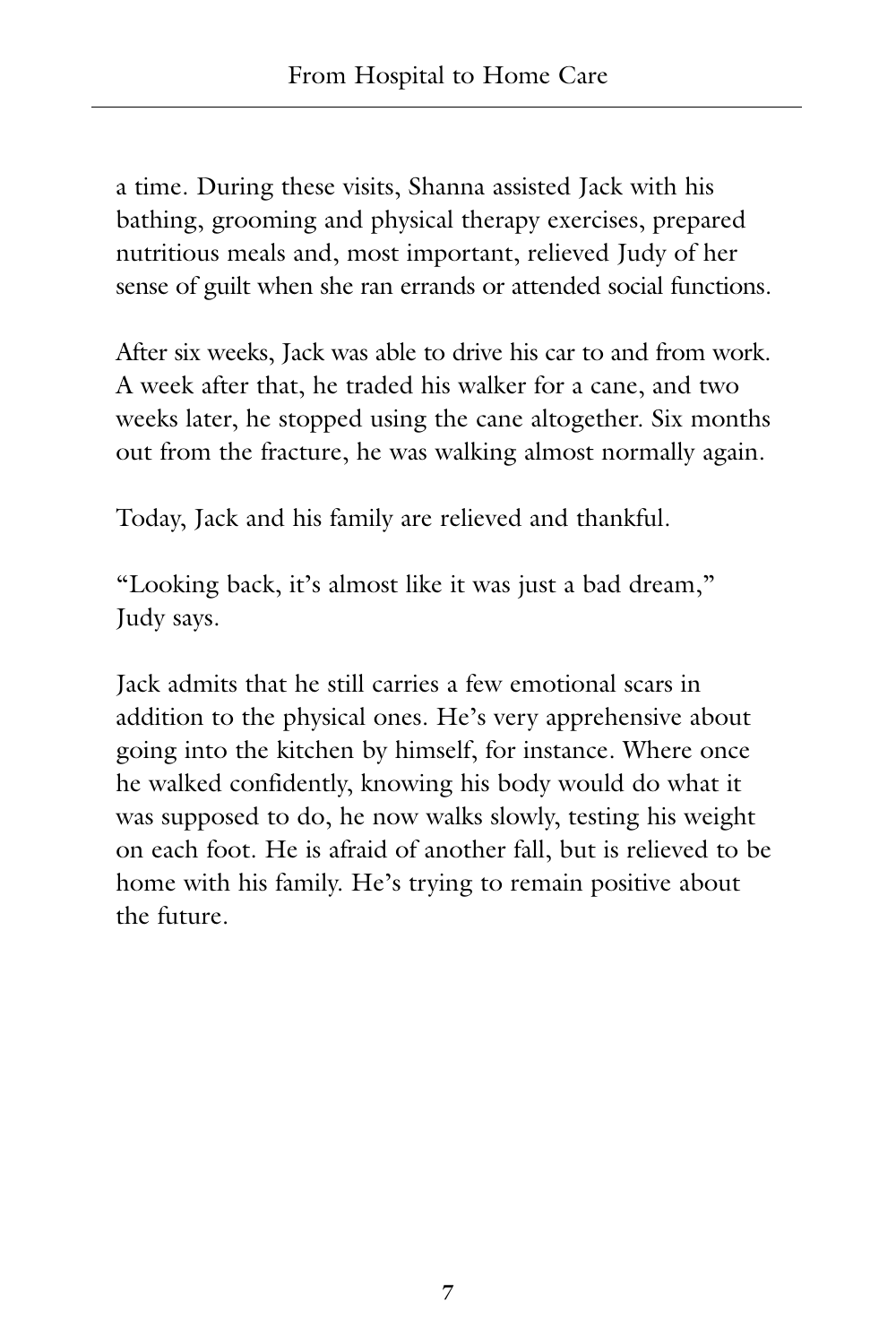# **CHAPTER TWO The Who's Who of Hospital Discharge**

In the last chapter, you were able to witness discharge planning taking place at a breakneck speed. Now, let's roll the tape back and take a look at the many people who play a role in the planning process.

#### **Patient**

The first and most important person in the discharge planning process is the patient. As long as he is mentally capable, the patient has the right to discharge into any situation at all, even one that his care team deems unsafe. The patient may also discharge himself against medical advice. Most patients, however, want to go into the safest and most supportive environment possible, so they work with the planning team, offering valuable insights into what they will need to make a smooth and efficient transition home.

#### **Family Members/Caregivers**

Family members and caregivers are a vital part of the discharge planning process because they are the ones who will help manage the patient's care in the home or wherever else the patient may go. Every discharge planner knows all too well that if the family members and caregivers don't buy into a discharge plan, that plan will probably not succeed.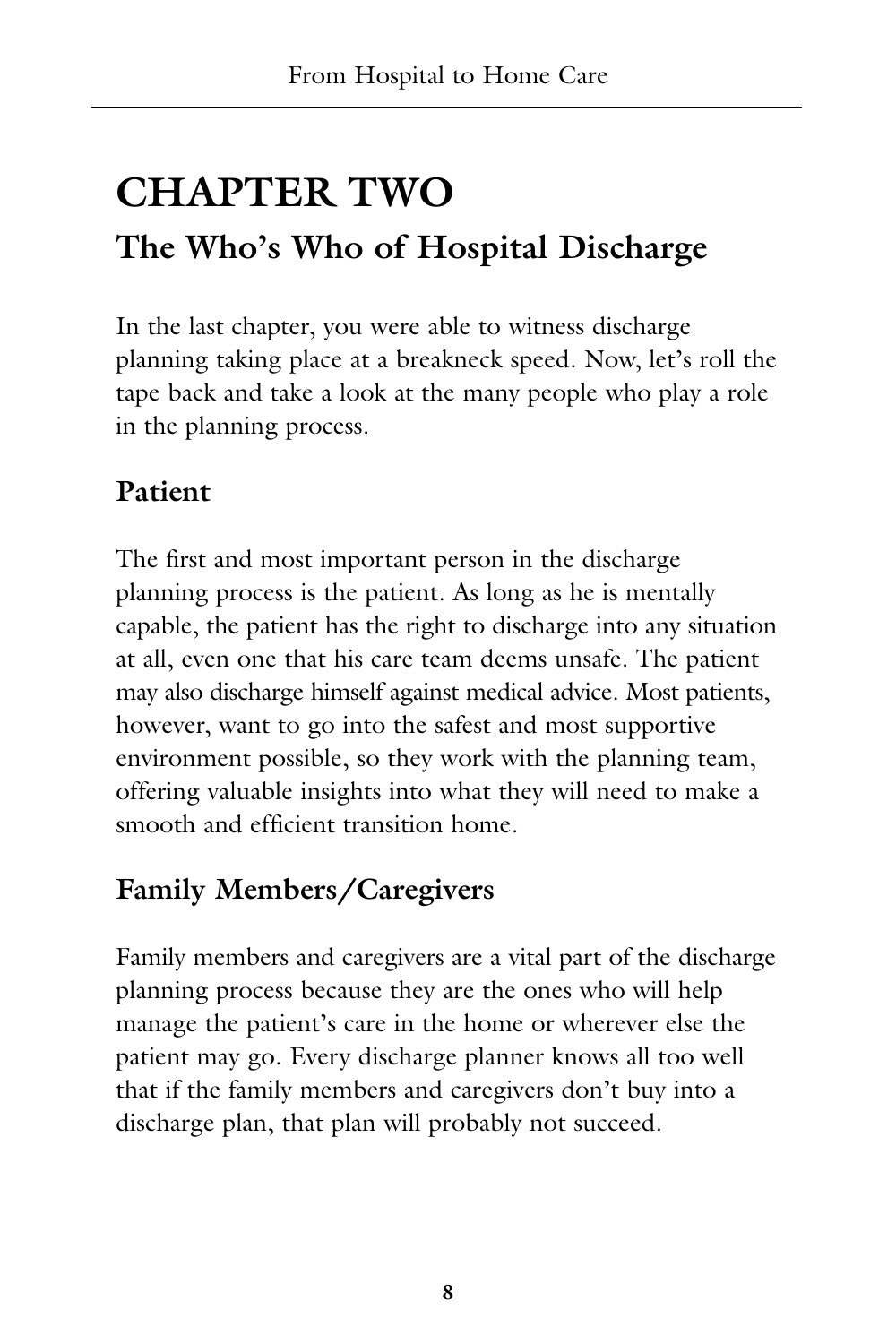This is illustrated clearly in the case of Dan and Luke<sup>3</sup>. Dan, an 86-year-old man, was a serious alcoholic who had been drinking steadily since he was in his early twenties. His cognition was severely compromised. In addition, he suffered from lung disease and diabetic neuropathy. He had an apartment attached to the house of his son, Luke, and sometimes became confused at night and stumbled around the small space, often falling or scraping and bruising himself against doorways. Sometimes his falls necessitated a hospital stay.

It was clear to all the healthcare professionals who worked with Dan that his current living arrangement was not safe. Even Dan admitted he was often lonely and frightened while his son was at work. Luke, however, believed that putting his father in a nursing facility would be an act of betrayal.

Only after Dan stumbled outside one night, tumbled down the porch steps, hit his head and remained unconscious on the ground all night, was Luke willing to agree that his father probably needed more help than he could provide on his own. Shaken after seeing Dan lying on the ground, Luke quickly hired live-in care from Home Care Assistance to provide around the clock support for his father. The two caregivers who provided 24/7 care for Dan stayed with him for seven years until Dan passed away. Luke still stays in touch with his father's caregivers who helped him live happily and safely where he most wanted to be, home.

#### **Physician**

Next to the patient, the physician is the team member who has the most input. The physician frequently makes recommendations

<sup>3</sup> Names changed to protect their privacy.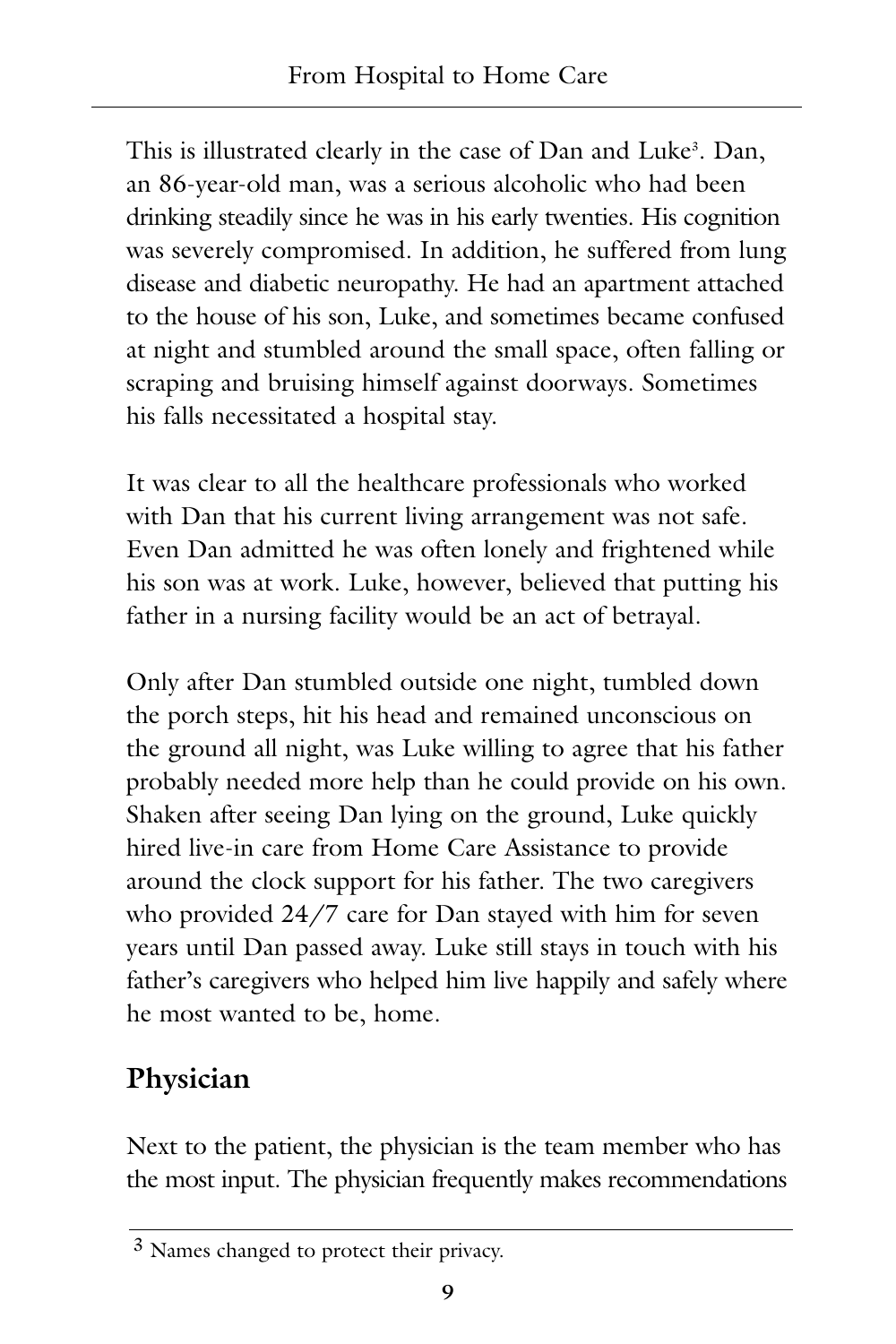about the best place for the patient to recuperate and authorizes the final discharge plans. If the physician disagrees with a team's plan, the team must start over and develop a plan more in line with the physician's thinking. The physician is also responsible for prescribing discharge medications which can have a direct bearing on the patient's comfort and mood.

The physician has the same ultimate goal as the patient: the patient's physical and mental wellbeing. Further, given new standards for many hospitals that closely monitor readmission rates, the physician wants to ensure that the patient is taken care of post-discharge in order to avoid readmission.

The physician that the patient sees in the hospital is often different from the patient's personal or primary care physician. As the patient's personal doctor may not see the patient during the hospital admission, and plays little to no role in discharge planning, there can be a gap in communication that occurs among the primary care physician and other key players on the team. If it is possible to involve the patient's personal physician at this stage, it can be very helpful to include any suggestions or notes to the discharge planners.

#### **Nurse(s)**

The nurses who have taken care of the patient day in and day out are an extremely valuable resource during the discharge planning process. They are able to comment, for instance, on the patient's mental status, stamina and ability and willingness to follow directions. They can also discuss the patient's mood and cognitive status and bring potential problems to the attention of the team.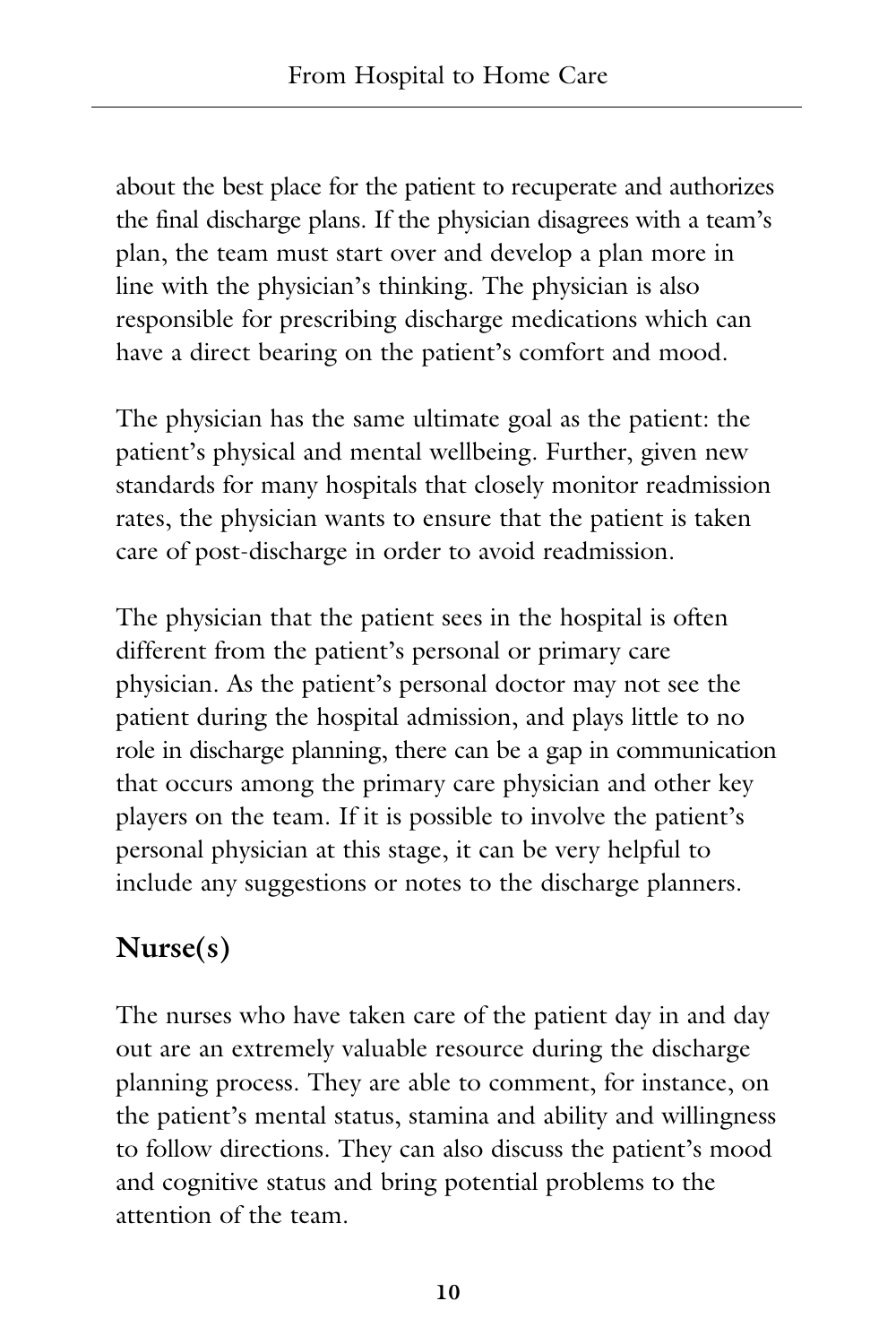Often, nurses are the first people to notice depression and mild cognitive impairment, both of which are important factors to consider when creating a patient's discharge plan. Again, communication is key and the nurses will have extremely valuable input to share with the discharge team.

#### **Discharge Planner**

The discharge planner is usually a nurse, though he or she may also be a social worker. It is their job to coordinate all the resources to get the patient out of the hospital as soon as possible. The discharge planner faces a lot of pressure in this job. They answer to the utilization committee, which determines when a patient's insurance will stop covering his stay in the hospital. Often, the utilization committee pressures the discharge planner to arrange quick discharges for patients with complex social situations.

He or she may also face pressure from a family who doesn't want the patient discharged from the hospital so quickly.

The discharge planner wears several hats. They have to consider what is cost-effective for the hospital while also considering the family's wishes and the wellbeing of the patient. He or she must play the roles of negotiator, counselor, persuader and sometimes drill sergeant. The discharge planner must also maintain good relationships with other community agencies such as rehabilitation hospitals, nursing facilities, hospices and home health companies.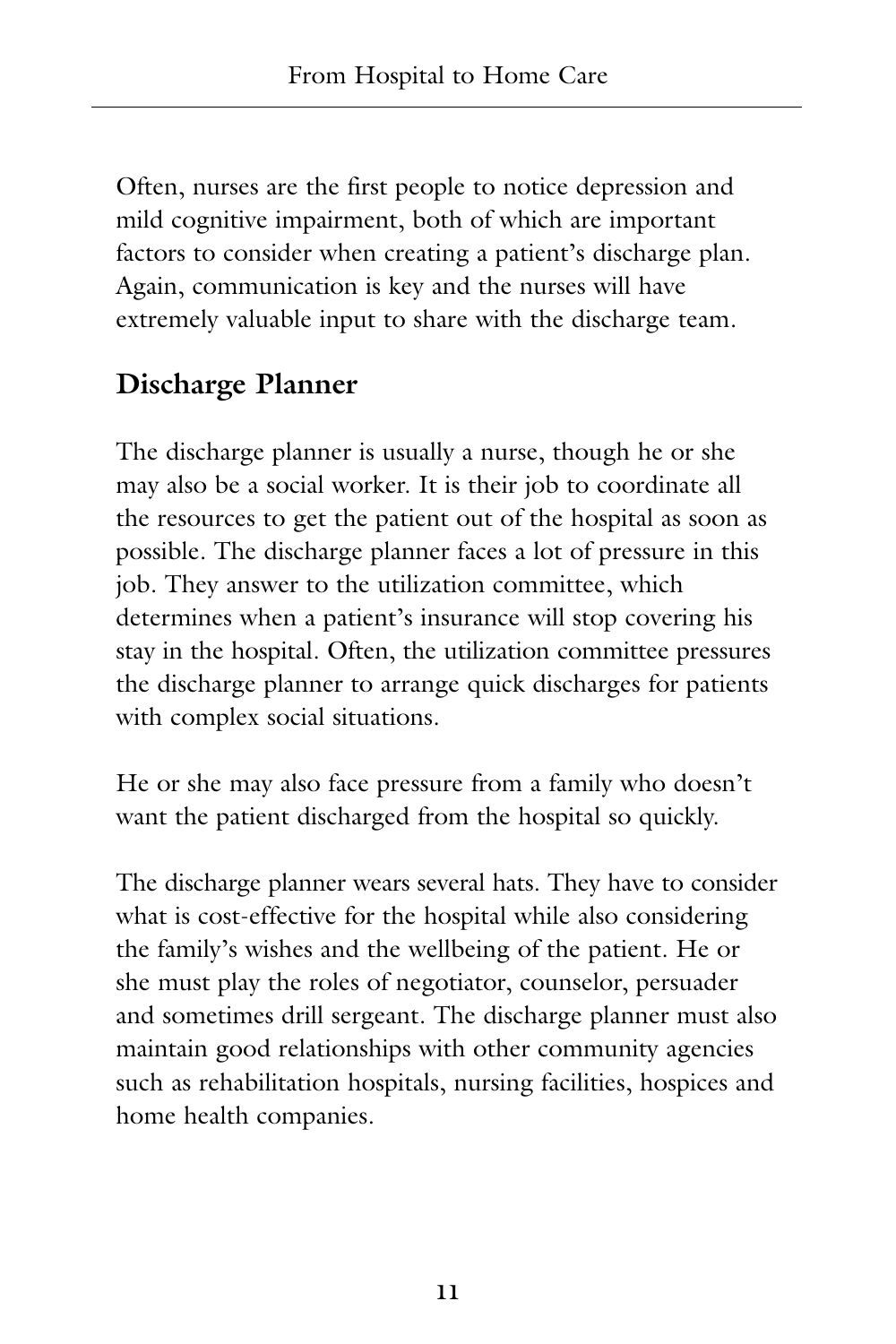#### **Social Worker**

A social worker may at times fill the discharge planning role. Usually, though, the social worker has three chief three responsibilities.

First, she must assess the patient for psychosocial factors that could impact discharge plans. For example, if the social worker discovers that the patient is living with an abusive spouse or facing some other type of harm at home, it is her job to coordinate with the discharge planner to make sure the patient goes to a safe environment after discharge. When patients threaten to harm themselves, the social worker is typically called in to assess the patient's risk of suicide.

Second, the social worker helps to connect families with relevant community resources. She may set up home-delivered meals, for instance, or give the patient referrals to a private duty home care company for extra care at home. If the family can't come to an agreement on certain aspects of the patient's care, the responsibility often falls to the social worker to set up a meeting with the physician to try to get everyone on the same page.

Third, the social worker is available to patients and their families for emotional support and guidance.

#### **Skilled Therapists – OT/PT/ST**

Occupational therapists, physical therapists and speech therapists can also play a role in the discharge planning process by communicating the patient's capabilities and deficits to the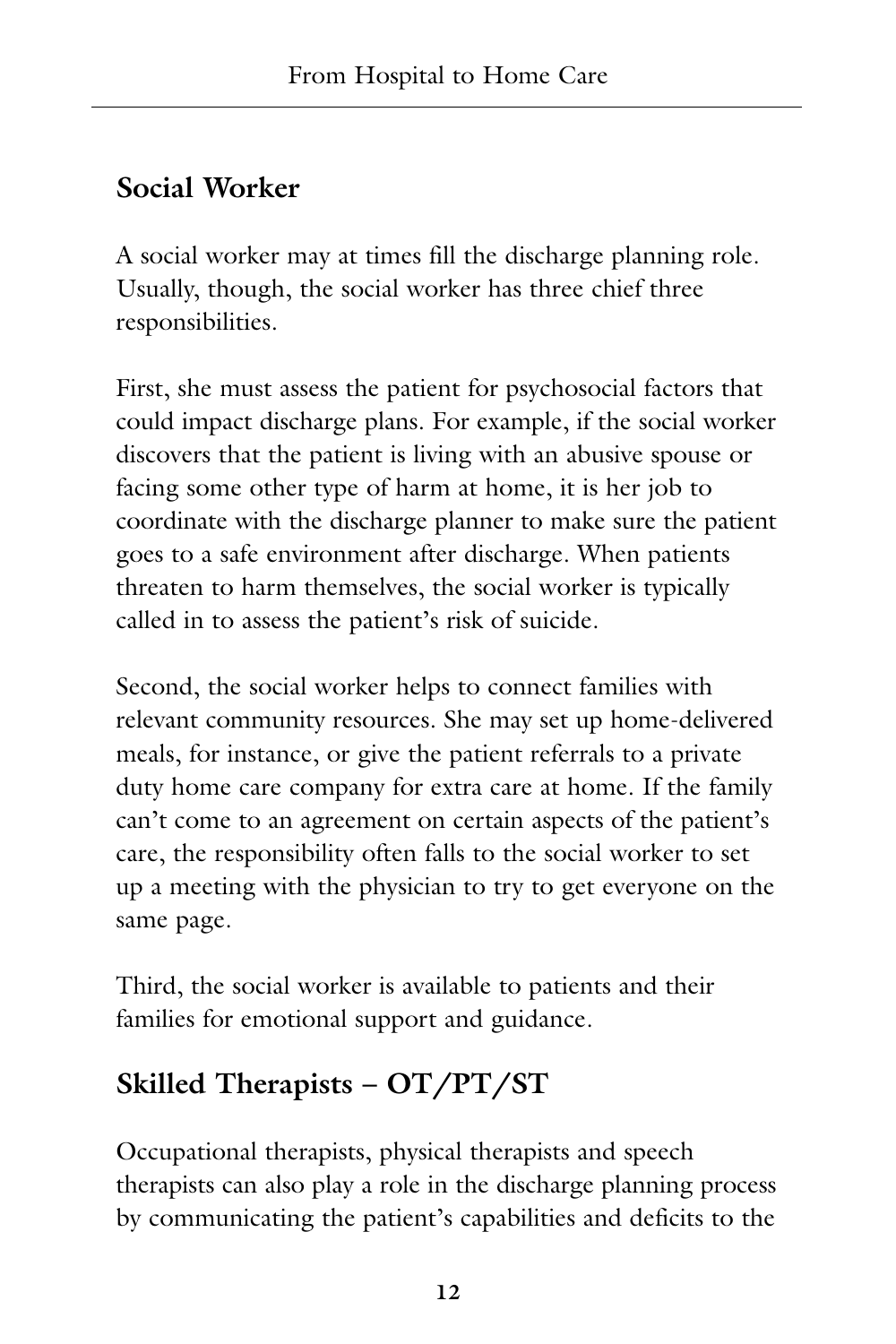discharge planner. As you may remember in the last chapter, the discharge planner did not place going to a rehabilitation unit on the table as an option until after she had spoken with the skilled therapists and learned that they considered Jack an "excellent" rehab candidate.

The skilled therapists can also help train family members about the types of physical care that the patient needs and how the family can best assist.

#### **Geriatric Care Manager**

Geriatric care managers are individuals who have been professionally trained to work with patients and their families to help the patient reach and maintain his or her highest level of functioning. The geriatric care manager usually has a background in one of the health and/or helping professions such as gerontology, nursing, social work, or psychology. He or she works to coordinate services for the patient. If the patient's family is out of town or otherwise unable to participate in their loved one's care, the geriatric care manager acts as a liaison between the different agencies providing services to the patient and the often overwhelmed family members.

Many geriatric care managers maintain independent businesses in the community. These care managers become a part of the discharge planning process when they are hired by the patient's family.

Geriatric care managers usually do a comprehensive assessment of the patient, noting his or her physical, social and emotional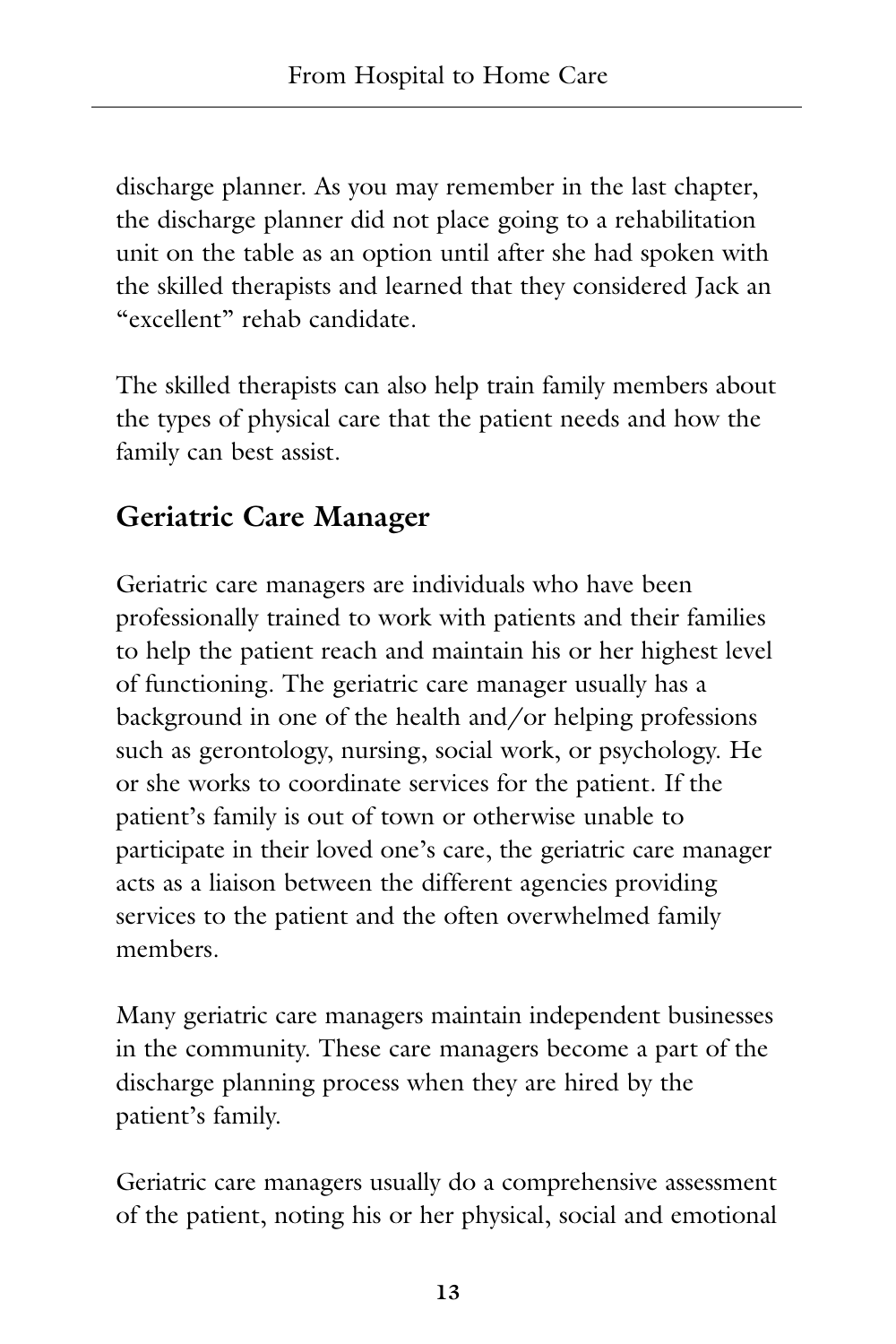strengths and weaknesses. They also talk to family members and friends about their concerns. The care manager then creates a care plan reflecting the best environment for the patient as well as the services the patient needs to best function in that environment. If the family supports the care plan, the care manager coordinates the necessary services.

**Resource Corner:** If you believe your loved one could benefit from the advocacy of a geriatric care manager, visit the National Association of Professional Geriatric Care Manager (NAPGCM) website at **www.caremanager.org**. The organization serves the United States and Canada.

#### **Home Health Care Agency**

The days when people could spend months leisurely recuperating in a hospital are long past. And that's probably a good thing. As one physician commented while talking about hospital-acquired infections, "A hospital is the worst place in the world to be if you're sick."

For better or for worse, the trend now is to rush patients out of the hospital as soon as possible, even if they continue to have skilled needs such as requiring dressing changes, needing IV medications or experiencing serious mobility problems. When this occurs, a home health care agency is included in the discharge planning process. Some home health care agencies are owned and operated by the hospital; others are community based. In every case, it is the right of the patient and family members to select the agency they prefer to provide home health care.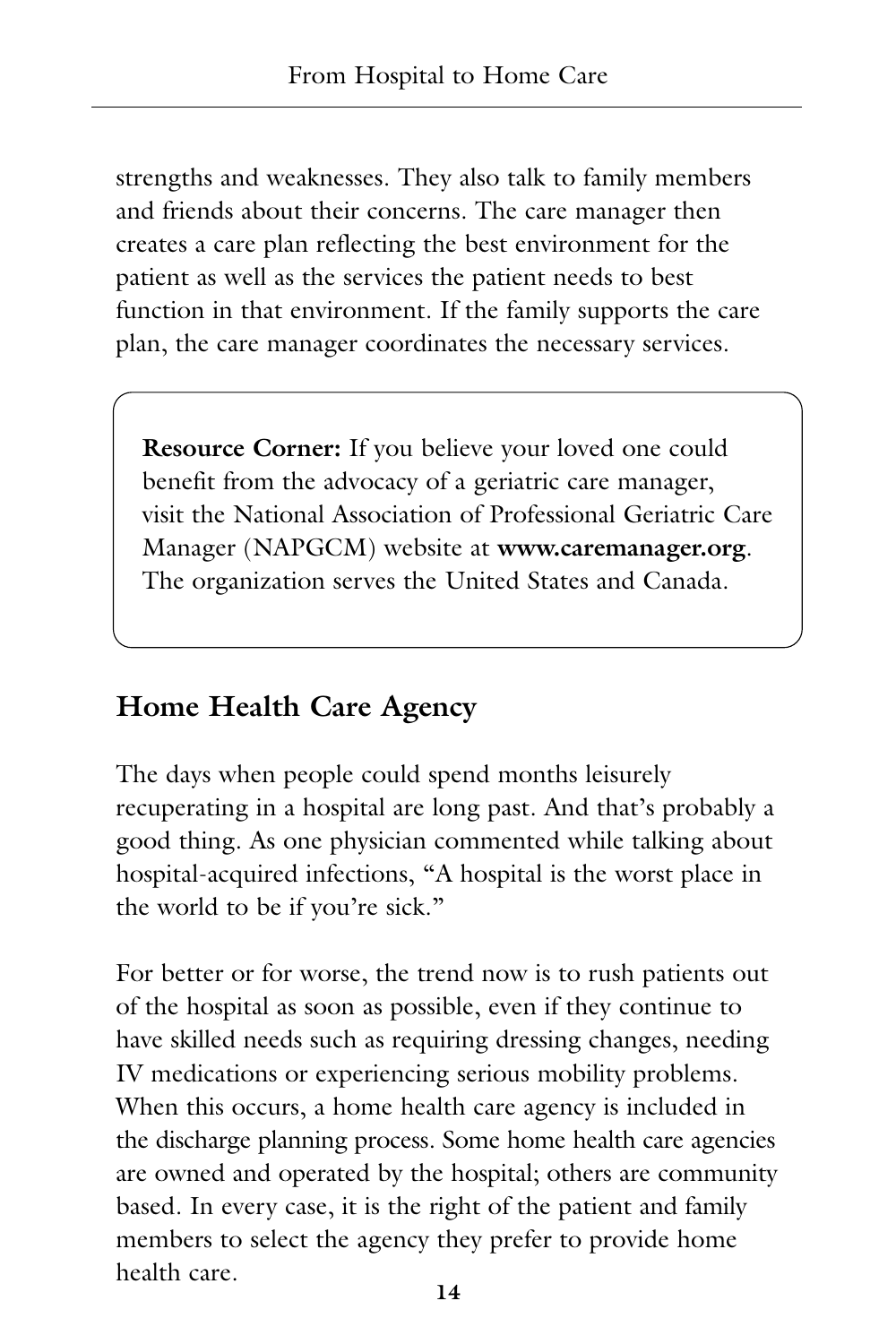Home health care agencies are covered by Medicare to help patients who need the intermittent skilled services of a nurse, physical therapist, occupational therapist, or speech therapist. The length of time a home health care agency provides services is usually fairly short, on the order of one to two hours per day for 30 days or less.

#### **Home Care Agency**

For many patients, completing basic day-to-day activities is the most daunting aspect of leaving the hospital. Home care agencies are a resource that can provide assistance with what are termed activities of daily living (ADLs), such as bathing, grooming, dressing, light housekeeping and meal preparation. Caregivers from home care agencies can also assist with running errands, companionship throughout the recovery process, support through rehabilitation exercises or simply keeping a sharp eye on a patient who poses a significant fall risk.

Home care, also known as private duty care, is typically paid for out of pocket. Most long term care insurance plans will also cover home care.

**Resource Corner:** Visit Home Care Assistance at **www.HomeCareAssistance.com** to learn more about in-home care services, find a home care location near you and subscribe to educational content through the blog and e-newsletter.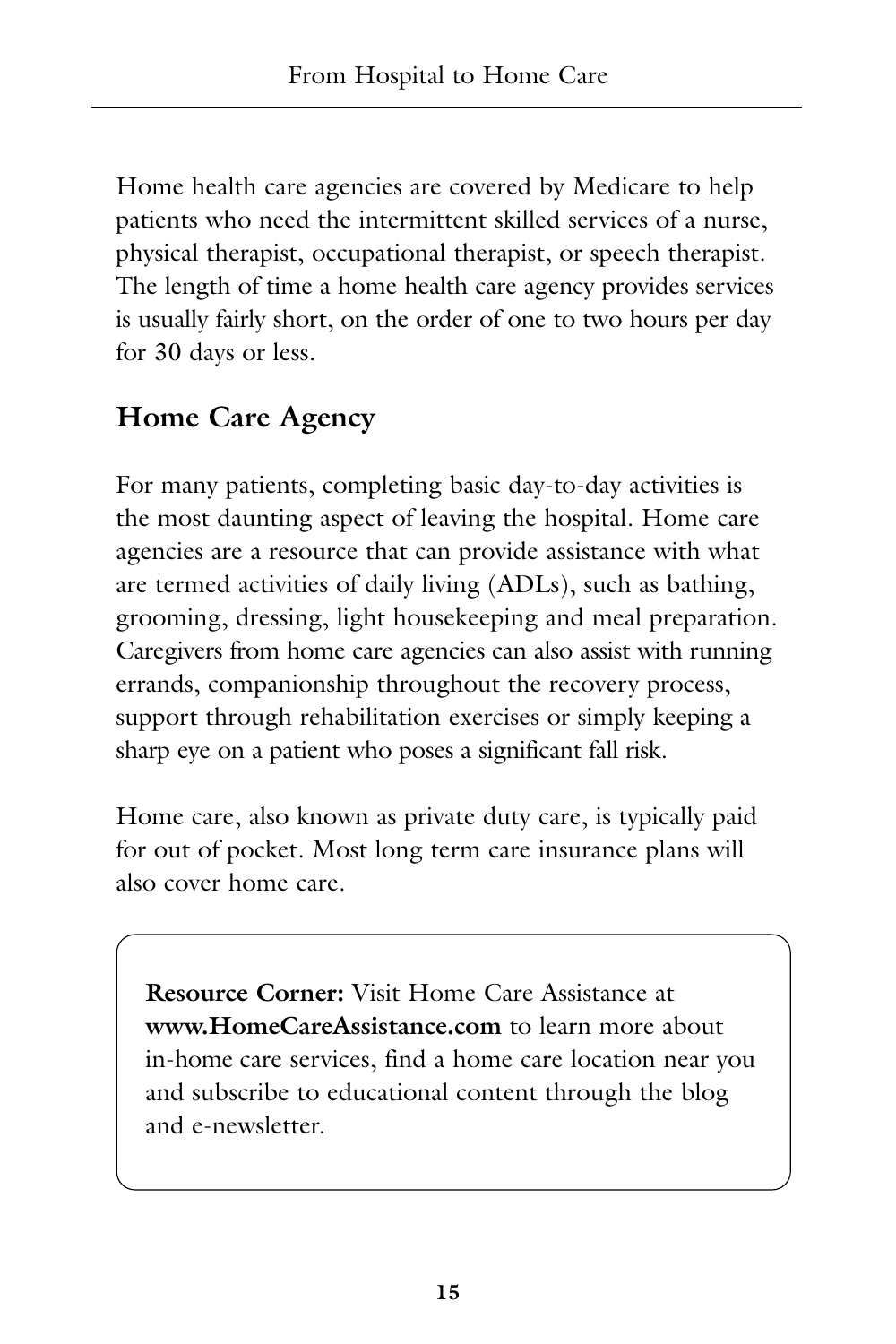#### **Hospice**

If a patient is terminally ill, with a prognosis of six months or fewer left to live, and if the patient has exhausted all the treatments available or simply declines further treatment, hospice will probably be asked to participate in the discharge planning process. Like home health care, hospice is a Medicare benefit. Many hospitals have their own hospice programs and there are also many independent hospice programs in the community. The patient and his or her family, of course, have the right to choose which hospice they would like to receive care from.

While home health care usually focuses on a cure, or at least stabilization, hospice, also sometimes referred to as palliative care, focuses on quality of life for patients with life-limiting conditions. Rather than trying to cure the underlying disease, hospice nurses provide aggressive symptom management with the goal of keeping the patient as comfortable and as mobile as possible for as long as possible.

Although the medical community is becoming more accepting of hospice, there are still some physicians who feel strongly that a hospice referral is synonymous with "giving up." Other doctors simply aren't sure how to broach the topic with patients and their families.

**Resource Corner:** If your loved one has a limited life expectancy and is no longer undergoing treatment for his or her illness, ask the doctor if your loved one is an appropriate candidate for hospice services. You can also contact a local care manager at **caremanager.org** to request recommendations for hospice organizations.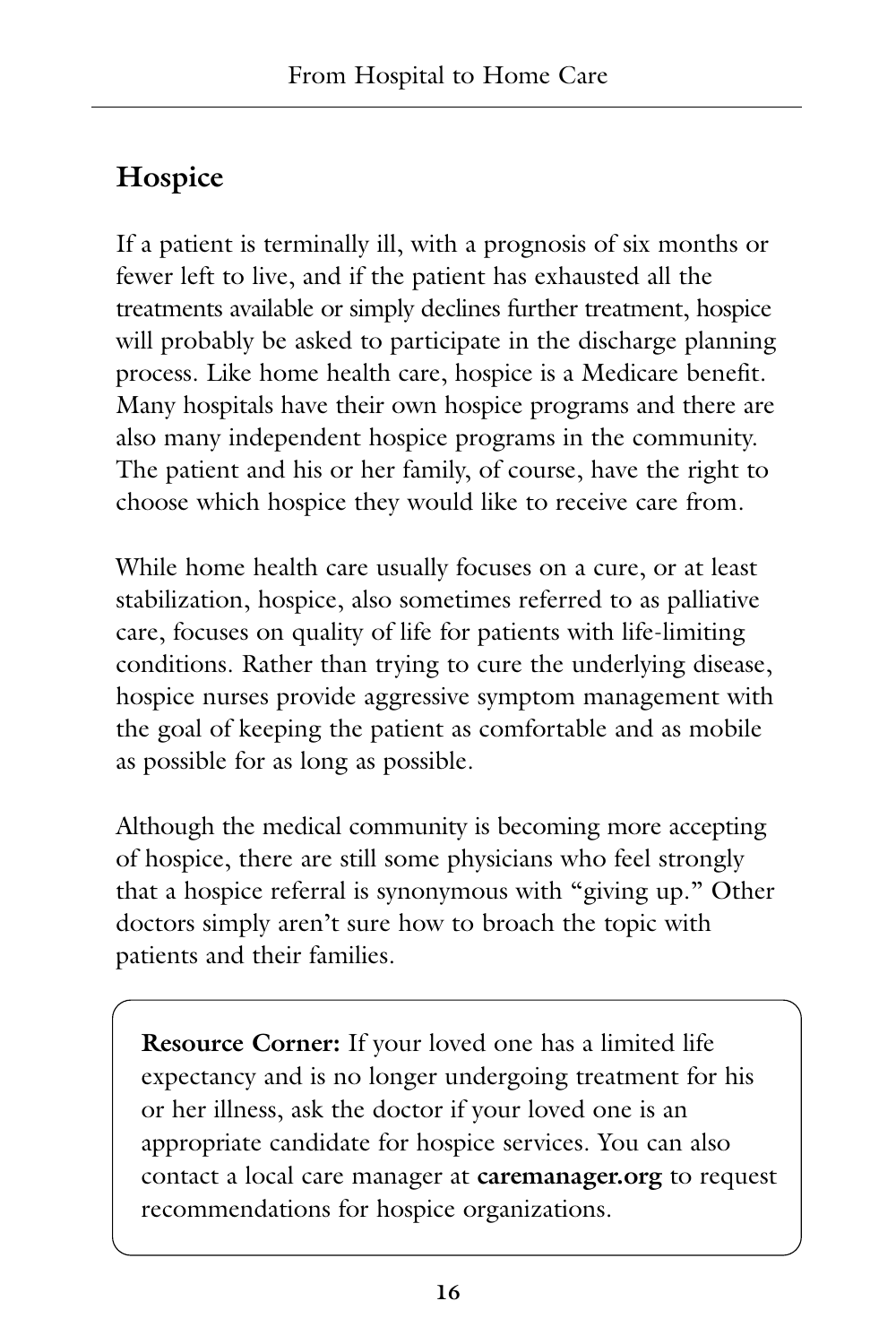The disciplines listed above describe the main players in getting your loved one safely out of the hospital with a plan to ensure continued care. Of course, most people want their loved ones to be discharged directly back home; however, the discharge planning team may suggest an alternate setting or facility for an interim period.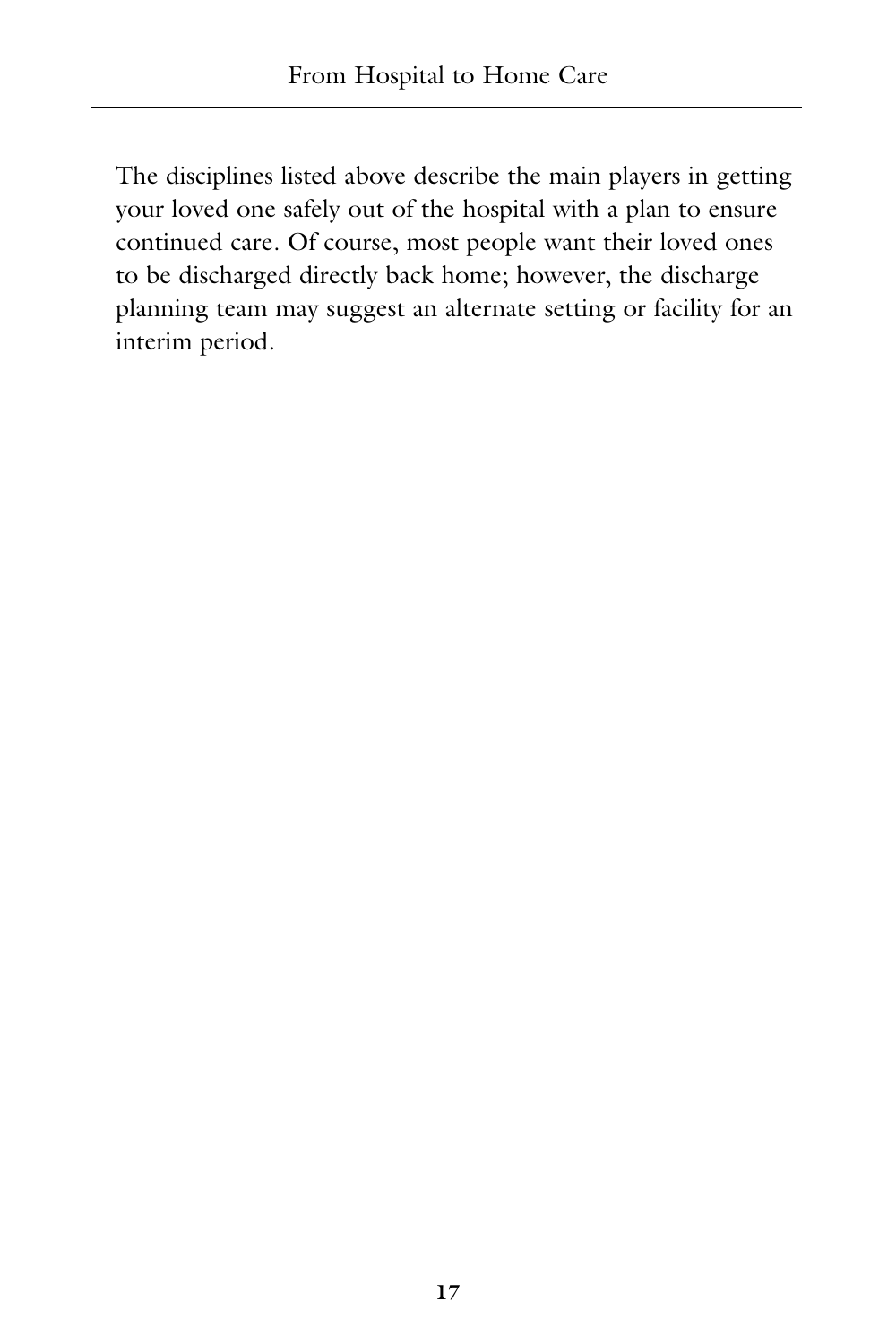# **CHAPTER THREE Helping the Discharge Planner**

As discussed in the last chapter, the discharge planner is responsible for coordinating all aspects of the discharge. In doing so, he or she relies heavily on information provided by the hospital team, and even more heavily on information provided by the hospitalized person's significant other, family, or friends.

Maryanne Reimer, Nurse Practitioner, who is involved in discharge planning at the Frederick Memorial Hospital, said that the first two things she always addresses are whether or not there is support in the home, and whether or not the home is a safe environment. In looking at safety, Reimer carefully assesses all aspects of the home environment, from throw rugs that could get caught under the patient's feet and cause a fall to rambunctious animals who might inadvertently trip their owners.

Debra Stang, LCSW, who performed hospital discharge planning at a community hospital, adds that an important safety consideration is who else is in the home with the patient. Providing a harrowing example, Stang describes, "If you're sending a dying patient home on heavy doses of pain medication," she says, "you want to make sure that the son who just got out of prison on a drug dealing charge will not be allowed in the home unsupervised."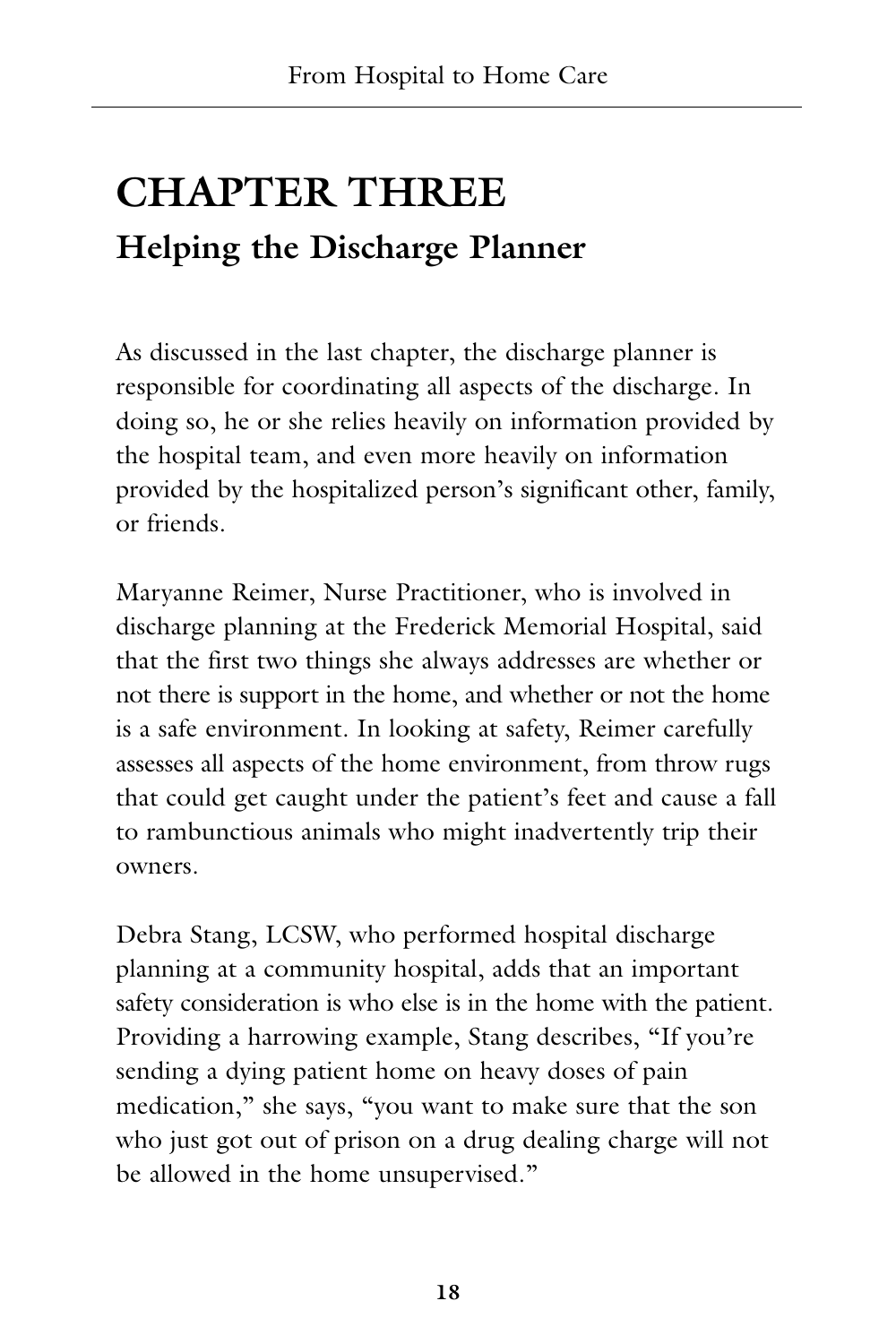Another important aspect of safety planning is ensuring that the patient always has a way to call for help by ringing a bell, carrying a cell phone at all times or wearing a personal medical alarm.

Maryanne Reimer explains that it makes the hospital discharge planner's job much easier if the family has had some honest talks before a crisis or hospitalization takes place. "Discharge planning," she says, "actually begins with an elderly couple talking to their family about what to do if something happens to Grandpa." Families that have plans in place tend to be much more successful in bringing their loved ones home than families who passively leave discharge arrangements to the hospital. "The public," Reimer reflects, is often under the impression that the hospital or the doctor will take care of everything and that they have no obligation to be prepared for health-related events." Indeed, family members often do not want to think about a loved one needing hospitalization, so discharge planning is not a topic of discussion until after the fact.

Debra Stang recalls, "If a doctor complained to me that a family was being a real pain in the neck with too many questions, I figured I was going to get along with them just fine. At least they were taking an active role in asking questions and making plans. You can't be passive about something as important as your loved one's care after hospitalization."

As important as the family's role is—and it is vital—the hospital, too, plays an important role in the discharge process. For example, having updated and accurate insurance information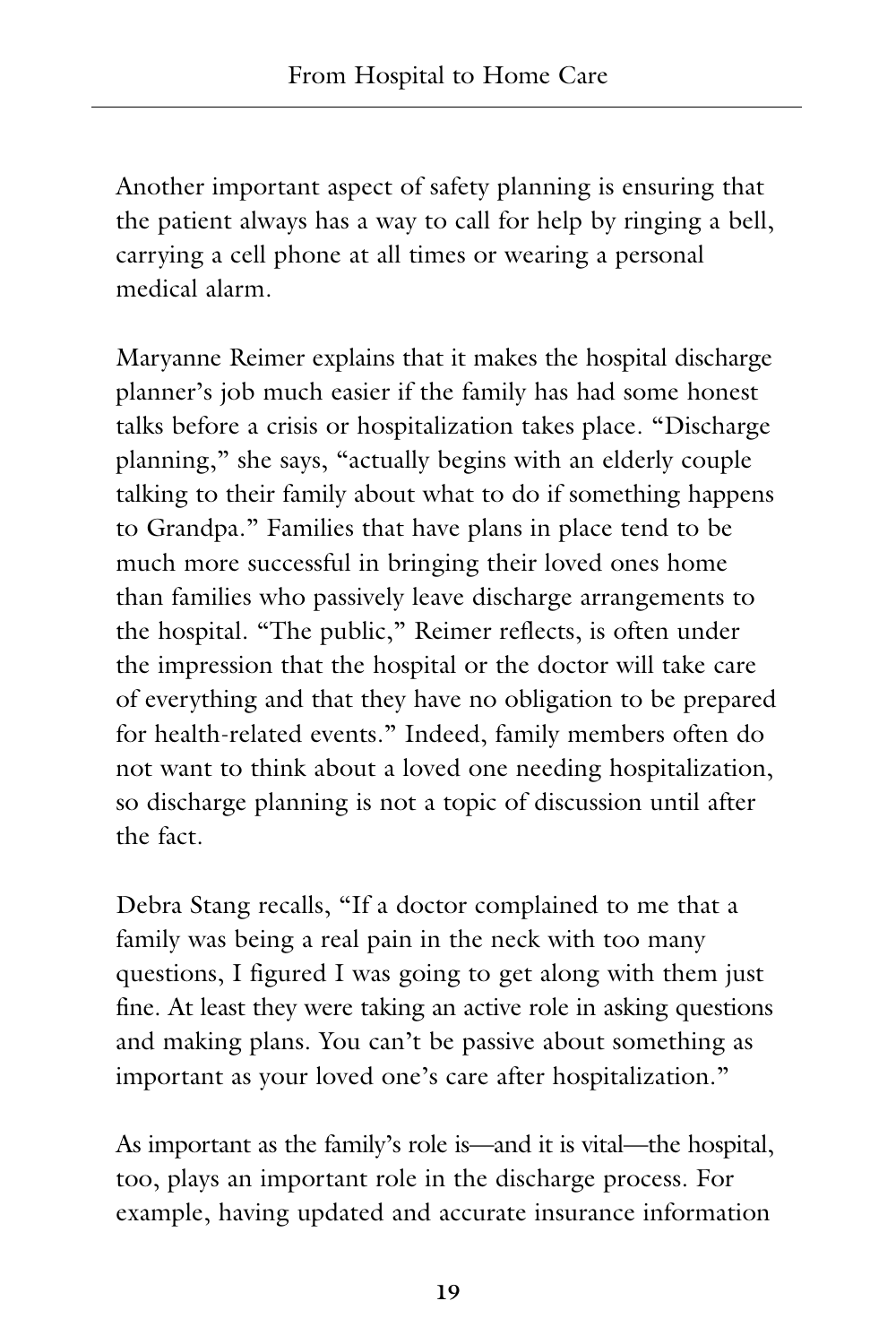is one way the patient accounts department can facilitate next steps for the discharge planner in developing a posthospitalization plan for the patient.

Doctors also play an important role in helping with the discharge process. Maryanne Reimer reports frustration with individuals on the discharge planning team who don't know what services are available but promise patients the impossible anyway. If someone, for instance, has said that a patient can have a visiting nurse come twice a day, but the discharge planner finds that the patient lacks the insurance or financial wherewithal to support this level of care, the family may blame the discharge planner, when in reality, their insurance plan only covers two nursing visits a week.

If your loved one is hospitalized, and you have been told about available services that seem too good to be true, verify the statements with your discharge planner, or ask to speak directly to the community agency that will be providing those services. While it is understandably an upsetting situation to learn that the services you were promised are not available after all, it is important to keep in mind that there are many players in the discharge process who may have different levels of knowledge about what programs and levels of assistance are actually available. Typically, your best resources are the discharge planners and social workers who will have the most hands-on experience with these issues.

Doctors can also help by writing comprehensive and timely discharge orders and by giving the discharge planner a "heads up" when they think a discharge will soon be taking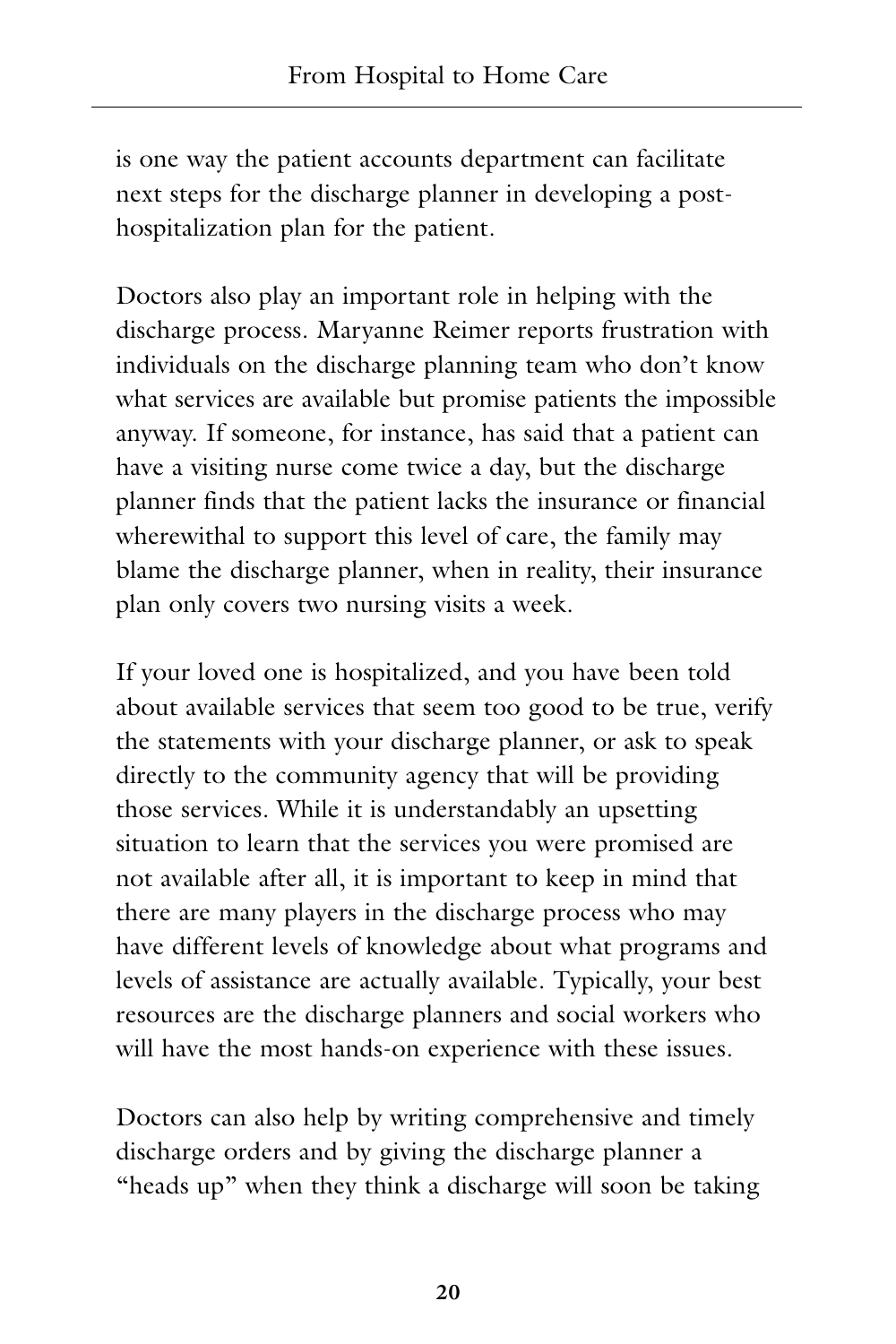place. A variety of factors can often make this impossible, however, and there may be situations where discharge nurses are informed only right before the discharge is to take place. In these situations, it can become a struggle to get a plan together that will ensure patient safety over the coming days and weeks.

Another way that you, the family members, can help discharge planners is to take action quickly if you are asked to do so. If a discharge planner meets with you on Tuesday, for instance, and asks you to start looking at skilled nursing facilities where your loved one can recuperate, start looking immediately. That way, if your loved one is discharged quickly and without much warning, the discharge planner already knows which facilities you prefer and will have a much easier time arranging the transfer.

One thing that is important for you to remember is that the discharge planner can make all the arrangements he or she wants, but ultimately the final call is left to the patient who is capacitated, that is, a patient who is alert, oriented and able to make reasonable decisions, While the family members may not like the decision that the patient makes, it is her right as a patient to choose where she wants to go following discharge.

Debra Stang recalls a time, for instance, when she worked with a young woman who had suffered a bad fall, fracturing both legs. The doctors wanted her to go to a nursing facility to recuperate. The patient, however, had different ideas. Her grandmother had died in a nursing home and she was "scared to death" of such places.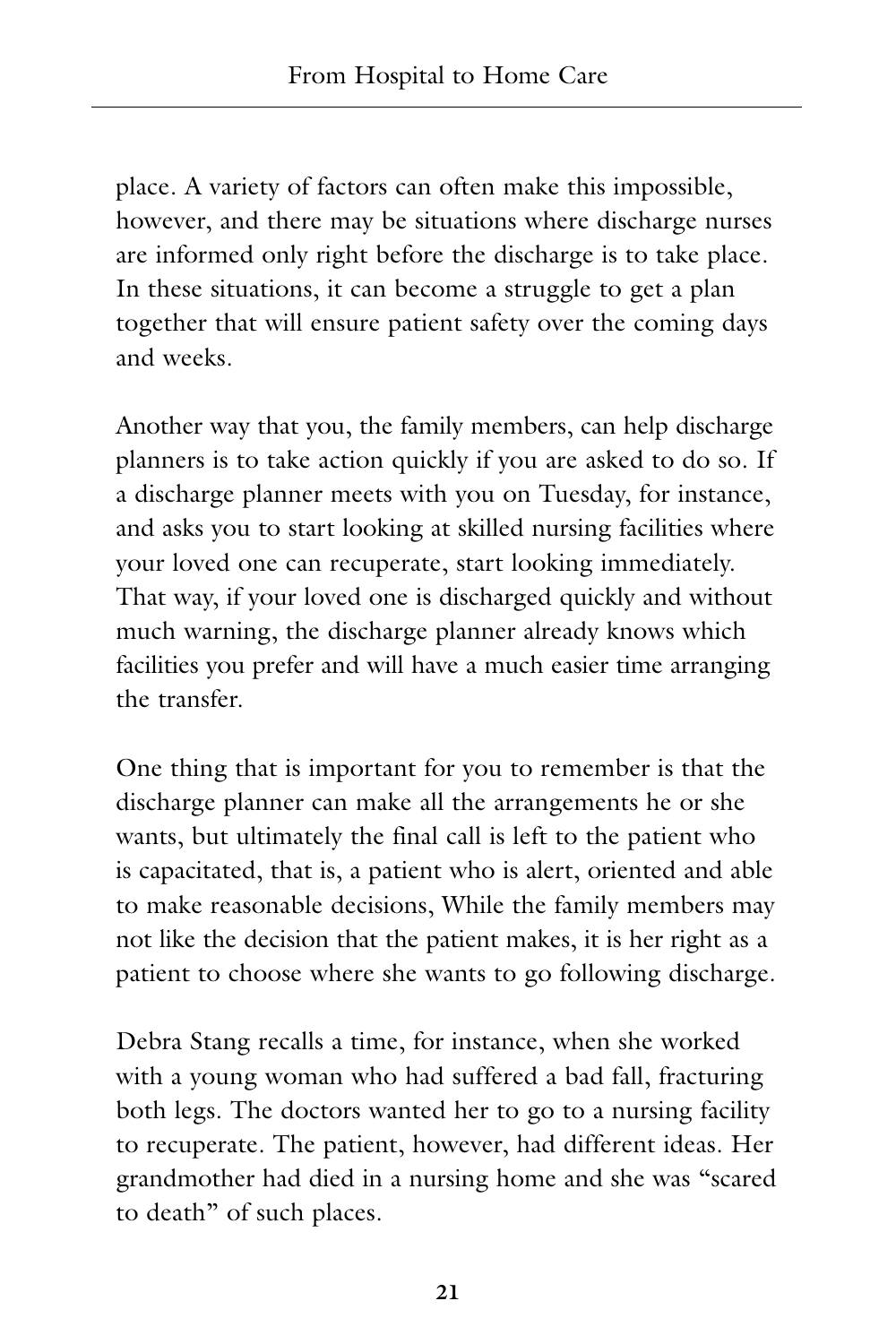After a lot of discussion with the patient, the family, the patient's insurance company and the doctors, the group all agreed on discharging the patient to the home of an aunt who was a licensed nurse practitioner. The aunt's home had only one story, so it was well-suited for a wheelchair. The insurance company, relieved that they would not have to cover a nursing home bill, agreed to waive the co-pay on the equipment the patient needed and also approved two months of physical therapy visits in the home. This was a discharge plan with which the patient could happily agree.

A few months later, the patient's mother called to let Debra know that everything went as planned and that her daughter was walking with the assistance of a walker. The patient was expected to make a full recovery.

Your loved one's wishes matter. Your wishes also matter. If you don't like the direction a discharge planner is taking, speak up and ask what other options are available, otherwise you and your loved one may not get exactly what you want. For instance, due to the fact that her patient's mother lived in an old home with narrow staircases, Debra's patient had to go to an aunt's home rather than back to her mother's home, but at least she avoided the frightening idea of a nursing home.

If you're trying to bring your loved one home, you may need to get creative and involve several members of the family. For instance, if your father has suffered a stroke and the doctor tells your mother he can't be alone, perhaps each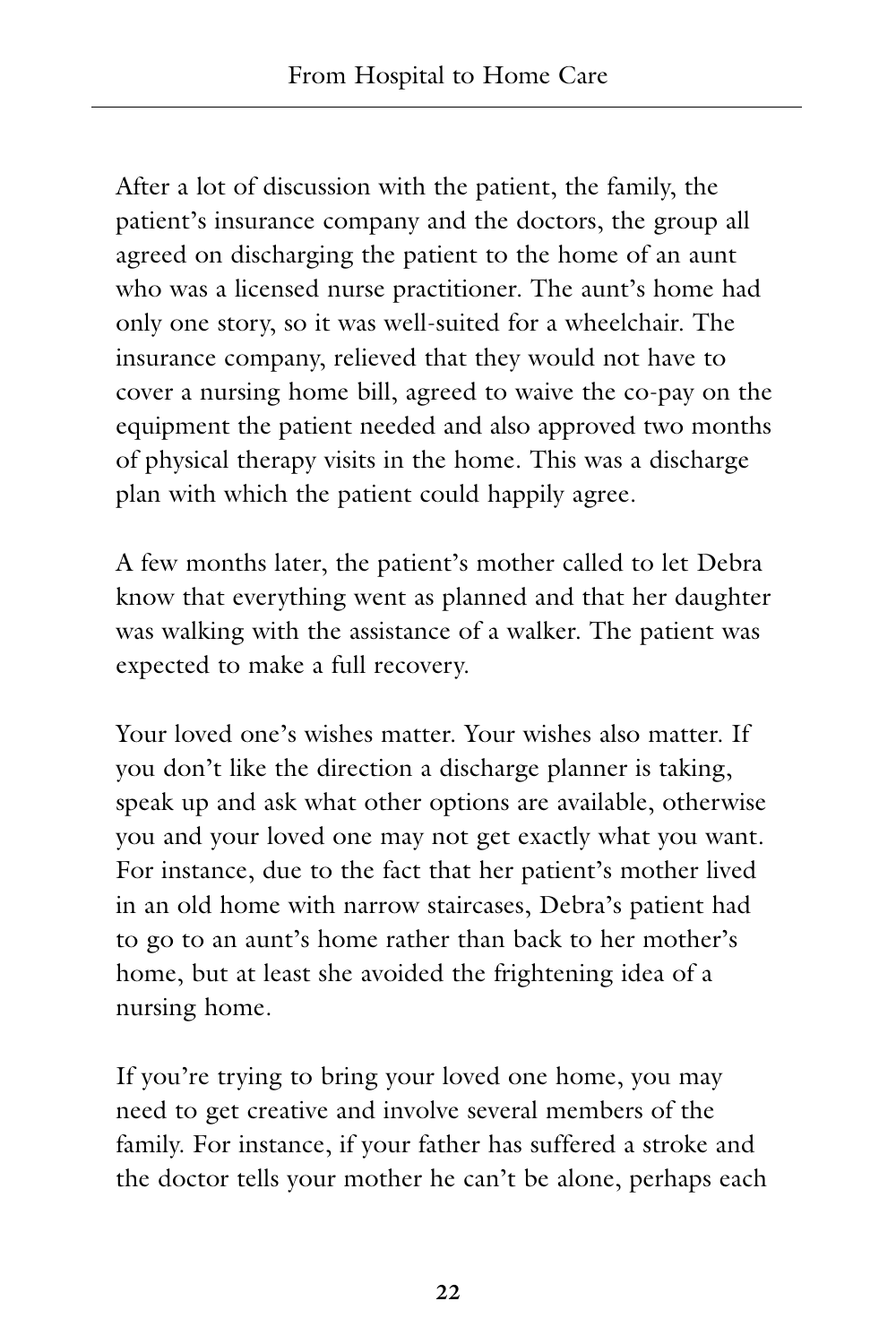child in the family could volunteer to spend an evening or two with their father to give their mother respite. Another option is hiring a caregiver from a reputable private duty home care agency, or recruiting members from your church or from your neighborhood to help.

The more closely you work with the discharge planner, the more likely it is that you will be pleased with the outcome.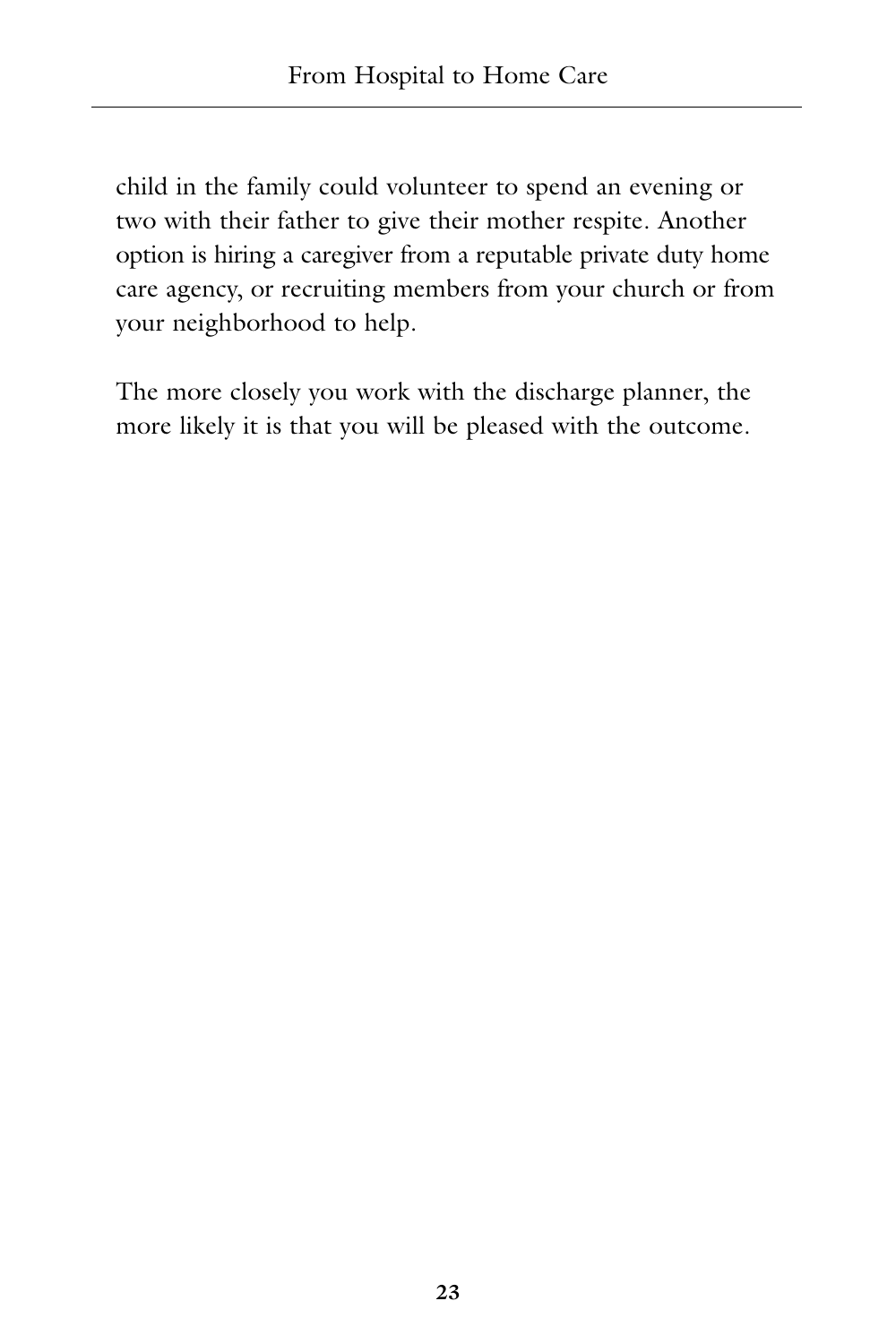# **CHAPTER FOUR Where Do Discharged Patients Go?**

Most discharged patients want nothing more than to go home, but home isn't always a realistic option. Newly discharged patients may require more care than their family can provide. If paying for private duty care isn't an option, the patient may have no choice but to go to a rehabilitation facility or nursing home in an effort to get stronger.

Some patients can't go home because of physical or functional barriers. Remember Jack in Chapter One who wasn't able to climb the stairs to get into his home?

Still others can't go home because they live with a family member who is abusive or neglectful. If a person, especially a child or an elderly person suffering from confusion, comes to the hospital with unexplained injuries the hospital staff will very likely notify the police or child/adult protective services. If these entities investigate and agree that the injuries are suspicious for abuse, the patient will almost always be discharged to an alternate location.

Some of the most common discharge locations are discussed below:

#### **Skilled Nursing Facility**

The Medicare benefit pays for up to 100 days of rehabilitation and skilled nursing care in a skilled nursing facility (often called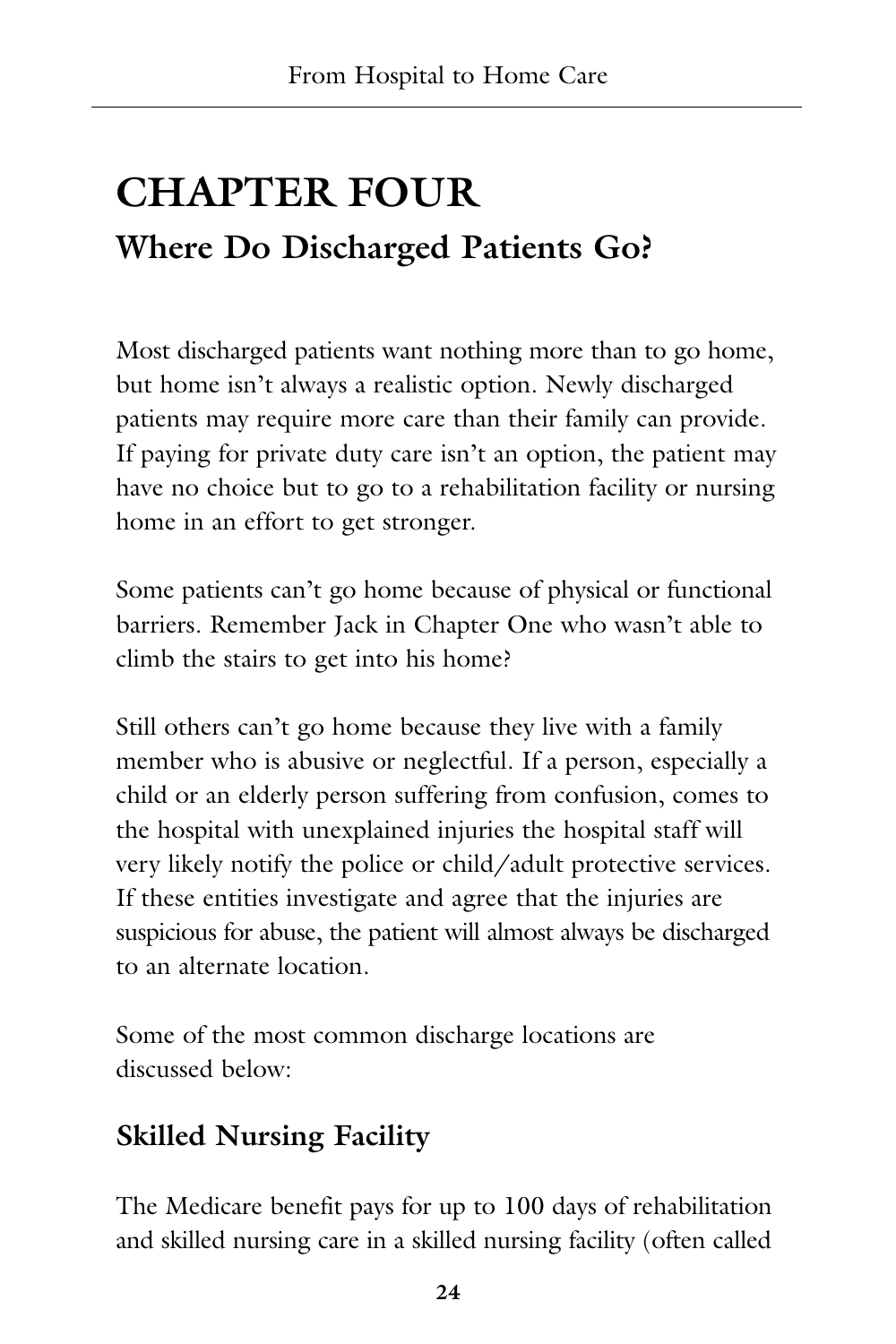a nursing home). The first 20 days are covered in full by Medicare and the next 80 involve a copay which may be covered by secondary insurance. In order to remain eligible for Medicare, the person must show that he is making progress in therapy, or that his condition is unstable enough to require around the clock skilled nursing.

As the patient nears the end of her 100 days, or if she becomes ineligible for further services (e.g. no progress in therapy, no continued skilled nursing needs), the family needs to request a meeting with the rehabilitation team, the head nurse of the unit and the patient's social worker to discuss options.

For most people it comes down to two choices: (1) return to their own home or the home of a relative when their Medicare coverage ends or (2) remain in a facility setting as a "private pay" resident. If the person does not have the money to pay privately for ongoing facility care, he or she will have to apply for the state's medical assistance program, generally called Medicaid. Medicaid will cover long-term room and board in a facility for as long as a doctor deems it necessary.

#### **Rehabilitation Facility**

A rehabilitation facility is as one patient put it, "like a nursing home rehabilitation on steroids." A rehabilitation facility can be located in a wing of the hospital or it can be a standalone facility.

Rehabilitation facilities generally accept patients with a good chance of returning to the community when rehab is completed.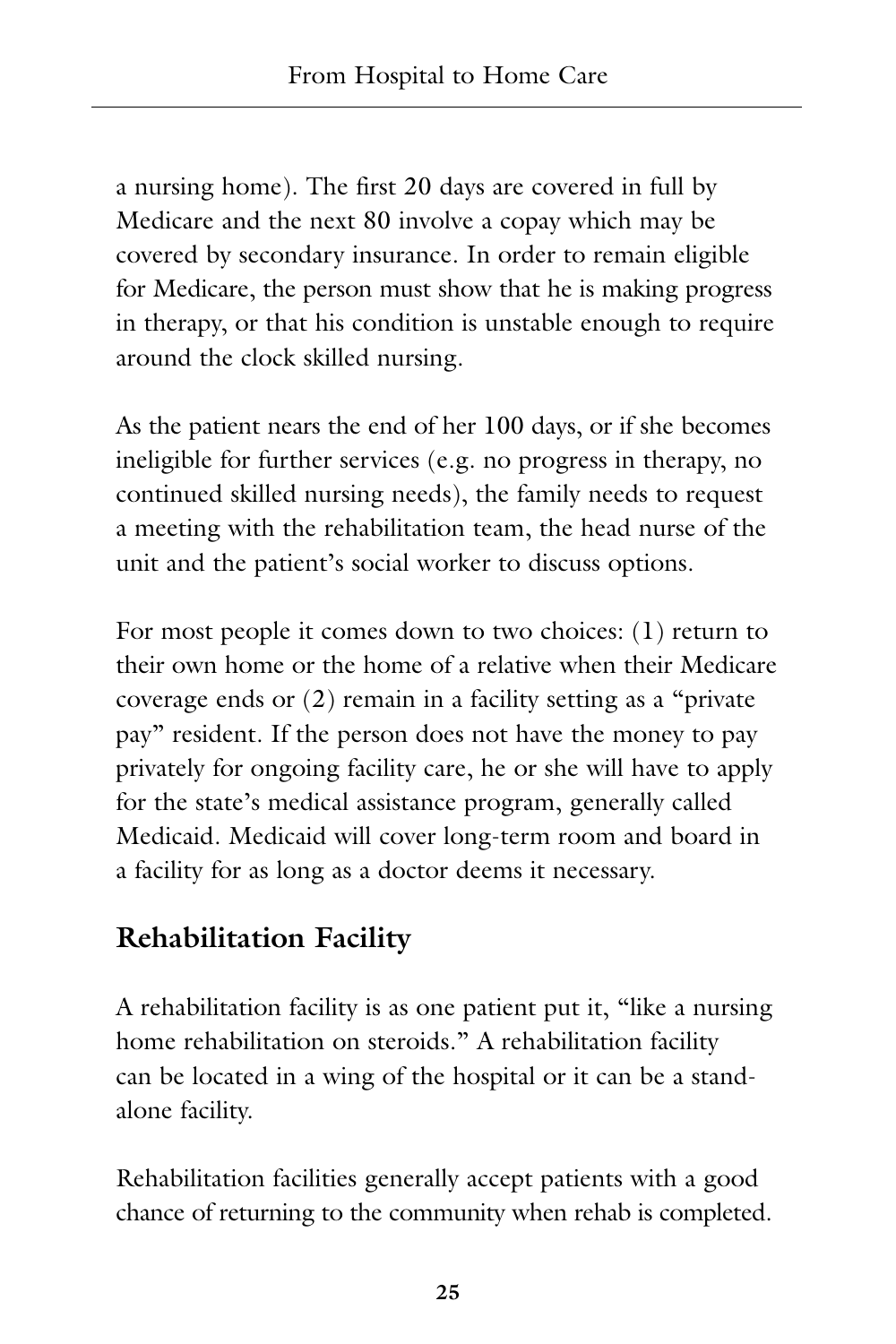During a typical rehab stay, a patient may be put through several hours of work with a physical, occupational, or speech therapist as well as given exercises to do independently.

Patients usually dress in their own clothing and are encouraged to eat meals together and socialize so they can support each other. In the best case scenario, this creates a community environment that enables the patient to feel supported as she or he recovers.

Rehabilitation usually lasts only a few weeks, and at the end of that time, the patient is usually able to return to her own home or the home of a relative who will assist with her care.

#### **Hospice**

Some people with a life-limiting illness come into the hospital due to a "pain emergency." If that person's pain or other unpleasant symptoms cannot be controlled outside of the hospital setting, inpatient hospice may be suggested. In general, inpatient hospices take two types of patients: patients whom they feel only have a few days left to live and patients who cannot be made comfortable at home.

If your loved one falls into the first group, the goal is to create a setting for your loved to pass peacefully in the inpatient hospice unit. Inpatient hospices are very understanding and not only permit, but encourage families to spend as much time as possible with the dying patient. They many times also provide bereavement and support services to family members after the patient has passed.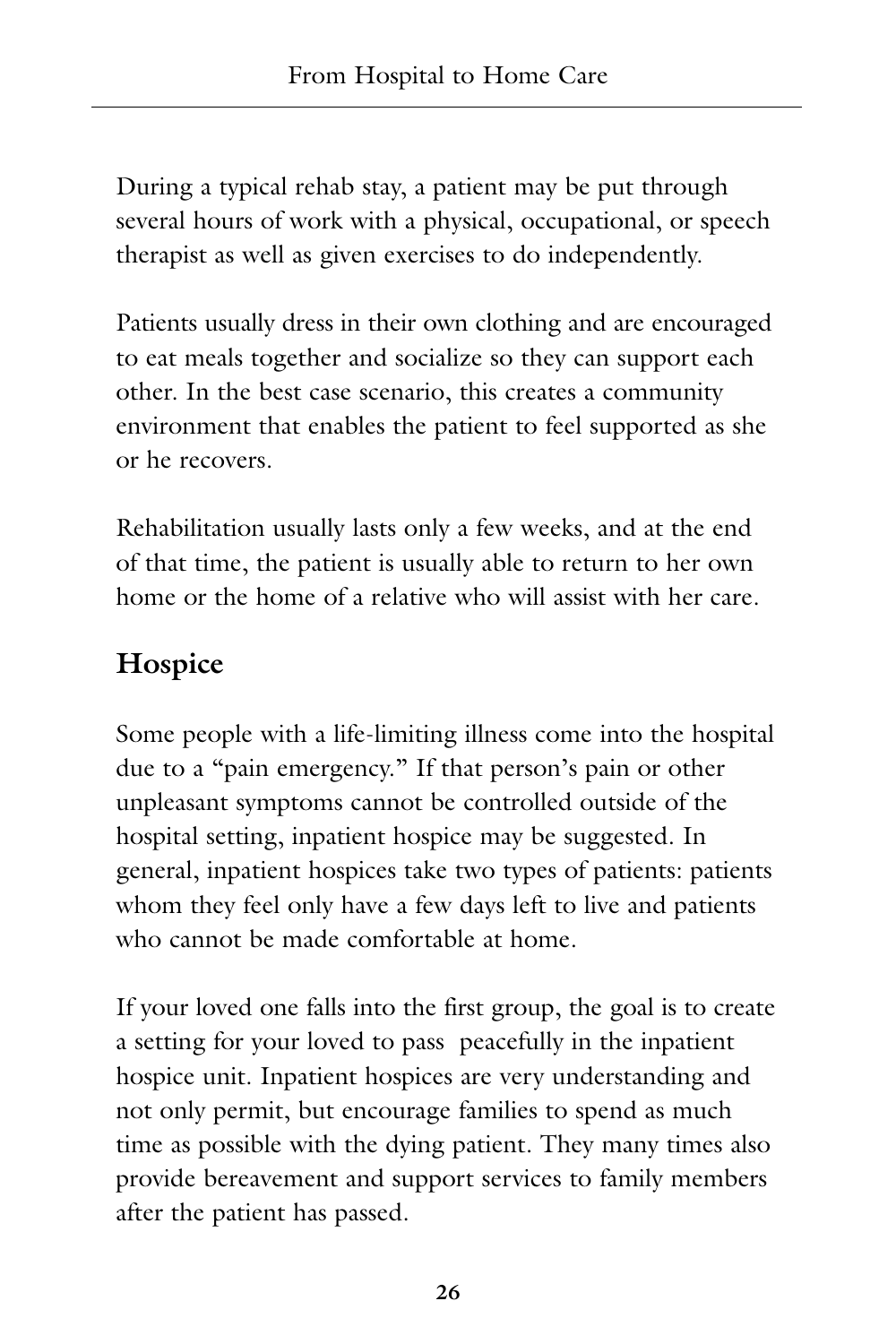If your loved one falls into the second group, the job of the hospice unit will be to aggressively manage comfort. The focus becomes quality of life and ensuring that the patient is as comfortable as possible. For instance, the hospice team might recommend that your loved one get a pain pump so she can receive medications intravenously in small, scheduled doses. The expectation is that the hospice team will be able to control the pain or other distressing symptoms, and that the patient will then be discharged home where she can be followed by an outpatient hospice team.

#### **The Community (Home)**

The goal of most hospitalized patients is to leave the institutional setting, whether that means returning to their own homes or going to the homes of friends or family members to recuperate.

The patient who returns to the community has a number of resources to maintain comfort and support.

Medical Equipment. Medicare and most other insurance companies cover at least a portion of the bill for the medical equipment your loved one needs to safely function at home. Items that are covered may include a wheelchair, a hospital bed, an oxygen concentrator, a walker, or a cane. Please note that insurance companies typically do not cover "non-medical" items, such as a reclining chair that lifts to make standing easier. If you need medical equipment but do not have insurance that will cover the equipment, let your social worker know as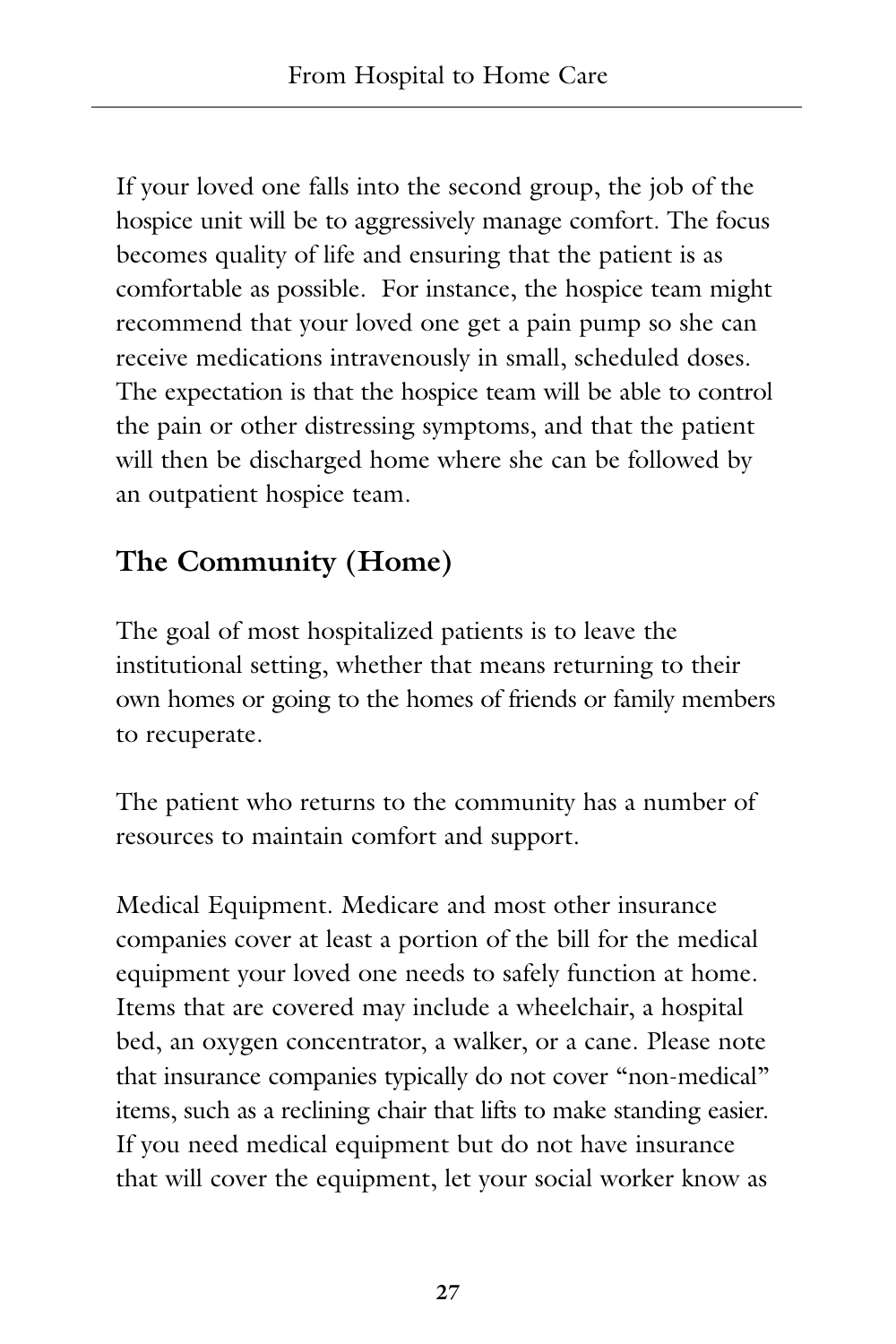soon as possible. She or he may be able to refer you to a loan center or a warehouse where you can get the equipment you need less expensively.

Home Health Care. Home health care is a benefit typically covered under Medicare. This benefit can only be used by patients who require intermittent skilled care—care that must be provided by a nurse or a licensed therapist. Nursing and/or therapy visits are usually scheduled one to three times per week and the patient is usually discharged from the program within a few weeks as his skilled needs dissipate.

Hospice. Hospice programs provide palliative care to patients with a terminal illness. In order to qualify for hospice, a patient can no longer be undergoing curative treatment, and a doctor must certify that the patient's life expectancy is six months or less. Some hospices have a hospice house where a patient can go when she has symptoms that cannot be controlled at home or when she is within a few days of death. Most hospices are set up to make home visits to patients in need. Hospice is very focused on relieving and preventing suffering. If your loved one receives hospice care, he will have a nurse/case manager who coordinates care with the patient, family, doctor and the rest of the hospice team, usually comprised of a licensed nurse practitioner, social worker, chaplain and a home health aide to assist with activities such as bathing, dressing, light housekeeping and preparing simple meals. Most patients receive hospice services until they pass or until their condition stabilizes and their doctor believes that their condition has improved to the point where their life expectancy is beyond six months.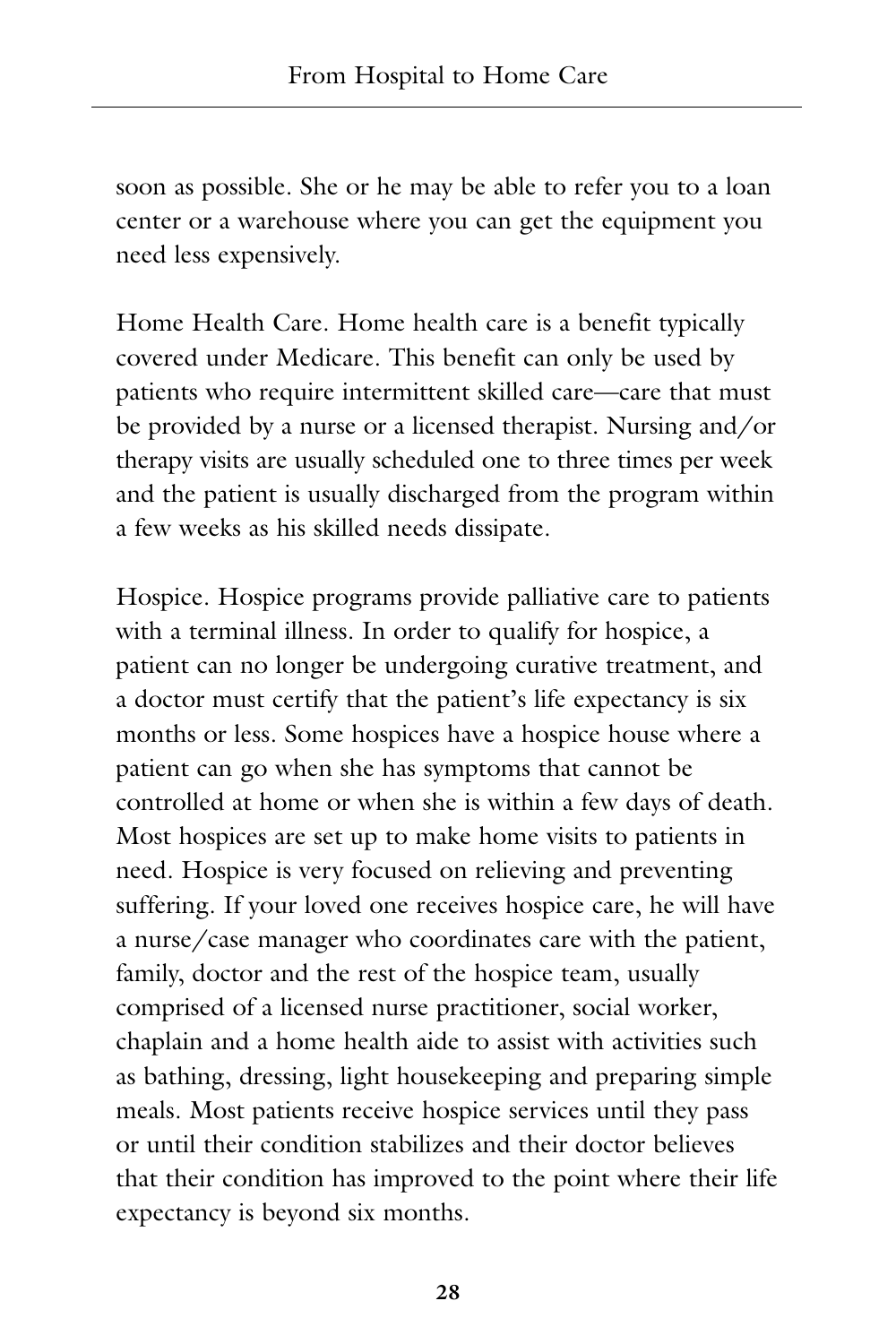Private Duty Home Care Company. A private duty home care company provides what is called non-medical care. This is routine care that the patient needs to remain at home. A caregiver helps the patient with bathing or showering, getting dressed in the morning and ready for bed at night, brushing hair, shaving, running errands, making phone calls, light housekeeping and additional activities of daily living as required. Medicare and most health insurance plans do not pay for private duty care. Typically, if your loved one requires private duty assistance, he is likely to have to pay out of pocket for at least a portion of the services received. Still, there are a number of options that may help finance non-medical in-home care. If your loved one has long term care insurance, private duty care in the home may be a covered benefit. There are also programs available for those with low income and very few assets. Finally, if your loved one is a veteran or spouse of a veteran, she or he may be eligible for financial assistance for home care from a veteran's pension fund.

Geriatric Care Manager. A geriatric care manager is a person familiar with the healthcare field and with the special needs of aging and disabled clients. Most geriatric care managers have a background in nursing, psychology, gerontology or social work. A geriatric care manager can coordinate and manage your loved one's care if you live out of town or if you are simply too overwhelmed to take it on. Services that a geriatric care manager can provide include assessing the patient to determine her needs and wishes, selecting the appropriate agency to provide services in the home, provide crisis intervention, assist with legal and financial matters and provide advocacy and emotional support for you and your loved one.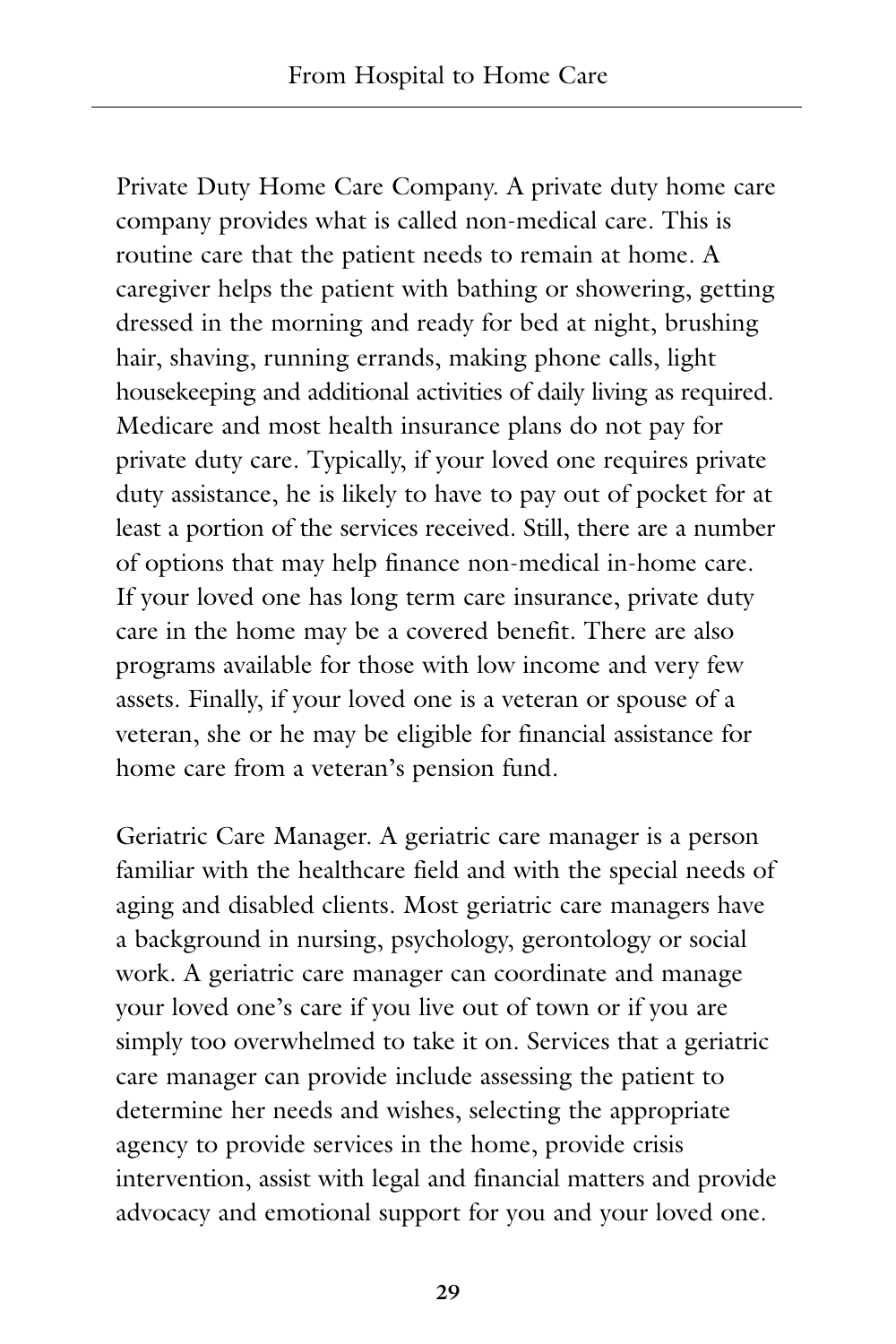Safety Devices. If your loved one is frail and lives alone, you might want to consider getting her a personal medical alarm. The alarm consists of a transmission box that is hooked into the telephone and has a wireless alarm button that the patient wears as a bracelet or necklace. If your loved one has a fall, he or she can push the button to summon help.

You may also need to consider safety devices if you are bringing a patient with dementia into your home. Since patients with cognitive impairments tend to wander, it is smart to invest in door alarms for all of the outside doors. A baby monitor is also useful at night because it can alert you if your loved one gets out of bed and starts wandering around the house. Other measures you might want to consider include disabling the stove and oven and checking your hot water thermostat to make sure the temperature does not get too high. One frustrated caregiver described having a loved one with Alzheimer's in the home: "It's like sharing your home with someone who has the size and strength of an adult and the judgment of a two-year-old."

These suggestions are designed to help you get your loved one home from the hospital safely. The next chapters explore issues and challenges people experience upon discharge from the hospital setting and how best to deal with these issues.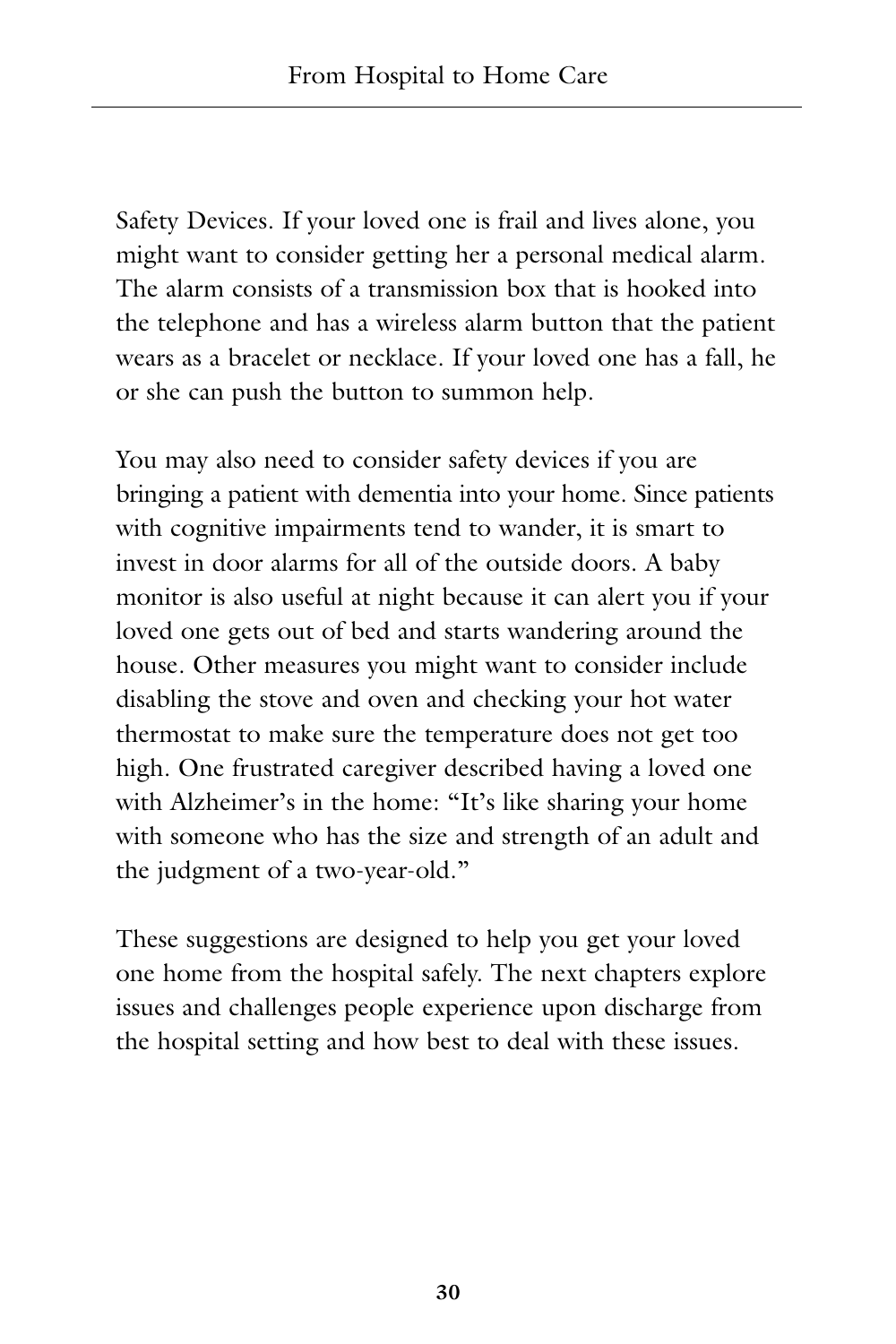# **CHAPTER FIVE Post-Discharge Concerns: Pain**

Depending on why your loved one went into the hospital, pain management may be a concern for her when she comes home. This is especially true if she was hospitalized due to an accident or injury, if she underwent surgery while in the hospital, or if she has been diagnosed with a terminal illness that causes pain. Of course, your loved one may suffer from other types of pain that have nothing to do with her hospitalization. For instance, she may suffer from chronic joint pain due to arthritis or back pain caused by a long-ago car accident.

There are individual differences in the way people experience pain and people will have varying pain thresholds. While some people have an incredibly high tolerance for pain and seem to barely notice it, others may be extremely bothered by even a mild headache. Communication is key in understanding how bothersome the pain is for your loved one. A useful tactic that many nurses use in hospital emergency rooms is to ask the individual to rate the pain intensity on a scale from 1 to 10, one being no pain and 10 being the worst pain the person has ever felt.

If you suspect your loved one will have pain or discomfort at home, discuss this problem with the hospital discharge planner and with the physician. Although leading health accreditation bodies like the Canadian Council on Health Services Accreditation (CCHSA-Canada) and the Joint Commission on Accreditation of Healthcare Organizations (JCAHO-USA)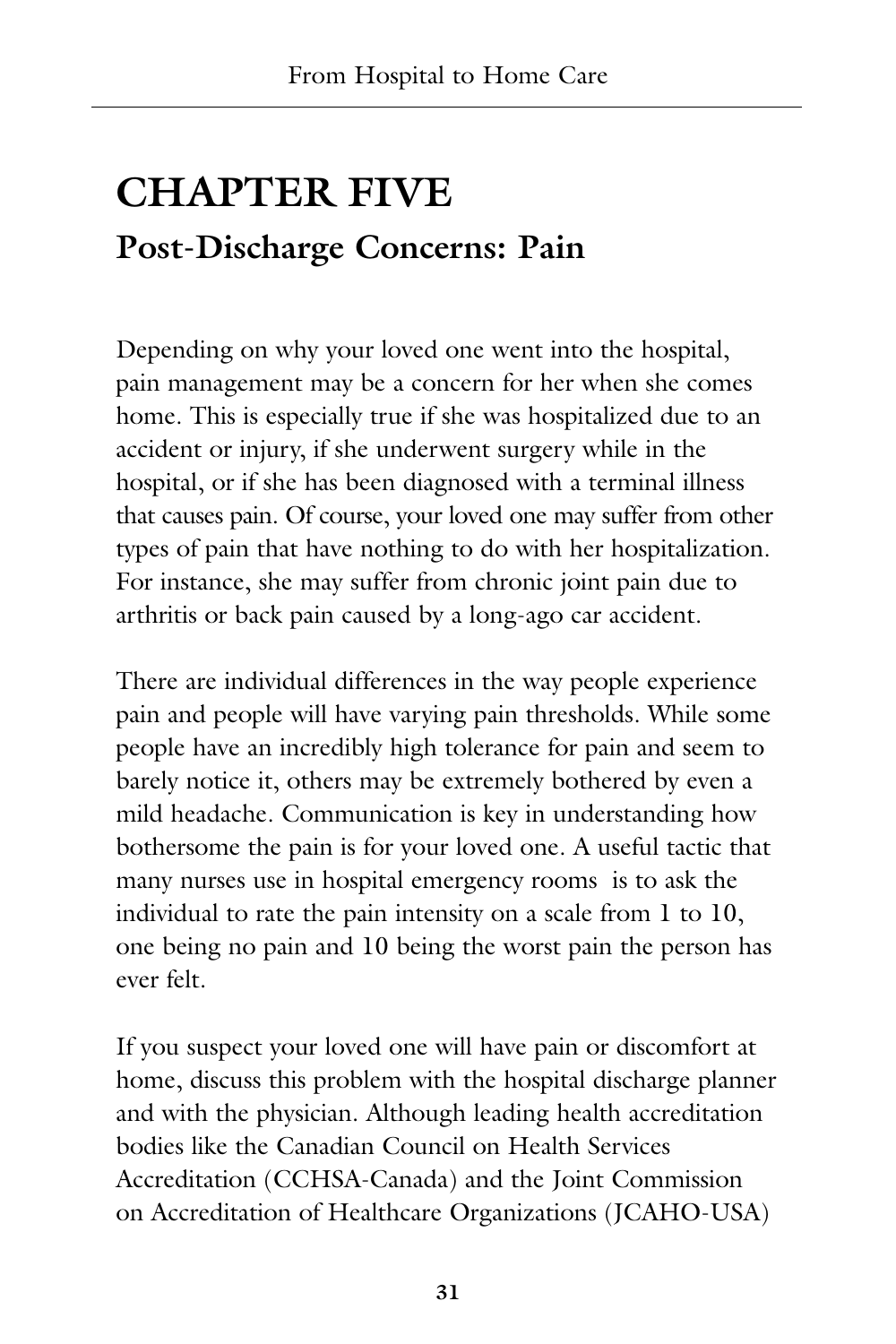have made treating pain a priority, defining it as the "fifth vital sign," doctors may be reluctant to adequately treat pain for many reasons. The chief one is that the most powerful pain relievers are opioids, which can be addictive if misused. Another reason is that pain medications can cause side effects that are bothersome, including constipation and drowsiness. From the patients' side, the patient may not always report the pain she is experiencing to the physician for fear that treating the pain will detract from treating "more important" medical concerns.

If the patient is uncomfortable and you do not feel that the medical team overseeing the care is taking the pain seriously or treating it as aggressively as they should be, ask for a referral to the palliative care team if the patient is still in the hospital, or to a pain management clinic if he or she has already been discharged.

## **Non-Prescription Remedies**

There are many medications that can be used to manage pain and many of them are available over the counter. Over the counter medications include:

Acetaminophen. Acetaminophen, better known as Tylenol, treats fever and pain. It does not, however, treat inflammation.

NSAIDs. Nonsteroidal Anti-Inflammatory Drugs such as aspirin, ibuprofen, and Aleve treat both pain and inflammation and are also used to lower fever. NSAIDs are effective pain medications, but they can be very hard on the stomach. They also have blood-thinning properties.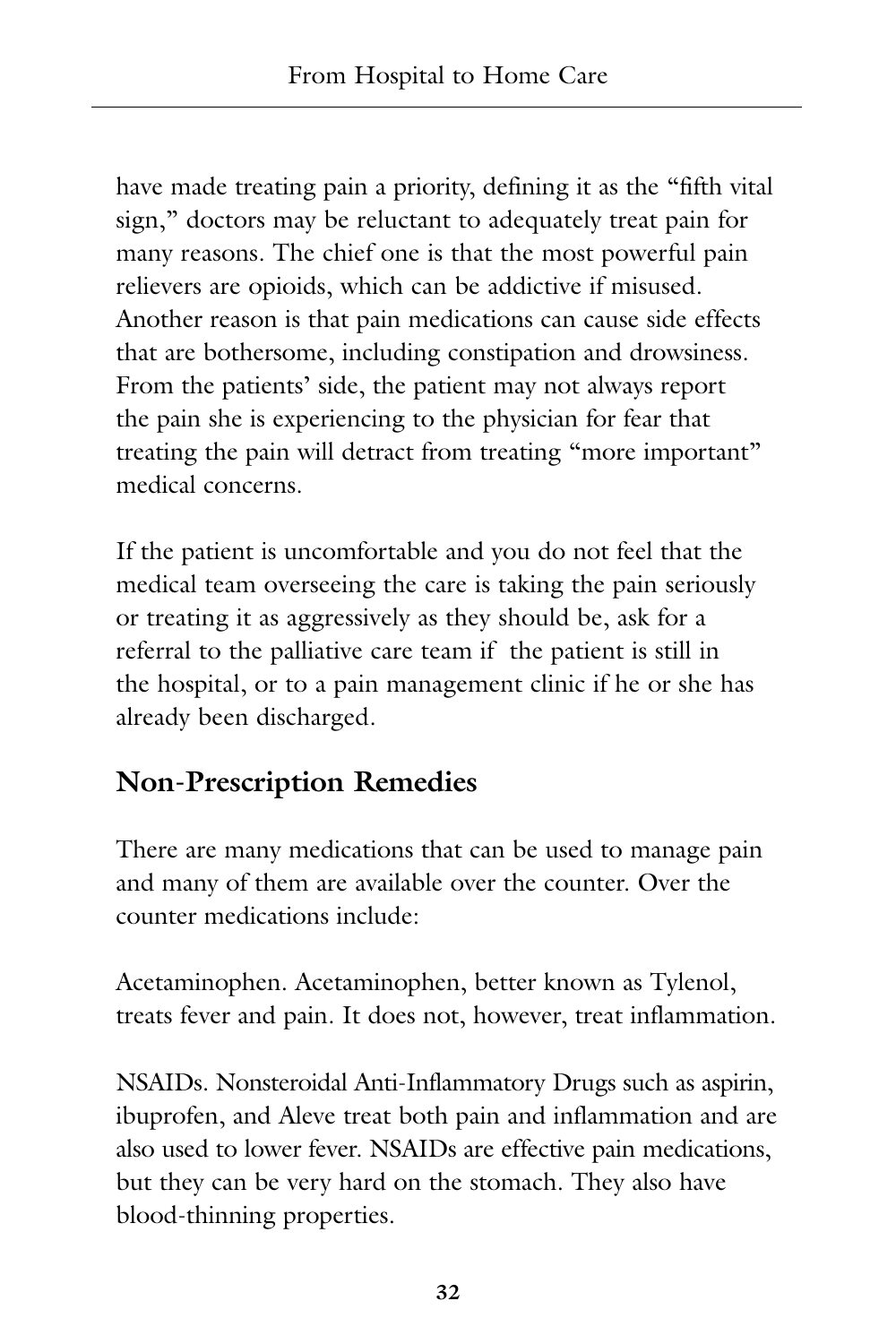Topical Creams. Topical creams such as Aspercreme and Ben-Gay provide temporary relief for sore muscles and mild to moderate pain caused by arthritis.

Do not give your loved one any of these medications unless you have first discussed it with her doctor to make sure there are no counter-indications. A man with a history of stomach ulcers, for instance, is not a good candidate for long-term use of NSAIDS.

In addition to medications, there are some steps you can take at home that may help relieve your loved one's pain. Applying an icepack or a heated towel to the painful area can ease discomfort following an injury. If your loved one is bed bound, helping her to change positions in the bed can also bring some relief. Another technique is distraction. Talk to your loved one about something not related to pain or medical issues. Get her interested in listening to a favorite song, watching a show or a sporting event on television, stroking a pet, or giving you advice on something on which she considers herself an expert.

You will be able to better help your loved one if you stay calm. Even if you're frustrated at the medical team or extremely upset that your loved one is in pain, offering reassurance in a calm, confident voice can help ease your loved one's nerves.

These may be only stop-gap measures, but they can help to relieve pain while you are working to get stronger pain-relieving measures in place. Discuss prescription medications with the patient's physician.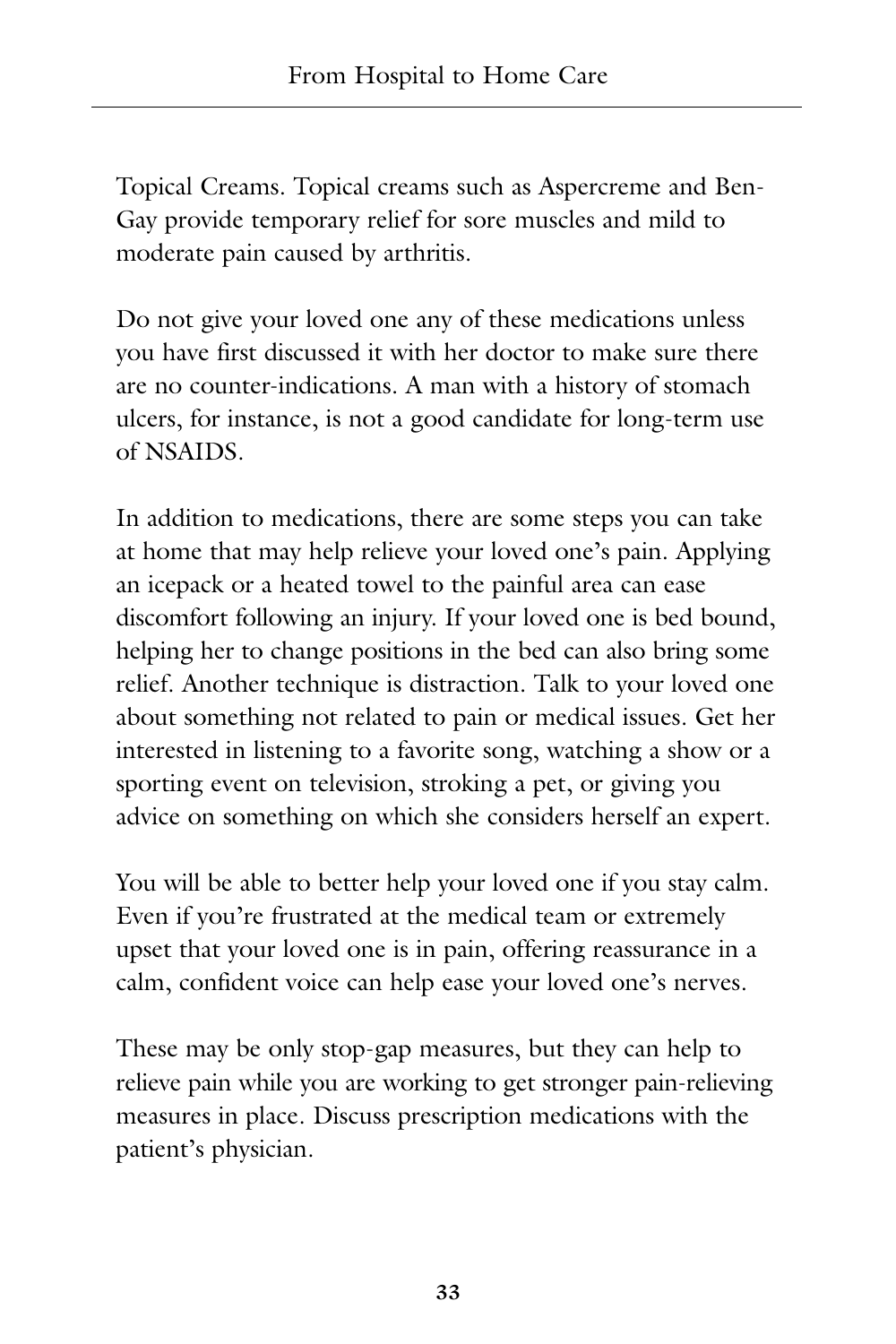#### **What to Do in the Event of a Pain Crisis**

If your loved one is experiencing severe pain, known to healthcare professionals as a pain crisis, place an immediate call to her doctor, home health nurse, or hospice nurse. If your patient has home health or hospice services, the nurses will probably be able to talk to the doctor and handle the crisis in the home. They may do this by starting your loved one on a new pain medication, changing a pain medication currently in place, or giving a larger dosage of the medication your loved one is currently using.

If your loved one is not signed up with home health or hospice, the doctor will probably suggest transporting her to the nearest emergency room so that her pain can be assessed and managed. Your loved one may be admitted to the hospital where she can receive medications intravenously. Another possibility is that your loved one will require a pain pump which is placed under the skin and regularly releases small doses of opioids.

Pain emergencies are frightening for the patient and extremely disturbing to families, but the good news is that most types of pain, even the types that result from metastatic cancer, are treatable. Your loved one can come through this crisis and do well at home once the appropriate pain management plan is set into motion.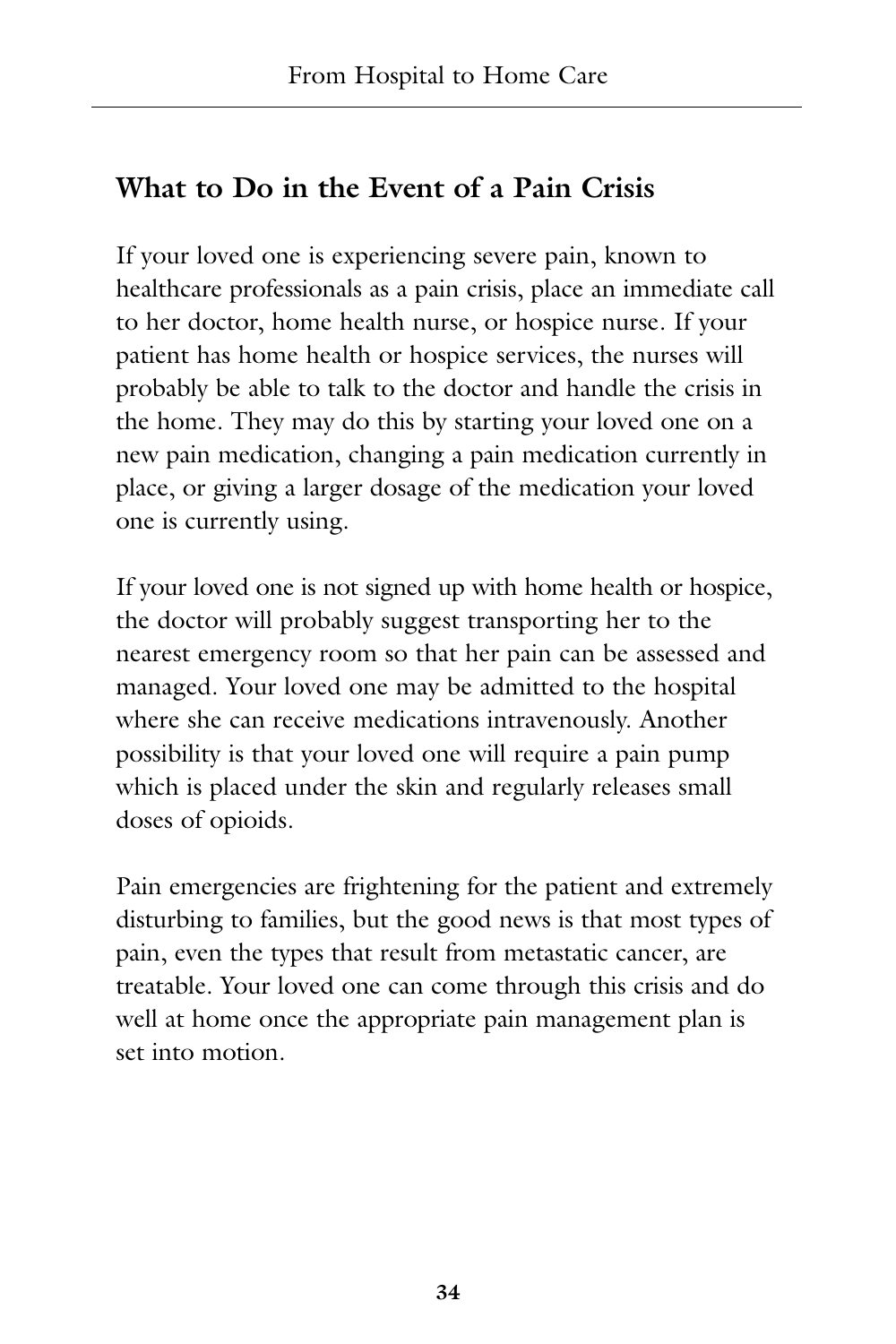# **CHAPTER SIX Post-Discharge Concerns: Safety at Home**

One of the hospital discharge team's chief concerns is the patient's safety in the home setting. Four of the main areas of concern include falls, fires and burns, proper use of medication and the risk of the patient becoming confused and wandering away, also known as elopement.

## **Falls**

When your loved one comes home from the hospital, he may still be feeling the effects of an anesthetic if he underwent a surgical procedure. If he is on medication for pain or anxiety, that can also contribute to him being unsteady on his feet. Finally, if your loved one's diagnosis includes Parkinson's or Alzheimer's, he may walk with a shuffling, uncertain gait that puts him at risk for tripping over things on the floor.

The first thing you can do to prevent falls is take a quick tour and observe your home. Are the major walkways clear of towels, clothes, books, toys or any other item that could cause your loved one to trip or stumble? Enlist your family, especially your children, in the task of clearing the walkways every single day. Not only will your house be neater, but your children can feel a sense of pride that they are doing something to help your loved one.

There a number of common household items that should be especially heeded as they contribute most frequently to falls.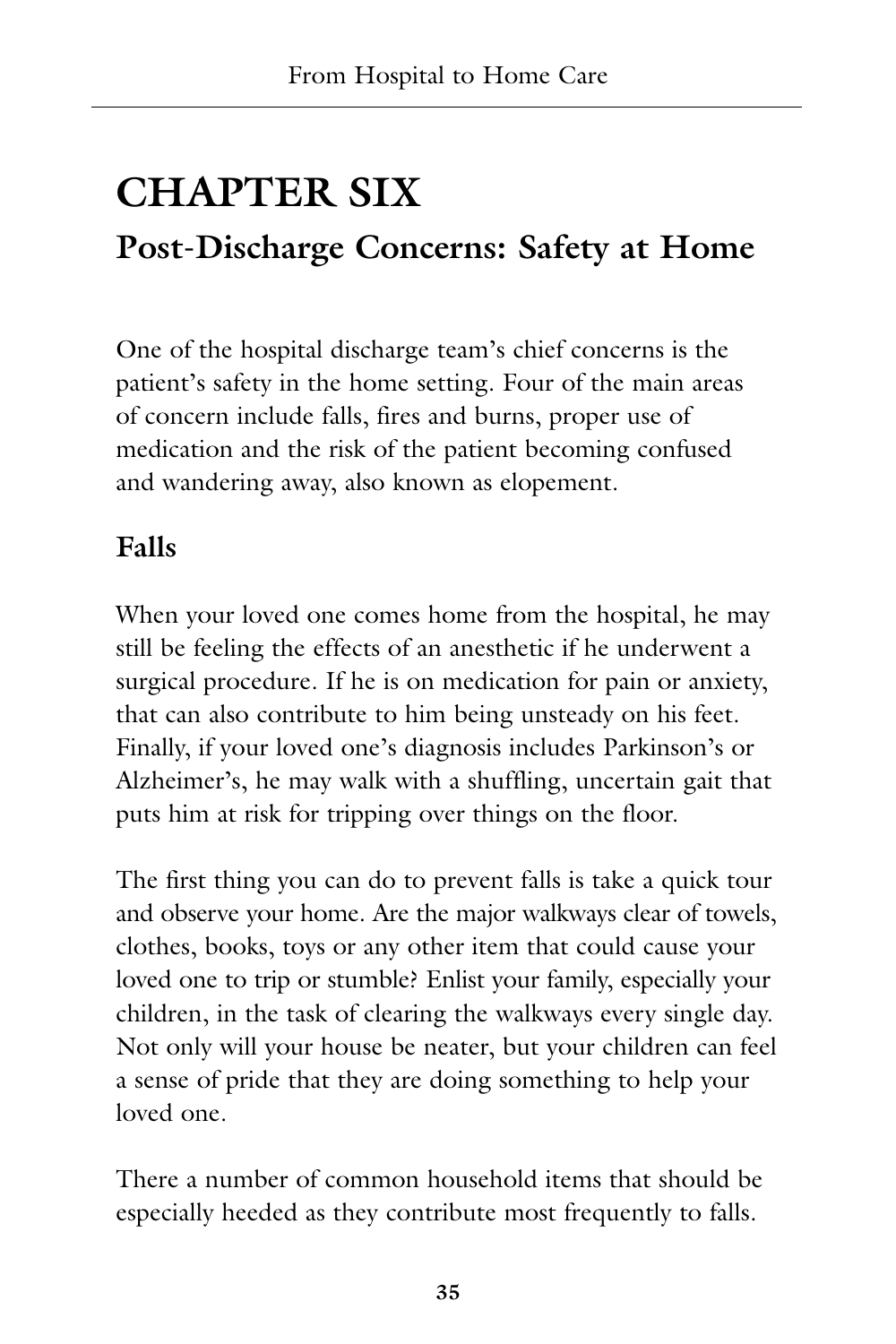Throw rugs pose a safety concern for someone who is a fall risk. Even though they may be attractive, it's just too easy for someone walking with an unsteady gait to get his feet tangled up in them and take a fall.

After clearing your home of any throw rugs, check your electrical cords. Make sure they do not stretch across the hallways, doorways, or any other path that your loved one routinely takes through the house. If your loved one comes home wearing an oxygen mask, you will want to keep an eye on the long pieces of tubing to make sure they are not coiling near your loved one's feet. People who are not used to wearing oxygen masks often trip and fall over the unfamiliar tubing.

Next, the focus should be shifted to the bathroom. Installing grab bars by the toilet and in the shower so that your loved one has something to hang on to as he takes care of personal hygiene is an excellent and often necessary safety precaution. Placing a slip-free mat in the shower is also a good idea and will prevent your loved one from slipping.

The lighting should also be checked in each room that your loved one frequents to ensure that it is adequate. People with poor eyesight often trip over items on the floor or walk into furniture because they simply can't see objects in front of them.

People who are considered at high risk for falling are generally discharged from the hospital with an assistive device, like a walker or a cane. If your loved one comes home with such a device, make sure he uses it. People often resist the use of assistive equipment, claiming they aren't at risk for falling and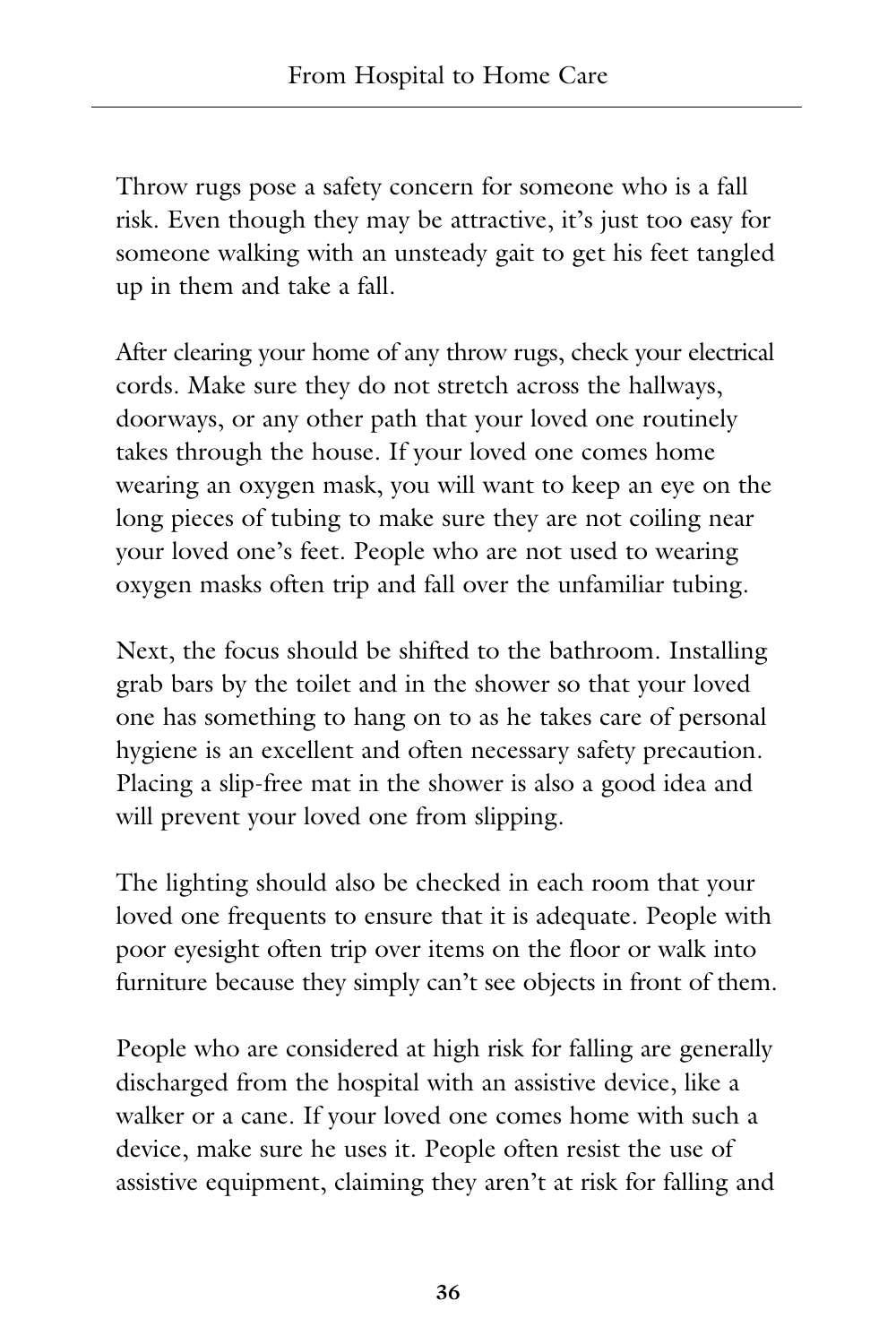don't need assistance. Be understanding with your loved one, but be firm. Emphasize that the assistive equipment was recommended by the physician who considered it a necessity. Many older adults view doctors as authority figures and will heed the words of physicians more closely. It's also a good technique to make the doctor the "heavy" so your loved one doesn't become angry with you.

Finally, if your loved one will be left alone in the house, rent or buy a personal medical alarm so that he can push a button and summon help in the event of a fall or other emergency. Many people suffer less from the fall itself than they do from the effects of lying on the ground for hours, waiting to be rescued.

## **Fires/Burns**

There are many causes contributing to household fires, but an all too common scenario often involves someone with dementia or mild cognitive impairment misusing kitchen equipment. If your loved one is confused, it's a wise idea to disconnect ovens, stovetops and even the microwave. Social worker Debra Stang recalls working with a confused patient who put all of his important documents in the microwave and set the timer for five minutes. Only the fortuitous diligence of his wife prevented a house fire.

If your loved one uses oxygen, make sure he knows that he absolutely, positively cannot smoke while wearing his nasal cannula or oxygen mask. If he insists on smoking, turn off the concentrator and move the concentrator and tubing into another room while your loved one smokes.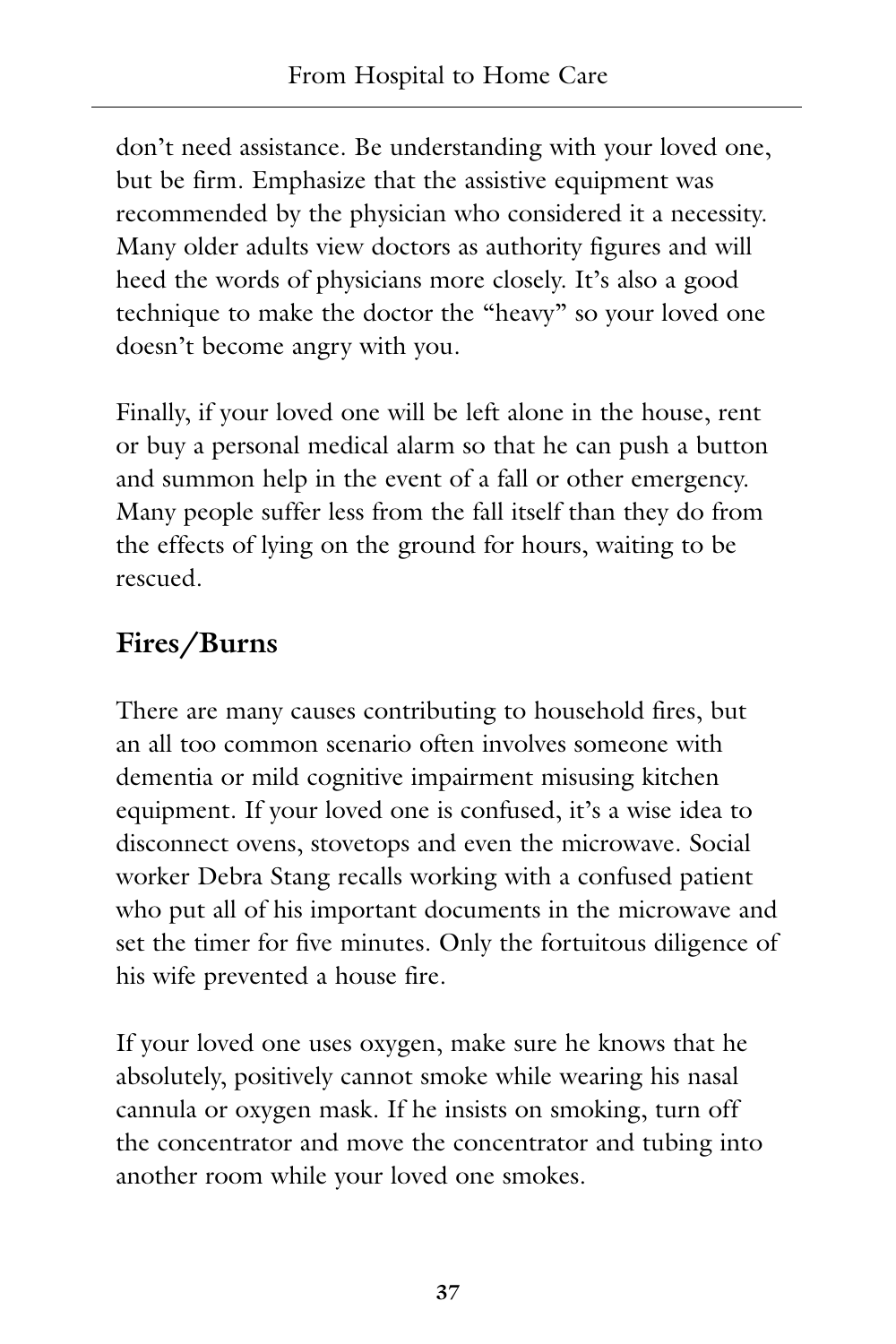Another common cause of household fires is lit cigarettes falling on the ground when the smoker falls asleep while smoking. In situations where a loved one suffers from confusion, you may want to set a rule that he can only smoke during the day while someone is there to watch over him. Some medical equipment companies also sell "smoking aprons," a flameretardant blanket that goes over your loved one's lap. If he falls asleep and drops the cigarette on the apron, no harm is done.

As a basic safety precaution, it's also a good idea to check all of your electrical wiring and arrange for any wiring that is frayed or worn to be replaced. Finally, you should have at least one smoke detector for every floor of your house. If you live in a large house with a lot of open spaces, you may need more than one smoke detector per floor. Contact your local fire department for help obtaining and installing trustworthy smoke detectors.

People with cognitive impairment are also at risk for burns from hot water. Therefore, if your loved one has dementia, turn the water thermostat down so that the water cannot reach temperatures hot enough to scald. It's also a good idea to remove any space heaters. Your loved one may touch the space heater, not knowing what it is, or he may stumble and fall into it, resulting in a painful burn.

## **Medication Safety**

Keeping a list of your loved one's medications handy is always important. Ideally, you should know the name of each medication, its indication, the correct dosage and when your loved one needs to take it. If you aren't sure about some of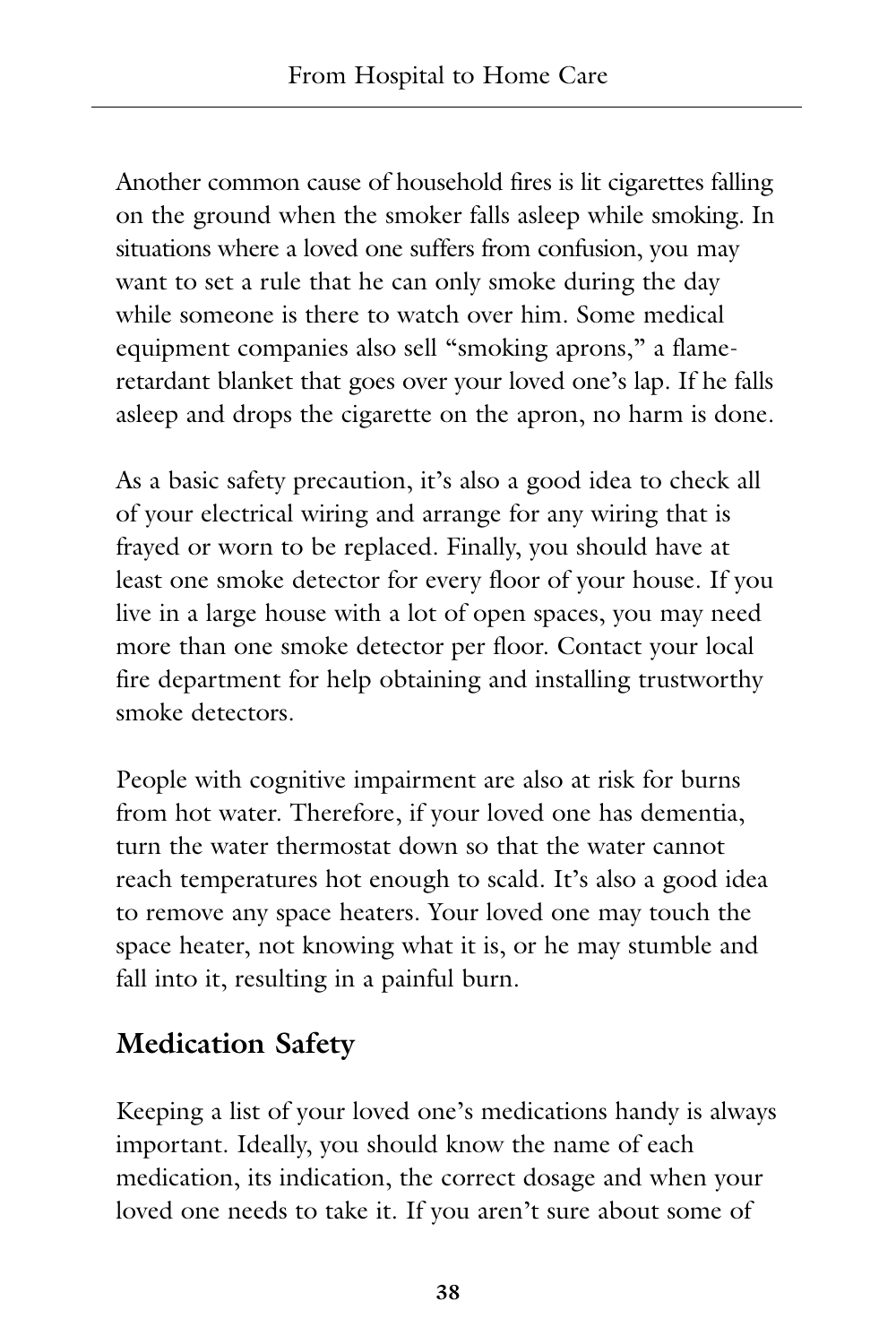the medications that your loved one is taking, call his doctor, the pharmacy or the home health or hospice nurse for further information as it may be unnecessary or have the potential to interact adversely with other medications.

Medications should be stored in their original containers. A pillbox marked with the days of the week is also an acceptable storage place if it helps you and your loved one keep track of when the medicine should be taken.

If your loved one is confused, do not give him access to his medication, as he may unintentionally take additional dosage. You should also keep all medications out of the reach of children.

## **Wandering/Elopement**

Wandering and elopement (leaving the house unobserved) are very real and dangerous risks for people with impaired memory. The wife of one patient talks about how her husband, who suffered from Alzheimer's, always used to go out to get the morning paper. One day he picked up the paper from the sidewalk, turned, and could not remember which house he lived in. Luckily, he knocked on the door of a neighbor who recognized him and brought him safely home, but after that, his wife always accompanied him when he went outside.

There are several ways to prevent your loved one leaving the home without your knowledge. One is to install door alarms which make a loud, unpleasant noise whenever the door is opened without proper authorization. Not only will the alarm alert you that someone is exiting, it may also startle your loved one away from the door.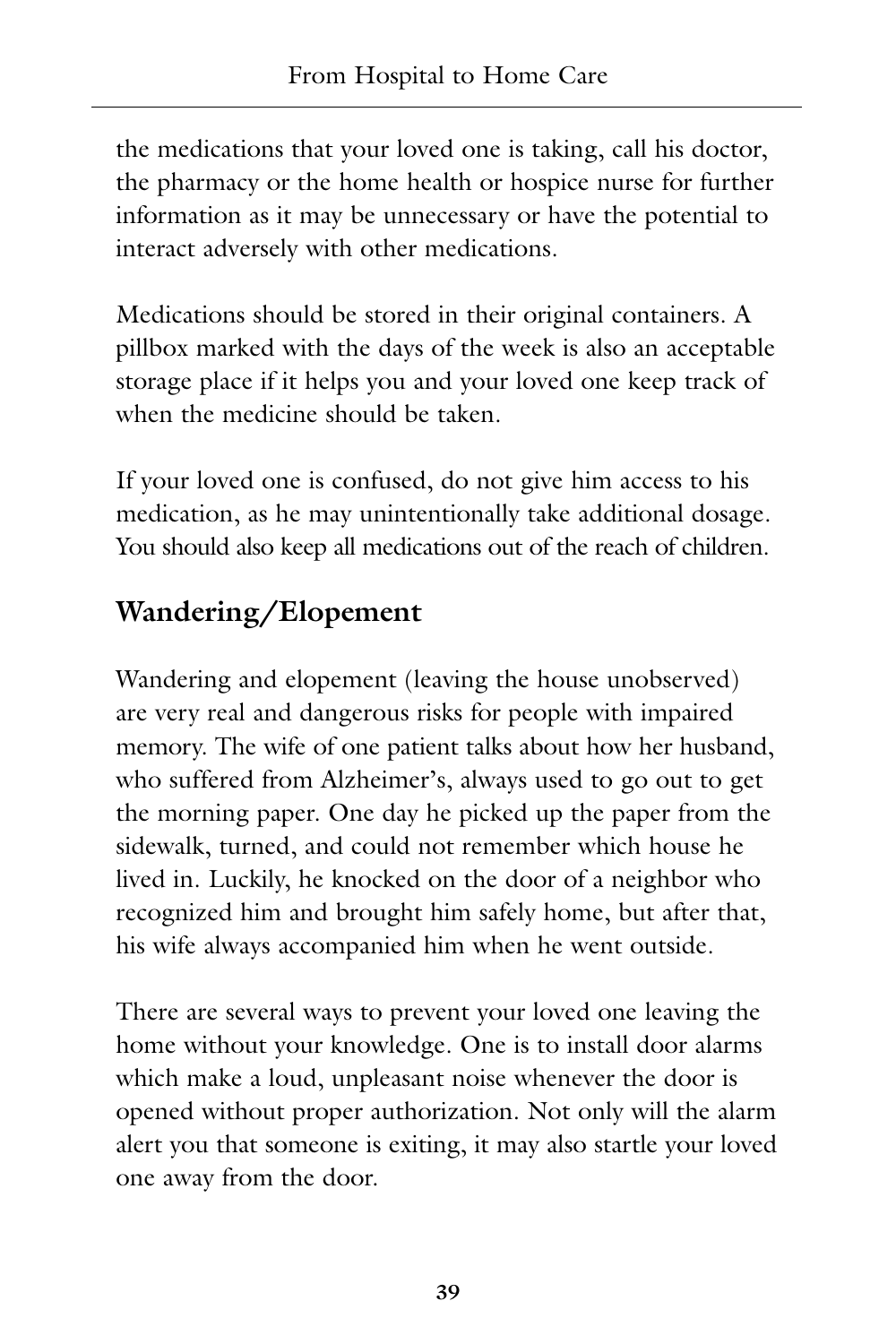Another way to reduce the risk of wandering is to install tricky locks well above or below eye level on doors leading to the outside. However, one serious risk with this method that should be assessed is the potential for your loved one to become trapped inside the home if there is a fire or other emergency.

One woman whose husband had been a by-the-rules guy all his life simply created large signs that read, "STOP! DO NOT ENTER!" to place on the doors. Her husband grumbled about the restrictions, but he never attempted to open a door with a sign on it.

**Resource Corner:** If your loved one is at risk of wandering, consider enrolling him with a local Safe Return Program. These programs work closely with police to make every effort to return wandering patients to their homes as soon as possible. For more information, contact your local Alzheimer's Association.

This chapter examined some threats to your loved one's physical wellbeing and offered some precautionary tips. The next chapter discusses the psychological effects your loved one may experience after a hospitalization.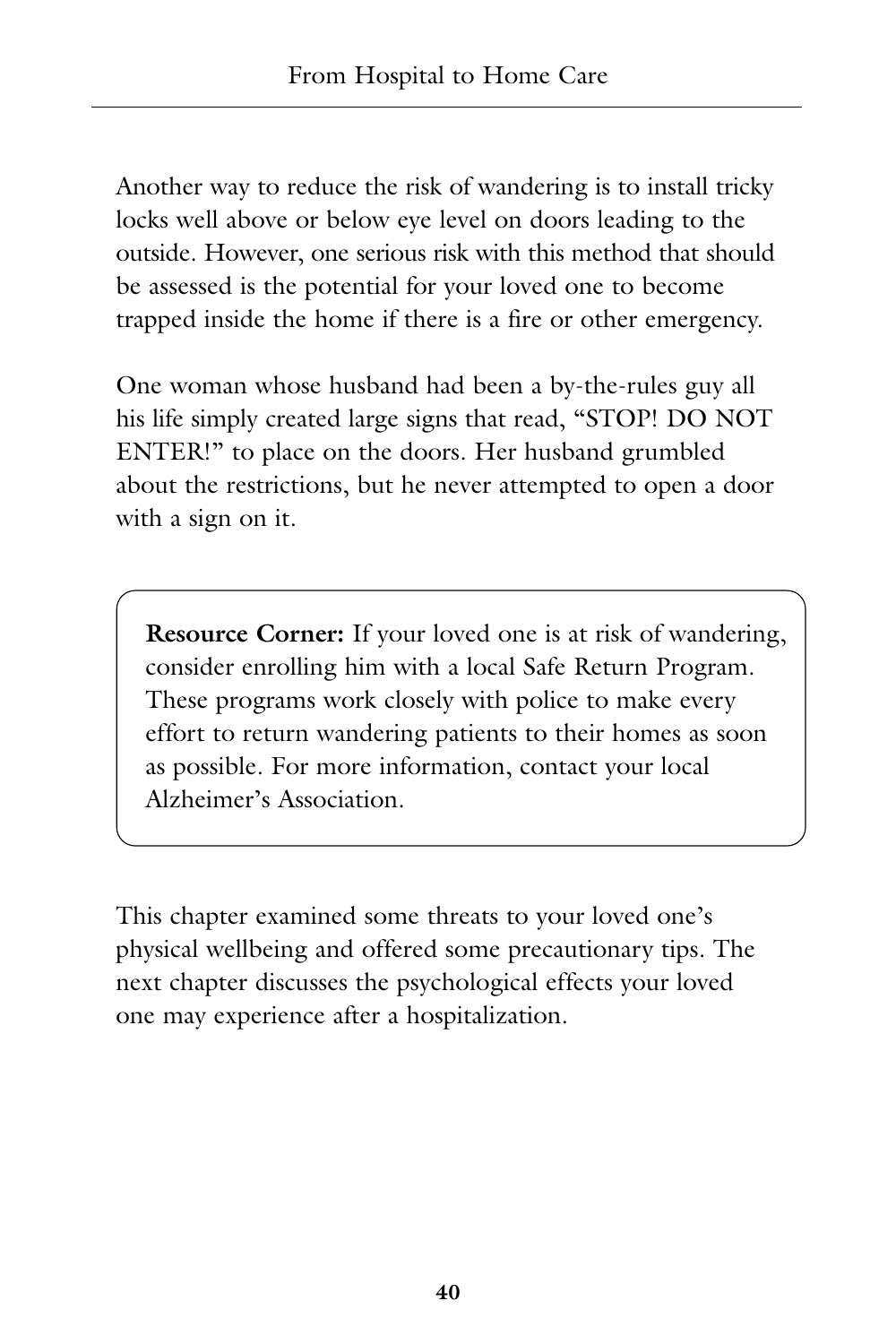## **CHAPTER SEVEN Post-Discharge Concerns: Psychology**

A person who has been hospitalized and has returned home may experience a wide range of emotions, both positive and negative. Someone whose hospital stay was relatively short and who anticipates a full recovery might not have especially strong feelings about the experience, while someone returning from a prolonged or unexpected hospital stay may feel that her life has been profoundly changed by the experience. Some of the psychological reactions common in recently discharged patients include:

## **Relief**

If your loved one was seriously ill or injured but is now on the road to recovery, she may feel a great sense of relief and gratitude that things did not turn out far worse. Your best response is to listen to your loved one and share your own sense of gratitude that she is healing and recovering. If your loved one seems to be expecting too much too soon, you might try a gentle reminder to keep expectations realistic, such as, "I know the doctor said you would be 'good as new', but it might be a little soon to return to all of your pre-hospitalization activities just yet." In most cases, however, the best response is support and validation of your loved one's positive outlook.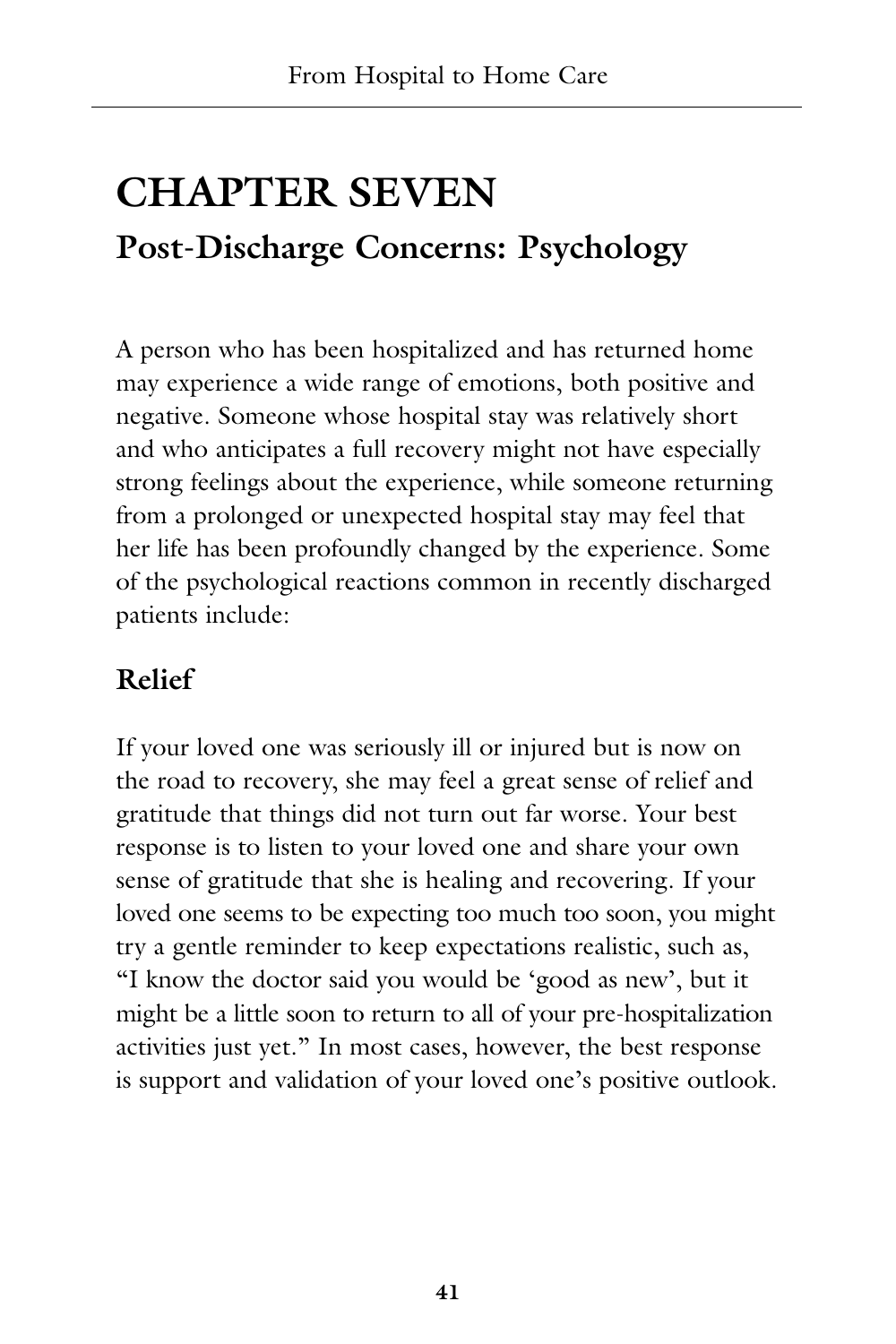### **Increased Sense of Spirituality**

An increased sense of spirituality is especially common if the patient realizes he or she came very close to death, also called a "near-death experience", or is suffering from a terminal illness. Most times, renewed spirituality is a healthy, life-affirming sign, but if your loved one is using religion as a way to beat up on herself ("God's punishing me because I drank that night."), utilize support in the form of clergy at her religious center or the pastoral care services at the hospital. If she is on hospice, a chaplain will make regular visits to help you and your loved one work through any spiritual issues and, ideally, find a sense of peace and meaning.

#### **Frustration**

We live in a fast-paced world. Brief, solution-focused therapy is the name of the game. Problems get sorted out in less than an hour on television shows. Even our food usually takes five minutes or less to prepare in the microwave. It's little wonder, then, that if your loved one was seriously ill or injured, she may be frustrated with the amount of time her recovery is taking. A great response to frustration is empathy. Don't try to talk your loved one out of what she is feeling—it won't work, and it is likely to add to her sense of frustration. Instead, a better approach may be offering a statement of understanding such as, "Mom, I know you'd rather be out golfing. It must be very difficult to be stuck in the house all day when you're used to being so active."

You might also have a word with your loved one's physician or physical therapist to see if they can provide your loved one with a more realistic timeframe for recovery.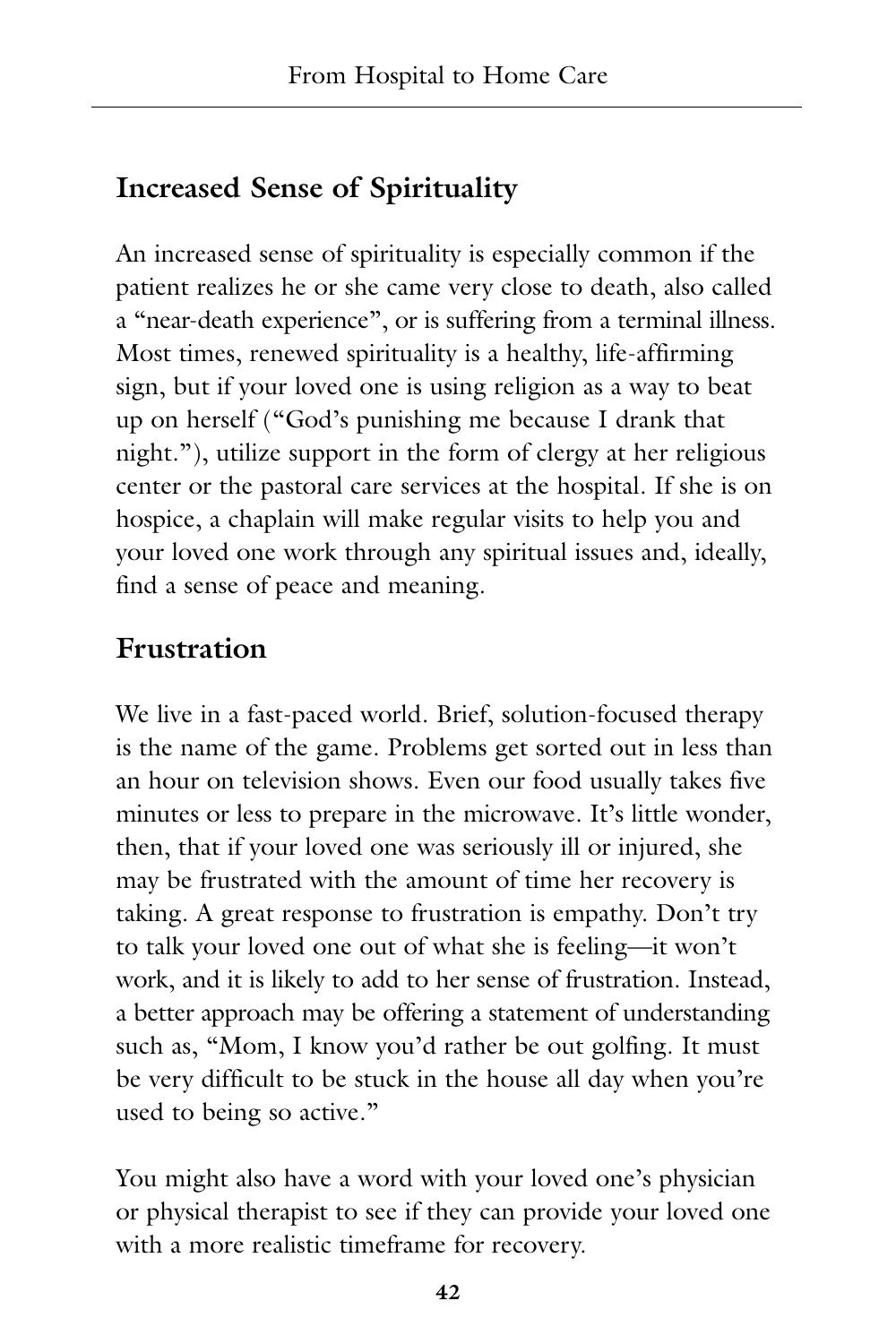#### **Anger**

Anger is a natural reaction when forced to make significant life changes, but, as anger is frequently misplaced and projected on nearby targets, it can be a very trying emotion for the caregiver to handle.

Todd, for instance, was diagnosed with Type I diabetes when he was ten years old. His early years were marked by neglect of his condition, and most of the time, Todd didn't follow a diabetic diet, check his blood-glucose levels or take his insulin injections. As a result, Todd developed complications and had to have both legs amputated above the knee. Now confined to a wheelchair, he again refused to take any responsibility for regulating his diabetes. More infections and amputations followed, and by the time Todd was 25, he was in dire health straights.

He was also furious. When family and friends came to visit him, he cursed at them and turned to face the wall until they went away. When mental health professionals and chaplains came into his room to talk, he hurled everything he could get his hands on at them until they retreated. He was rude to his doctors and nurses. Todd had every right to be angry. Angry at his illness, angry at his mother who never took the time to teach him to control it and angry at himself for not taking better care of himself as an adult. The problem was, he displaced his anger. Everyone and everything became the enemy and he made himself and everyone around him miserable.

If your loved one is angry, you need to find the difficult balance between accepting the anger as a normal emotion and not allowing yourself to be abused. Sometimes, you may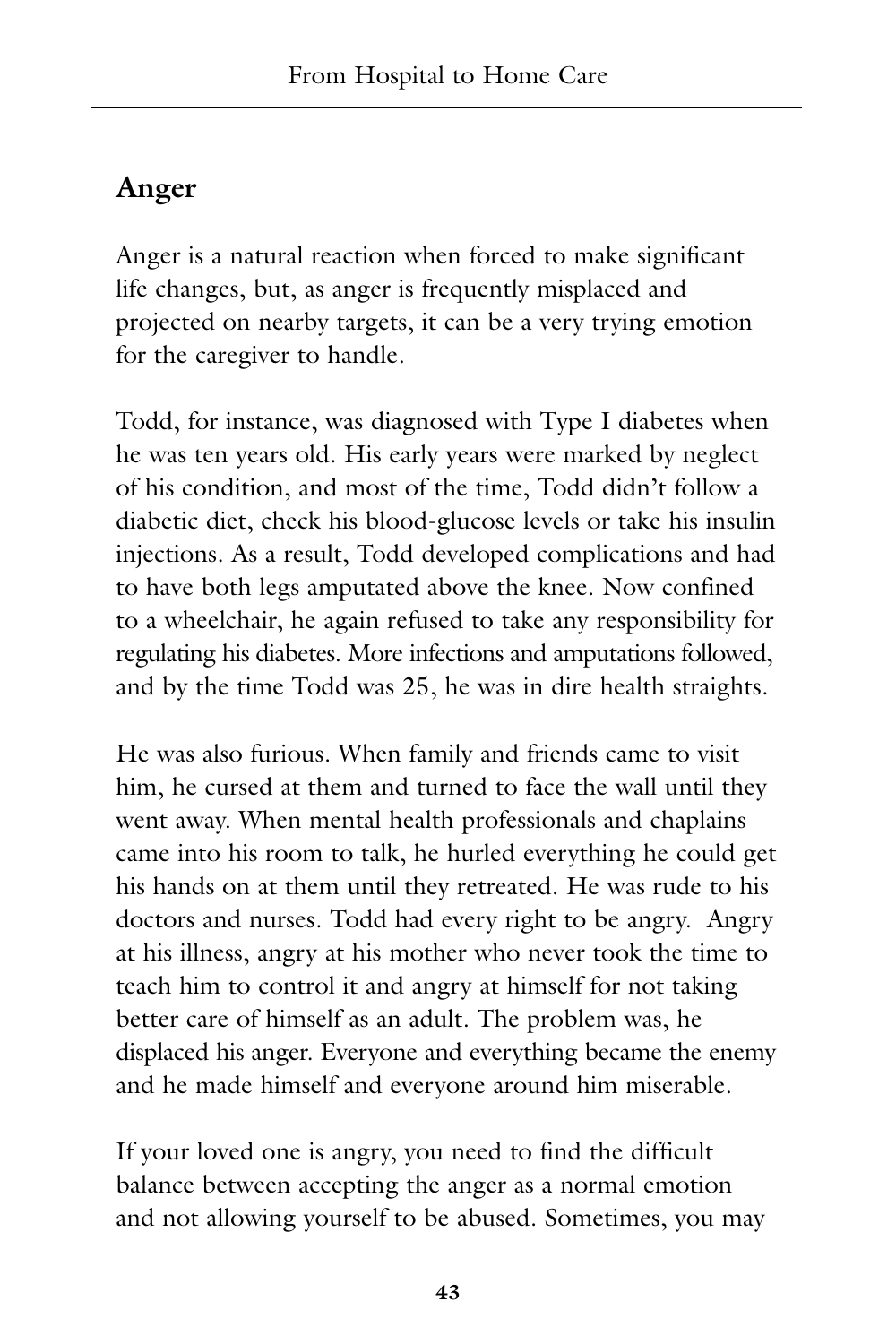be able to assist your loved one by helping her name her anger and its target. ("You're right. It's not fair that you have this disease. I'd be angry, too.") Another helpful technique is to help your loved one find a safe way to express her anger such as hitting a pillow, scribbling in a notebook or channeling the rage into physical therapy exercises.

Caroline, who died of lung disease in her 70's, had a unique way of dealing with her anger. She would go to a thrift shop and buy the prettiest glass dishes she could find. When she returned home, she smashed every piece of that glass on her cement patio. Then she carefully swept up the shards and used them to create beautiful collages which her friends still treasure, even ten years after her death.

One way of expressing anger that is not acceptable is being emotionally or physically abusive to you or to anyone else. If your loved one is cognitively intact and calls you names, throws things, or tries to hit or kick you, impose the adult version of a "time out." Simply say something like, "Amy, I can't deal with you when you yell at me or strike out at me, so I'm going to take a walk. I'll be back in about half an hour and we can try to talk about it again."

#### **(Note: Never go off and leave your loved one in an unsafe setting.)**

#### **Anxiety**

Anxiety is a hallmark of certain disorders, especially the disorders that involve difficulty breathing, such as chronic obstructive pulmonary disease (COPD) or congestive heart failure (CHF).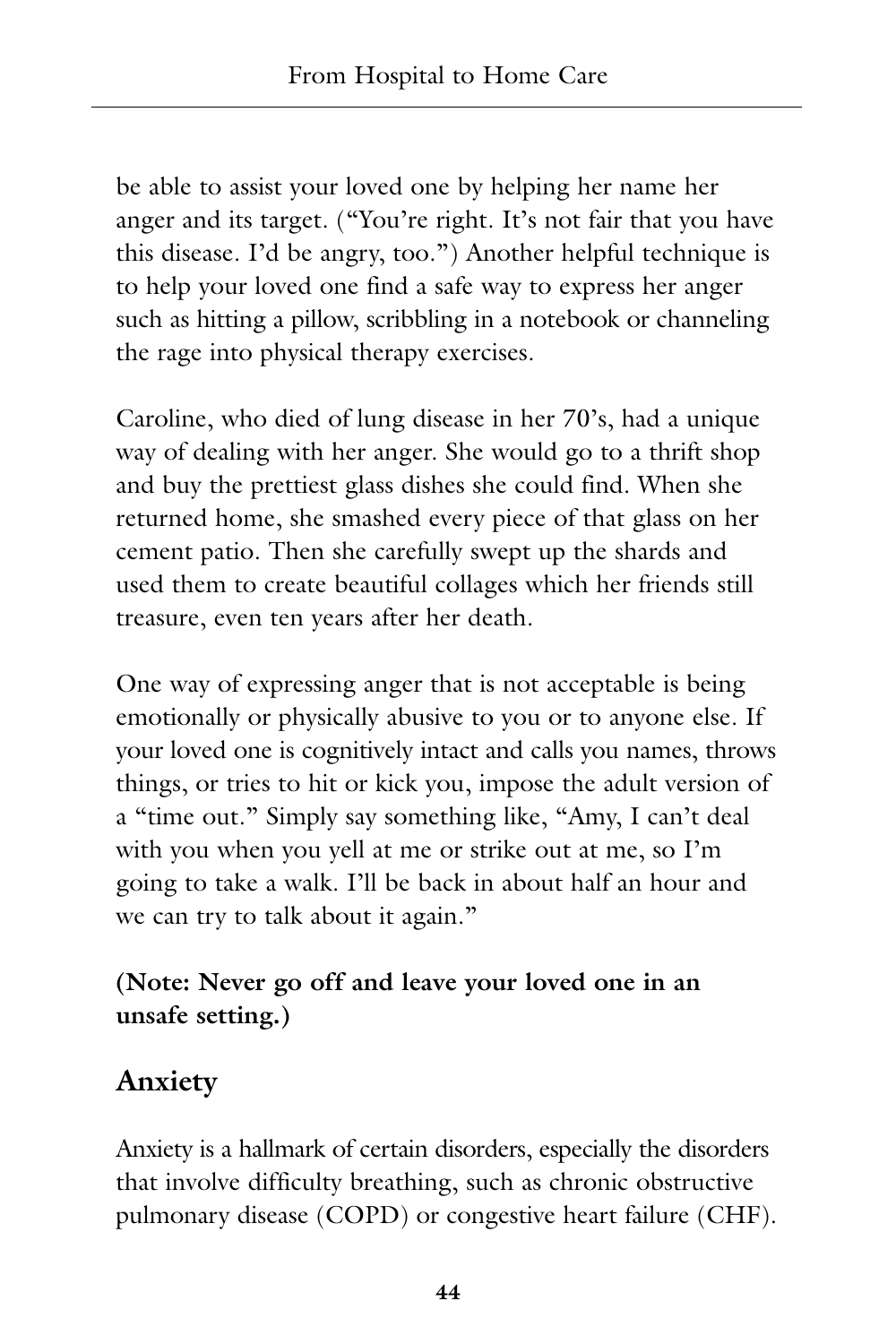People who are very anxious tend to become clingy and manipulative, two traits that do not often inspire compassion in caregivers.

One woman, for instance, whenever her daughter would need to leave, would sigh dramatically and say, "I'll probably be dead when you get back." The daughter felt like she could not have a life of her own and she resented that fact and came to resent her mother as well. When hospice workers came out to see the patient, they helped explain to the daughter that the anxiety her mother experienced was a natural result of the disease. They made sure the woman had plenty of back-up oxygen tanks and knew how to use them. They also arranged for her to get a personal alarm so, in the event of an emergency, she could call for help with the push of a button. One afternoon a week, a hospice volunteer came out to stay with the woman while her daughter ran errands or took a much-needed break. These interventions relieved the woman's anxiety enough that she was able to cut back on using manipulative techniques to keep her daughter by her side at all times.

If your loved one is experiencing a lot of anxiety be as kind and supportive as possible. Look for ways to ease the anxiety where you can, but do not allow your life to be completely controlled by your loved one's irrational fears.

It's important that you don't try to talk your loved one out of her fears; they are very real to her. Instead, simply acknowledge that it is not realistic for you to take care of all of your loved one's fears and needs and explore other options. Perhaps your loved one would be more comfortable hiring a live-in caregiver so that someone is available around the clock,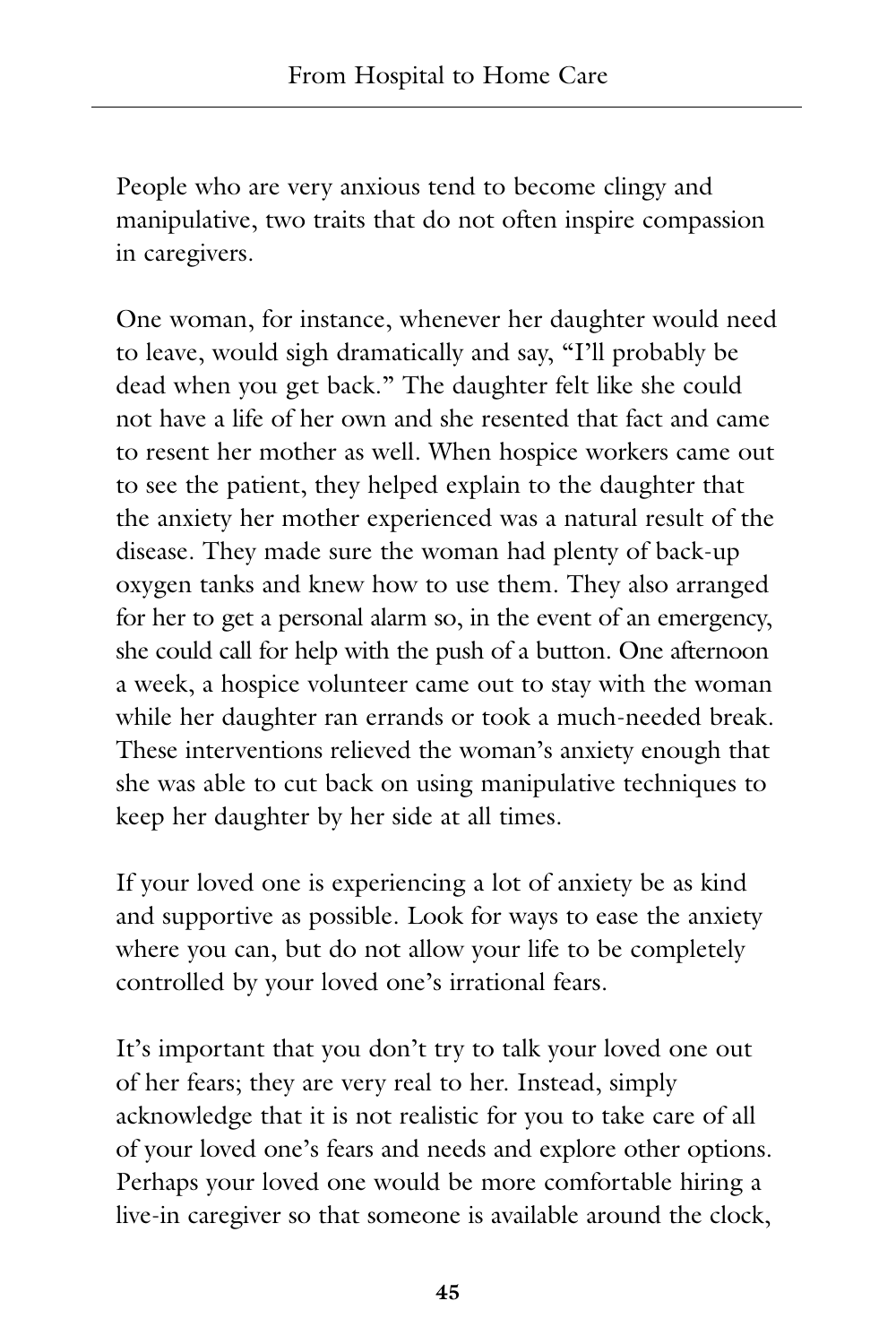or perhaps, as in the case of the woman above, your loved one simply wants to be able to contact help in the event of an emergency.

## **Moodiness**

Most people who are making a long recuperation from an illness or injury experience fluctuations in mood. On good days, they may feel as if their therapy and medication are helping and that they are only a breath away from getting back to their old selves. On bad days, they may feel worse and fear that things may never return to the way they were before the illness or injury occurred.

Your best bet for dealing with moodiness is to be calm and realistic as your loved one recuperates. You don't want to personify "Pollyanna," forcing a silver lining to every situation, but you don't want to turn into a "Debby Downer," either. For instance, if your loved one is in pain and experiencing a bad mood, you might say something validating and practical, along the lines of, "The physical therapist warned us you'd have good days and bad days. I'm sorry this is one of the bad ones. Let me get you something to help the pain."

#### **Sadness**

Sadness is distinct from depression, which we'll examine later in the chapter. Sadness usually involves feelings of regret or mourning over one or two aspects of one's life. For instance, if your loved one has been diagnosed with a terminal illness, sadness that life is coming to an end is certainly a normal response. By the same token, if your loved one was involved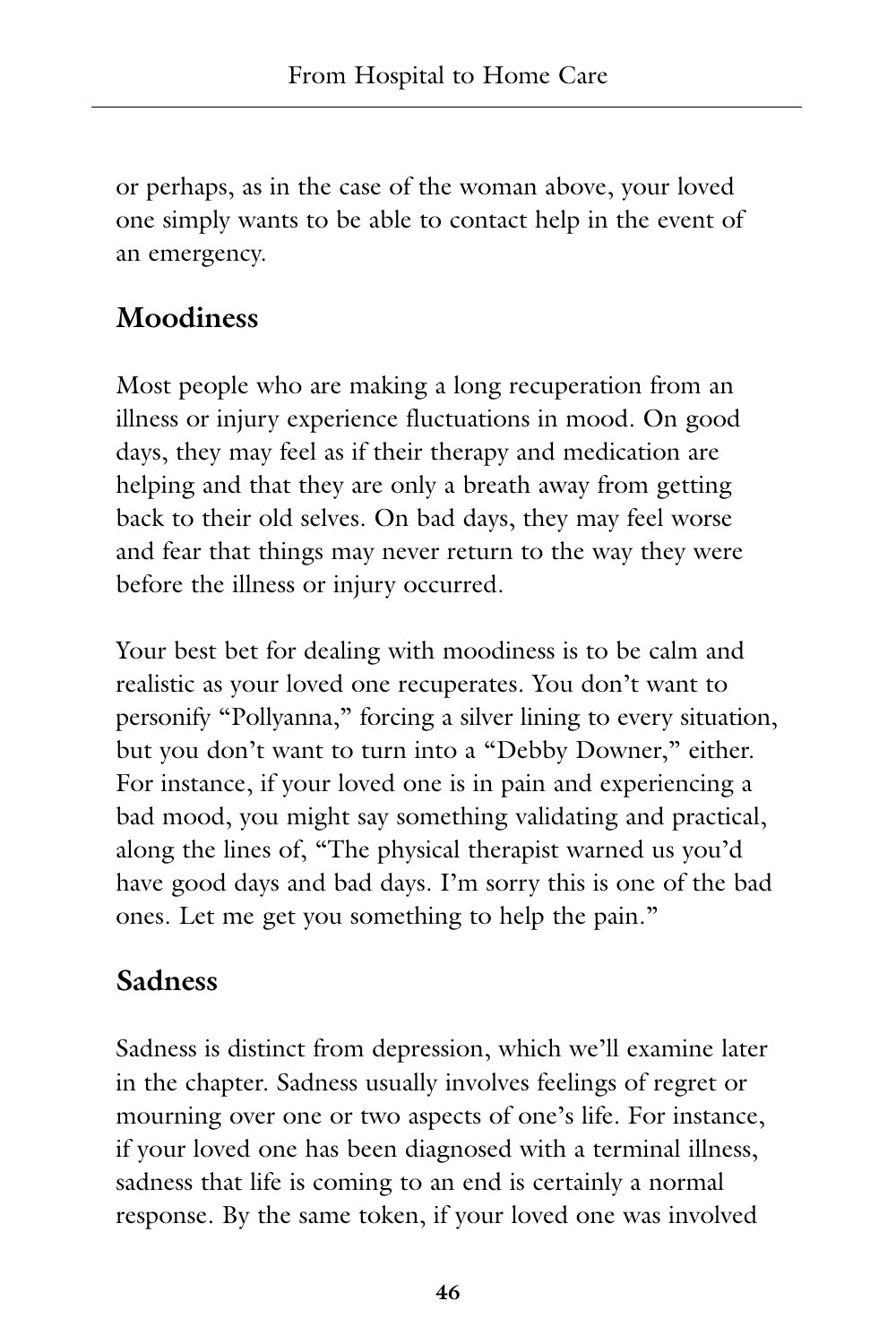in a car crash that killed a close friend, it is normal for her to feel grief after that loss.

Our instinct is often to try to "cheer up" someone who is feeling sad, but this approach is usually not successful and met with resistance. The person experiencing sadness is likely to think you simply don't understand. She may stop talking about the sadness to you, but this doesn't mean that the sadness has disappeared.

The best approach is to provide empathy and active listening as your loved one sorts through her emotions. It may even help your loved one feel understood and validated if you express some of your own sadness. ("I hate it that this is happening to you. It breaks my heart.")

## **Depression**

Sadness usually involves one or two areas of a person's life. For instance, they're sad because their friend has died, but they can still enjoy interacting with other friends, getting back into their old routines and doing the things that previously brought them pleasure.

Depression, on the other hand, is an overwhelming condition that overcomes almost every aspect of your loved one's life. Symptoms of depression include a pervasive sense of sadness or emptiness that lasts for at least a few weeks and interferes in the daily life of your loved one. People who are depressed often feel guilty, worthless, or ashamed. They may eat too much, or not enough. They may want to stay in bed all day, or they may be unable to sleep at all. They lose interest in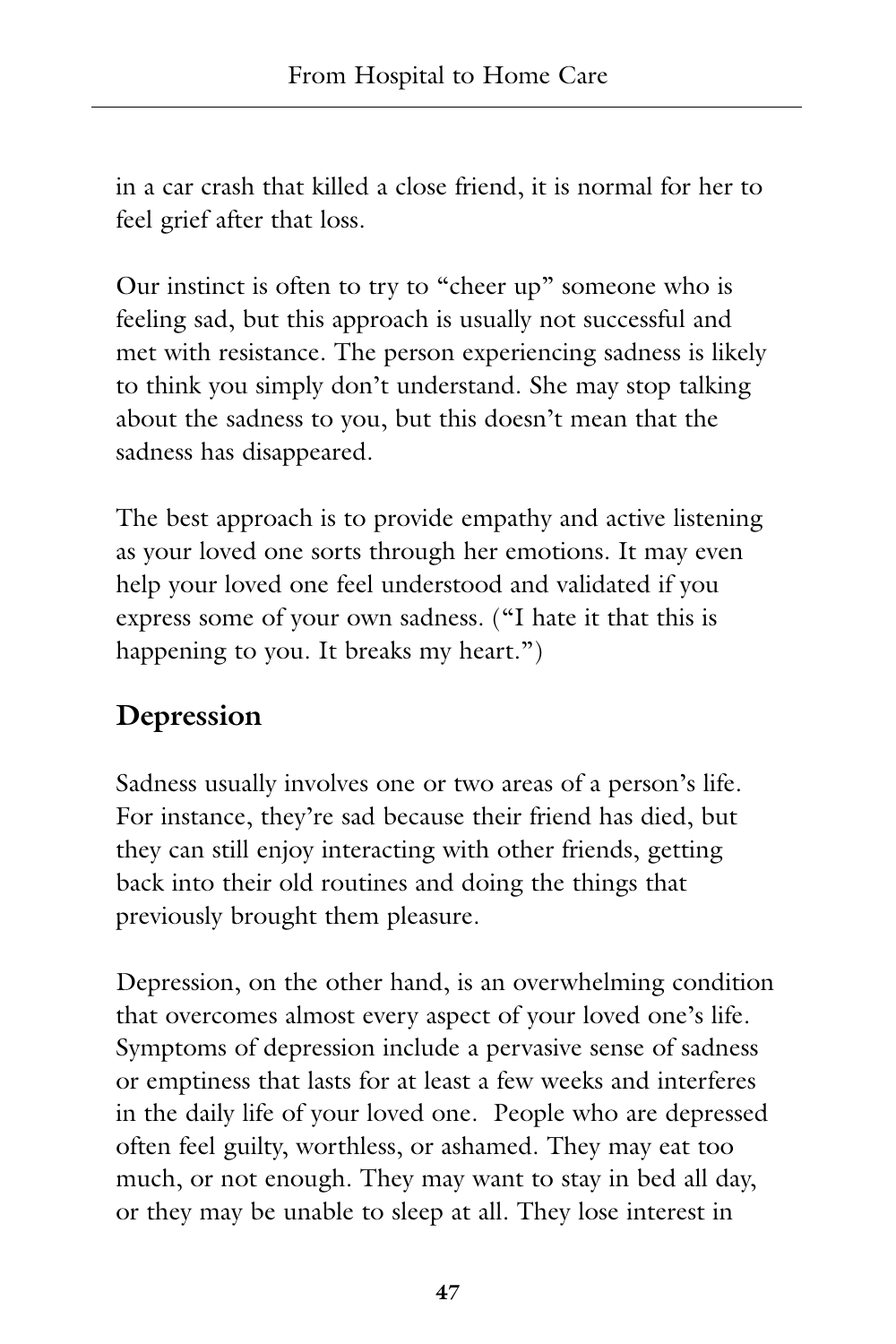activities that were once enjoyable. Some people who are depressed have problems concentrating, remembering and making decisions. In fact, depression is frequently mistaken for dementia in older patients.

Major depression is a mental illness. Your loved one can't "snap out of it" any more than she could snap out of having diabetes or heart disease. If you see signs of major depression in your loved one, it's important to help her arrange to see a doctor or psychotherapist as soon as possible. Depression is very often treatable through medication or therapy. There's no reason why your loved one can't recover from it and go on to live a productive, fulfilling life.

## **A Word about Suicide**

When you listen to news reports, you hear a lot of talk about teen suicide. While that is certainly a problem that needs to be addressed, the reports leave out the fact that the demographic most at risk group for suicide is a white male over the age of 65. Women attempt suicide more often than men, but men complete the act more often because they are more likely to use highly lethal methods like a gun.

If you suspect your loved one is considering suicide, talk to him about it and allow him the opportunity to express his feelings verbally so that he doesn't have to act them out physically.

When you bring up the issue of suicide, be compassionate but direct: "Have you had any thoughts of hurting or killing yourself?" If your loved one answers yes, assess further. Does he have a plan? Does he have the means to carry out the plan? Does he know when he would act on the plan?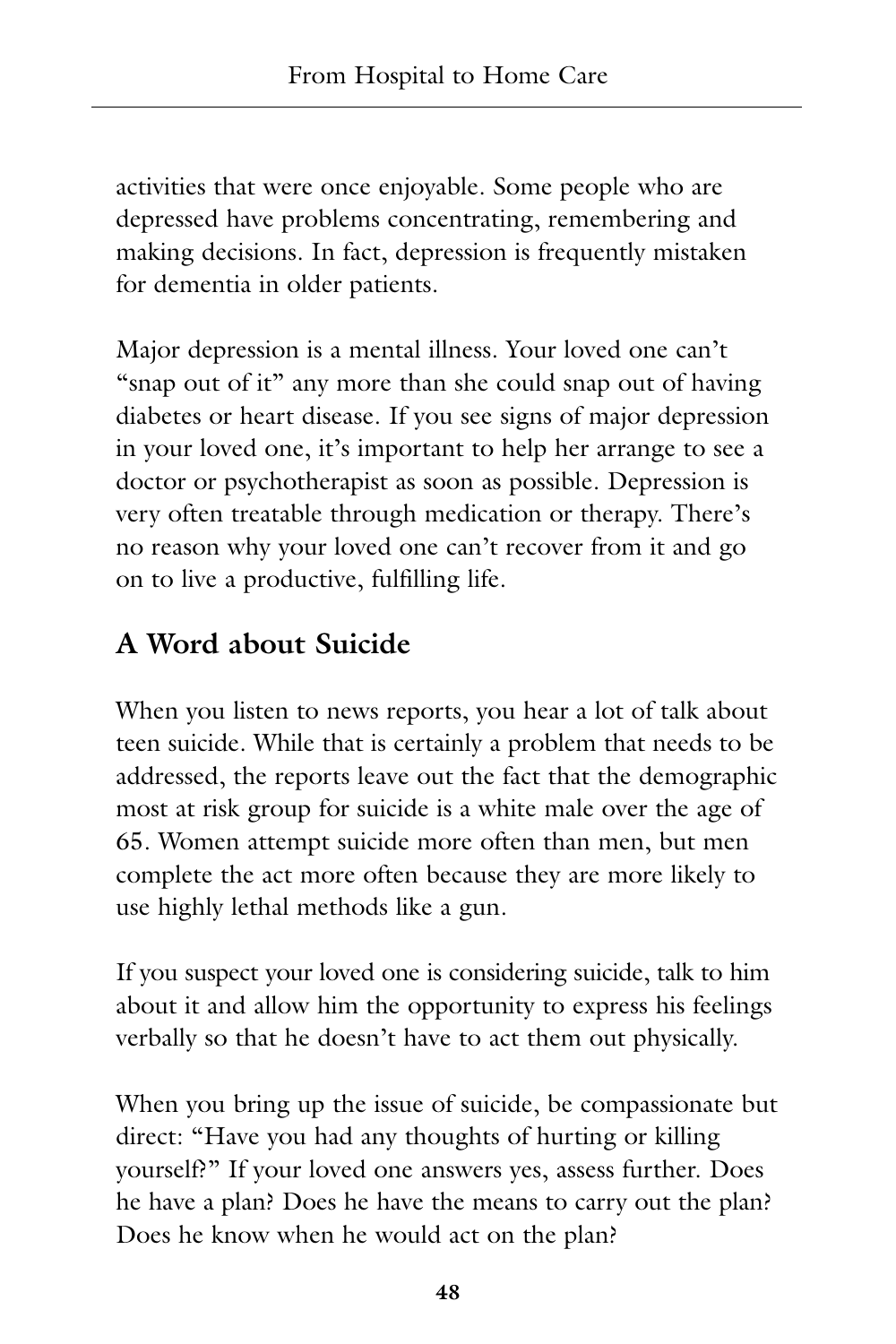Someone who simply thinks, "It would be better if I weren't here," but has no plan and no way to commit suicide is a fairly low risk. If, on the other hand, your loved one has a plan ("I'd shoot myself with the gun in the garage while you were at work and the kids were at school."), his risk is much higher. In the aforementioned example, any means to commit suicide should be removed from the home and a doctor should be contacted immediately. Regardless of how extreme the sentiment is, suicide is a very serious matter that should be dealt with by professionals.

**Resource Corner:** If your loved one has expressed suicidal thoughts or behavior, you can help by placing a call to a suicide preventing hotline or a local crisis center. These can be found with a simple online search.

#### **A Word about Mental Illness**

If your loved one suffers from a major mental illness like chronic depression, bipolar disorder (formerly known as manicdepressive disorder), schizophrenia or a personality disorder, don't be surprised if they have an acute episode after being discharged from hospital. Simply being in a hospital setting is upsetting even for people who do not have a mental illness. For those who do, it can easily make their symptoms worse.

Another factor that can contribute to worsening symptoms or the onset of an episode is that if your loved one has been in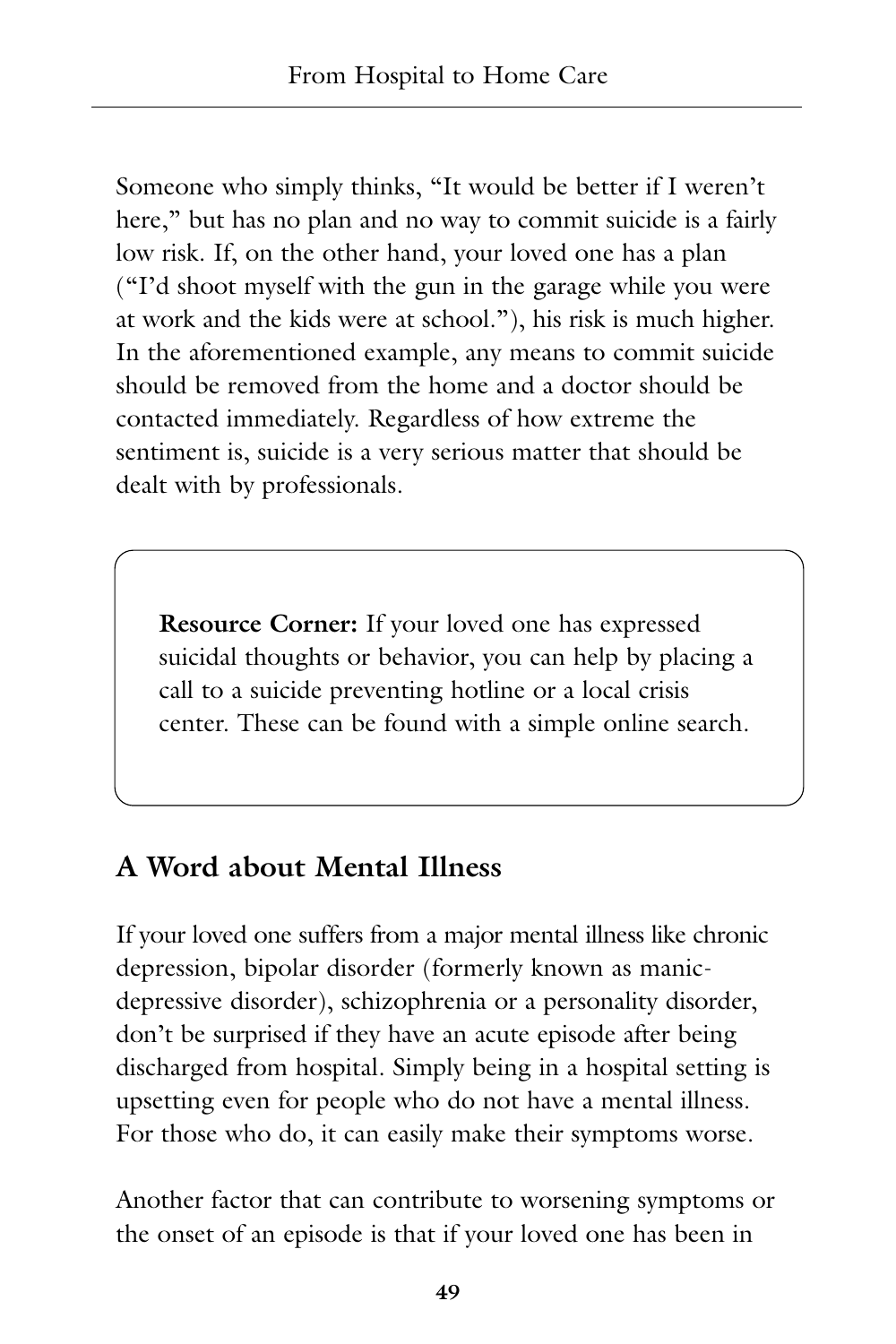the hospital for a health problem, the doctors may not have made her psychiatric medications a priority, so she may come out of the hospital with her regimen of psychiatric medications altered or altogether abandoned.

Being in the hospital also disrupts sleep cycle, exercise routines, diet and other lifestyle measures your loved one may use to keep his or her symptoms under control.

There are two steps that can reduce the risk of major problems arising. First, as soon as your loved one goes into the hospital, notify her psychiatrist. The psychiatrist can talk to colleagues on staff at the hospital and make sure your loved one is observed and treated for any disturbing symptoms.

The second thing that you can do is encourage your loved one to make an appointment to see a psychiatrist as soon as she gets out of the hospital. The psychiatrist can look over the list of medications with which your loved one was discharged and make sure the medications that keep the psychiatric disorder under control have not been forgotten.

Finally, if your loved one sees a psychologist, help her get back in touch with the same professional after a hospitalization. The therapist may be able to help your loved one develop coping strategies to use in conjunction with her medication.

This chapter explored some of the major emotional/psychological issues your loved one may deal with after a hospitalization. The next chapter looks at mobility, exercise and ways that your loved one can get back on her feet as quickly as possible.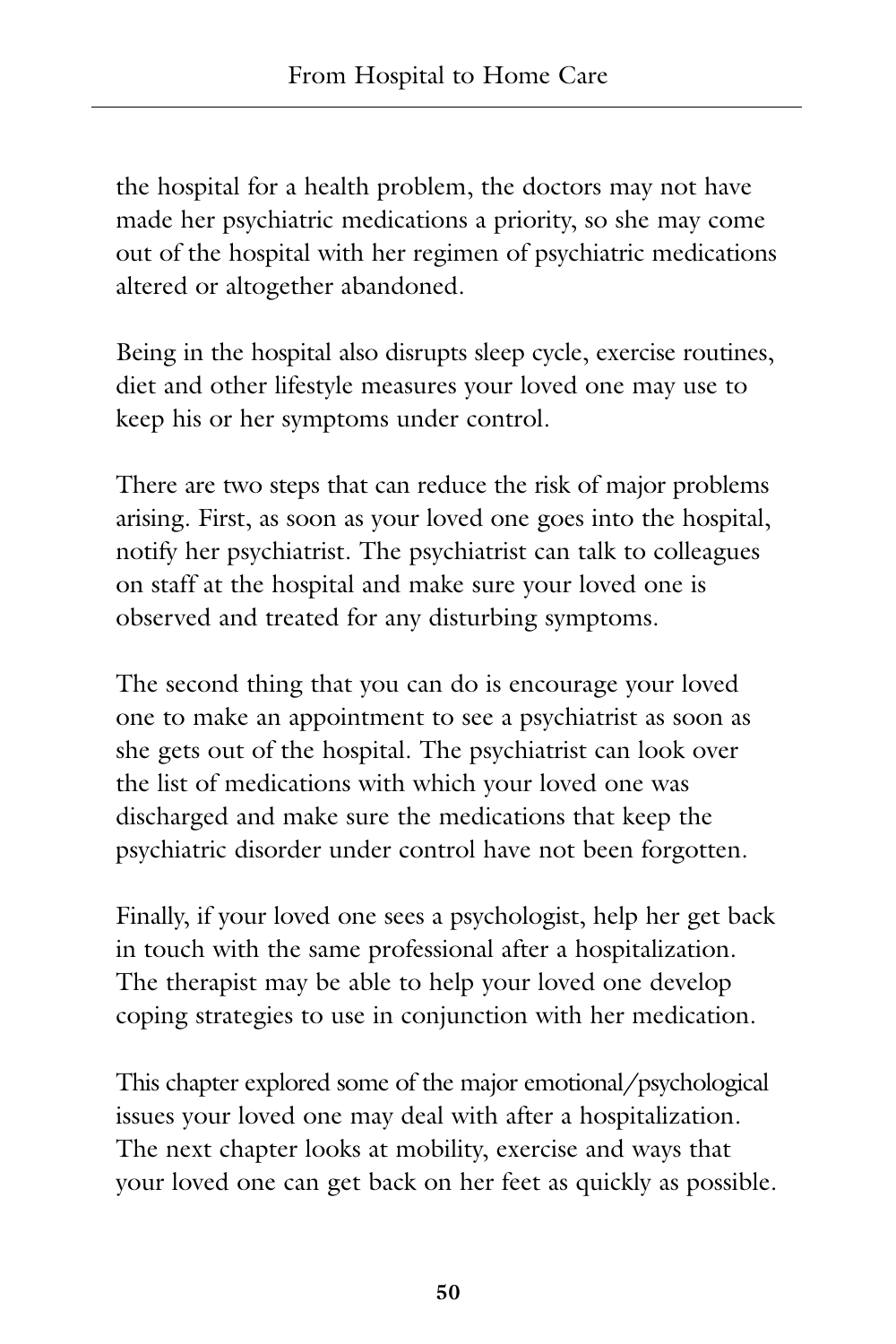## **CHAPTER EIGHT Post-Discharge Concerns: Mobility/Exercise**

Years ago, doctors encouraged people who had been hospitalized for an illness or injury to stay in bed for long periods of "recuperation." Today, this is no longer the standard recommendation. In fact, patients who are able to get up and move around have better outcomes than patients who are confined to a bed.

Exactly how much activity is allowed or encouraged varies from patient to patient. Always speak to your loved one's physician or physical therapist before initiating or stepping up an exercise program.

## **Benefits of Exercise/Mobility**

As long as a patient's doctor agrees, he or she will receive several benefits from physical activity.

Studies show that exercising for 30 minutes a day, three to five times a week, can improve mood in depressed patients. In fact, exercise can be just as effective as antidepressants or psychotherapy in improving depression symptoms.

Getting up and around will also help enhance feelings of selfsufficiency. This is especially true if the individual lives alone or lived alone prior to the hospitalization—or has a history of enjoying sports and physical activities such as hiking, hunting, fishing, or jogging.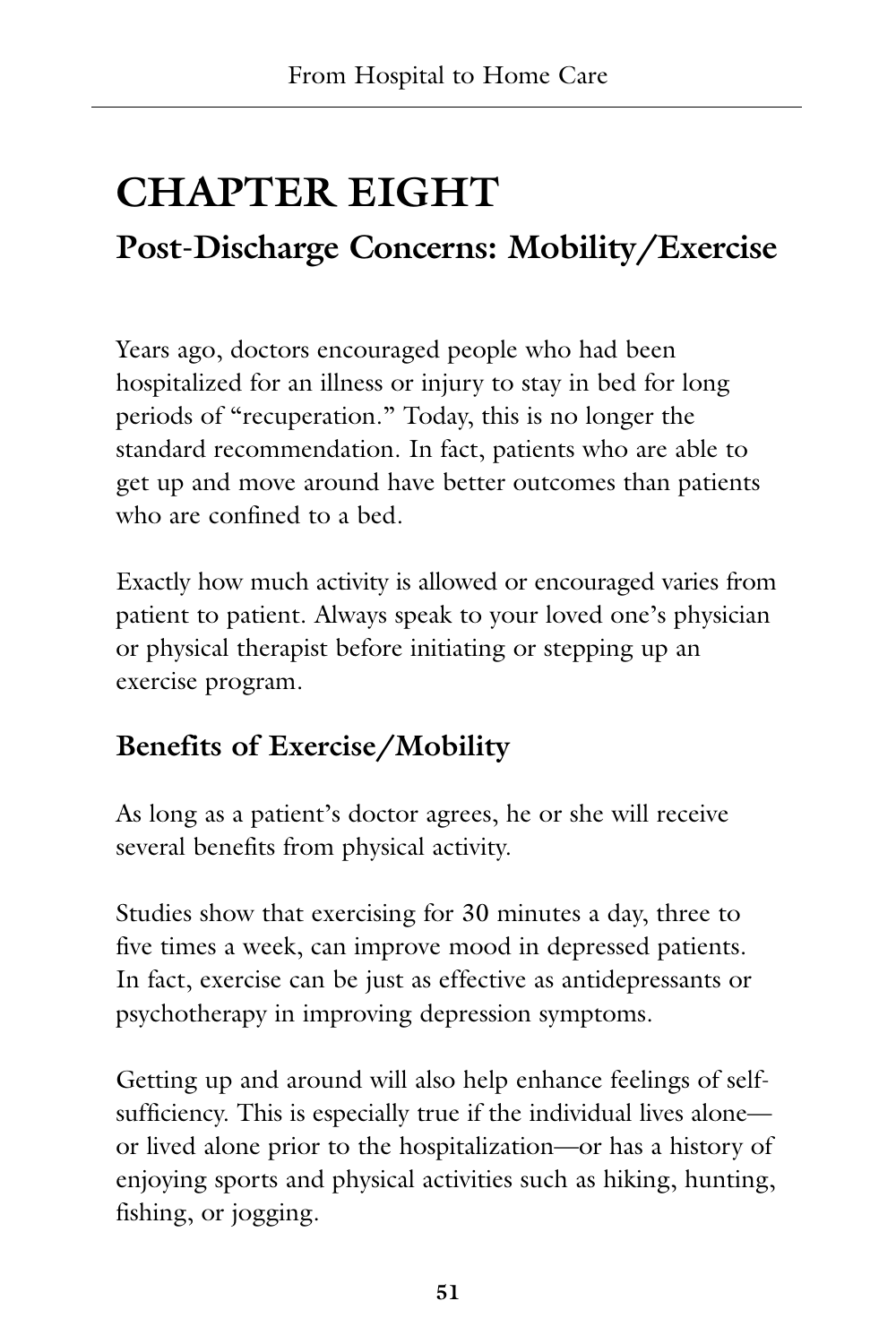Another benefit of mobility and exercise is that it reduces recently discharged patients' risk of medical complications such as blood clots or pneumonia.

Finally, the sooner your loved one is able to get up and around, the greater the chance that he will regain or even surpass his prior level of mobility.

## **Assigned Exercises/Activities**

Because the health benefits of mobility are so evident, many patients are sent home from the hospital with assigned exercises or activities. These can be as vague as an instruction to "walk as tolerated" to as specific as a list of exercises that must be performed several times every day. These exercises are usually intended to stretch and strengthen the muscles and to encourage people to resume their normal daily activities. For instance when Jack, the patient with the broken hip, returned home from his rehabilitation program, he was given 30 minutes of stretching and strengthening exercises to do every morning and every evening.

Some patients are enthusiastic about these exercise regimens, viewing them as a way to regain mobility and independence as soon as possible. Other patients, however, are less cooperative. The recommended exercises may be uncomfortable, timeconsuming, or even painful.

If your loved one is not diligent in his prescribed exercise program, talk to him in order to understand what factors are keeping him from following the regimen. Encourage him to brainstorm with you to resolve the issue. For instance, if your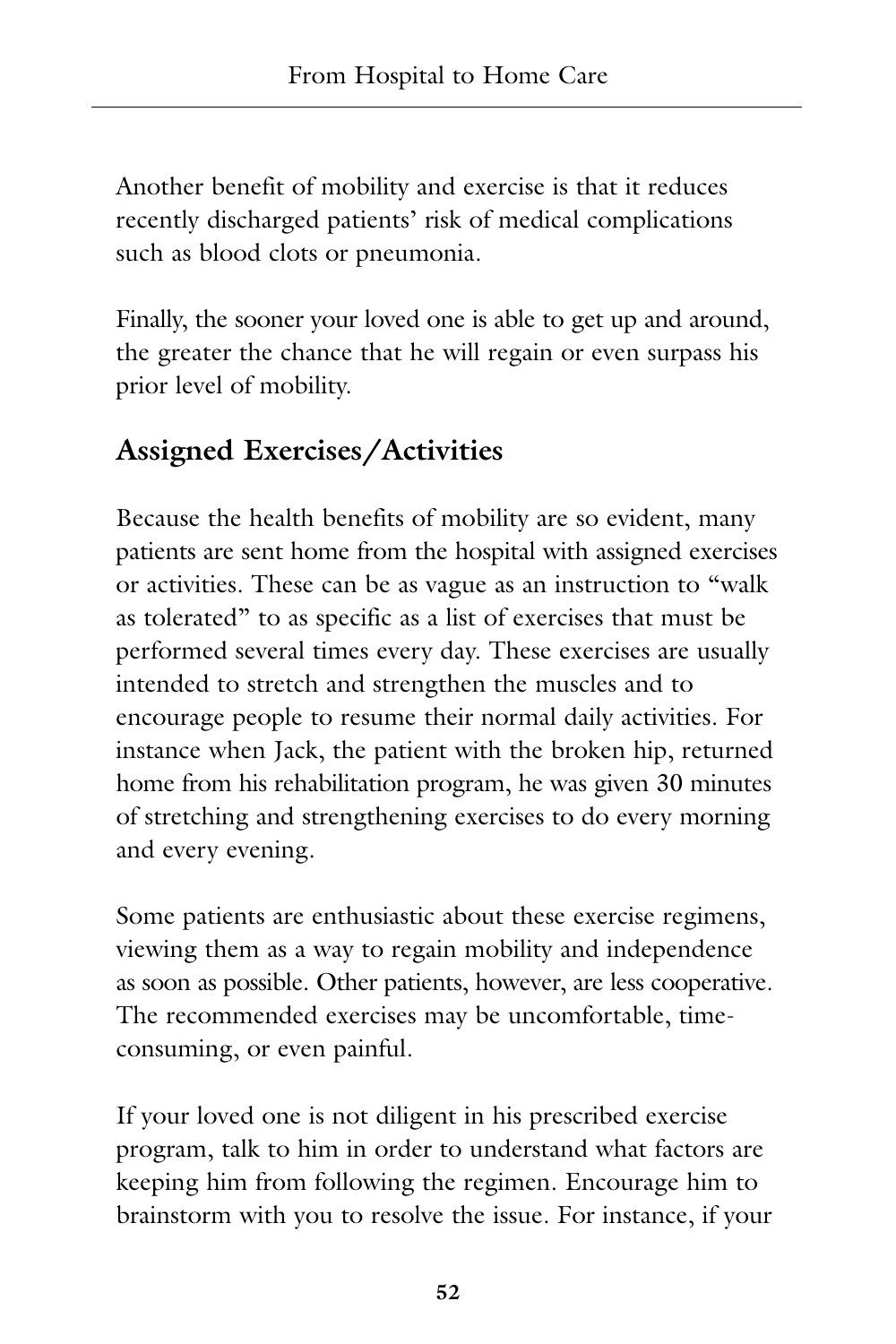loved one finds the exercises boring and time-consuming, perhaps he could do them while watching the news or another favorite television program. Since exercise is also beneficial for the caregiver, a good solution is to have the caregiver and discharged patient act as "exercise buddies" who encourage and motivate each other.

Many people give up on assigned exercise programs in just a few days because they don't recognize an immediate improvement in strength or mobility. Explain to your loved one that it may take several weeks before he sees concrete evidence that the exercises are paying off and helping him get better. Doctors may also prescribe exercises and activities to maintain a patient's current level of functioning. If this is the case, tell your loved one that the exercises have been assigned to keep his condition from getting worse. Emphasize that if he stops the exercises, he may lose the mobility he currently has.

If pain is the issue, speak with the doctor or physical therapist. The doctor may prescribe a different pain medication or advise using current pain medications half an hour before the individual is ready to begin exercising.

If your loved one refuses to comply with a prescribed exercise regimen, notify the doctor or the physical therapist who prescribed it. The treatment team may be able to suggest an exercise or activity that your loved one finds more appealing. At the very least, they will be aware of the situation as they continue to coordinate your loved one's care.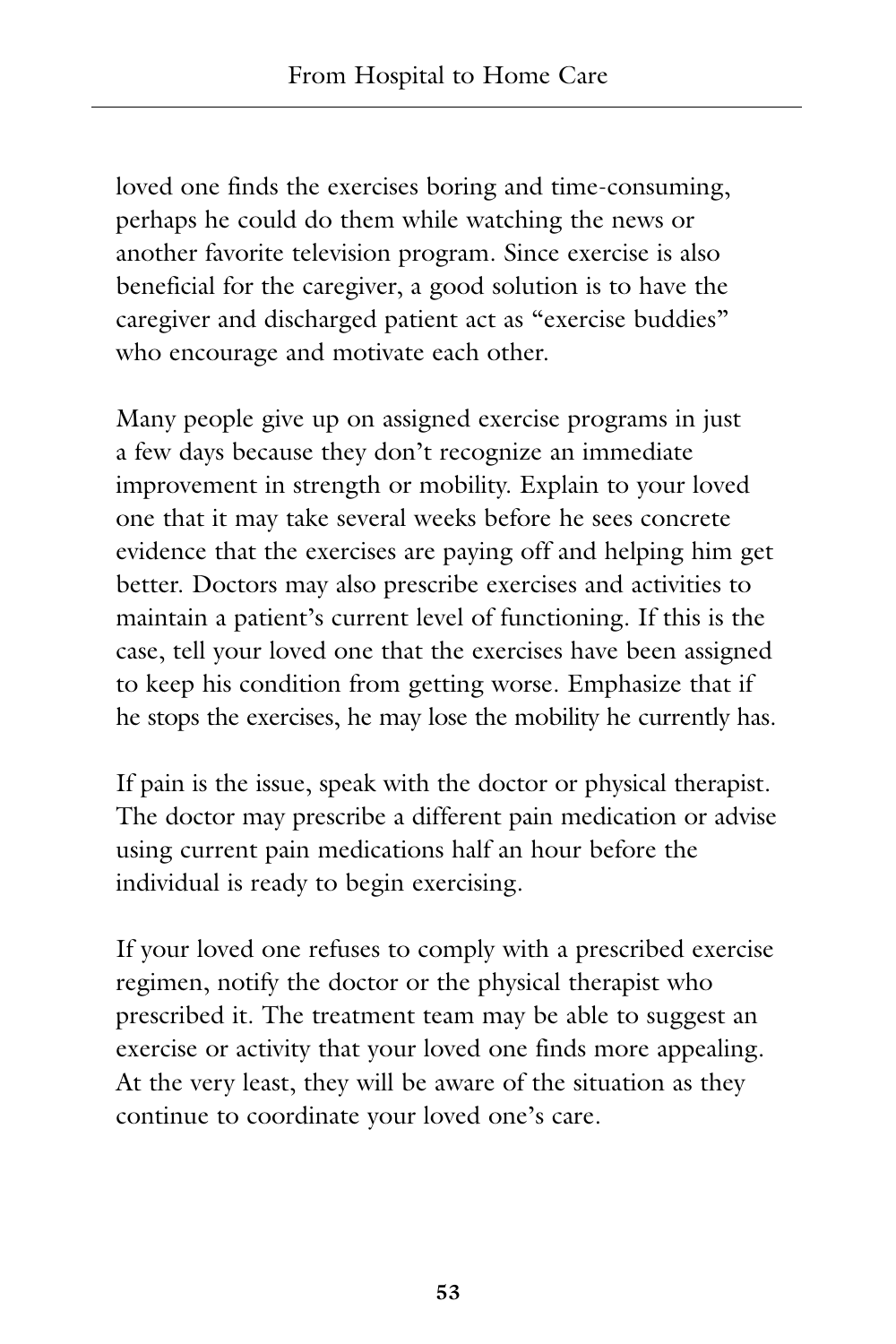#### **Too Much Exercise?**

At the opposite end of the non-compliance spectrum is the patient who tries to do too much too soon. When Andrea, 56, had a complete hysterectomy, for instance, her doctor advised her to avoid housework and heavy lifting. When she was released from the hospital, Andrea returned to her home where she lived alone and went right back to her routine of vacuuming, doing frequent loads of laundry and lifting heavy cartons of the cat litter.

Andrea's over-activity caused her surgical wound to re-open and become infected. She had to go back to the hospital where she received wound care and IV antibiotics. When she was ready to return home again, her doctor arranged for a home health nurse to continue the wound care. Andrea also hired a private-duty home care agency to assist with tasks like light housekeeping and meal preparation. Her next door neighbor agreed to help with caring for the cats.

Because of all the support in place, Andrea's second homecoming was much more successful than her first. She eventually went on to make a full recovery.

If your loved one is engaging in an activity you believe to be unsafe, notify his doctor. If the doctor agrees that the activity is not a good idea, ask the doctor to talk with your loved one. He might be more likely to listen to a physician than to you.

If any activity—even one that the doctor has prescribed causes a recently discharged patient to experience intense pain,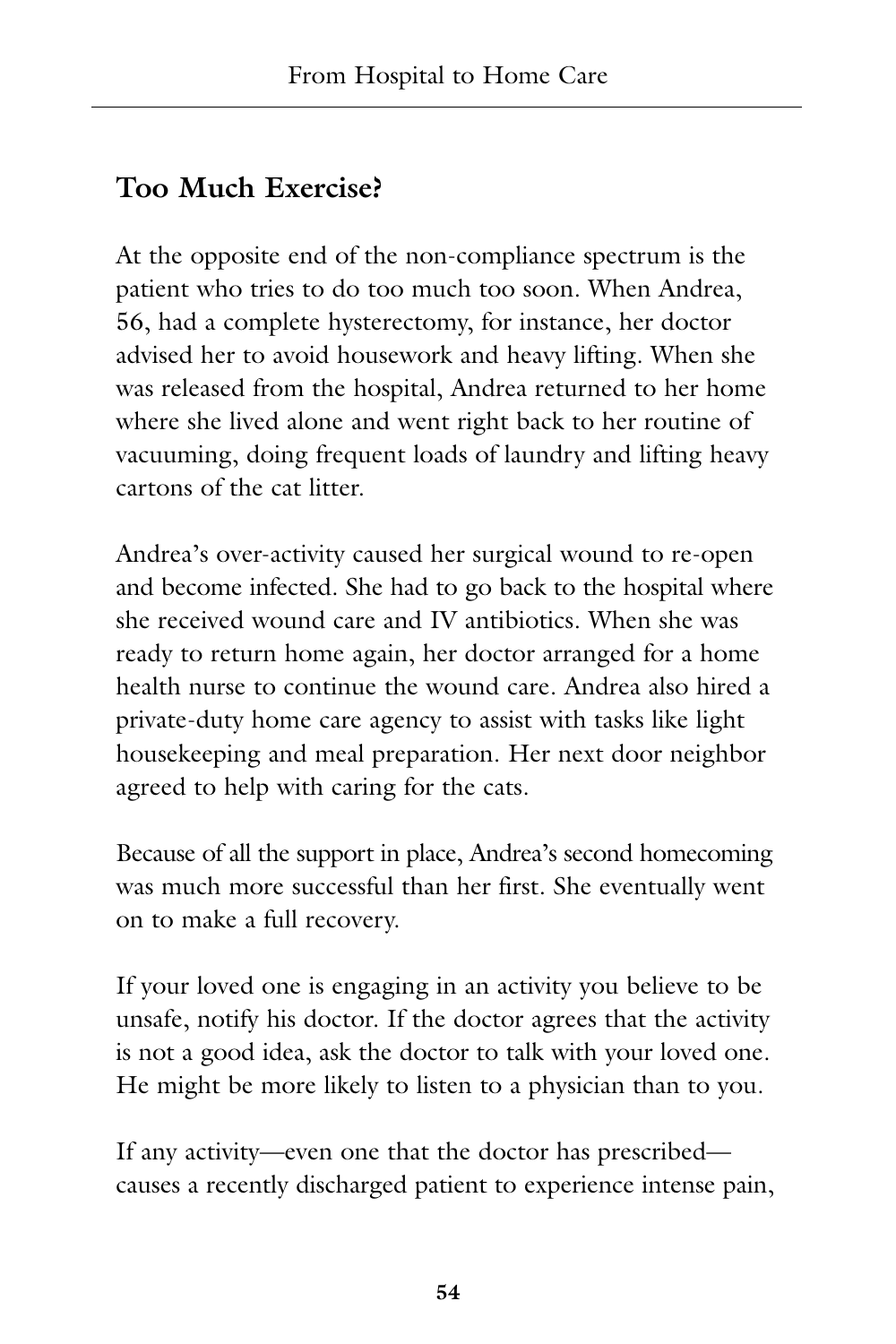bleeding, dizziness, or extreme shortness of breath, the activity should be stopped immediately and a doctor should be consulted.

### **Illness versus Surgery**

Research suggests that older clients with an illness such as chronic obstructive pulmonary disease (COPD) or congestive heart failure (CHF) are more likely to decline physically after a hospitalization than elderly patients who were injured or underwent surgery. Patients with non-surgical illnesses also tended to be more depressed than their counterparts who required surgery.

Although these statistics may seem puzzling at first, they make sense when you consider that surgical patients are more likely to be referred for rehabilitation and given an exercise regimen to perform at home. In other words, the medical staff expects their conditions to improve and treats them accordingly.

Of course, patients with chronic or terminal illnesses are not expected to improve. Rather than recommending exercises to promote mobility, doctors often tell these patients to limit their physical activity. These patients may feel hopeless and sink into a depression which leads to both physical and cognitive declines.

If your loved one has returned from the hospital after an illness, emphasize what he can do rather than what he can't. For instance, if the doctor has ordered continuous oxygen, ask the medical equipment company to provide a portable oxygen system and take your loved one on short walks around the neighborhood. You can also promote healthy activity by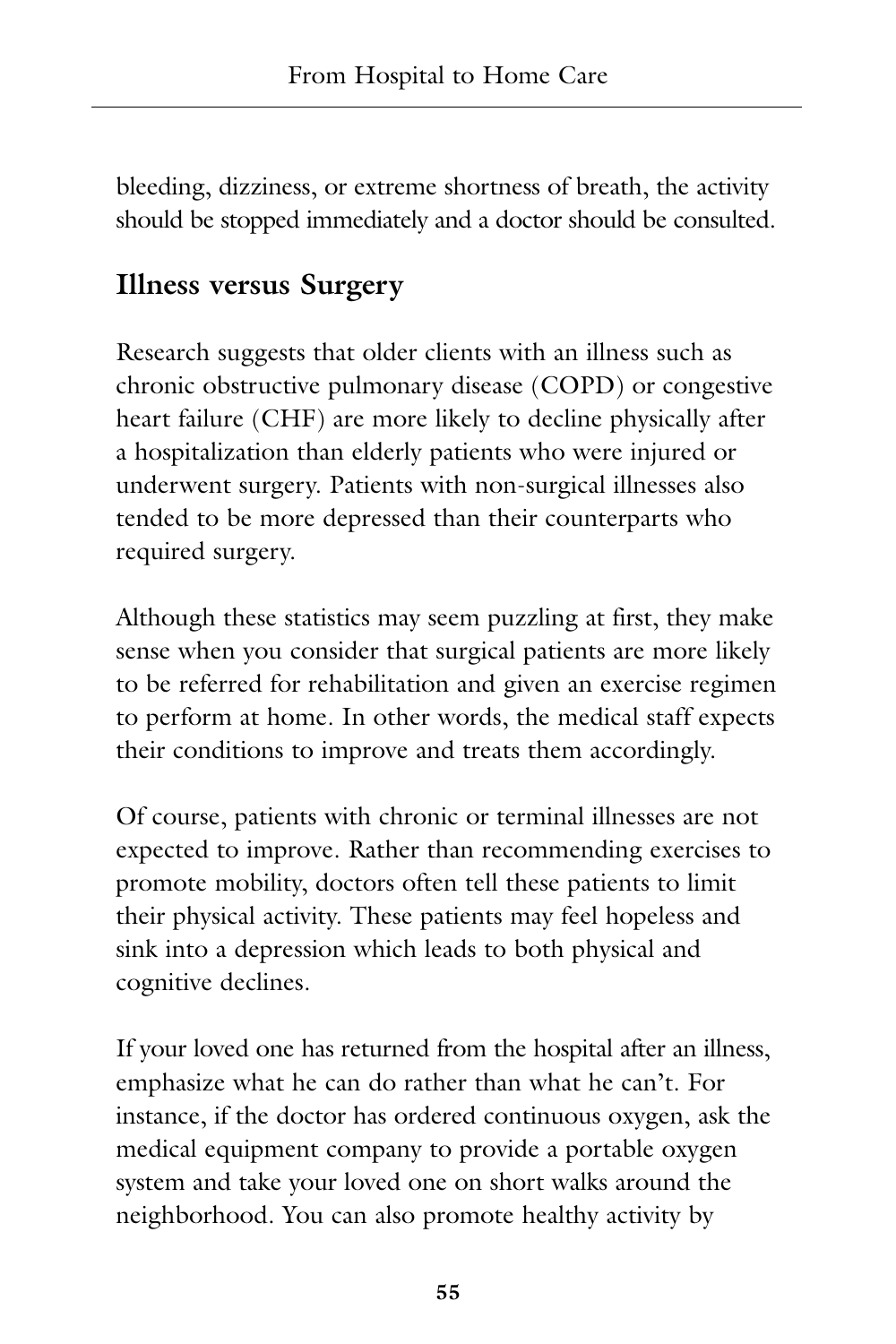encouraging your loved one to participate in his or her own care as much as possible.

Keeping recently discharged patients as active as the medical team will allow boosts their mental and physical wellbeing. The next chapter will describe the ways that proper nutrition also plays a role in the care of a patient after hospitalization.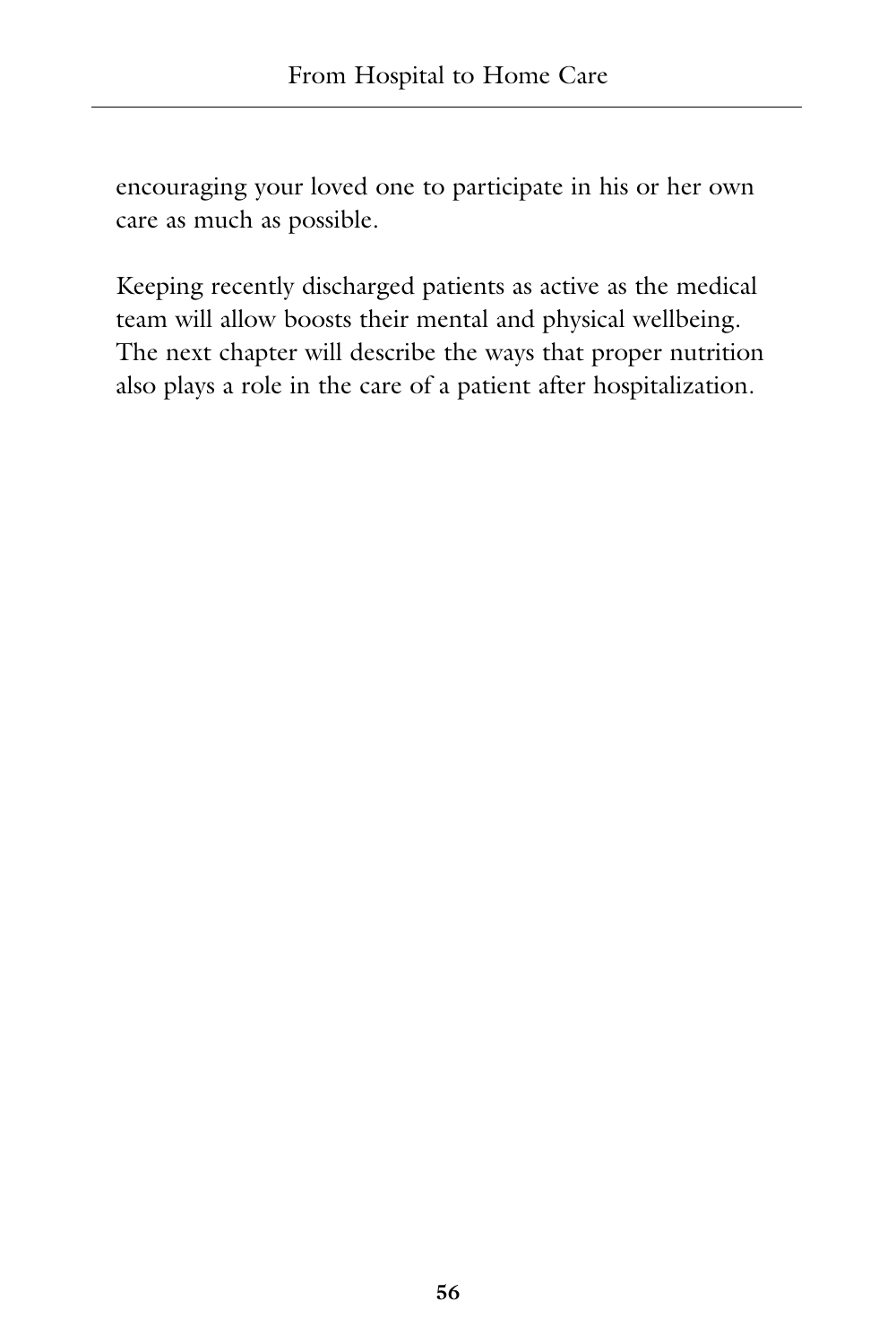## **CHAPTER NINE Post-Discharge Concerns: Nutrition**

Obesity is a growing health concern across the United States and Canada. Studies place the obesity rate between 20% and 30% in both these countries. There are several reasons for this dangerous trend:

- People's jobs require much more sitting and much less exercise.
- Delicious, high-calorie foods are available at every drive-through restaurant.
- Many people are emotional eaters, using food to comfort themselves.
- People who live alone may not want to go to the trouble of preparing a healthy meal and instead just eat "whatever is in the fridge."

Worse, since people tend to gravitate towards comfort foods – chocolate, ice cream, potato chips, starches, etc. – most of the calories they eat are "empty calories," or calories that contain no vitamins, proteins, irons, or other nutrients. What many people outside the medical profession don't understand is that it's possible, and quite common, to be simultaneously obese and malnourished.

Donna, for instance, was 60 years old and weighed nearly 300 pounds when her adult son, Max, brought her to the hospital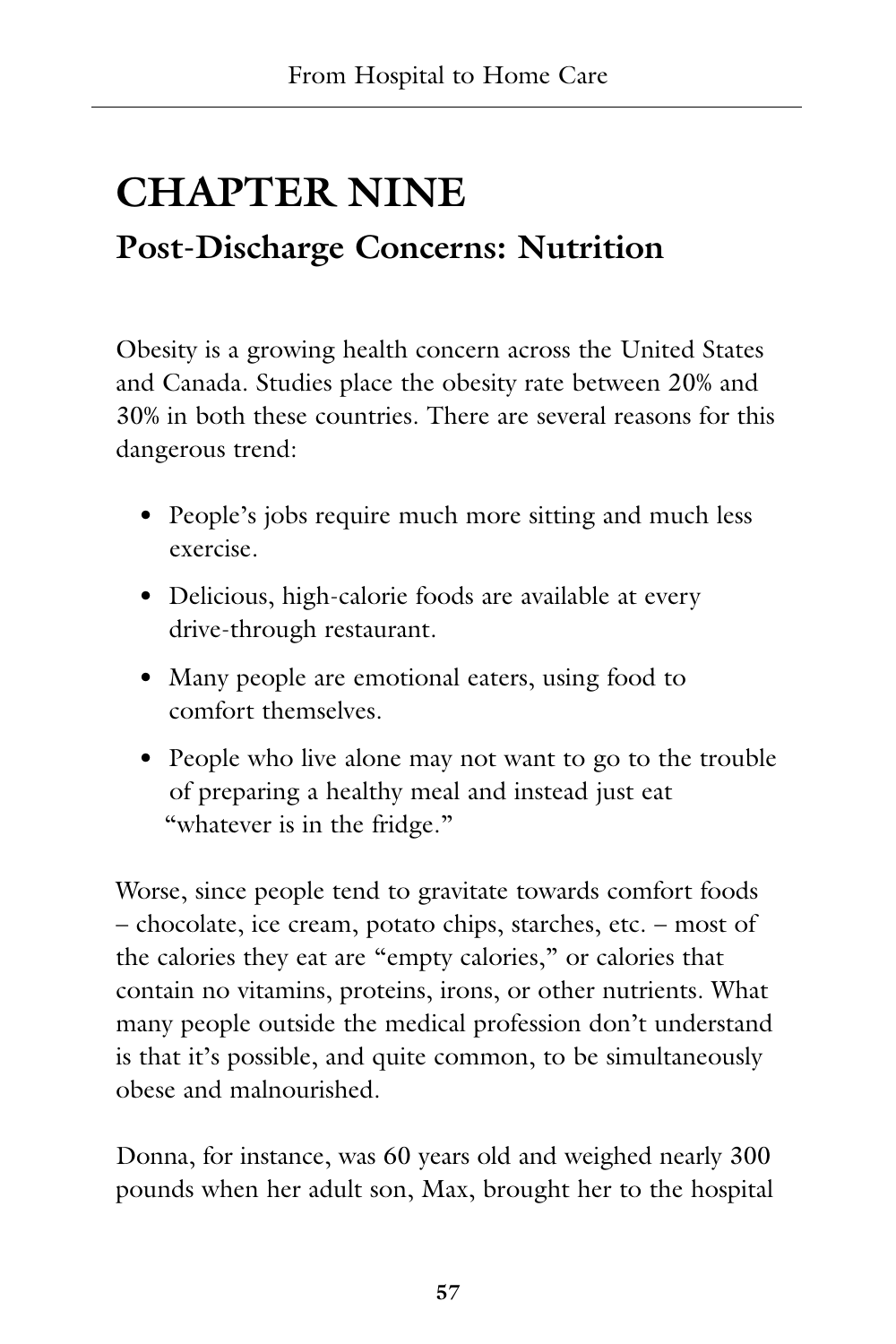emergency room after noting that she was more tired than usual and seemed to be getting increasingly forgetful. Max knew there was a history of Alzheimer's in the family and he feared his mother was showing the first symptoms. Instead, blood tests revealed malnourishment. Donna admitted she'd been depressed and hadn't had anything but chocolate to eat and soda to drink for the last three weeks.

She was discharged home with orders to follow a strict diet and exercise program and a referral to a therapist to get a handle on her depression and her problems with food. After a few weeks of following her new regimen, Donna had lost a dozen pounds and her depression, fatigue, and forgetfulness had all improved. Blood tests further corroborated the progress in her health status.

## **In the Hospital**

When a person is hospitalized, the family often approaches the doctor to express concerns about whether or not the individual has been eating properly. If you have those concerns, you may ask the doctor to order a nutritional consult. A nutritionist talks to the patient, her family and the medical staff and gathers other information such as lab test results. Based on his or her findings, the nutritionist may recommend dietary changes. While providing education about the body's need for certain types of fuel (food), the nutritionist will generally work with a patient to come up with a diet with which he or she can live.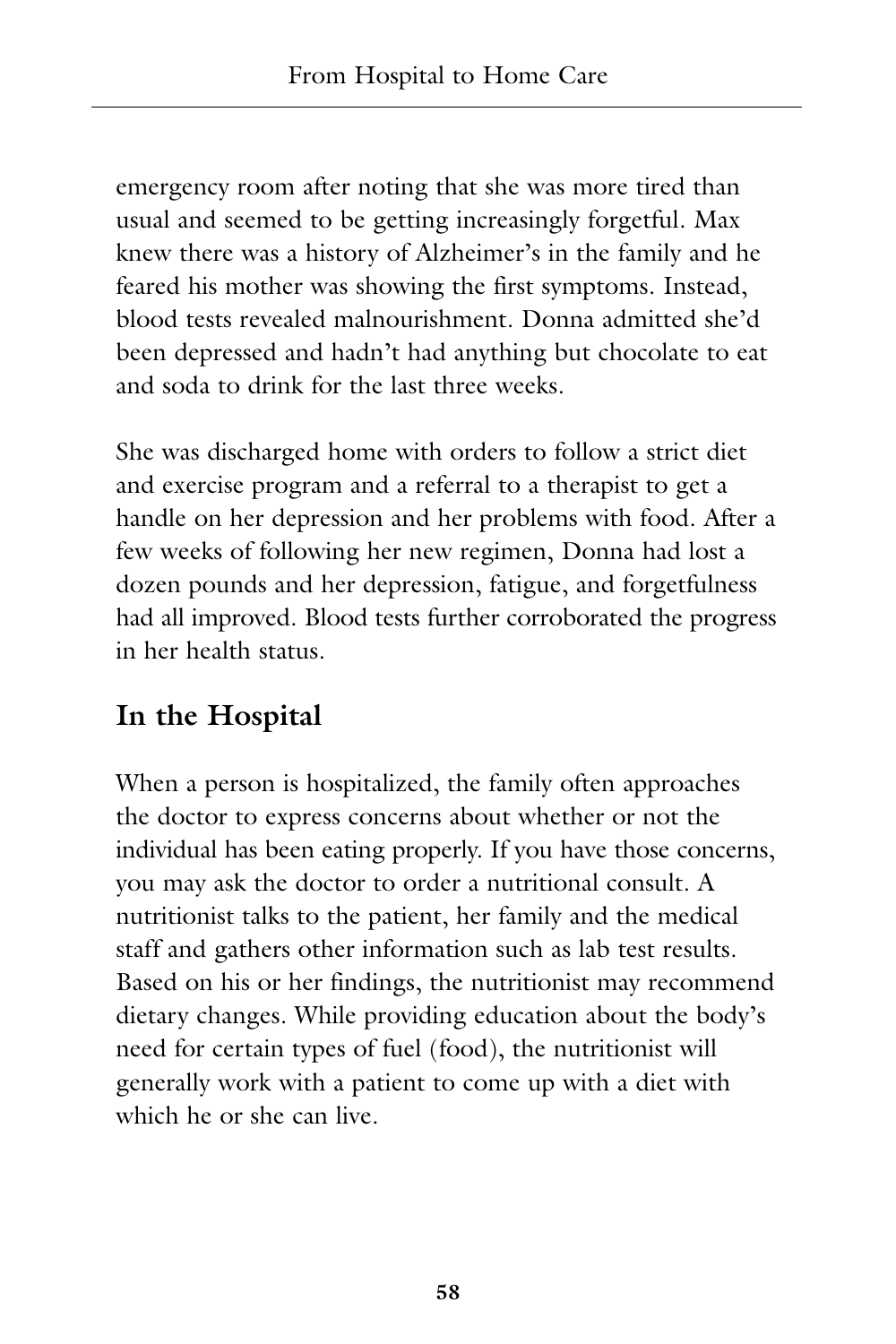After all, the most brilliant diet plan in the world won't work if your loved one won't follow it. That is why it is important that she play a role in choosing the foods she wants to eat with the guidance of a nutritionist to fulfill her nutritional requirements.

If a person is on a special diet or has been hospitalized for a nutrition-related issue, it is important to bring only healthy foods – or no foods at all – to the hospital. Debra Stang, a medical social worker, vividly remembers cases where family members would express shock and horror that a patient's diabetes was so poorly managed or that she was malnourished. Almost invariably when Stang dropped by the patient's room to go over discharge plans, the floor would be strewn with wrappers from candy bars or other "forbidden" treats. If your loved one is putting pressure on you to help her cheat, refuse gently but firmly.

*("Sorry, Mom, but the doctor says no," or "Right now you're on a pretty strict diet. Maybe you can have some ice cream another time.")*

It's also a good idea to let other family members and friends who visit your loved one know about her new diet plan as well. Again, you can be firm, but tactful ("It's so nice of you to offer to bring Mom fudge, and I'm sure she'd enjoy it, but the doctors are being pretty strict with what she eats right now and I want to try to support their decision.")

#### **Community Resources**

Older people often start having nutritional issues after a spouse has died. They don't like to cook for themselves anymore and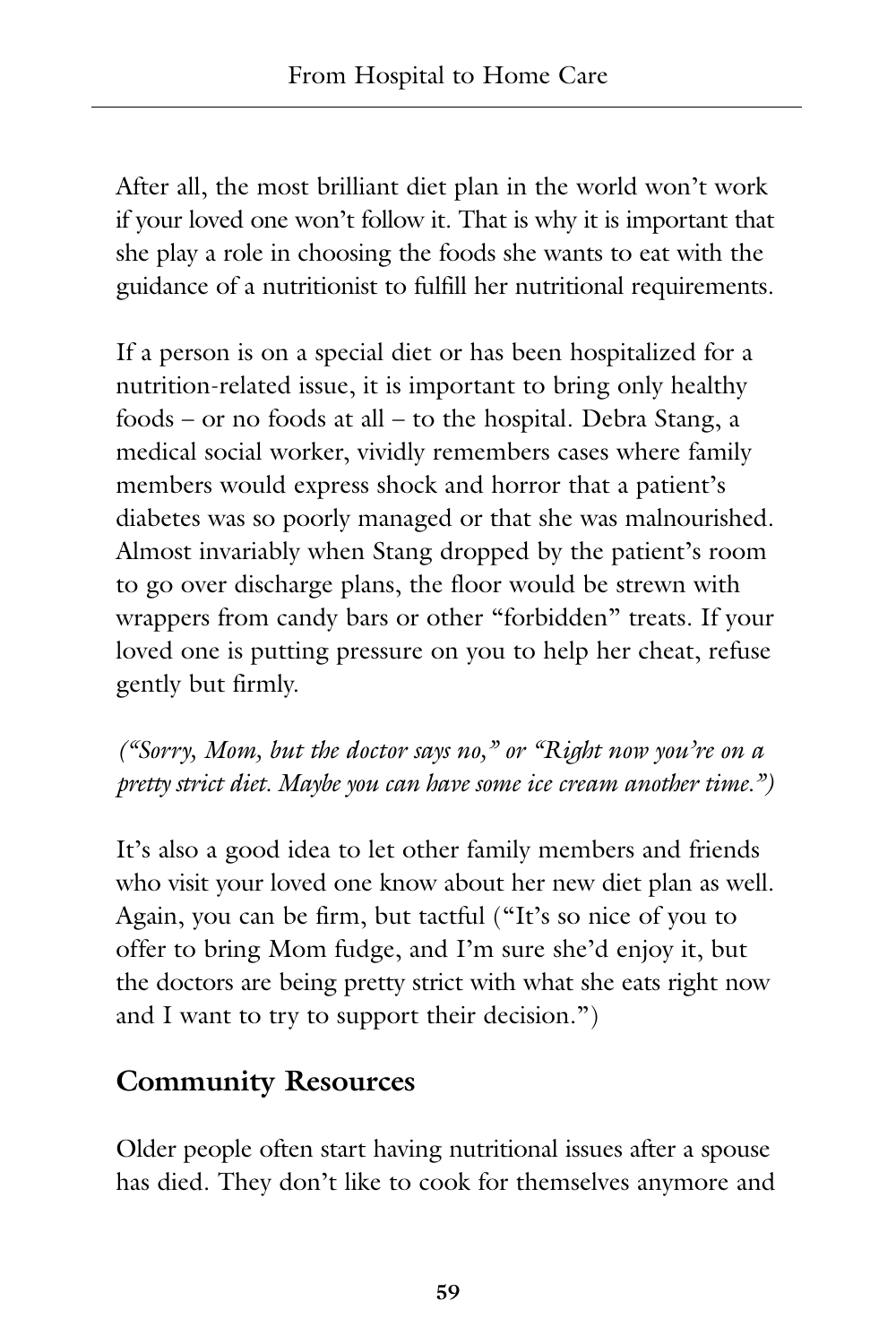frozen dinners, while easy to prepare, are usually not healthy. Sometimes, financial problems will keep a patient from eating as she should. Stang states that several patients have revealed to her that, with pharmaceutical costs skyrocketing, they feel as if they have to choose between buying their medicine and buying nutritious food.

There are a number of nutritional resources available to seniors. Most communities offer a home delivered meals program (e.g. Meals on Wheels), often through a local council or agency on aging. Home delivered meal programs usually request a donation, but they will not stop services if the patient cannot afford them. Home delivered meals provide 1/3 of the nutrients required in a day. Most programs are not able to prepare special meals for people who must eat low cholesterol, low sodium, or diabetic diets.

Most communities also have one or more "senior centers," often affiliated with the local community or recreation center. These are places where older adults can go to socialize, play games, enjoy entertainment and eat a nutritious meal. If your loved one has talked to you about feeling lonely and is still able to leave the home without assistance, encourage her to go to the local senior center for lunch or dinnertime.

#### **Post-Discharge**

Ask your loved one's doctor or nutritionist if she or he needs to follow a special diet. Diabetics, for instance, are usually warned not to eat too much sugar and people with heart disease may require a low-sodium diet. If a person has a surgical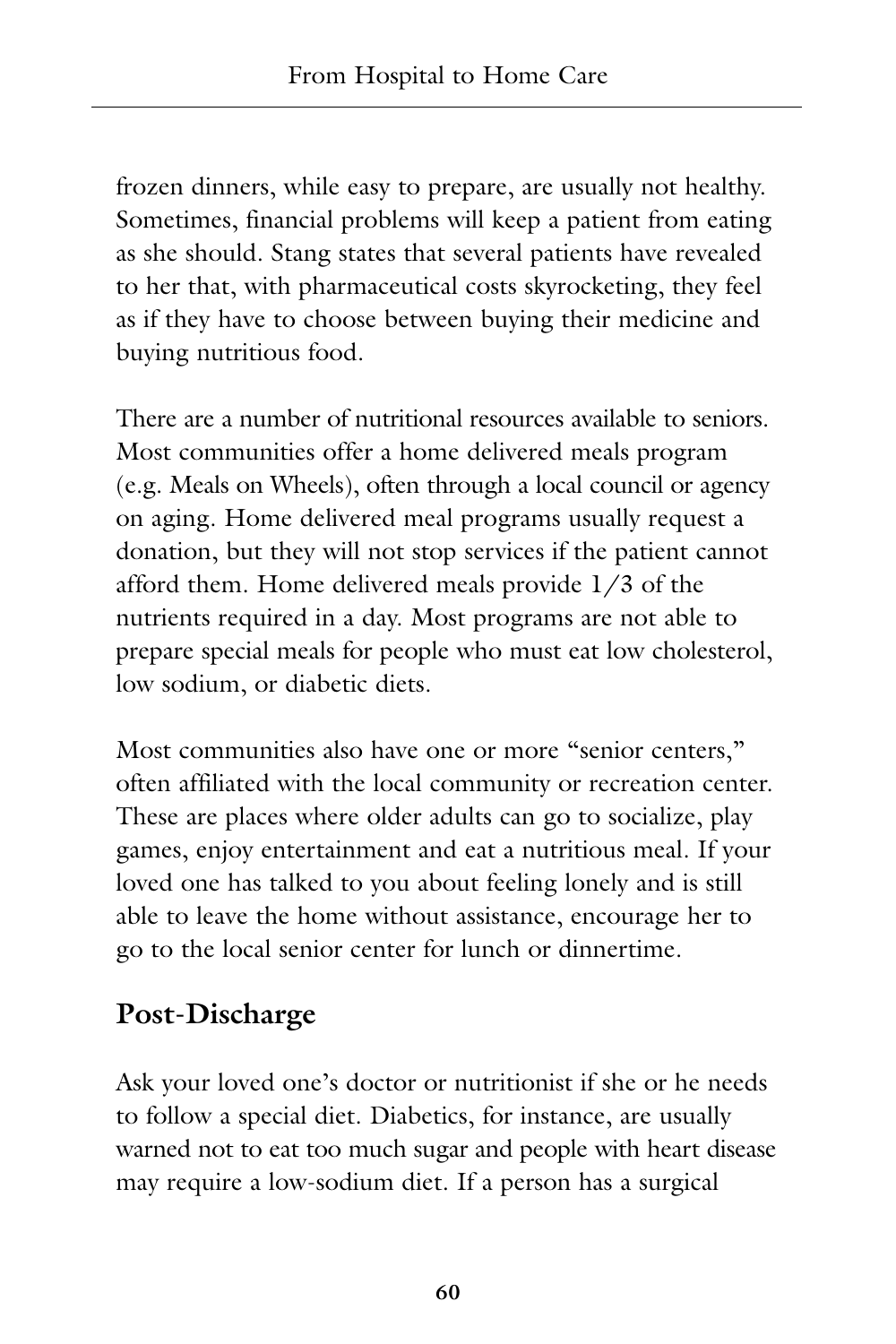wound that is healing, the doctor may encourage her to eat extra protein to promote faster healing and recuperation. If the absence of other instructions, according to the Department of Agriculture in their 2010 Dietary Guidelines, the average woman between the ages of 31 and 50 requires 1,800 calories per day to maintain her weight. A woman over the age of 50 needs only 1,600 calories to maintain her weight. Men who are age 31 to 50, on the other hand, require 2,200 calories to maintain their weight. Even men over the age of 51 should eat at least 2,000 calories per day to maintain energy and blood sugar levels.

About half of these calories should come from fruits and vegetables. Other healthy options to round out your loved one's diet include fat-free and low-fat dairy products such as milk and cheese, whole grains, poultry, seafood and unsalted mixed nuts for protein.

Another positive nutrition habit for discharged patients to develop is to substitute water for drinks with sugar and caffeine such as soda and coffee.

Of course, you will have to work with your loved one to initiate these dietary changes if they are not already in practice. If you suddenly start serving food that is outside of a person's comfort zone, they may initially resist and refuse to eat it. It may take a few tries to find a healthy comprises that satisfy both your loved ones palate and health. A great first step is sitting down together to create a sample menu for the day and working from that.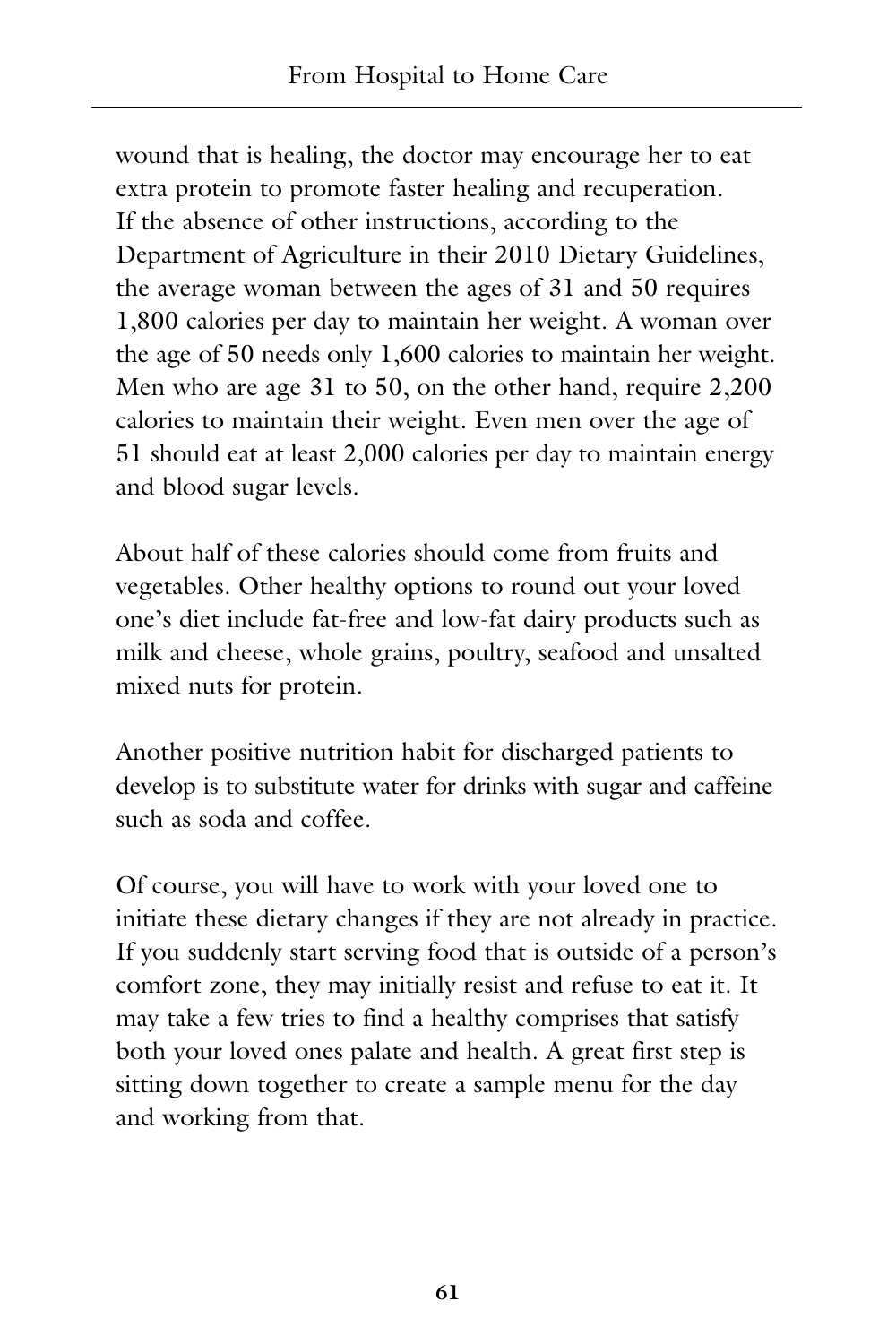#### **Special Treats**

There's an old joke about a man who goes to his doctor and says, "I've done everything you asked. I've given up sweets. I threw away my cigarettes. I haven't had a drink in six months. I jog twice a day, I drive the speed limit and wear my seatbelt. I gave up my girlfriend. Now remind me again why I am doing all these things."

"So you can live longer, of course!" the doctor exclaims. The man eyes him bleakly for a minute and says, "Why?"

There is a kernel of truth in this joke. The focus is not only length of life, but also quality of life. And for many individuals, indulging in the occasional treat adds to their quality of life. Your loved one should maintain a healthy diet as much as possible but that shouldn't preclude the possibility of occasional treats like sharing ice cream cones with a grandchild or enjoying a second helping at Thanksgiving dinner. The important thing is not to slip into making every day a "special treat" day.

#### **Nutritional Supplements**

Many individuals coming home following a hospital stay report a dramatic reduction in appetite. They may still feel physically unwell, which is an appetite suppressant. Some are struggling with depression or anxiety, which can also decrease the appetite. The relationship between appetite, physical activity and food leads to a vicious cycle where an individual doesn't feel well which impacts her appetite, not eating makes her weaker and too tired to engage in any physical activity, the lack of physical activity coupled with not eating makes her feel worse, and so on.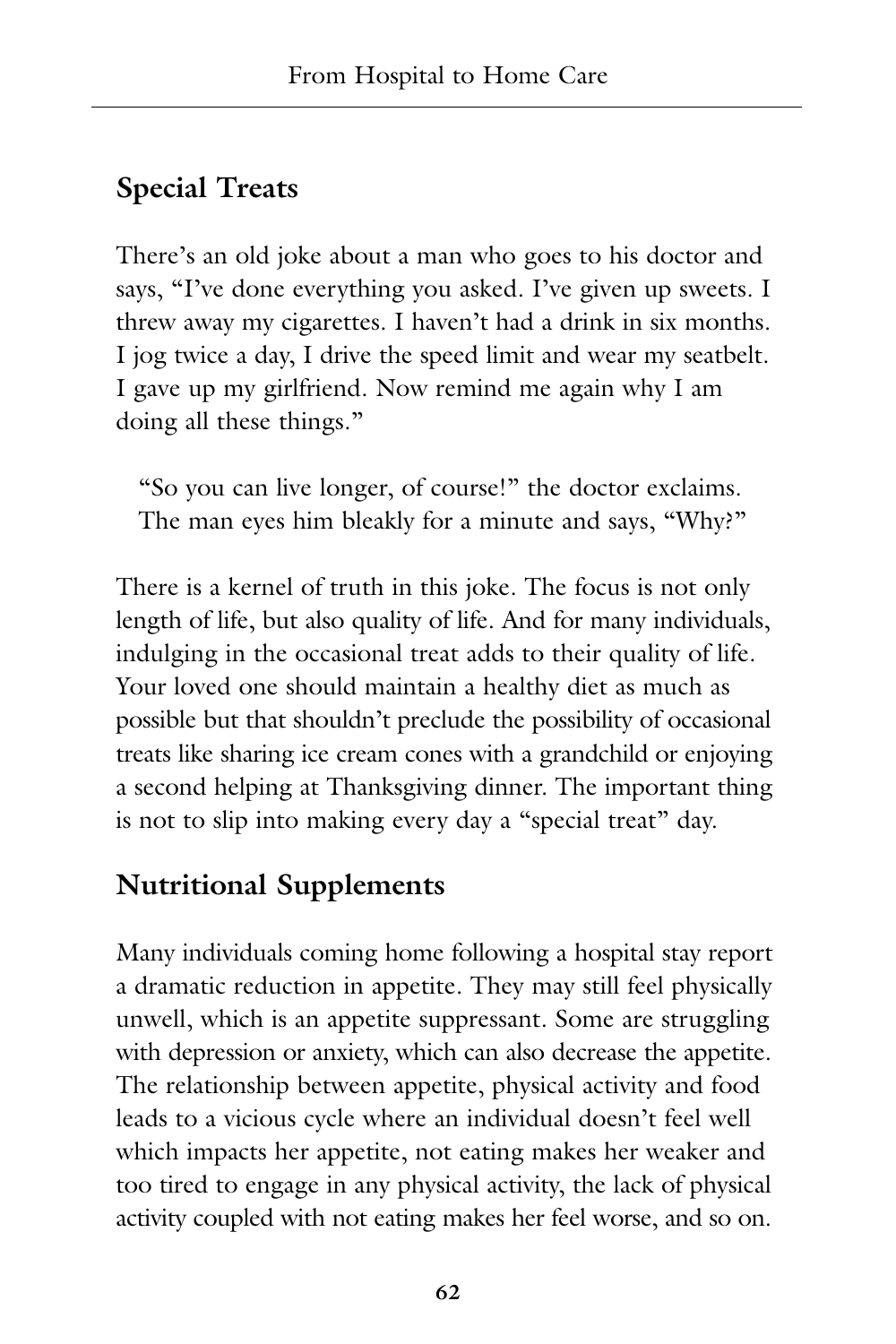If you're struggling to get your loved one to consume necessary calories, ask your doctor about a nutritional supplement such as Boost, Ensure or Glucerna (for diabetics). Nutritional supplements only take a few minutes to drink and they will deliver the much-needed calories and nutrients.

Nutritional supplements come in many different flavors, and while very few people would pick them as a "favorite food," most are able to find a flavor that they enjoy most. Try buying one of each flavor and allowing your loved one to pick a favorite before investing in a larger package. Nutritional supplements taste best when they are very cold. If your loved one can't (or doesn't want to) drink a whole bottle, pour a small amount into a paper cup and ask her to drink it. Put the rest of the bottle back into the refrigerator. Periodically throughout the day, pour a little more of the supplement into the cup and encourage your loved one to "just take a sip." The goal is for her to have finished the bottle by the end of the day.

Another way to help your loved one get the vitamins she needs is to start giving her a multivitamin every day. If she complains that the vitamin is too large to swallow, you can try cutting it into pieces or crushing it and mixing it with applesauce, Jell-O, or a small dish of ice cream.

## **Hospice**

If your loved one is on hospice, the goal is to maintain and enhance her quality of life as much as possible for as long as she has left to live (usually six months or fewer). At this point,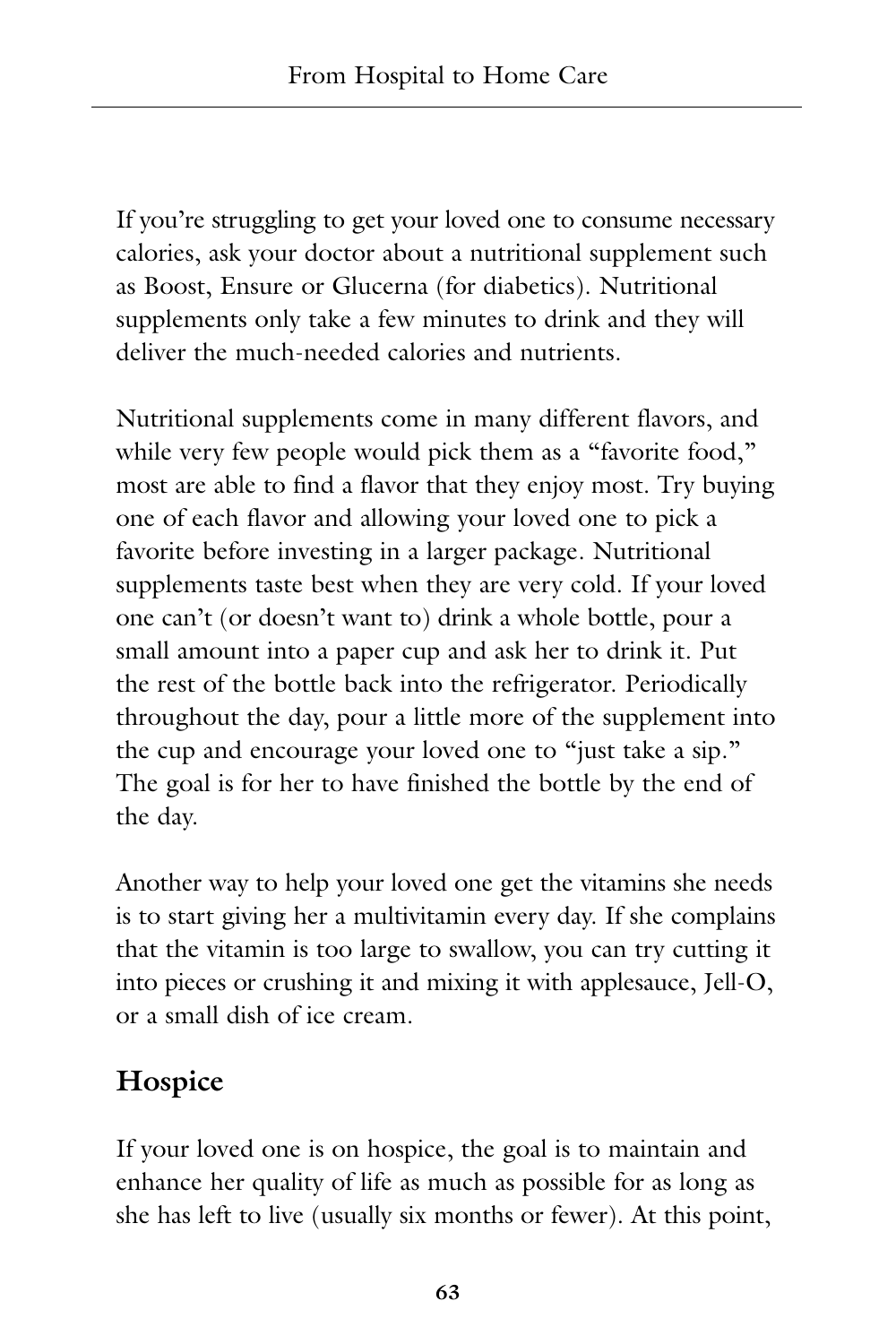doctors focus less on emphasizing that patients stick to a certain diet and care more about ensuring the person is comfortable. You start hearing phrases like, "All calories are good calories." Shortly before the end of life, many people slip into a brief coma and stop eating and drinking completely. This can be frightening for family members who assume their loved ones are "starving to death," but it is just a normal part of the dying process. The body is no longer able to handle food. If a terminally ill patient starts losing interest in food, remind yourself as often as necessary that diminished appetite is a natural part of the dying process.

This chapter provided guidance in helping the post-hospital patient maintain proper nutrition. The next chapter will look at hygiene, personal care and the types of assistance a discharged patient might need to feel and look his or her best.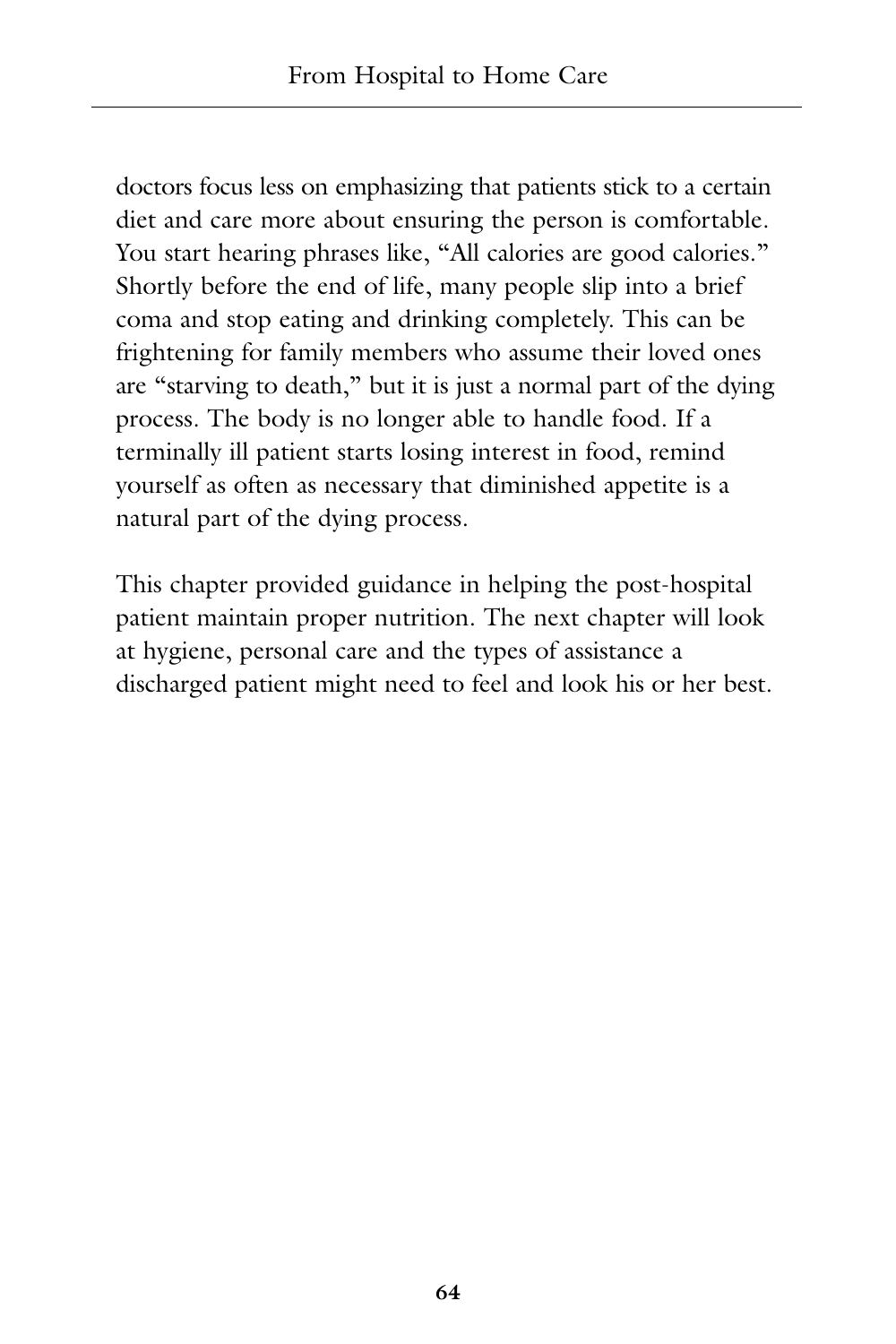## **CHAPTER TEN**

## **Post-Discharge Concerns: Hygiene, Personal Care and Fall Prevention**

Hygiene and personal care consists of the routine your loved one follows to look and feel his or her best. The most common types of personal care include:

- Getting up and getting dressed in the morning and getting ready for bed at night
- Brushing teeth (2-3 times per day)
- Shaving
- Applying makeup
- Keeping hands clean throughout the day
- Going to the bathroom or putting on/changing briefs/ adult diapers
- Showering or bathing (3 times per week)

Caring for fingernails and toenails as needed (if your loved one is diabetic, let a podiatrist handle the toenail care)

Before your loved one leaves the hospital, talk to the nursing staff or the physical therapy staff to get an idea of his level of independence with personal care. If you don't think you can manage your loved one's care by yourself, speak up before he is discharged from the hospital. Ask to speak to the social worker or the discharge planner. They can help you plan for additional care in the home, most commonly provided by non-medical caregivers. For patients who require additional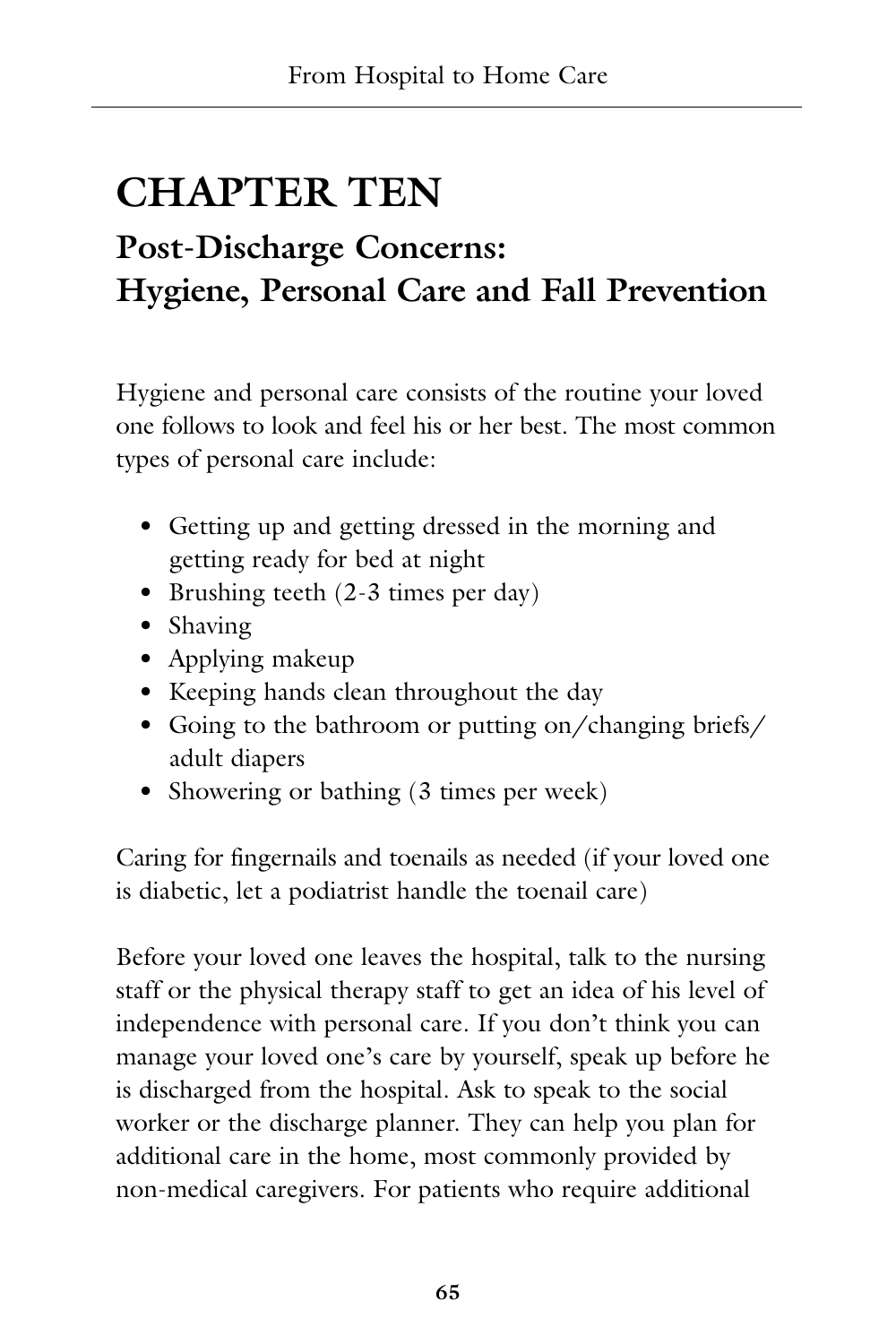support or who lack a safe home environment, a nursing facility or rehabilitation center may be a good alternative to explore.

#### **Preparing the Bathroom**

The bathroom is the room in the house where people handle most of their physical care. If your loved one is still relatively independent, you can help him by making sure the bathroom is as user-friendly as possible.

Some suggestions for enhancing your bathroom include placing grab bars inside the tub or the shower and on the wall next to the toilet. A discharged patient should never use the towel rack to pull himself up or to support his weight. The towel rack is not installed to bear the weight of a person and it may pull away from the wall, causing your loved one to lose his balance and fall. Grab bars, on the other hand, are designed specifically to withstand a certain amount of weight and pressure, and individuals can safely rely on them.

Getting up and down from a low toilet seat can be difficult for someone who is weak or who suffers from joint pain due to arthritis. It may help to purchase a toilet riser. A toilet riser is like a bedside commode without the bucket to catch waste material. It goes over the toilet, providing individuals a seat several inches higher than the average toilet. If your loved one has trouble making it to the bathroom on time, you may also want to purchase a plastic urinal or hand-held plastic container used to catch urine. A urinal can be used in any room in the house.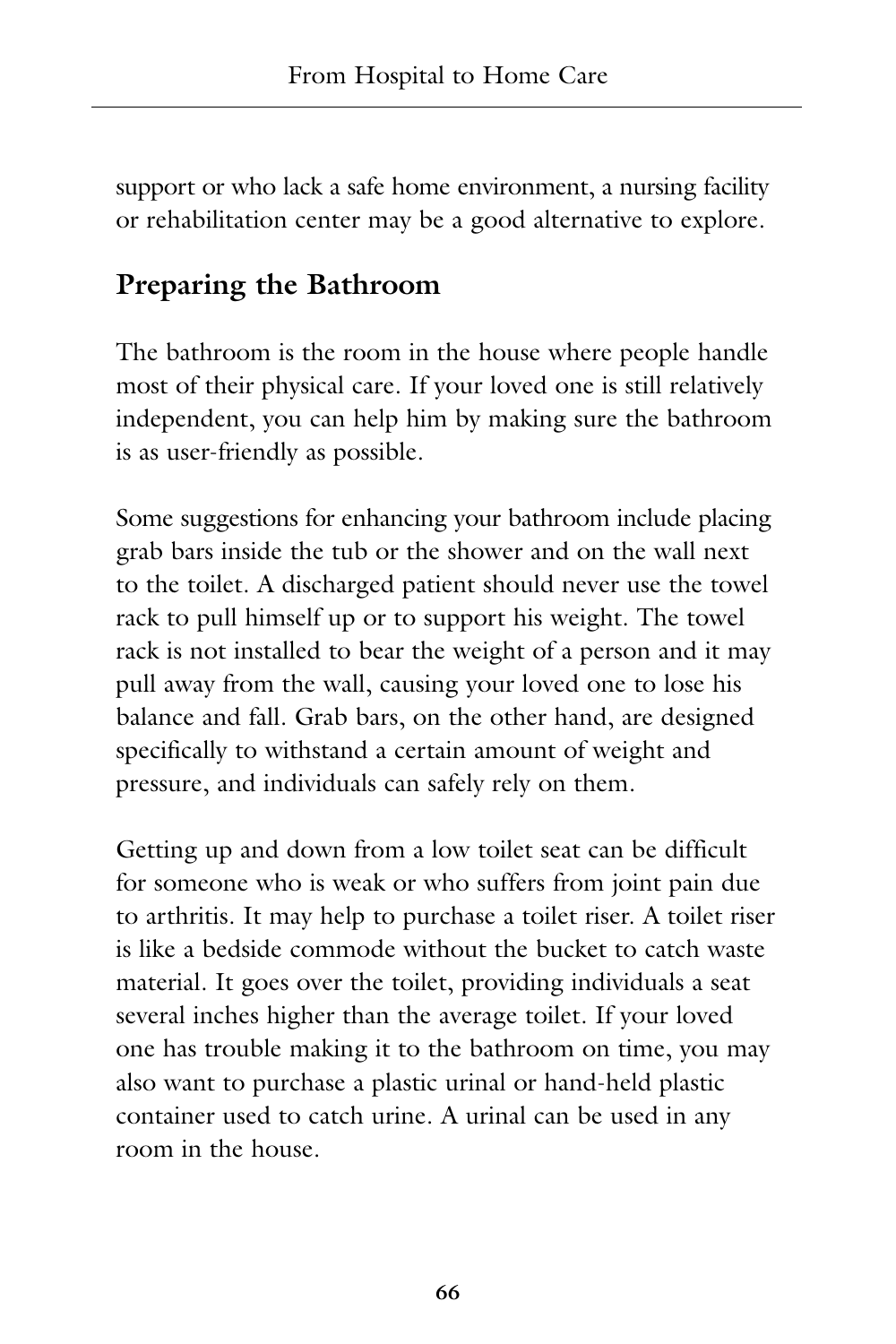Once you are satisfied that your loved one will be safe using the toilet, turn your attention to bathing and showering. A non-slip mat in and beside the tub may make the process of getting clean easier and less anxiety-provoking for your loved one. Even people who are in the best of health sometimes slip and fall on slick floors, and if a person is unsteady on his feet, his chances of a fall are significantly increased.

Another thing you can do to make the bathroom safer is to purchase a tub bench. A tub bench is a bench about the height of an average chair. It enables individuals to sit down while showering. Even if your loved one is sure that he is strong enough to shower standing up, it doesn't hurt to have the bench available in case of emergencies. People who are discharged from the hospital after a significant illness or injury are often weaker than they realize. Having a tub bench in place allows an individual the freedom to shower while standing if he pleases, while giving him a safe place to rest if he becomes tired or loses strength in his legs.

If your loved one lives alone or if you live in a large house where you might not be able to hear a call for help, renting a personal medical alarm is a good idea. A personal medical alarm such as Lifeline or Life Alert allows your loved one to call for help by touching a call button worn on a durable bracelet or necklace. Some alarm systems are so sophisticated that they can actually detect a fall even if the individual is not alert enough to press the button to summon help. The alarm jewelry is waterproof, so one can wear it even while showering or bathing.

**67**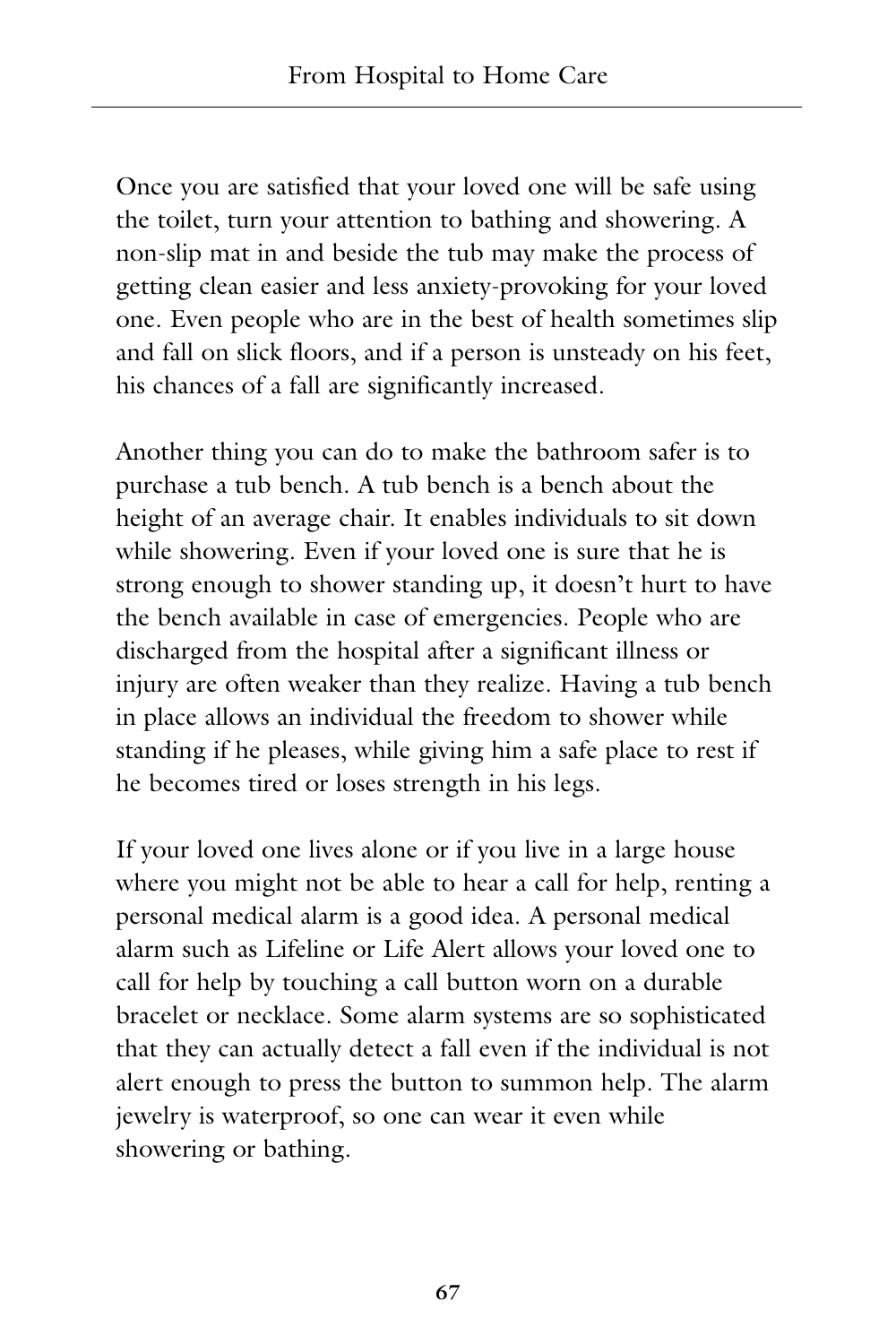Some people are resistant to the idea of using personal alarms at first. One patient complained that he felt like he was "on a leash." It may help to explain to your loved one that the alarm actually gives him more independence because it makes you feel better about him living on his own.

### **Levels of Assistance**

Before your loved one returns home from the hospital, ask the hospital staff to assess how well he manages the activities involved in personal care, also called the activities of daily living or ADLs.

If your loved one is independent, it means he can safely be left alone to provide care for himself.

If you loved one requires stand-by assistance, you or a caregiver need to be present to provide physical assistance and coaching as necessary. Always allow the patient to do as much as possible for himself, but be ready to lend a helping hand if he can't step out of the tub on his own or if he needs someone to help him tie his shoes.

If individual has cognitive impairments because of Alzheimer's disease or another type of dementia, he may be able to physically handle the tasks of self-care, but you or a caregiver may need to gently coach him and make suggestions if he forgets what he is doing. When cueing your loved one, use short sentences and offer one idea at a time. For instance, if you say, "Stand up, wipe yourself off, pull up your pants, and do up the zipper," your loved one is likely to forget most of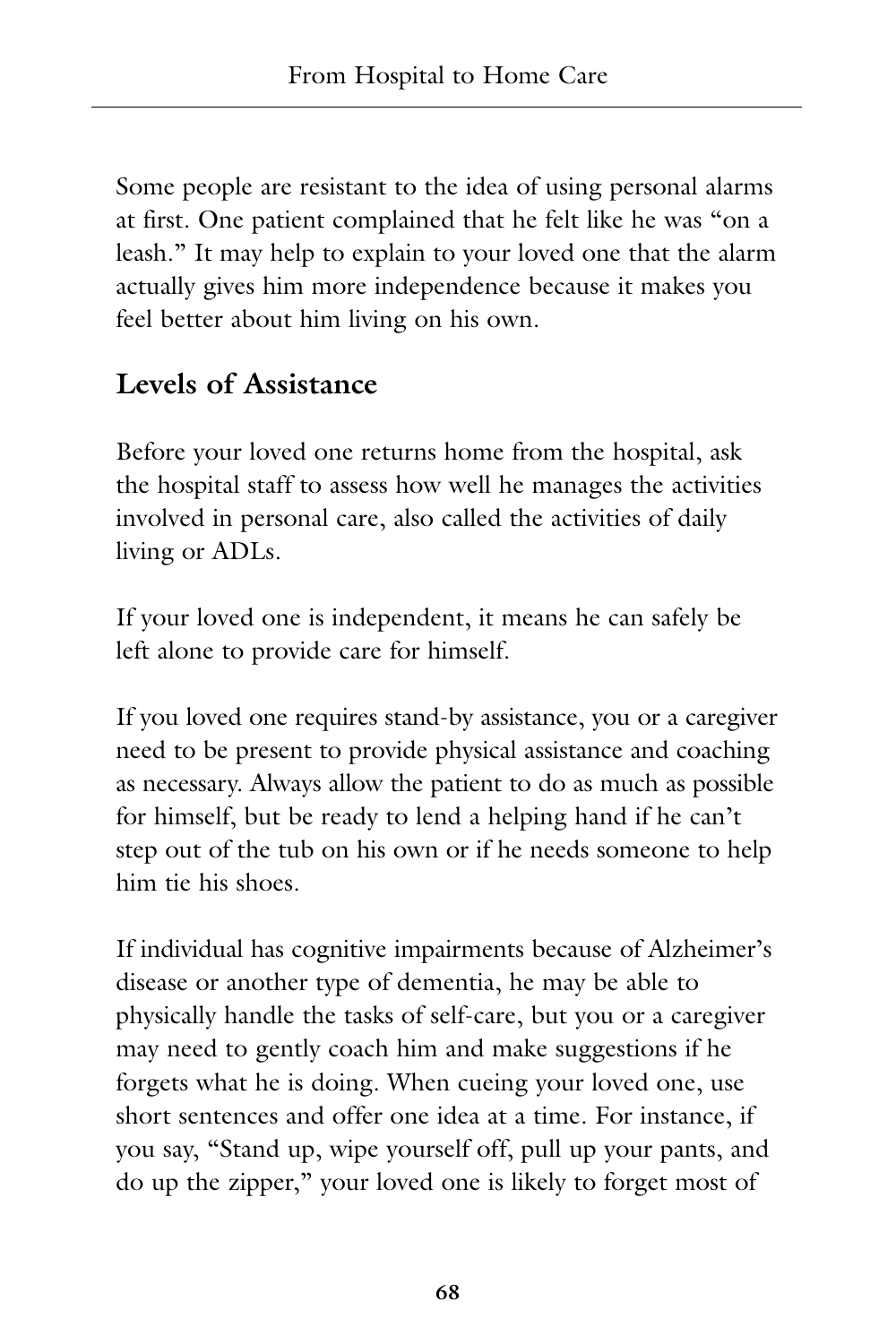what you have said which can lead to both of you becoming frustrated and discouraged. Instead, wait until your loved one completes one task before cueing him for the next.

You may also need to provide light physical guidance. If you are telling him, for example, to put his right arm through the sleeve, lightly touch his right hand or gently guide his arm into the proper position.

Many people who are just getting out of the hospital after an illness or injury have good days and bad days. On their bad days, they may need a lot of physical assistance to complete the activities of daily living. On their good days, they may be close to independent. Since your loved one may not always be able to tell you that he is having a bad day, watch for behavioral indicators like confusion, stumbling, or skipping personal care tasks because he is unable to perform them. Be ready to provide as much help as needed.

If your loved one is confined to a bed or a wheelchair, he may need extensive or complete physical assistance. This means that you or a caregiver will be primarily responsible for cleaning and grooming him. This may be difficult and awkward in any situation, but it is an especially touchy area for adult children taking care of their parents.

If you find yourself physically or emotionally unable to provide the care your loved one needs, you can make arrangements for someone else to help. Some people are able to find a family member, friend, or neighbor who is willing to lend a hand, but most people in this situation choose to hire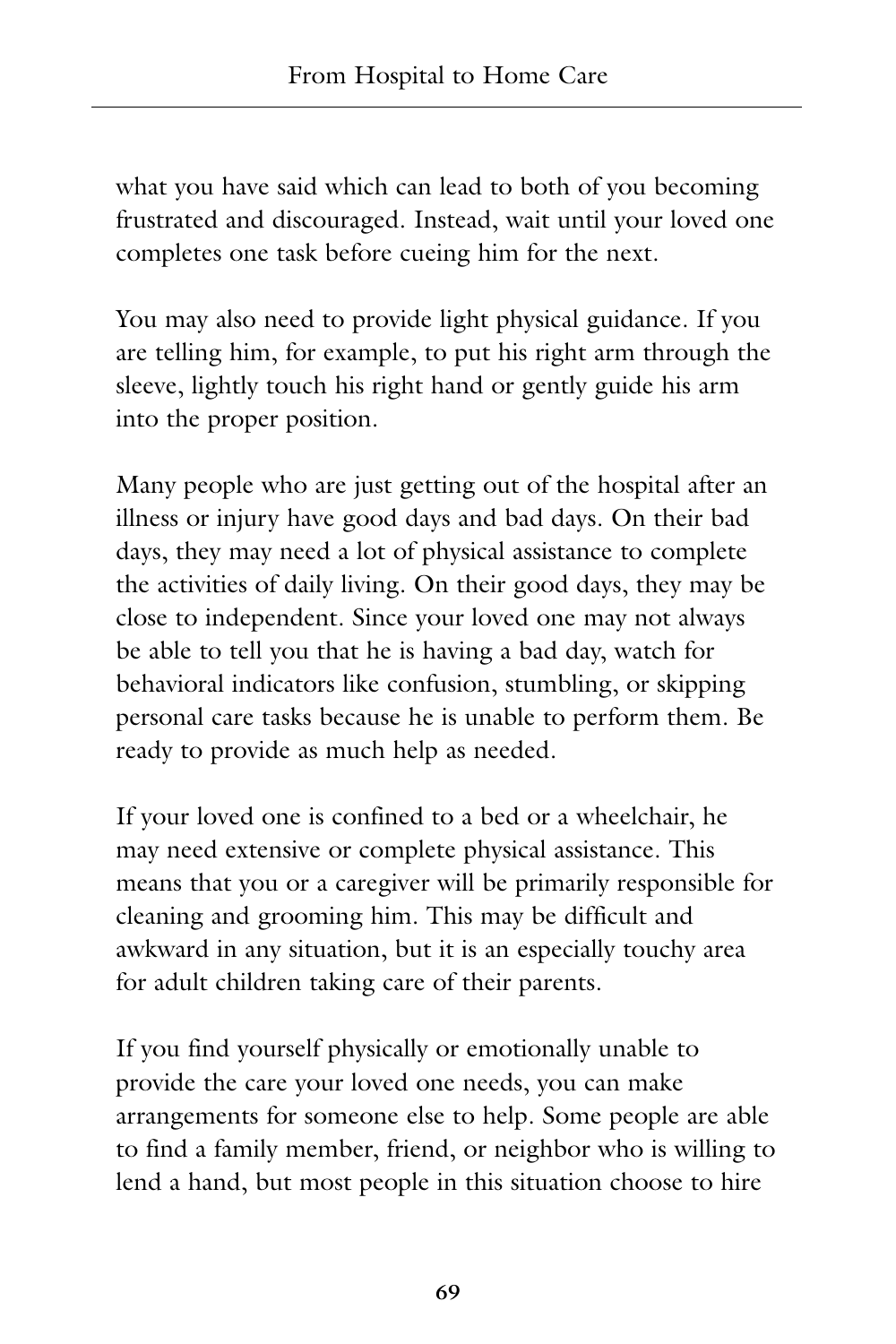a caregiver from a private duty care agency. Caregivers are trained to provide assistance to patients in all of their daily activities, and many adult children report that having a caregiver allows them to maintain and grow the quality of their relationship with their parent. Another option is arranging for your loved one to go to a nursing facility where the staff will be able to care for him.

### **Privacy**

As mentioned in the previous section, providing personal care to a loved one can be awkward at first. The best way to put your loved one at ease is to preserve his privacy as much as possible. You can do this in several ways.

First, encourage your loved one to be as independent as possible. This can be frustrating for caregivers who know that their loved one will take over an hour to get dressed on his own while they could dress him in ten minutes. Having the individual do things for himself, though, can raise self-esteem, help alleviate depression and sometimes spare you from having to provide intimate care that can make your loved one feel uncomfortable.

If you need to bathe the individual or provide perennial care (care around the genitals and rectum), approach him in a matter-of-fact, calm manner and explain exactly what you are going to do before you do it.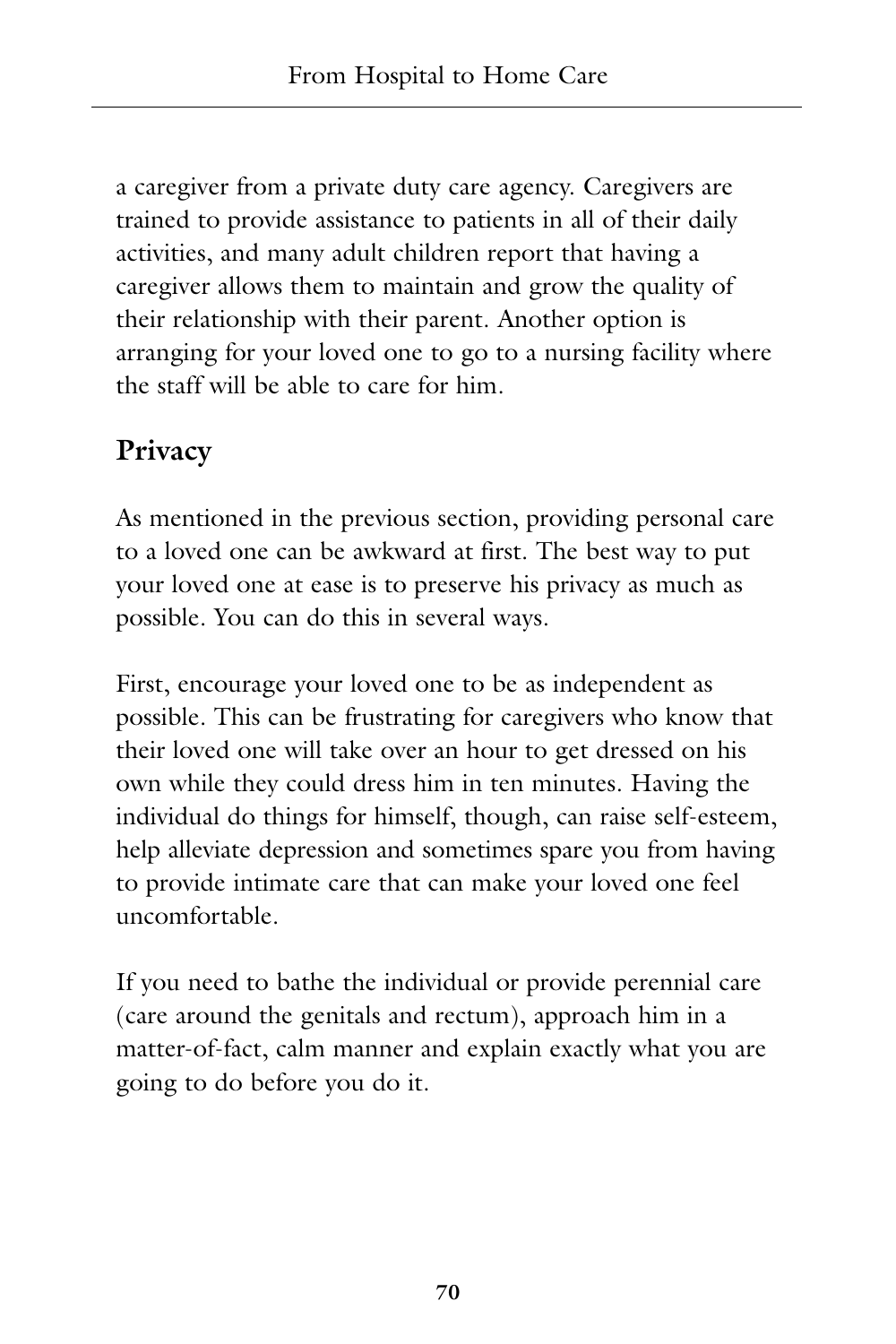When you bathe your loved one, only uncover the part of the body you're working on at that time. For instance, if you are bathing the right arm, his chest, left arm, genitals and legs should be covered.

## **Caregiver Safety**

Many caregivers, even professional caregivers, who are required to provide heavy physical assistance to their patients, end up straining or spraining their backs. These tips can help keep you injury-free.

- When lifting something heavy, squat and lift with the power of your legs. Do not stoop over and use the muscles of your back to lift.
- Raise the bed to a comfortable level when providing care so you don't have to bend over. Remember to lower the bed again when the task is complete.
- Use a gait belt to help the patient transfer from one place to another.
- Ask the doctor about getting a mechanical lift for transfers.
- Hire assistance if you need to.

Remember, you don't have to be a hero and do everything alone. Keep the lines of communication open with your family, and if you need extra help, ask for it. Otherwise, you are at risk of becoming ill or injured yourself.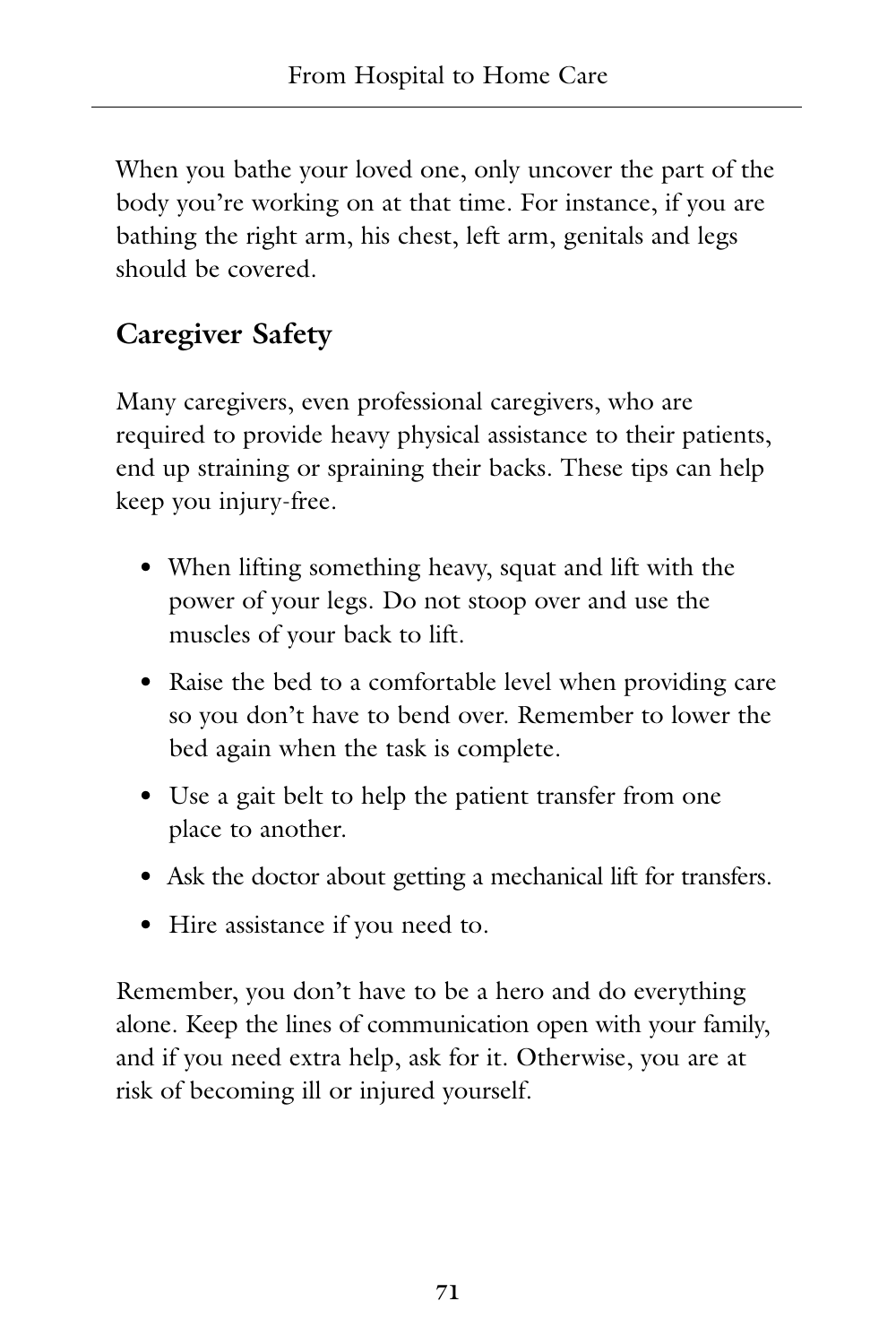## **Falls**

When you are helping with your loved one's personal care, you may have to deal with a fall. Some falls occur because of slips and trips, but many happen because the individual simply loses strength in his legs. Another cause of falling is missing the edge of the chair while trying to sit down. Individuals, especially older adults, may also suffer a "pathological fracture." This occurs when a bone in the leg or hip breaks due to osteoporosis or another disease process. The fracture causes individuals to lose their balance and fall.

If your loved one starts to fall, don't try to catch him or prevent the fall. Instead, use the gait belt or the waistband of the pants to lower him to the floor as gently as possible.

Once he is on the floor, assess him for injury. Make sure he is not in pain and can move his arms and legs. Call an ambulance if you suspect a broken bone or if the individual has hit his head during the fall.

If you are convinced that he is not injured, see if he can get back on his feet. If he is able to get his legs under him and push against the floor with his feet, you may be able to use his gait belt to help him back to a standing position. Whatever you do, do not stoop over and pull on your loved one's arms. This puts both of you at risk for injury.

It isn't easy to help someone off the floor by yourself. You may need to summon a neighbor or another family member to help out. If there is no one you can call, dial 911 and tell them your loved one needs help after a "non-emergency fall."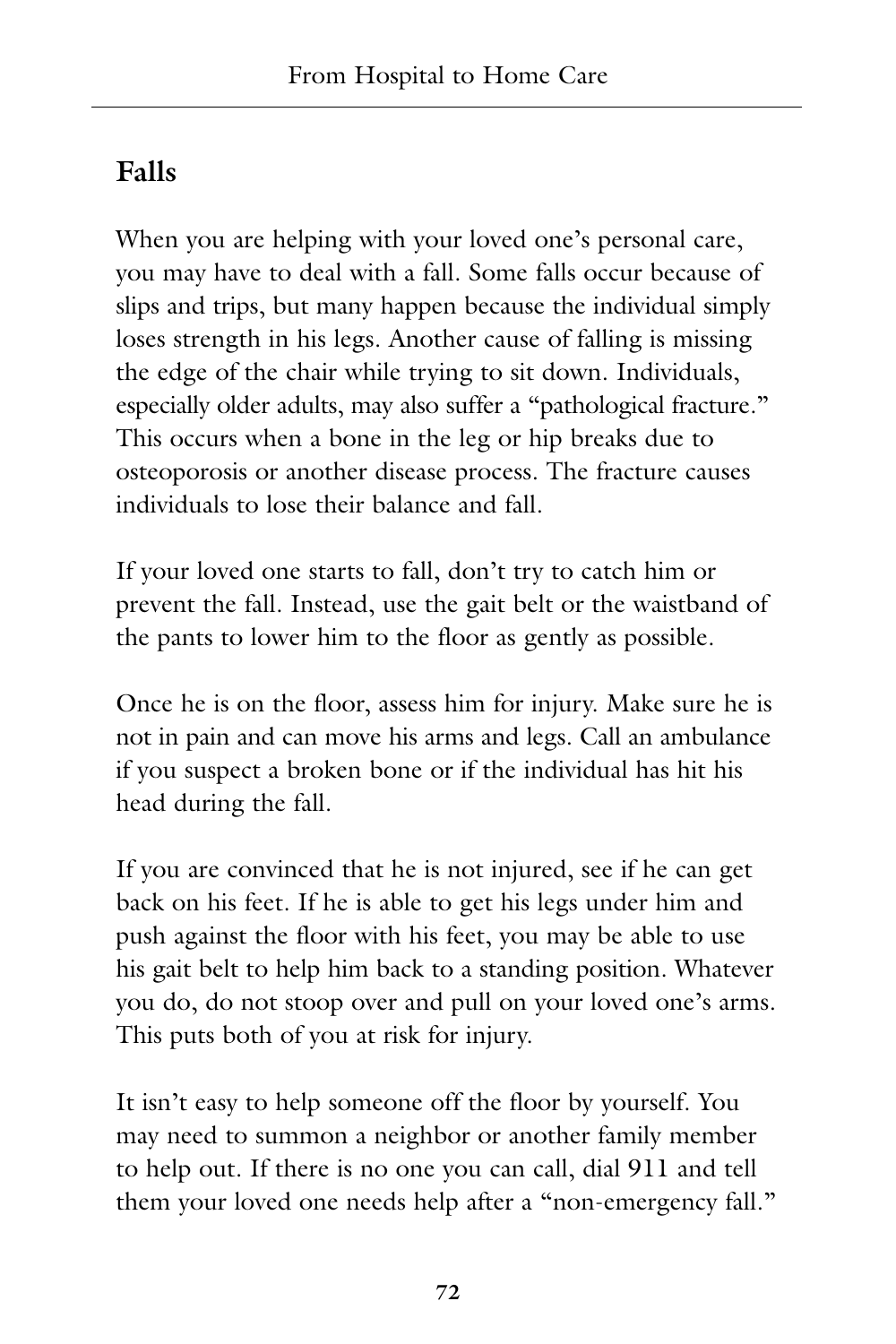Emphasize that your loved one is not injured and does not require transportation to the hospital, only assistance getting off the floor.

If your loved one can't get off the floor, stay with him until help arrives. Make him as comfortable as possible by covering him with a blanket and placing a pillow under his head. Hold his hand and reassure him that everything will be all right.

It is not unusual for people to be at increased risk of falls following a hospitalization. Do not blame yourself if your loved one has a fall in your care. Simply continue to provide comfort and companionship until help arrives.

The last few chapters have provided advice on how to handle common issues that may come up in a patient's care after a hospitalization. The next several chapters will look at common reasons why people are hospitalized and their unique needs after being discharged. The first chapter will deal with acute, or sudden onset, medical problems that can lead to a hospital stay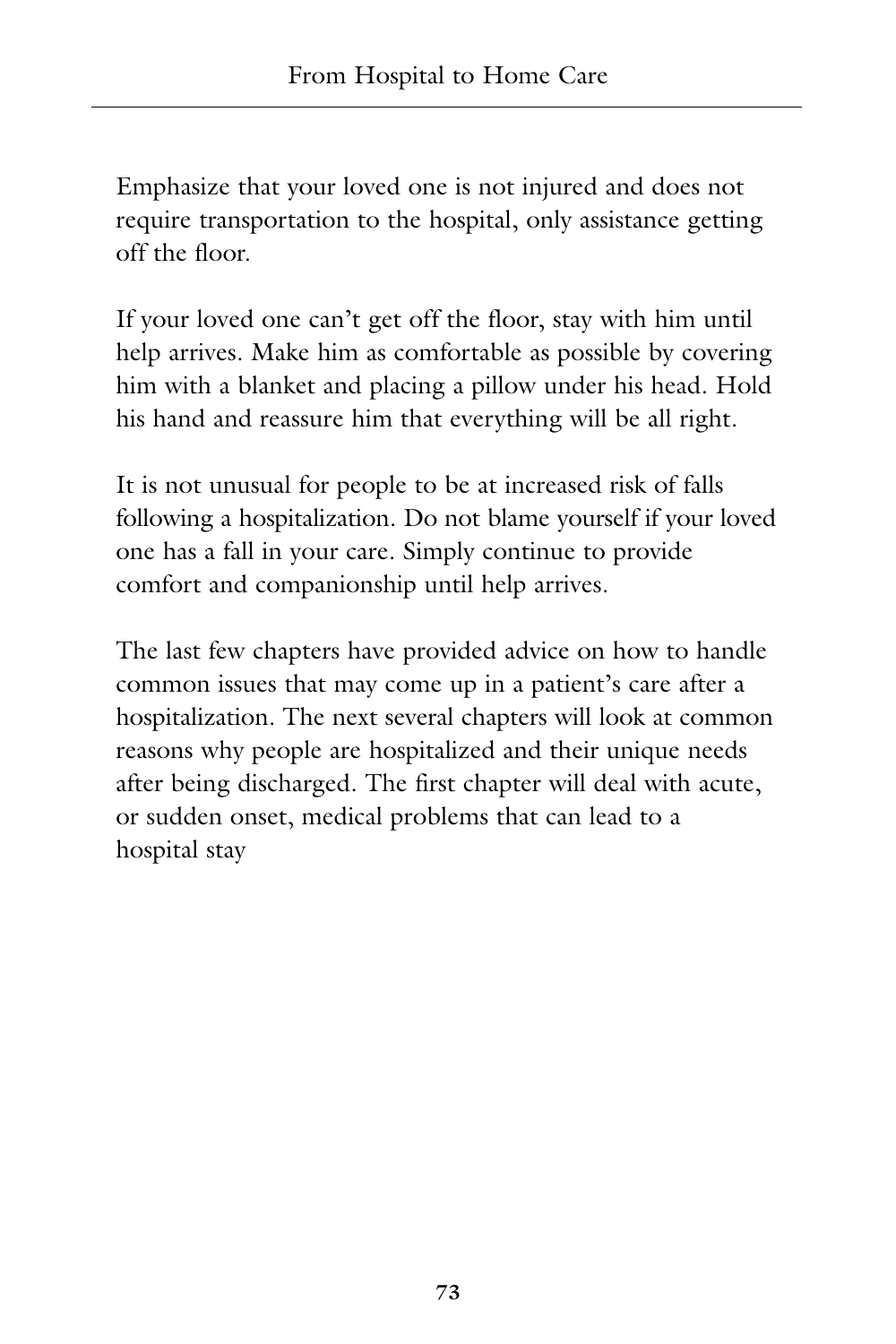# **CHAPTER ELEVEN Acute Medical Problems**

Acute medical problems are medical problems that have a sudden onset. This chapter discusses four common reasons why individuals undergo unexpected hospitalizations and how you can help them continue to improve upon their return home.

## **Pneumonia**

Pneumonia is far more treatable now than it was even a few decades ago. Pneumonia is a bacterial, viral, or fungal infection in one or both lungs. The infection causes the lungs to become inflamed and the person with pneumonia may complain of chest pain or trouble breathing. The most common treatments for pneumonia include antibiotics and rest.

While younger patients may be sent home to recuperate, older adults, people who smoke on a regular basis, people whose immune systems are compromised, and people with certain lung ailments are especially vulnerable to developing complications. If your loved one fits into one or more of these categories, she will probably be admitted for observation and treatment with intravenous (IV) antibiotics. Your loved one's doctor may do a lung biopsy or a culture their sputum to determine what type of pneumonia they have and whether or not it is antibiotic resistant.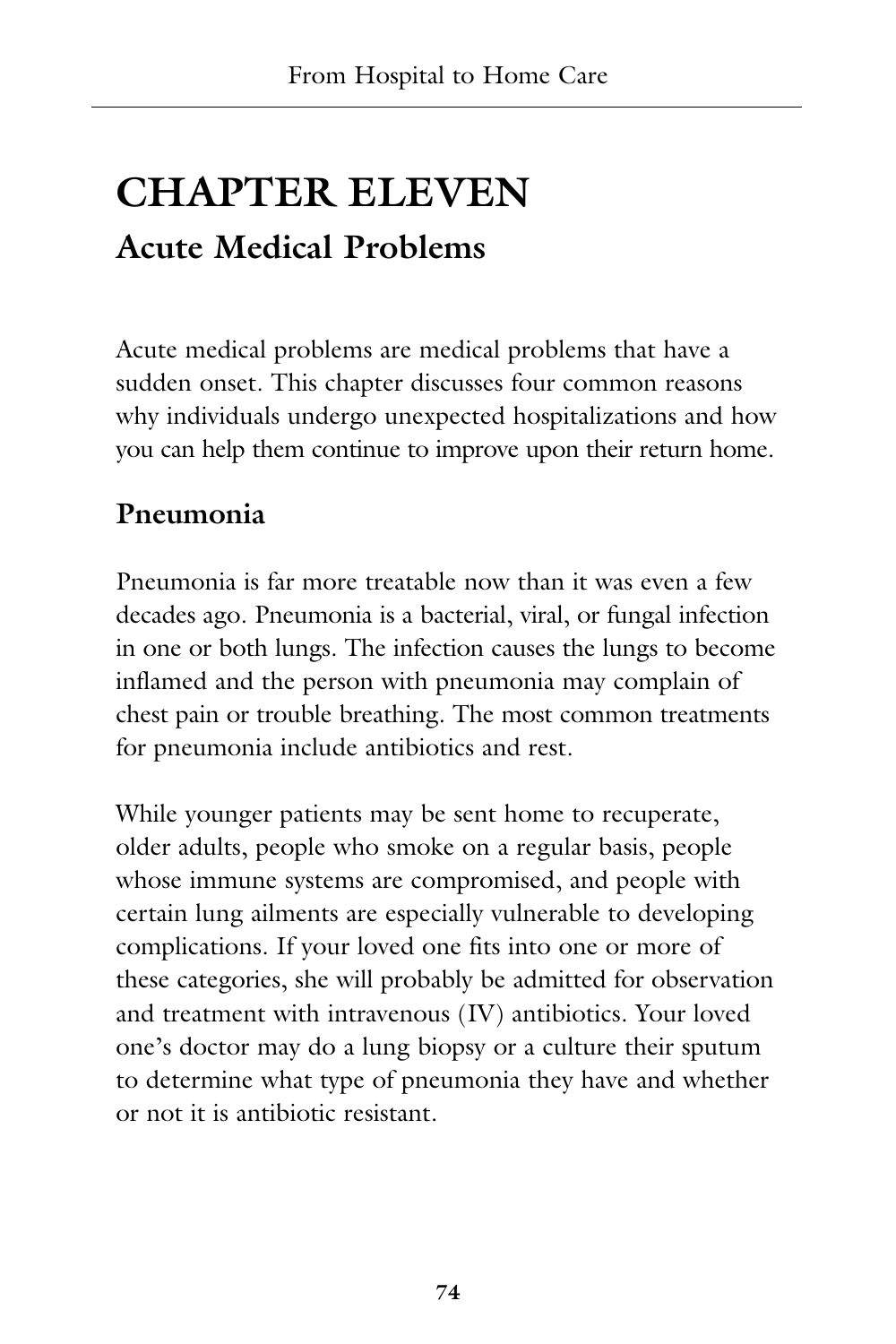Pneumonia can cause several life-threatening complications in vulnerable patients. One of the most dreaded complications is sepsis, which occurs when the infection travels from the lungs into the bloodstream. Once there, it is circulated throughout the body where it may attack other organs, causing multi-organ failure. Another complication is Adult Respiratory Distress Syndrome or ARDS. Even after years of research, the causes of ARDS remain unclear, and the survival rate is still around 50%. Finally, the infection inside the lungs may cause infected fluid to build up outside of the lungs as well, making breathing painful and difficult.

**Home Care Considerations:** Your loved one will probably be given oral antibiotics to take for several days after she returns home from the hospital. If the physician believes that IV drugs would be more effective, he or she can work with the discharge planner to arrange for a home health agency to manage the IVs.

If a person's lungs have been damaged by the infection, she may need to be on oxygen for a period of time. Medicare pays 80% of the cost for medical equipment such as oxygen concentrators and emergency oxygen tanks. If you have a Medicare supplement plan, it will probably cover the remaining 20% of the charges. Again, your discharge planner can help you find a company that will take your insurance. The discharge planner will also order the equipment for you.

Follow the doctor's instructions about when the oxygen should be used. The doctor may order it for nights only, prn (as needed) or continuous use. Individuals wearing oxygen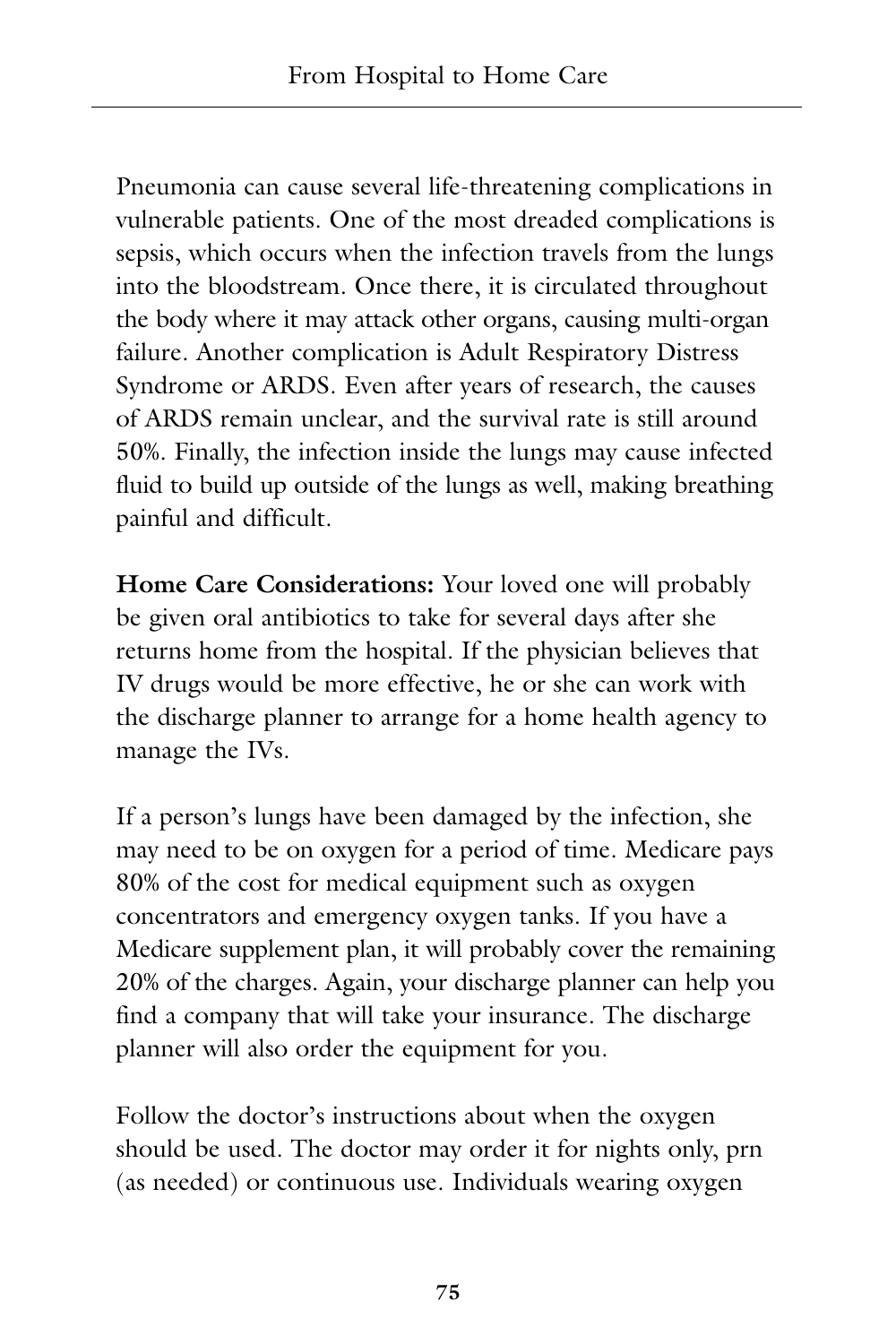should not smoke, light candles, or go near any other source of flame. If a person on oxygen insists on smoking, take the oxygen tubing off her face, shut off the concentrator and move it to another room while the individual has her cigarette.

Before leaving the hospital, be sure you understand how active the discharged patient can be. Until she gets her strength back, the medical staff is likely to suggest brief periods of nonimpact activities such as walking followed by periods of rest.

Pneumonia is an illness that may reoccur just when you thought the person was improving. If your loved one develops a high fever (in the elderly, this may translate into a lower than normal temperature), cough or chest pain, bring her back to the doctor for immediate evaluation.

**Emotional Considerations.** An individual's emotions may vary widely after coming home from the hospital. A person may be traumatized by the sudden onset of the illness, relieved that she survived or upset because she now needs to be on oxygen. Additionally, people who have trouble catching their breath may become anxious and fearful, often to the point of becoming extraordinarily clingy to those around them.

You can best support your loved one by listening to her concerns. You don't have to find solutions or make promises that can't be kept ("You'll be good as new in a couple of days!"), but if her take on the future seems overly pessimistic, you can inject a little reality by saying something like, "I didn't hear the doctor say that. I thought he said…"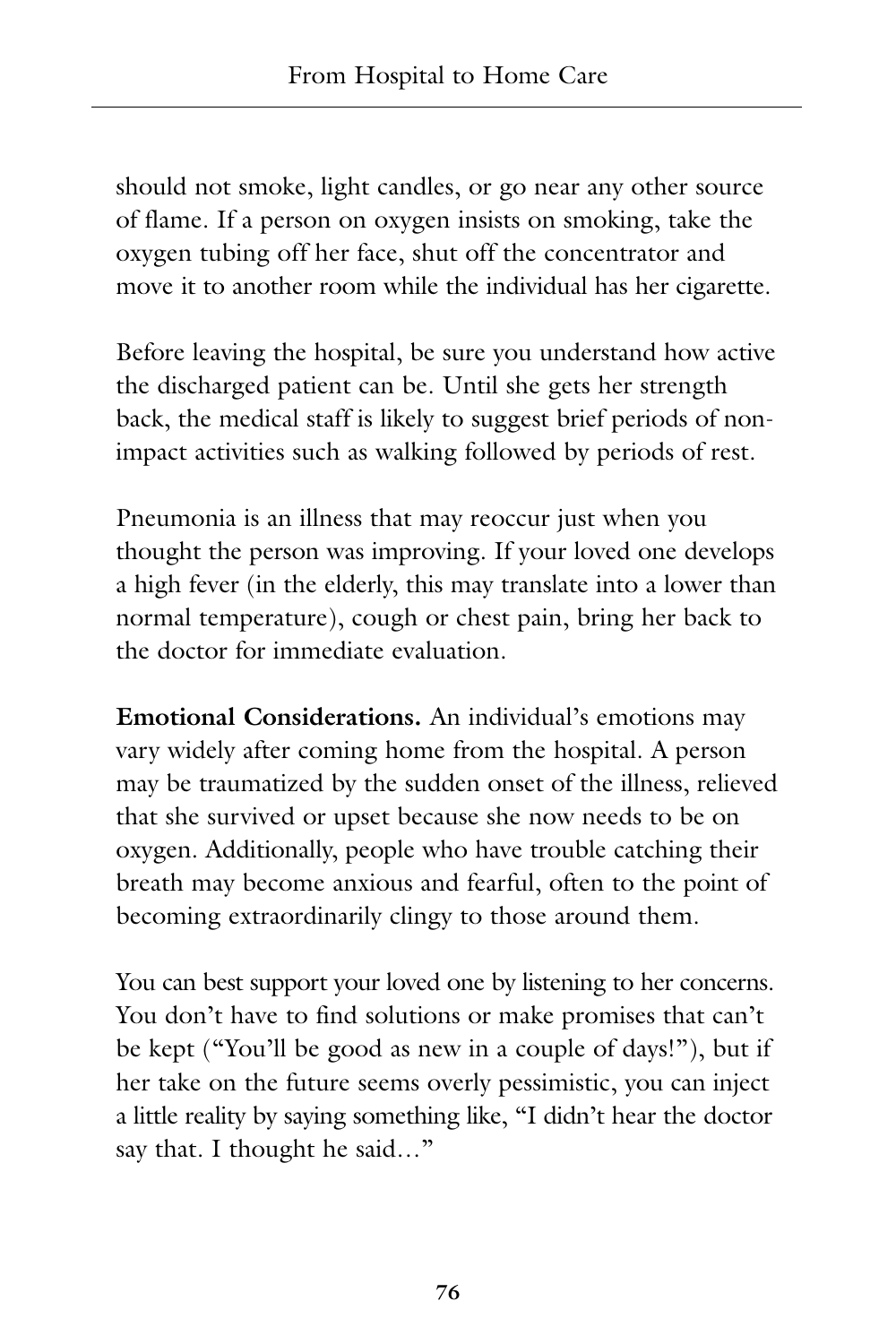A recently discharged patient one may also have spiritual and legal concerns after facing a scary, life-threatening illness. You can help by arranging for her to get in touch with a member of the clergy at her church or by calling an attorney that specializes in legal matters that affect the elderly.

## **Shingles**

Shingles is a painful rash caused by varicella-zoster virus, the same virus that causes chicken pox. When we have chicken pox as kids, the virus never leaves our body. Instead, it lies inactive near the brain and spinal cord or the central nervous system. If the virus becomes active again, for reasons that are not fully understood, the result is shingles.

Shingles usually occur in small patches on one side of the chest or stomach. The first symptom is usually pain, tingling, or numbness in the area. A few days later, a rash appears on the skin. The rash contains fluid-filled blisters that open, weep, and then crust over. As the rash starts to heal, the person with shingles may complain of itching.

The people most vulnerable to shingles are those over the age of 65 or those with an immune system weakened by a condition such as HIV/AIDS.

Shingles is not usually considered a life-threatening disease and most doctors elect to treat it outside the hospital. If your loved one is in a highly weakened state due to several other health concerns, however, her doctor might decide to admit her to the hospital for observation and pain management.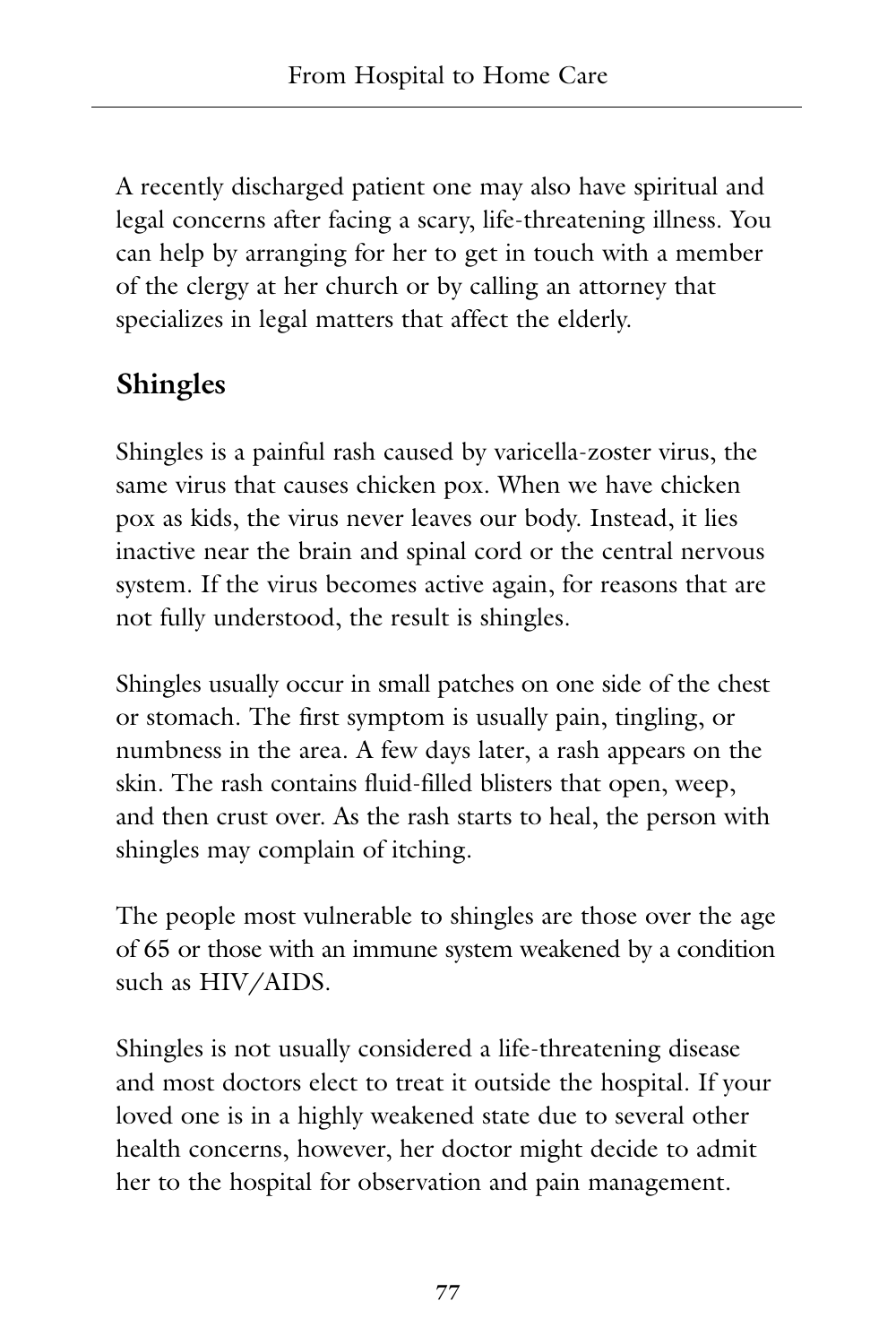Most people make a clean recovery from shingles. The most common complication is skin infections which can enter through the open blisters. These infections can be prevented by closer attention to hygiene and treated with an antibiotic ointment. A certain percentage of recovering patients continue to experience pain in the area (postherpetic neuralgia) even after the rash has gone away and may require additional care from a pain clinic. The most serious complication, which occurs only rarely, is an inflammation of the brain called encephalitis.

**Home Care Considerations.** The doctor will likely send the patient home with a few medications. Most physicians opt to treat shingles with antiviral drugs. The drugs cannot cure the virus, but they can speed up the healing process and decrease the risk of complications and side effects.

Your loved one will probably have at least one and maybe even two or three medications to manage the pain. Common choices include anticonvulsants, which are effective in treating neurological pain, narcotic pain killers and topical medications that numb the skin.

Many people with shingles also find relief in cool baths or cool compresses placed on the blisters.

Individuals recovering from shingles are typically able continue with their daily routines.

The chicken pox virus can cause serious problems in newborns, pregnant women or people with significantly weakened immune systems. If your loved one shares a home with people meeting these criteria, talk to the doctor about safety precautions.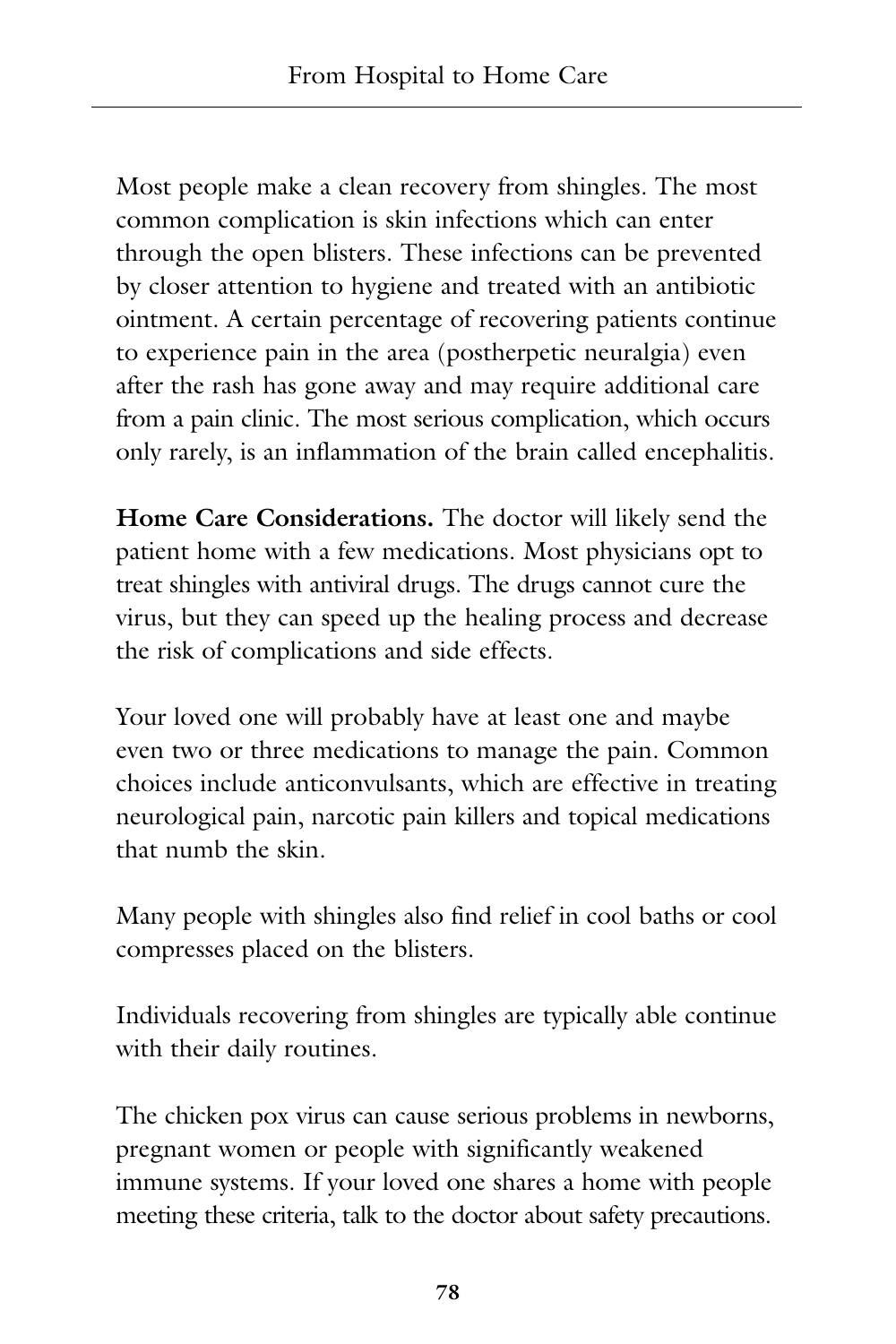**Emotional Considerations.** Shingles may cause the individual a lot of pain, which may make her grumpy or difficult to be around. Remain calm and sympathetic, even if your loved one is fussy or argumentative. Use distractions to give your loved one something to think about besides her discomfort.

*("Mom, will you show me how to bake and apple pie? Mine never taste as good as yours do.")*

#### **Dehydration**

Dehydration is a condition which occurs when the body loses more fluids than it takes in. Dehydration may be caused by severe diarrhea or vomiting, exercising vigorously – especially in hot weather – without drinking enough fluids, or forgetting to consume fluids over a period of a day or more.

Older adults tend to be more vulnerable to severe cases of dehydration than their younger counterparts. This is because the body becomes less efficient at storing water as a person ages. Our taste buds and eating habits also change as we age, so older adults may not even be aware of feeling thirsty, a warning sign of mild dehydration. Older adults are also more likely to take laxatives or diuretics which can deplete the body of fluid. Those with cognitive impairments, such as Alzheimer's disease, may simply forget to eat or drink for a significant period of time. Older people are especially at risk during hot weather spells, especially if they don't own an air conditioner or refuse to run it for financial reasons.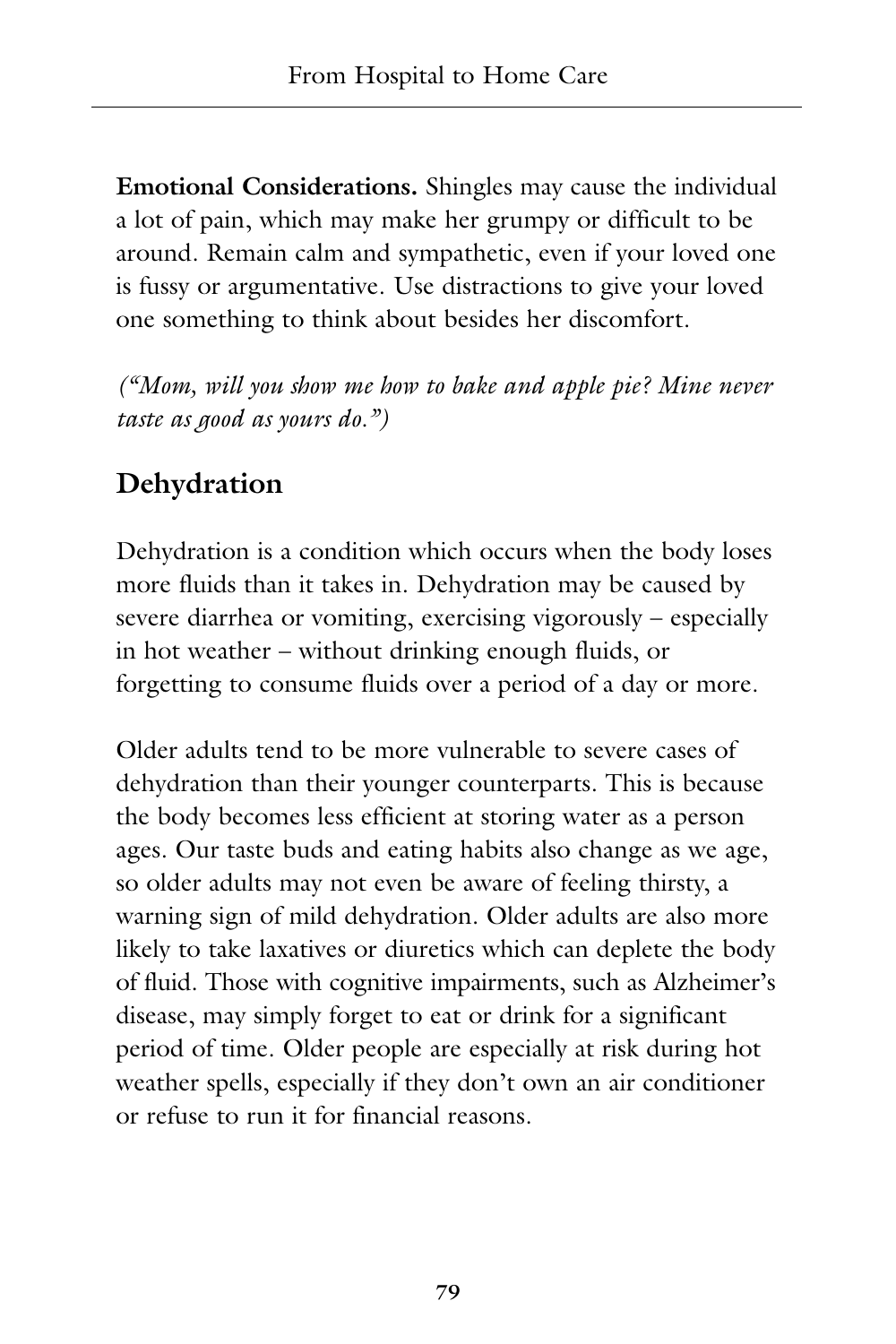Mild to moderate dehydration causes no lingering side effects and can usually be effectively treated by drinking more fluids. Severe dehydration, however, is a true medical emergency. A severely dehydrated person is at risk of death because the body cannot function without an adequate amount of fluids.

Other complications of severe dehydration include swelling of the brain (cerebral edema) during rehydration, seizures and kidney failure.

At the hospital, the patient will receive intravenous (IV) fluids. Most doctors suggest a brief admission to the hospital to find out why the dehydration occurred and to plan with the family a way to ensure that future episodes can be avoided.

**Home Care Considerations.** If your loved one became dehydrated during the summer months, make sure she has access to a place with air conditioning and that she is willing to use the air conditioning. Some air conditioned places to consider include libraries, movie theaters, stores and senior centers. You and other members of your family may also decide that your loved one would be better off living with one of you until the weather cools down.

It is also important to make sure that your loved one is consuming enough fluids. The best fluid of all is water, but milk, coffee, tea, juice, soda, energy drinks and even nutritional supplement shakes are all better than nothing. Many older adults experience appetite changes as they age, and may feel overwhelmed if you hand them a large glass full of liquid. Instead, offer a small glass, such as a "shot glass", full of water or juice approximately every hour.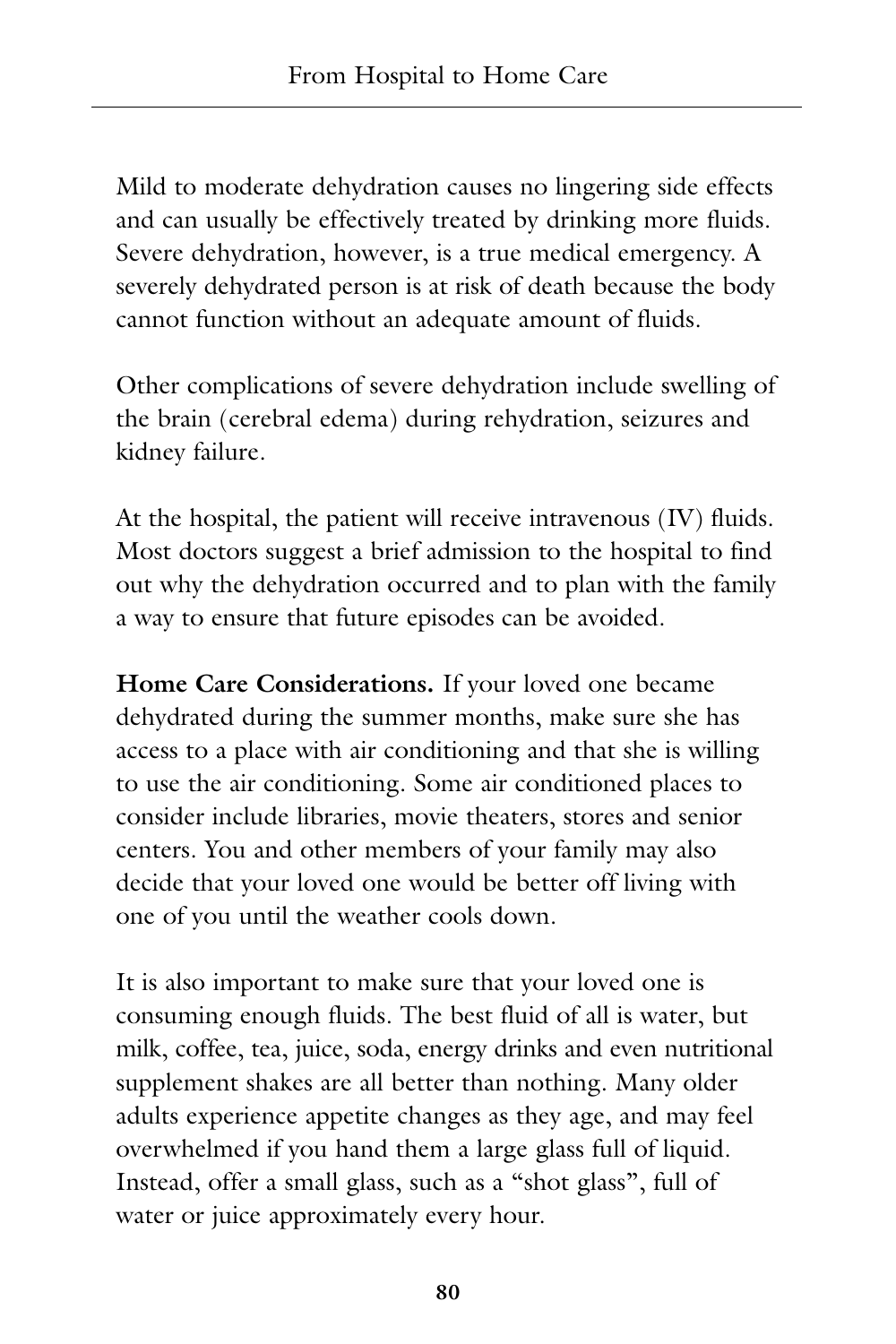If you work during the day and will not be around to remind your loved one to drink fluids, consider hiring a caregiver from a reputable home care agency. While providing companionship and assistance with activities of daily living, the caregiver can also encourage your loved one to take small sips of fluids regularly.

**Emotional Considerations.** Being rushed to the hospital after becoming dehydrated can be a traumatizing experience. Your loved one may also be traumatized by the life changes that occur afterwards, like not being able to stay alone in her apartment. Furthermore, if the dehydration incident highlighted a cognitive decline that your loved one was trying to conceal, she may be humiliated about everyone knowing she is experiencing memory loss. Allow your loved one to express her feelings of fear, frustration and even anger without judgment. Instead of trying to convince her that she has no reason to be angry, validate her feelings.

*("Mom, I'd be really angry, too, if I had just gone through the same thing. But the most important thing in the world to me is keeping you safe, and I'll do what I have to do, even if it means you get upset with me sometimes.")*

## **Bowel-Related Problems**

The only bowel problem likely to warrant hospitalization is a bowel obstruction. A bowel obstruction occurs when all or part of the large or small intestine is blocked so that food, fluids, gas and feces cannot move around the obstruction. Bowel obstructions have many causes. Some of the more common ones include fecal impaction, which occurs when a person becomes so constipated that a large mass of waste gets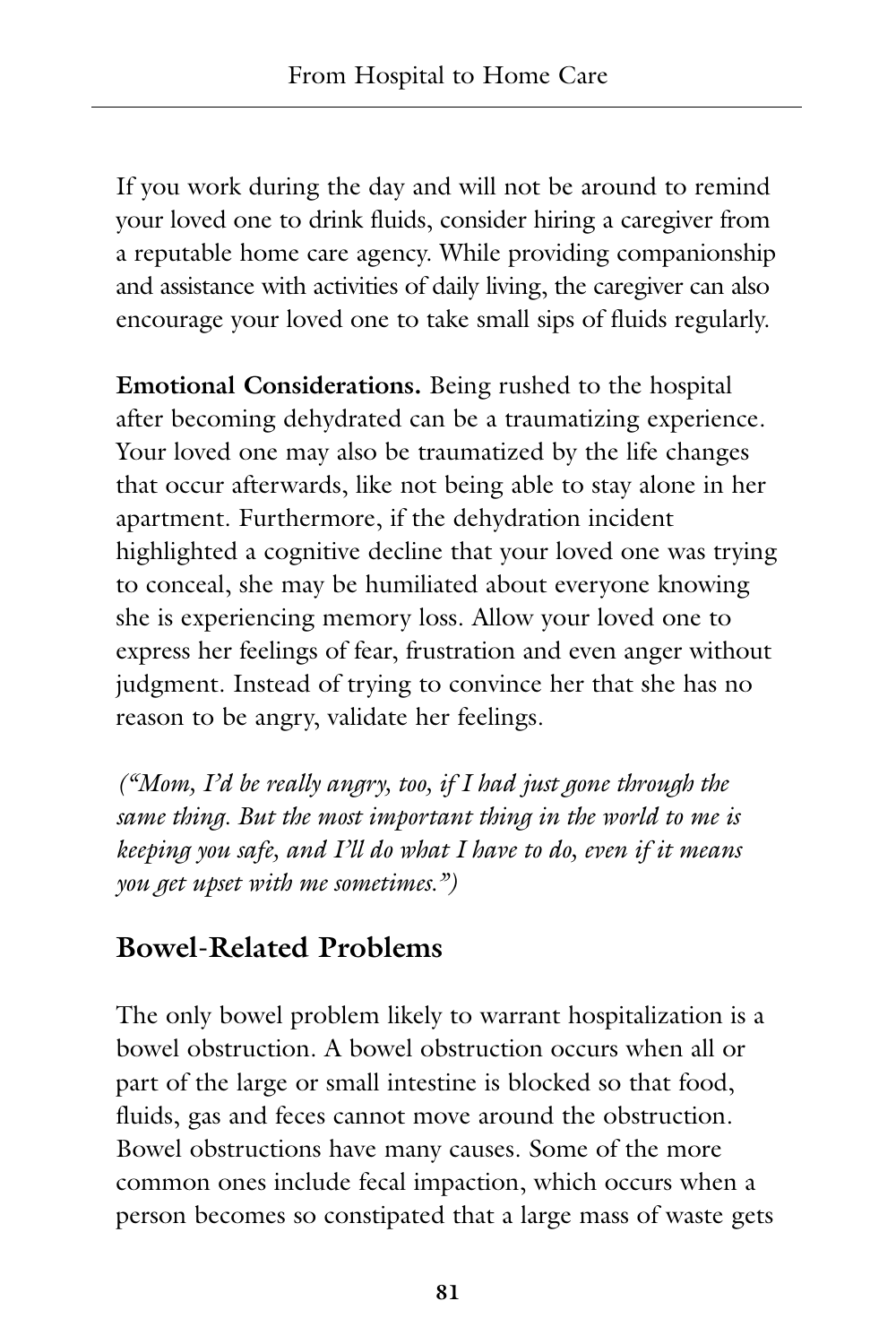stuck in the bowels, tumors, scar tissue, Crohn's disease and twisting of the bowel.

People with obstructions typically experience intermittent but intense cramping pains around or below the belly button. They may also vomit frequently, since the food cannot make it through the digestive system, or complain that their abdomen feels swollen or bloated. Most people with obstructions cannot pass stool. Some of the time, though, fluid feces leaks around a partial obstruction and causes diarrhea.

A bowel obstruction is almost always treated in the hospital. First a tube is placed through the nose into the patient's stomach to remove fluids and gas. The person is then given medication for pain and monitored carefully. Some obstructions simply go away on their own. Others require non-surgical interventions such as a series of enemas. If the bowel is completely blocked or if the blood supply to a part of the intestine is cut off, surgery is almost always required. (See Chapter Twelve for more information about caring for the patient recovering from surgery.)

**Home Care Considerations.** An individual's prognosis and follow up care are largely dependent on the cause of the obstruction. A cancerous tumor, for instance, usually means follow-up treatment with radiation or chemotherapy, while obstructions due to an impaction (severe constipation) may simply require a change in diet or medication.

In some cases, the doctor may need to operate to remove a diseased part of the colon. If so, your loved one will probably come home with a colostomy. A colostomy is created when a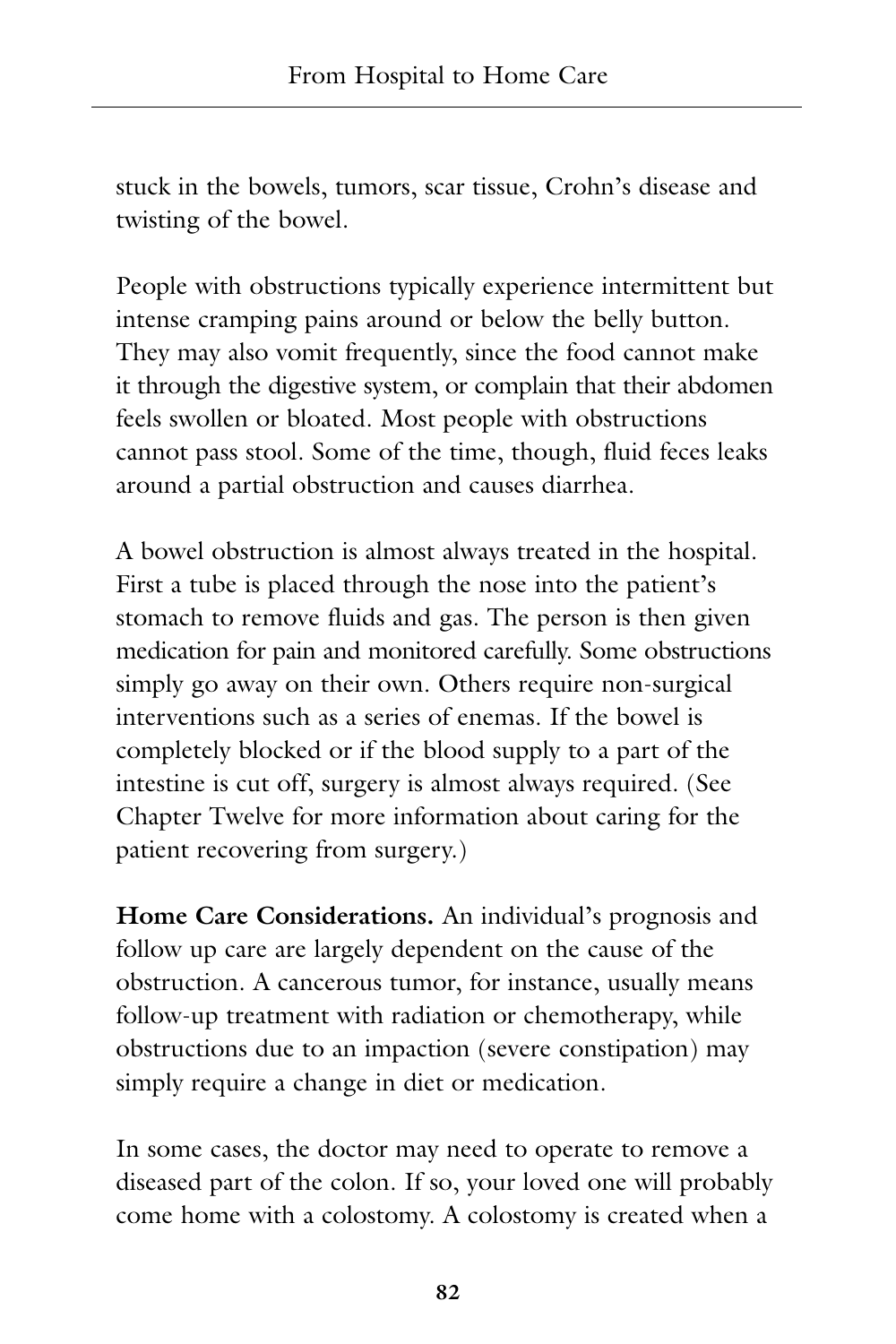doctor removes part of the colon and brings the rest to the surface of the abdomen creating an opening (stoma). Fecal matter drains from the stoma into a watertight bag or pouch that is attached to the skin with adhesive. The bag needs to be emptied whenever it is one-third to one-half full. There are different types of colostomies. Before your loved one leaves the hospital, ask the nurse for specific instructions on when and how to change the colostomy bag. You might also ask for a referral to a home health agency so that a nurse can come by the house, check your loved one's colostomy and answer any questions you may have.

Complications for people with colostomies include the bowel retracting back into the abdomen, the bowel protruding too far out of the abdomen, hernias and stenosis, or narrowing of the bowel. If you suspect your loved one is having any of these complications, or if fecal material is not passing into the bag as it should, call your doctor for advice.

**Emotional Considerations.** Our culture typically avoids talking about the anus, rectum and bowel. You and your loved one may both be embarrassed when you talk about bowel issues. If your loved one gets a colostomy, she may be afraid to leave the home for fear of someone noticing the bag.

Try to work through your own embarrassment by talking to someone you trust or attending a support group for caregivers. Once you start talking about it, you will be surprised at how quickly the topic of bowel care becomes just another aspect of your loved one's needs. Debra Stang, a social worker and discharge planner, recalls that family members would stop by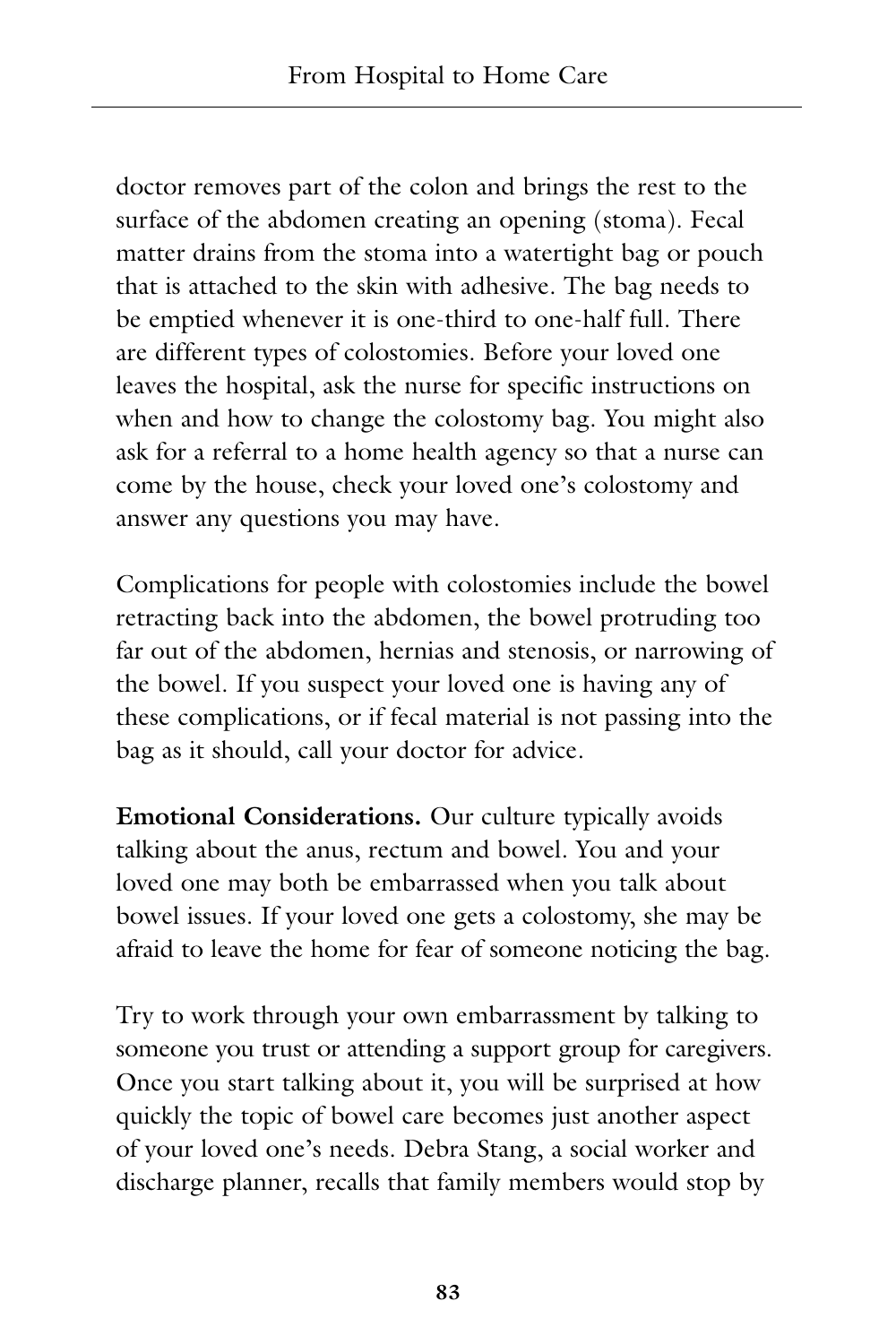her office and say, "I can help Mom with anything but...that." With a little training and encouragement from the hospital staff, however, they soon became experts in helping their loved one with bowel-related issues.

As you become more comfortable with the topic, provide as much emotional support as you can to your parent or loved one. Handle bowel care in a calm, matter-of-fact manner. If your loved one is afraid to leave the house with her colostomy bag, remind her that the bag will be completely hidden by her clothes, and that it is watertight to prevent any leakage or unpleasant smells. Encourage her to accompany you on short outings (10 to 15 minutes) and then, as she becomes more at ease, slowly increase the time you spend out of the house.

If you find it absolutely impossible to provide bowel care, hiring a caregiver from a home care agency like Home Care Assistance to provide the care may be the best decision for you and your loved one.

This chapter examined acute medical conditions that might send your loved one to the hospital. The next chapter examines how your loved one's care may be affected by an injury or a surgery.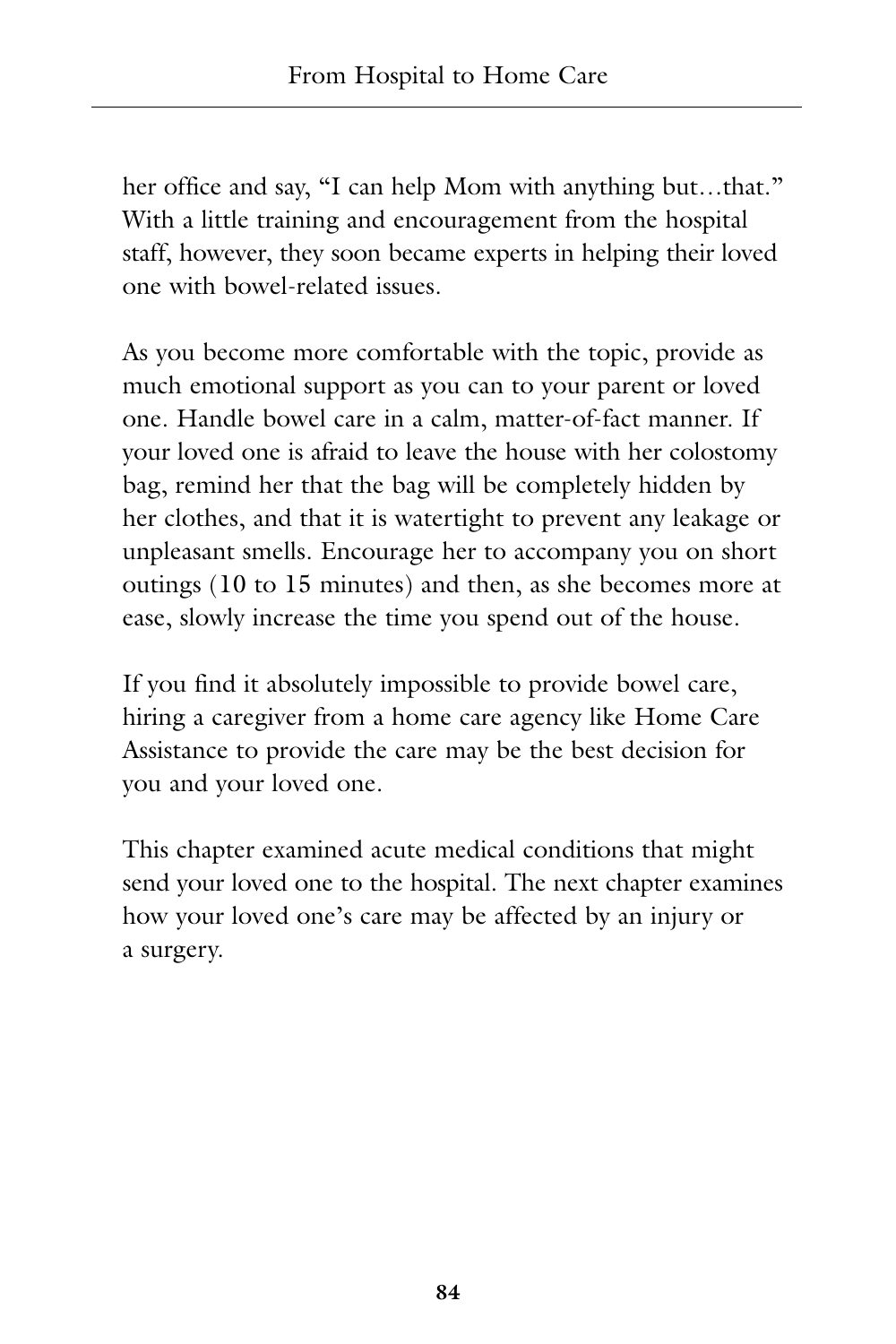# **CHAPTER TWELVE Accidents and Surgeries**

Many people go to the hospital because they are sick, but another common cause of hospitalization among older adults is injury. The injury may be the result of a fall, or the person may suffer a pathological fracture (a fracture that occurs due to brittle bones or osteoporosis) which then causes him to fall.

## **Soft Tissue Injury**

A soft tissue injury is a closed injury (as opposed to a cut or laceration) that does not involve the bone. Sprains, strains, contusions (bruises), tendonitis, bursitis and repetitive stress injuries are all soft tissue injuries.

In the elderly, soft tissue injuries are usually the result of a fall. In fact, according to the Journal of Epidemiology and Community Health, a fall with a soft tissue injury is a strong predictor of more serious falls and injuries to come.

Patients are usually not admitted to the hospital for a soft tissue injury. The admissions that do occur happen because the doctor wants to rule out something more serious, such as a fracture or a head injury. The doctor finds the bruises suspicious and wants to ensure the individual's safety, or they can no longer access his or her home due to the injury and the discharge planner needs time to arrange an alternative placement.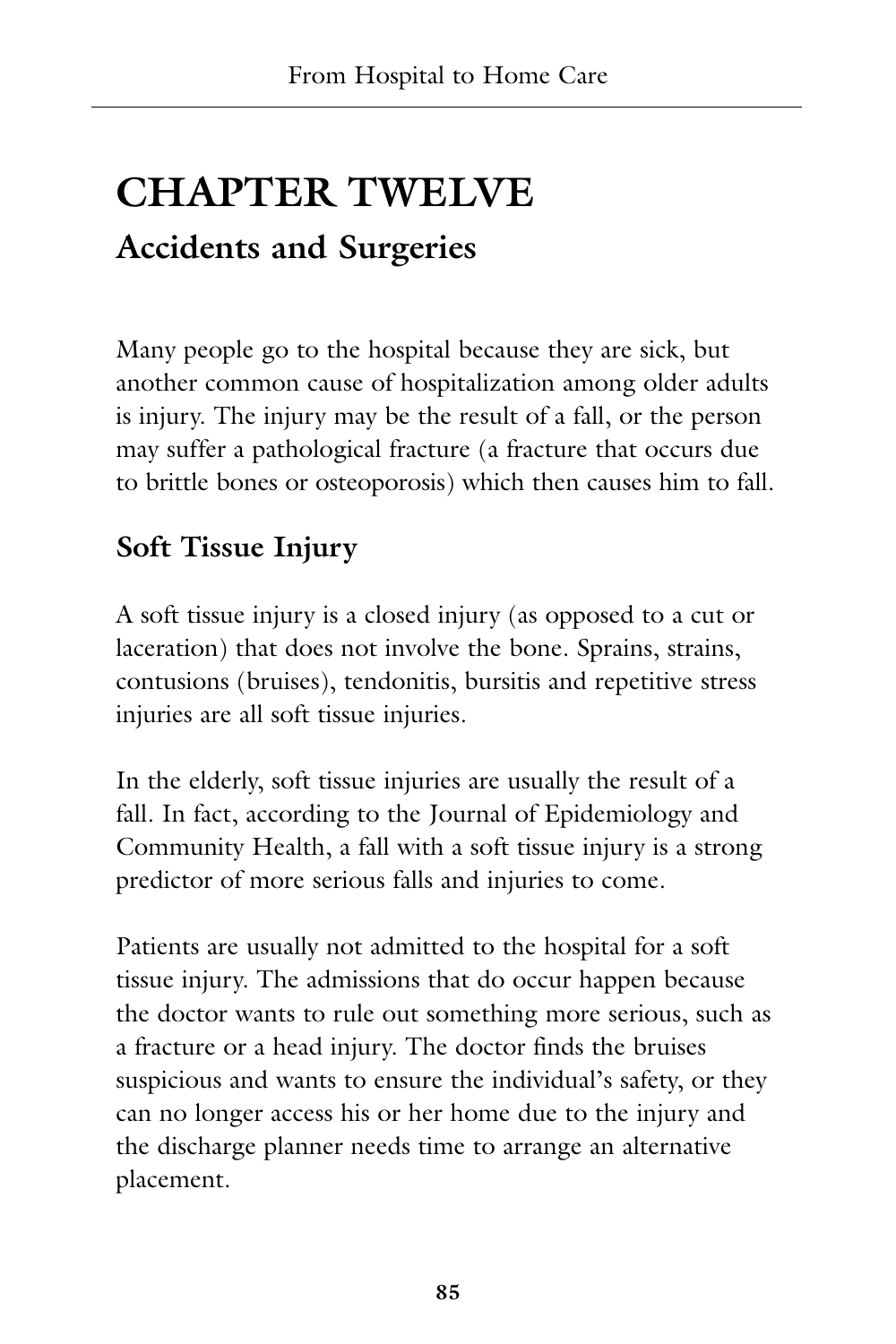A soft tissue injury may be a sign of abuse. If you do not live with the person or were not present when the injury occurred, talk to them and to the hospital staff about how it happened. Be especially cautious about bruises that are shaped like an object (hand, fist, electric cord, etc.) or about wounds that are in unusual places. For instance, if your loved one fell forward, you might expect bruising on his hands and knees, but not on the fleshy part of his upper arm. If you suspect the person is being abused, tell the medical staff immediately and work closely with the discharge planner and the hospital social worker to make sure your loved one will be safe when he is discharged from the hospital.

**Home Care Considerations.** Your loved one may be stiff and sore after a fall. If he sprained an ankle, he might need crutches or a walker to get around safely. The hospital staff will help you arrange for the appropriate equipment.

The individual may experience some physical discomfort after discharge. This can usually be relieved with over the counter pain medication or a soothing bath or shower.

**Emotional Considerations.** If the patient suffered a fall, he may be angry and depressed. He may also be afraid of falling again and may want to stay in his bed or his chair even after the pain from the injury fades.

You can help by providing him with emotional and practical support. Allow your loved one to talk about the fall and how frightening or stressful it was. Don't discount his feelings; listen with empathy and genuine concern. On a practical level, do everything you can to prevent future falls (see Chapter Ten).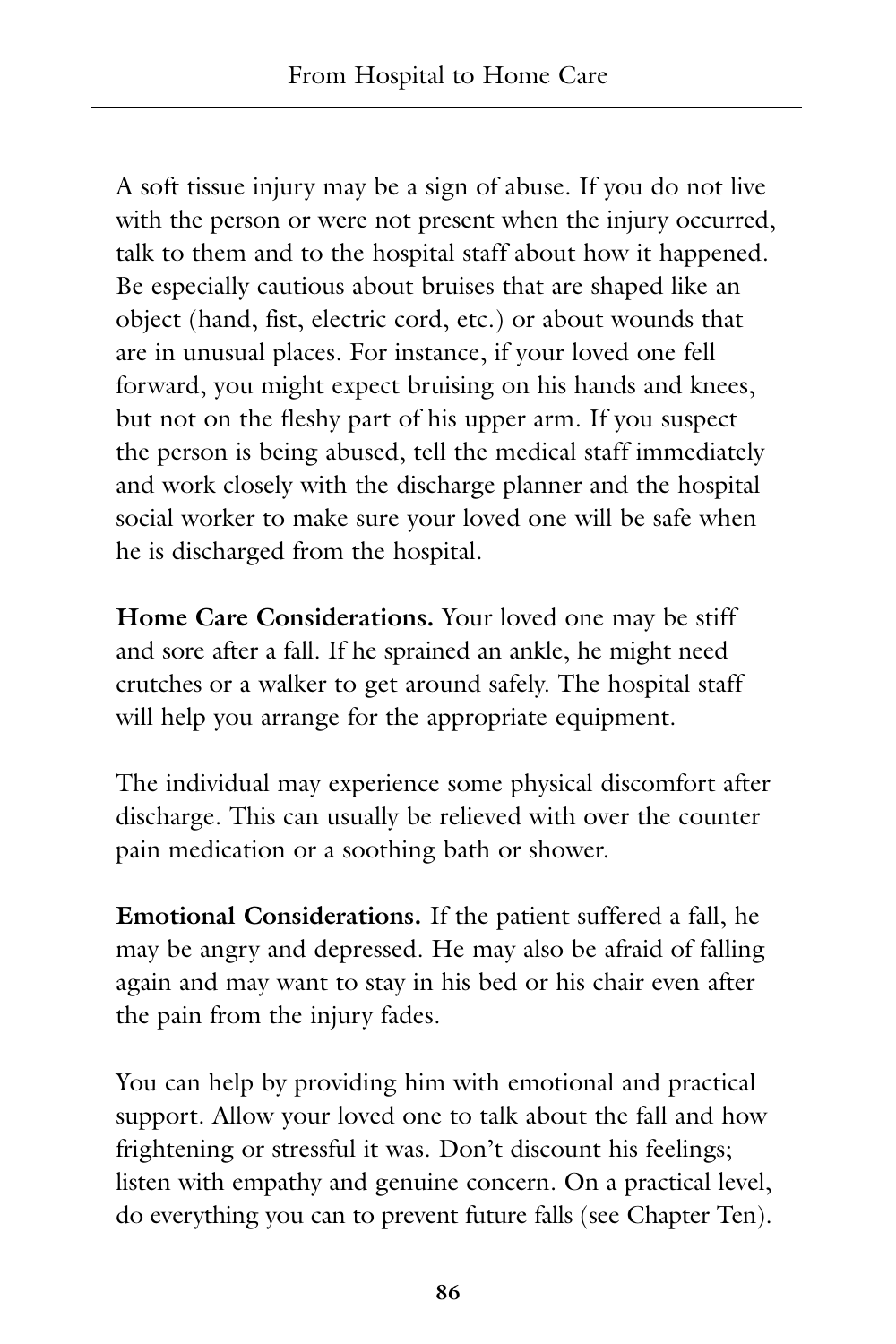#### **Fractures**

A fracture refers to a break in an individual's bones. Of all the different types of fractures, a hip fracture is most likely to put a person out of commission for a while. According to the International Osteoporosis Foundation, there are about 1.6 million hip fractures across the globe each year; North America accounts for the majority of these fractures. Ninety percent of patients with hip fractures are over the age of 50. Hip fractures generally require surgery to repair them. The doctor and the discharge planner will probably suggest that your loved one go to a rehabilitation facility or a skilled nursing facility for extra help getting back on his feet.

**Home Care Considerations.** Your loved one will very likely need to use a cane, a walker, or even a wheelchair to get around. If a wheelchair is needed, make sure the doors in the home are wide enough to accommodate one. If not, the individual may need to go to a skilled nursing facility or move in with another family member until he gets back on his feet.

The most common complications of hip fractures are infections. The surgical wound may become infected if it is not kept clean. The individual may also be more vulnerable to other types of infections such as influenza or pneumonia, especially if he hasn't been getting much exercise. Call the doctor or your home health nurse immediately if your loved one's surgical wound starts to look red and puffy or if he develops other symptoms such as a bad cough and a fever.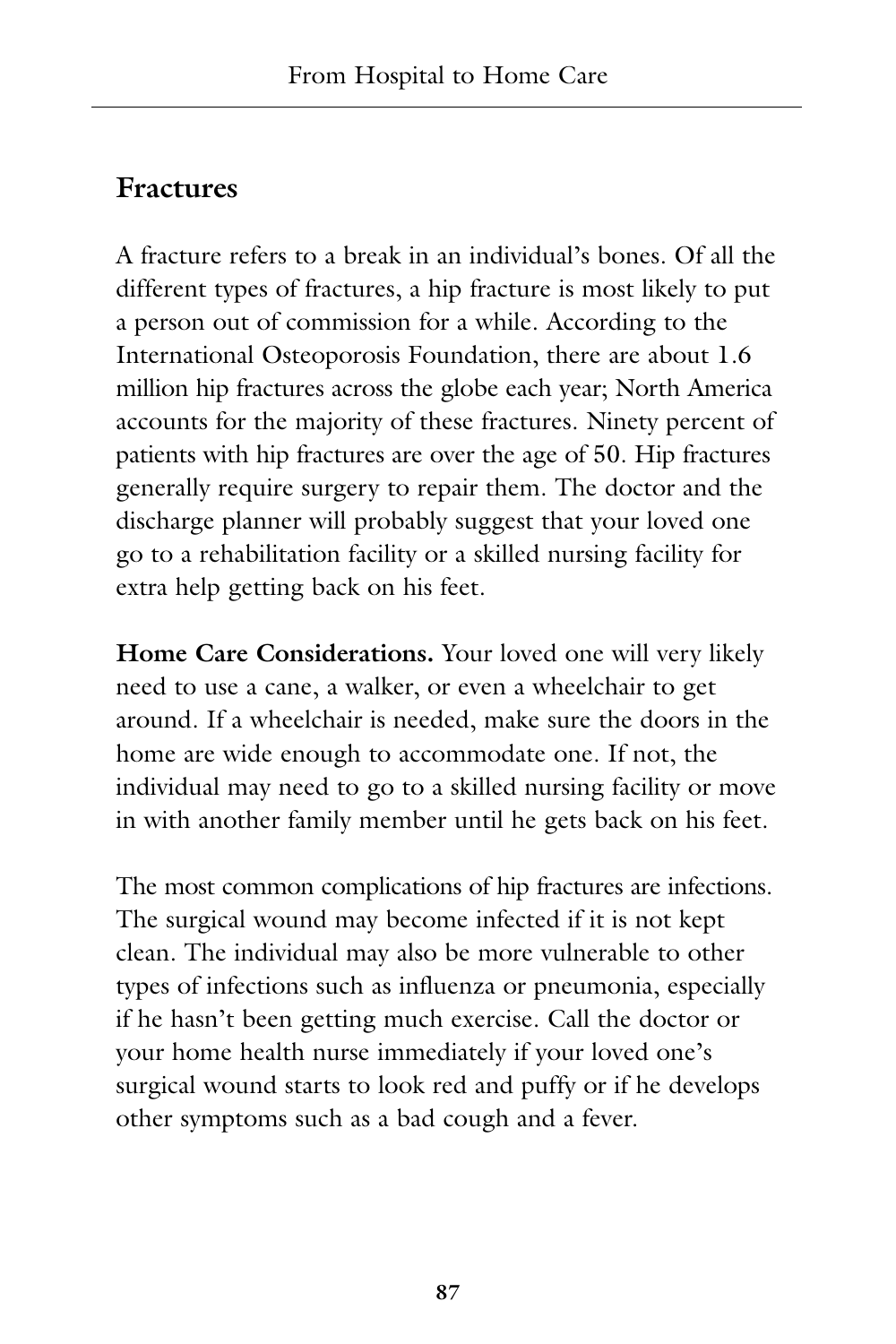After a hip fracture, your loved one has a 50 to 60 percent chance of regaining his previous level of mobility. His chances of having limited mobility, such as walking at home but using a wheelchair to get around in public places, are about 10 to 15 percent. About 20 percent of previously ambulatory people who fracture their hips will never walk again. It's important to realize that most the recovery will occur within six months of his injury. That is why it is so important to encourage physical therapy, even when doing so is painful. It is also important to help the individual, or enlist a caregiver, to complete any home exercises the therapist prescribes.

**Emotional Considerations.** As with other falls, the person may feel frightened and depressed by what has happened to him, but because hip fractures are so common, he may also feel a significant amount of hope that he will get better. Encourage hopeful thinking as much as you can. Help your loved one come up with a list of things he wants to do when his mobility improves. When one of the more difficult recovery days comes, and it will, you can say something like,

*"Dad, I know it's hard, but you promised to take Mom on a cruise in June, and you won't be able to do that if you don't do your exercises."*

## **Knee Replacement**

Unlike bones in the hip, bones in the knee seldom break, but with old age and use, they can wear down, start rubbing against each other, and cause tremendous pain. If the individual is healthy enough for surgery, your doctor may suggest knee replacement.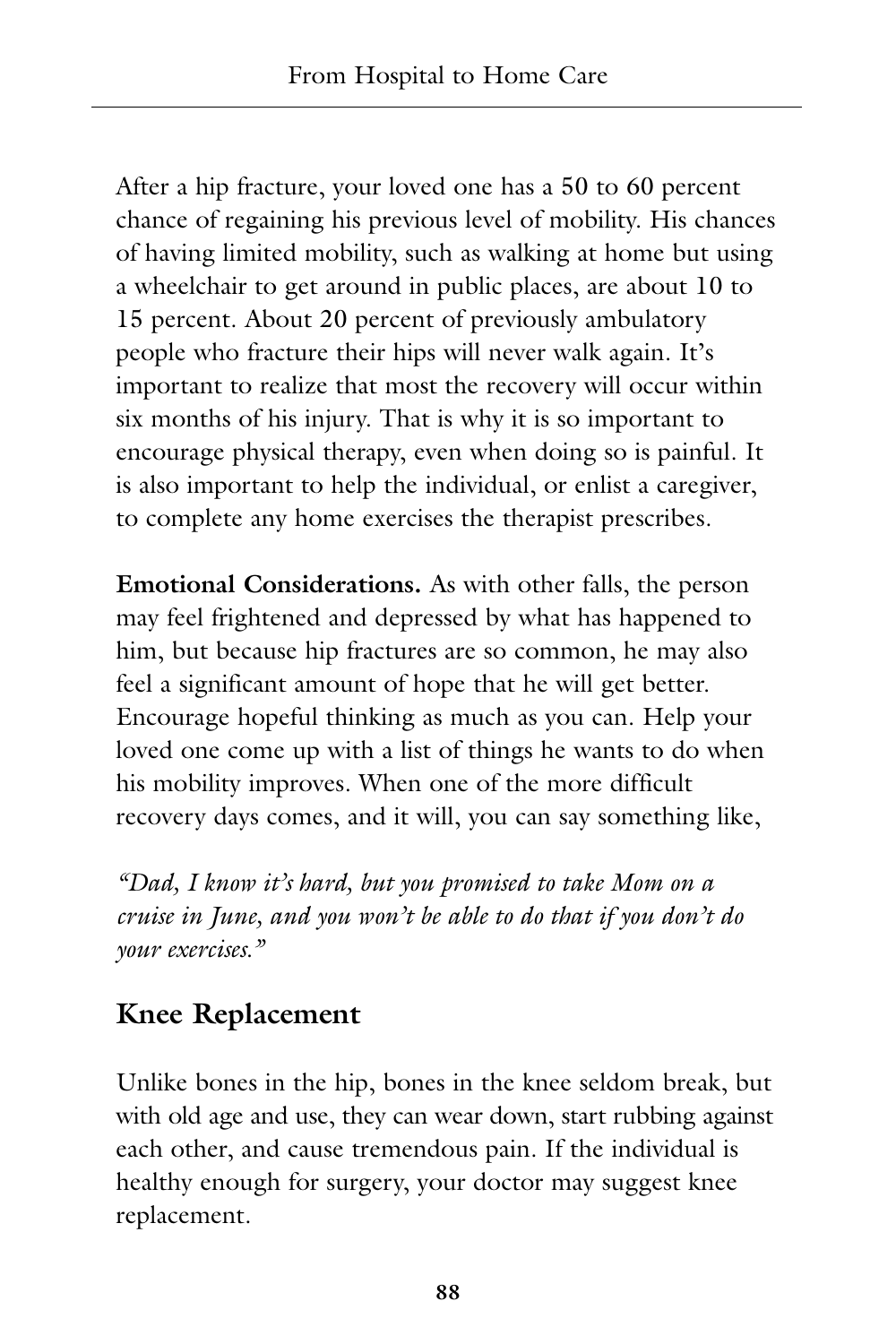Don't expect your loved one to be flat on his back for a long time after this surgery. The hospital staff will probably have him up and walking by the day after, if not the day of, the operation. While he is in the hospital, physical and occupational therapists will work with him on a daily basis. When he is discharged, the doctor will refer him to a home health agency that can provide therapy in the home or to a therapy center where your loved one can go for outpatient treatment.

**Home Care Considerations.** Your loved one will be relatively independent within a short time of the surgery, but according to the Joint Reconstruction Center at Georgetown University, he should not be alone in the house for at least four weeks post-surgery due to the risk of falls and complications. If your loved one usually lives alone, he may need to stay with you or another family member or go to a nursing facility for a few weeks until he is able to be alone again. Another option is to hire a caregiver from a private duty agency to provide care around-the-clock or on an hourly basis if the individual prefers staying at home but there are no family members or friends available to provide the companionship.

Encourage your loved one to spend as much time out of bed as possible. He should take short walks several times a day. If he insists on staying in bed, he puts himself at much higher risk for post-surgical complications like pneumonia and blood clots.

Your loved one will not be allowed to sit in the tub and bathe after the surgery, but he may take a shower. If it is hard for your loved one to get into the shower, sponge baths are also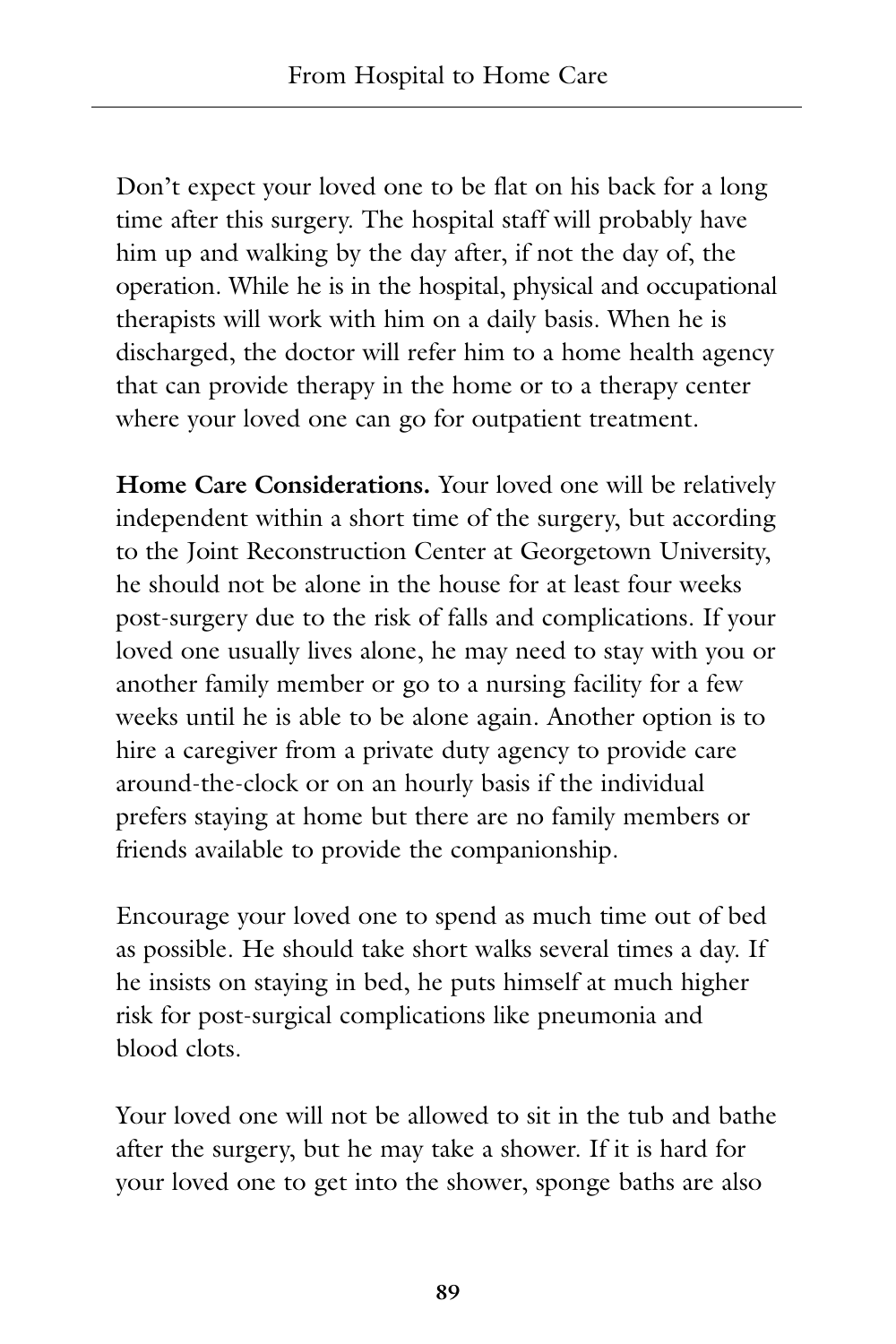an option. Many pharmacies also sell dry shampoo that does not need to be rinsed out so individuals can keep their hair clean even if they cannot shower. Once the surgical staples are removed, wait for the doctor to give the green light for bathing to resume.

If your loved one still drives, he should be able to start driving his car about six weeks out from surgery. Again, wait for the doctor to give you the go-ahead before suggesting it. When your loved one is ready to start driving again, go online to your state's department of motor vehicles and print the form that will allow you to use handicapped parking spaces. Complete this form, get your doctor's signature and return it to the agency indicated on the form. Having the handicapped sticker will allow your loved one to park close to the entrance of a store or business so he doesn't have to walk far.

While non-impact activities like walking, swimming and stretching may be appropriate even immediately after surgery, discourage your loved one from doing high impact activities such as jogging or jumping rope. If you are in doubt about whether or not an activity is safe, check with your doctor or physical therapist.

Finally, pay careful attention to your loved one's pain level when he gets out of the hospital. Many older adults were raised to be stoic and not complain about discomfort, so you may need to ask, "Dad, on a scale from one to ten, with one being almost no pain, and ten being the worst pain you ever felt, where are you now?" Ask your doctor about the best ways to handle pain aside from medications.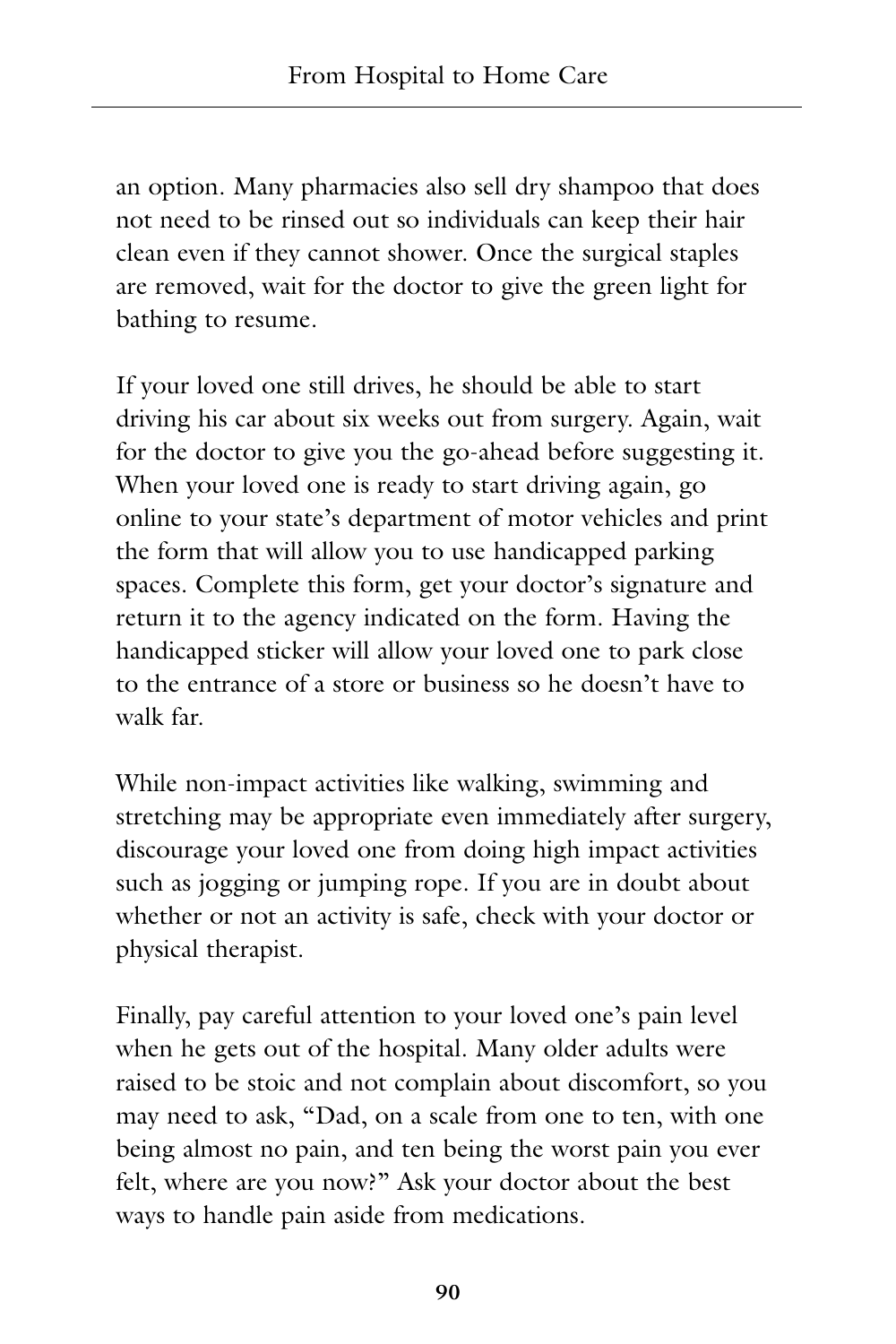**Emotional Considerations.** While having surgery is never fun, most people are hopeful going into knee replacement surgery. At the very least, they expect it to stop their pain; at best, they hope it will give them back a degree of mobility that they haven't had in years. Encourage your loved one to express his hopes to you. When and if he hits an emotional low after the surgery, gently remind him of all the reasons that the physicians, his family and he decided that surgery was such a good idea in the first place and what, optimally, the surgery will allow him to do with his life after recovery.

## **Abdominal Surgery**

If a person has an obstructed bowel, an infected appendix, an abdominal tumor or gallstones, he or she may require surgery. Abdominal surgery is usually done by laparoscope rather than by the wide, easily infected incisions that were more common in years prior. Still, even laparoscopic surgery can be very draining of one's energy. This is especially true if, in addition to the surgery, he also requires difficult follow-up treatment like radiation or chemotherapy.

**Home Care Considerations.** In his 2005 article, "Improving the Outcomes of Major Abdominal Surgery in Elderly Patients," Albert Lowenfels, MD, reported that older patients tend to recuperate slowly after abdominal surgery. He found that most patients reported it was six to twelve weeks before they could complete even simple tasks like dress themselves, or even stand and walk independently. The patients who did regain their previous level of functioning after surgery generally took three to six months to do so. Even after six months, Dr. Lowenfels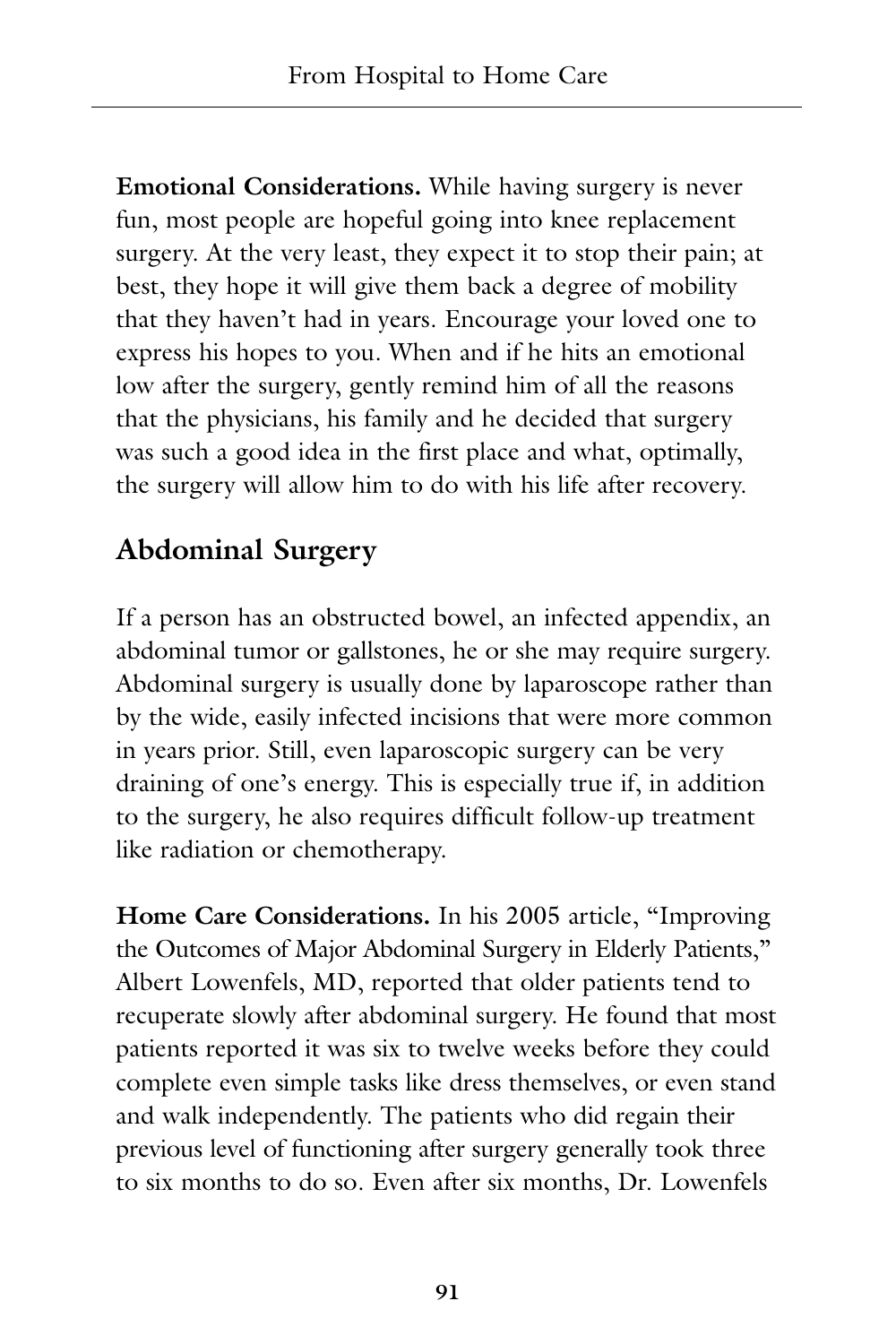found that hand grip remained diminished, which indicated to him that the patient continued to suffer at least mild weakness.

If an older adult has had abdominal surgery, he or she will probably require a high degree of hands on physical care, from help getting in and out of the shower or bath to help preparing meals and completing basic household chores. To aid in the recuperation process, it may be a good idea to hire a caregiver from a private duty home care agency to assist him with activities of daily living, light housekeeping and cooking while he gets his strength back.

**Emotional Considerations.** Research indicates that there are two primary factors that influence how well an individual will heal after abdominal surgery: preoperative status and whether or not they suffer post-surgical complications. When the patients themselves were asked what made the biggest difference in their recoveries, the vast majority placed receiving social support and support from family members at the top of the list.

Make time to pay significant attention to your loved one as he recovers from his surgery. Remind him that healing takes time and that there are things he can do to help produce a good outcome, like following the doctor's orders about diet and exercise. Be there to offer support and let your loved one express his fears and concerns, demonstrating active listening skills. Try to arrange for your loved one's friends to visit him at home. If an individual attends a church, synagogue, or mosque, he or she might also welcome a visit from his clergy. Feeling surrounded by a whole community of loving, caring people may keep the recovering patient from becoming discouraged during the slow healing process after surgery.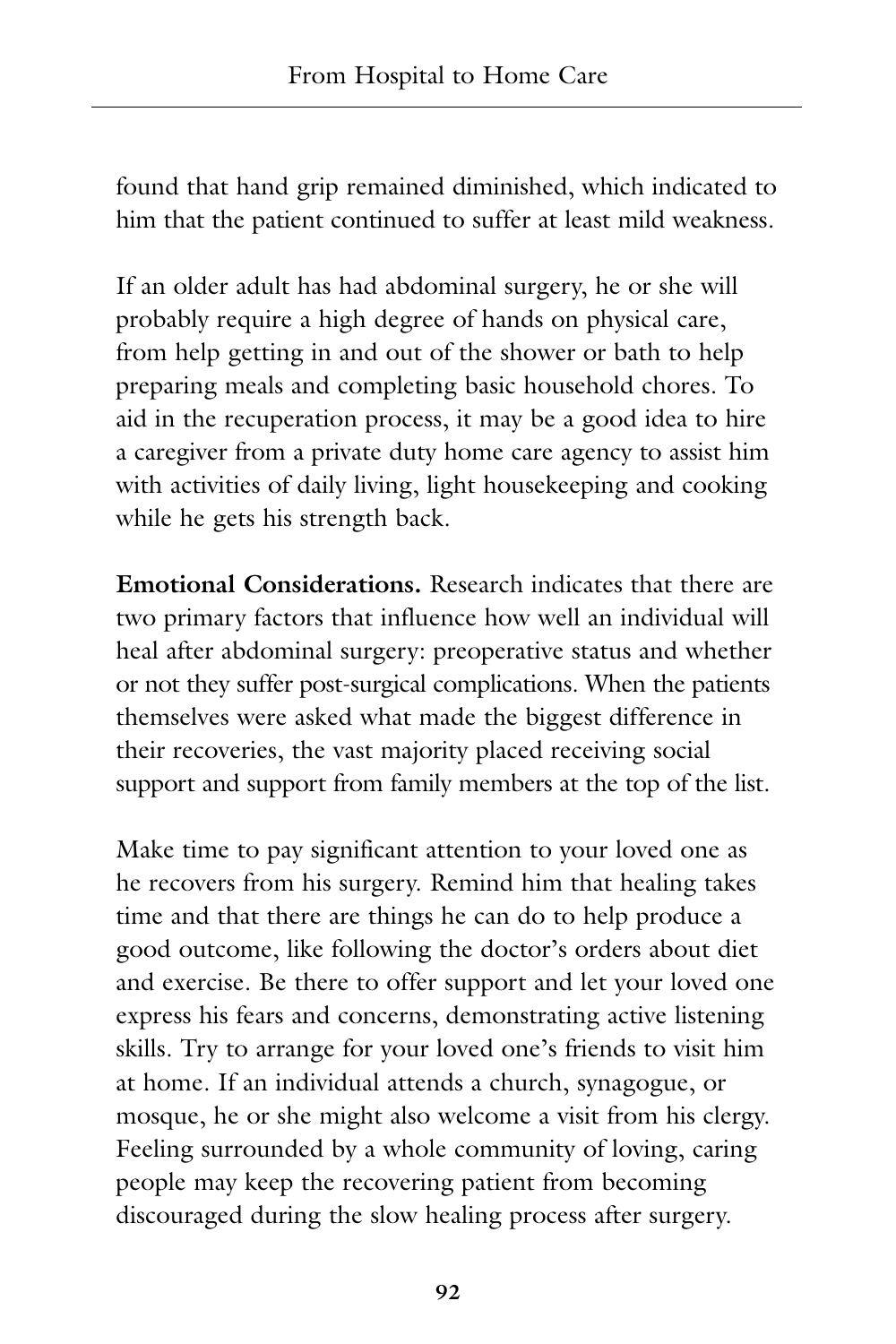The next several chapters will look at various diseases that commonly lead to hospitalizations and how you can best provide care for an individual with the diseases discussed once they return home from the hospital.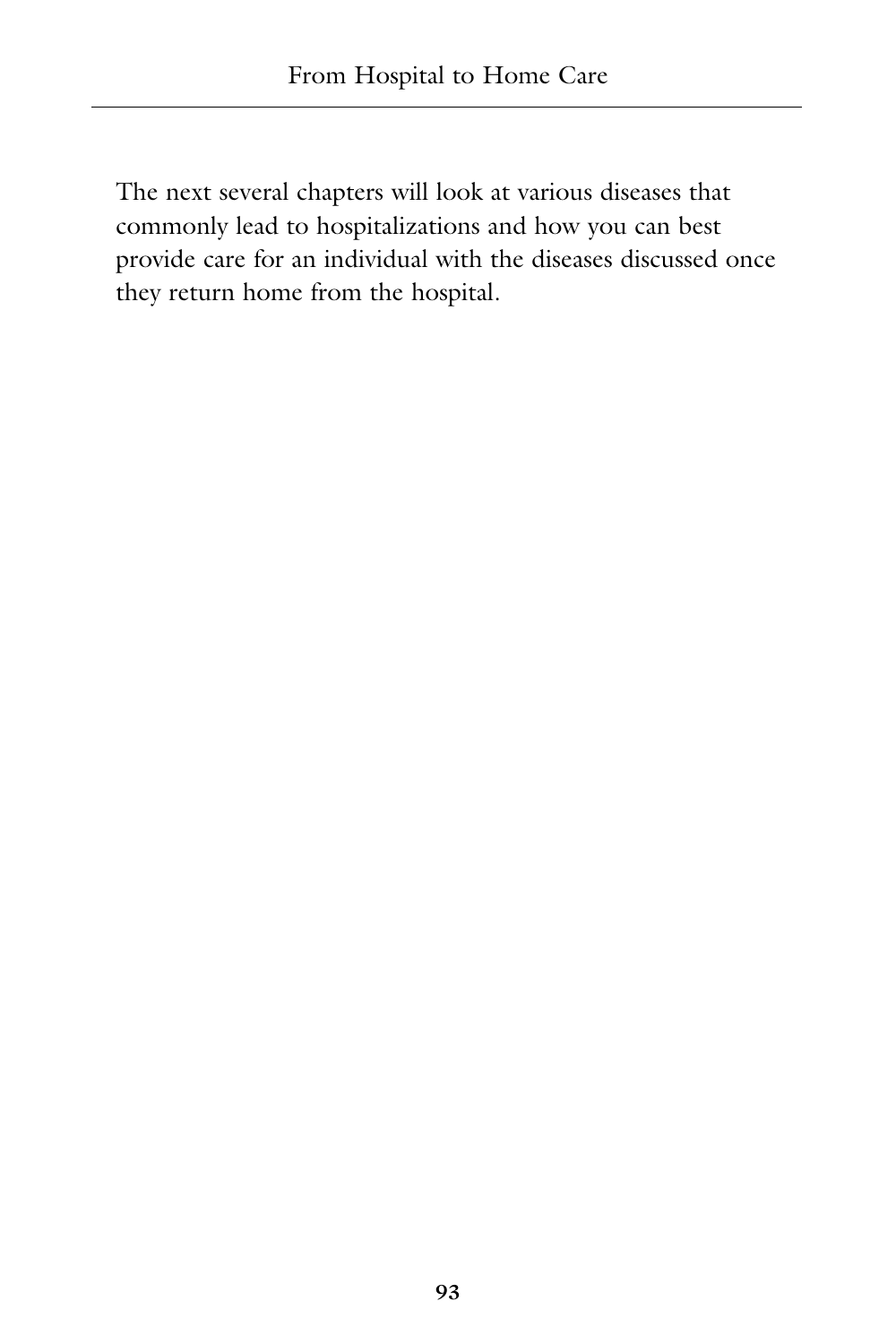# **CHAPTER THIRTEEN Heart Related Diseases**

Heart disease is the number one cause of death in the United States and Canada. There are different types of heart disease. The most common is a narrowing or blocking of the coronary arteries, which carry blood to the heart. If the artery becomes completely blocked blood flow to the heart stops and heart muscle starts to die. This is what we have come to know as a heart attack, requiring immediate hospitalization and treatment.

Another type of heart disease occurs when the heart valves do not function correctly. Some people are born with valve damage; others develop it later in life. The valve problem about which you most commonly hear is mitral valve prolapse. In mitral valve prolapse, the valve doesn't close firmly after the heart pumps. This allows blood to leak back into the heart. If the condition is serious enough, it may lead to heart failure.

Heart failure is a third type of heart-related disease. Heart failure means that the heart simply doesn't pump well. Heart failure can lead to symptoms of fatigue, retaining fluid and experiencing a crippling shortness of breath. Heart failure can often be treated and controlled, but the only way to cure it is with a heart transplant.

## **Statistics/Demographics**

According to the National Institute of Health, heart attacks and other forms of heart disease are most prevalent in men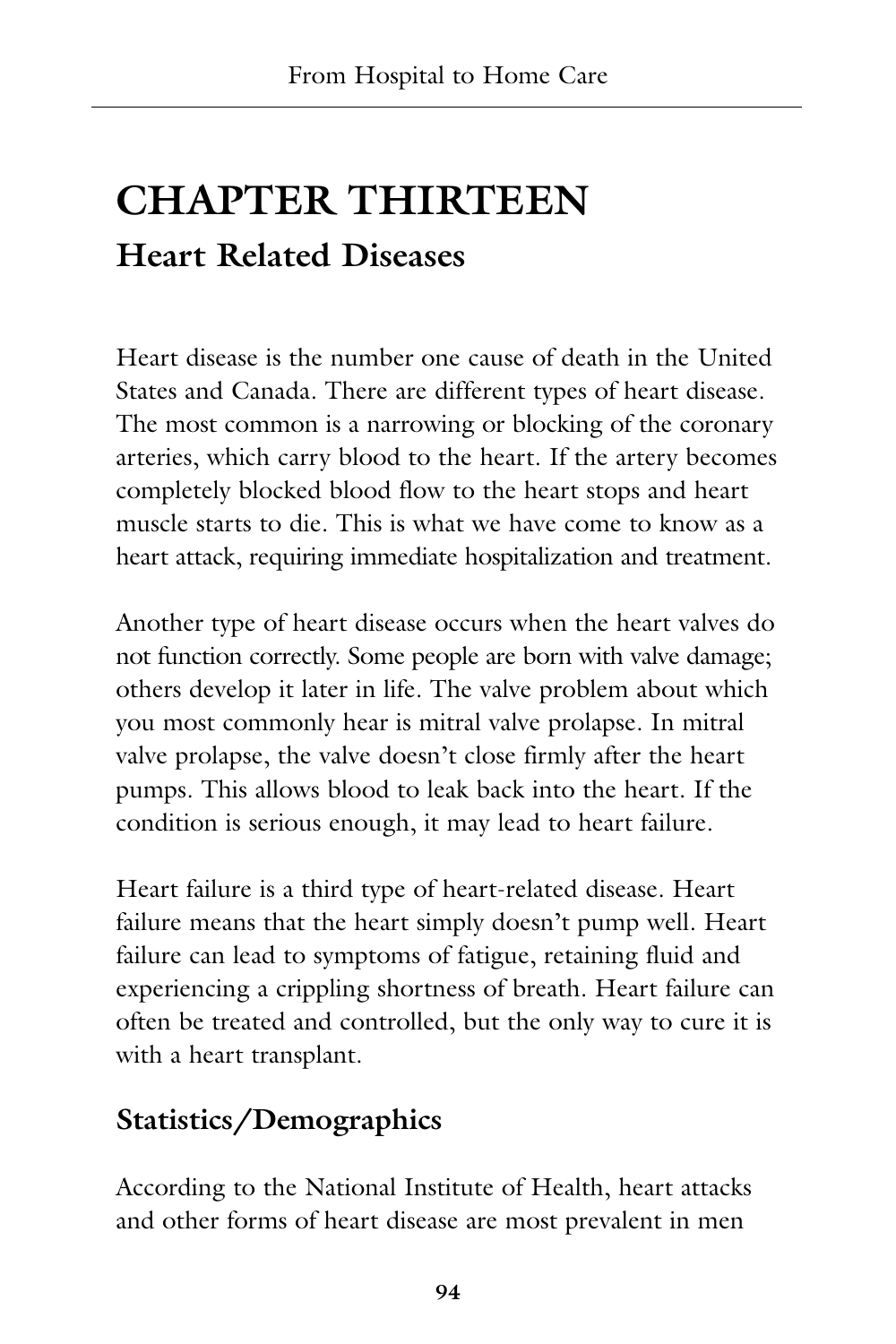over 45 and women over 55. Other risk factors include smoking, high blood pressure, obesity, inactivity and diabetes.

### **Reasons for Hospitalization**

The most common reason for a person to go into the hospital for heart disease is because he or she has suffered a heart attack, an interruption of blood to the heart muscle.

People with heart failure often come to the hospital after a "flare up" of their condition which leads them short of breath, extremely fatigued and often extremely frightened. Still others with heart disease may enter the hospital for a planned surgery such as a repair of the mitral valve or a heart transplant.

### **Home Care Physical Needs**

If your loved one had a heart attack, doctors will probably recommend that she enroll in an inpatient or outpatient cardiac rehabilitation program. Cardiac rehab involves exercise training, education about the heart and keeping it healthy, stress reduction techniques and advice about controlling risk factors.

If your loved one had a flare up of congestive heart failure (CHF), she may come home close to her baseline, or her condition may have declined significantly. Before you leave the hospital, talk with the nurse and physical therapist about the kind of assistance your loved one will need at home. After a flare-up, the doctor may prescribe oxygen to help your loved one breathe easier.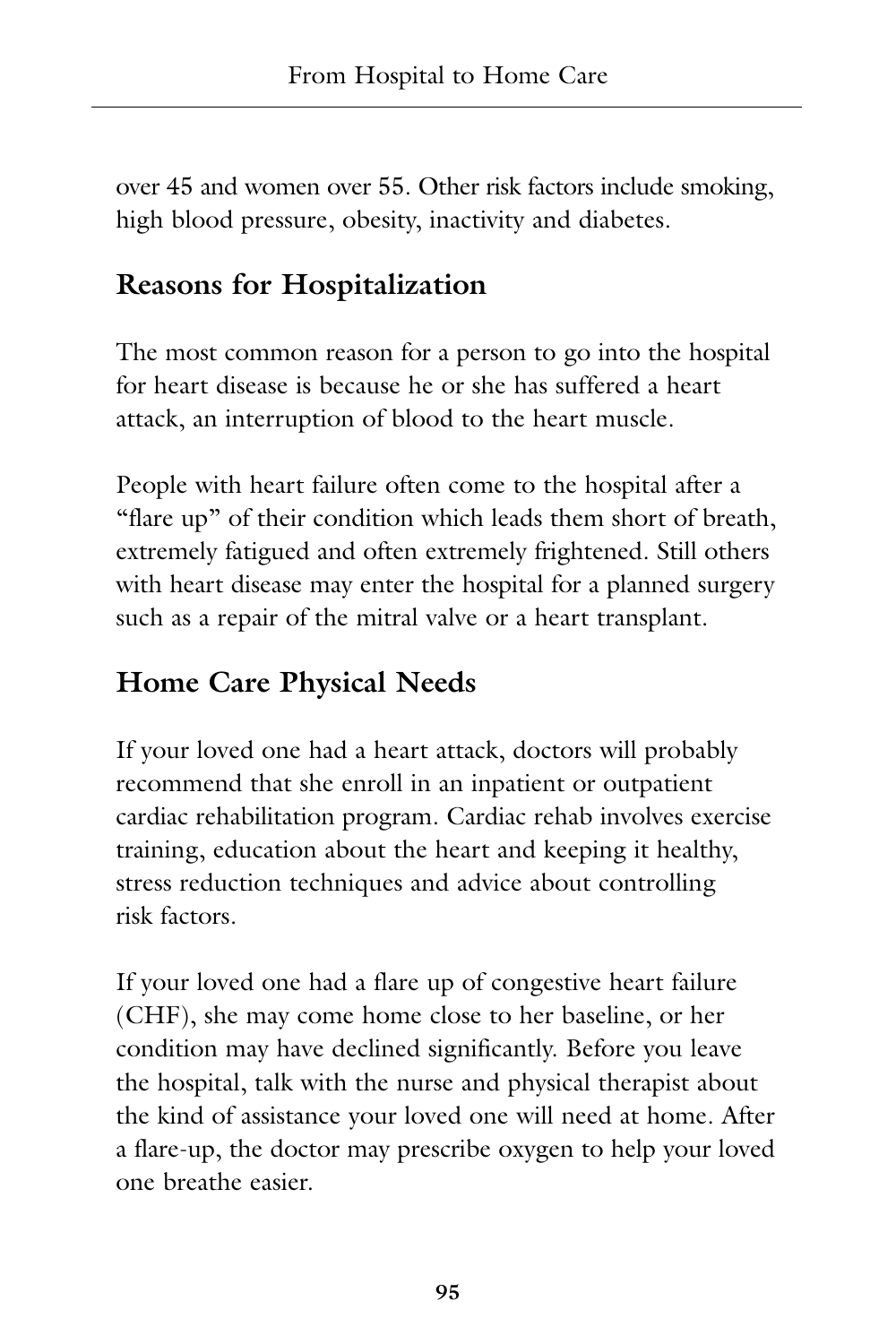If your loved one has been getting worse steadily, and the hospitalizations are coming closer and closer together, it might be a good idea to ask your doctor for a hospice referral. Hospice can keep your loved one comfortably at home and prevent future hospitalizations.

When she comes home from the hospital, you may need to provide light assistance with activities of daily living while any surgical wounds heal. As always, encourage your loved one to do as much as possible for herself. Any exercise—even the movement of getting dressed in the morning—is good.

Depending on the doctor's advice, encourage your loved one to get moderate exercise during the day. Suggest a walk around the home, or block if the individual is up to it. If the doctor approves, consider buying her a low cost treadmill so she can exercise easily.

The recovering patient will probably have to adhere to a strict cardiac diet which means decreased sodium, or salt, reduced calories and portions to reach and maintain a healthy weight, fewer fats, and a limit placed on other fluids, especially alcohol. While a home-delivered meals program is often a good choice for the older adult recuperating at home after a hospital stay, in the case of heart disease, it may not be helpful. Most home-delivered meals programs do not have the time to create special diets and many of the foods they serve may be on the patient's "forbidden" list.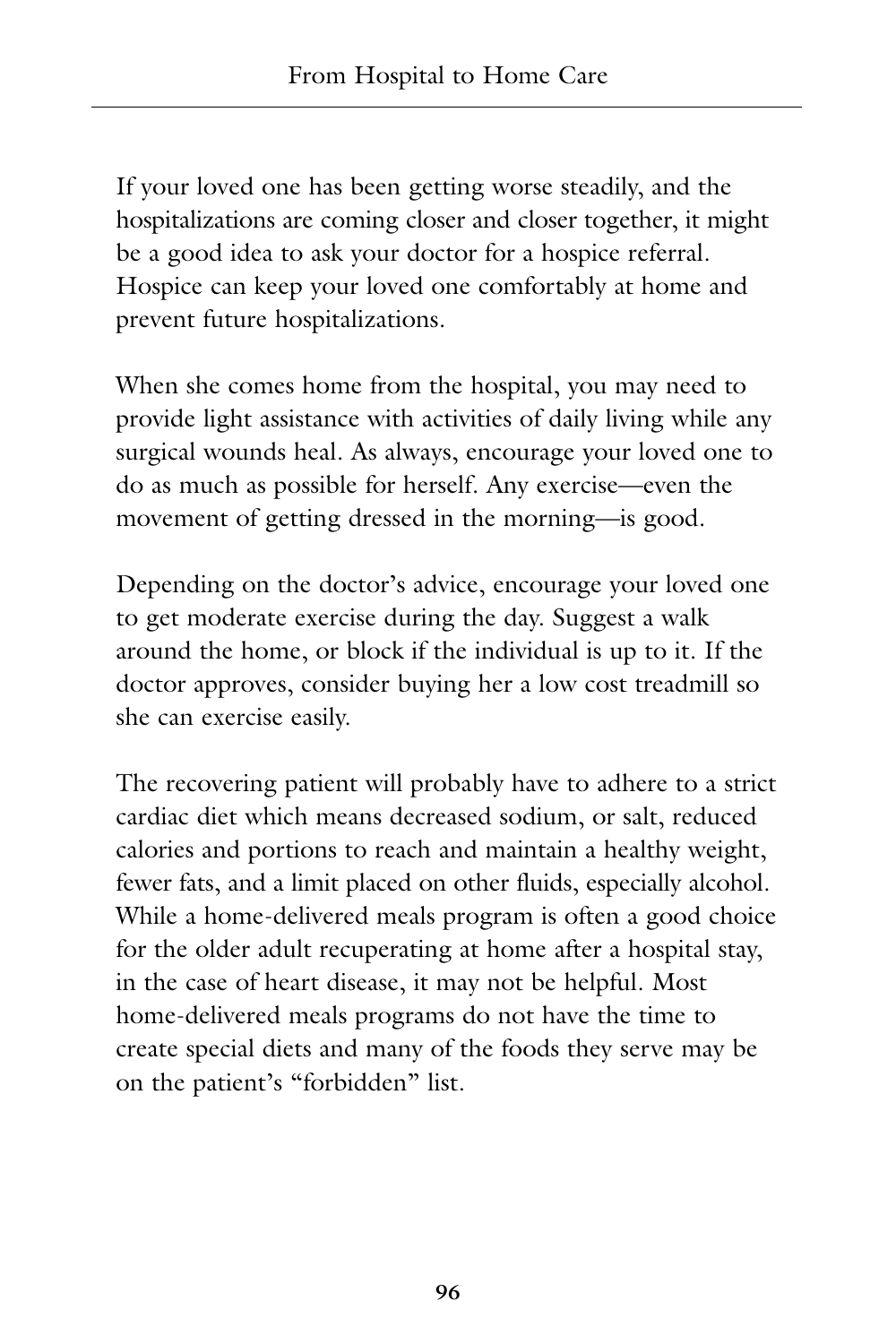#### **Home Care Emotional Needs**

Depending on the prognosis, the patient's reactions may vary from joy at having survived a heart attack to deep depression that a chronic illness is getting worse.

If she is thrilled just to be alive, share her relief and joy—you're probably thrilled to have her alive as well. Some people who have survived a heart attack may jump at the chance to educate themselves with information that will prevent them from having another one. Others may feel invincible ("See, the worst happened and it didn't kill me!") and desire to immediately return to their former lifestyle. If this is the case with your loved one, gently emphasize that she dodged a bullet and that the next heart attack is likely to be more debilitating unless she learns to follow the doctor's orders and take better care of herself. Perhaps the two of you could agree to eat healthier foods and exercise together.

Some people are terrified at the idea that they had a heart attack and are afraid to do anything that might provoke another. These people may sit around all day, not doing anything, terrified that the next attack is just around the corner. This kind of immobility coupled with anxious waiting can lead to depression. The best remedy for this emotional reaction is to arrange for your loved one to talk directly with the doctor about the things she can do to reduce her risk of another heart attack. If she is still terrified to move around, suggest small, easy projects such as helping you fold laundry or taking a walk across the street to visit a neighbor. Chances are that once your loved one is up, moving and enjoying life her fears will start to dissipate.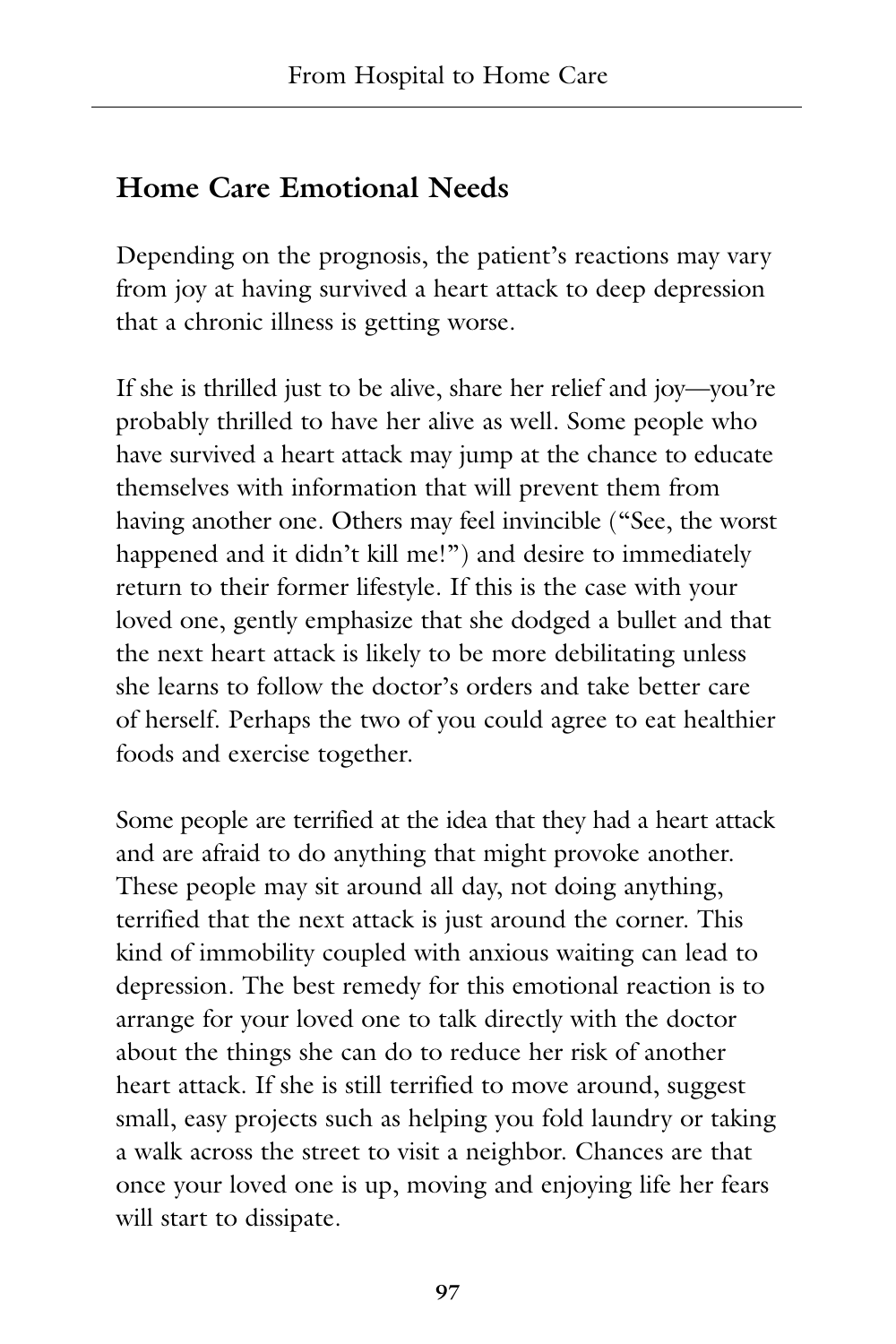Some people who suffer a heart attack go into full cardiac arrest; this is when the heart has stopped and the brain stops receiving blood. Many people remember nothing about this time other than waking up in the hospital, but some people have what the literature refers to as NDEs or Near Death Experiences. These often involve seeing a beautiful bright light, reuniting with deceased family members or friends, reviewing their lives and finally being told that it isn't their time to go yet. No one is sure whether Near Death Experiences are spiritual or biological in nature, but if you know someone that has had an NDE and wants to talk about it, listen nonjudgmentally. Whatever its origin, the experienced episode can be life-changing.

If your loved one comes home after a worsening of congestive heart failure, she may simply seem tired and a little depressed. Encourage her to move around physically as much as the doctor allows, and remind her that even though she is suffering from a serious illness, she is still alive today and that is what matters. If your loved one expresses to you that she is tired of all the hospitalizations and is ready to die, talk to her doctor about involving hospice care.

Many family members find that their work and family commitments may not allow them to devote as much time as required with their loved one. In these situations, which are quite common, the individual benefits from having someone from a private duty home care agency come in a few hours a week to read to her, talk to her, help her with errands and do light housekeeping and cooking.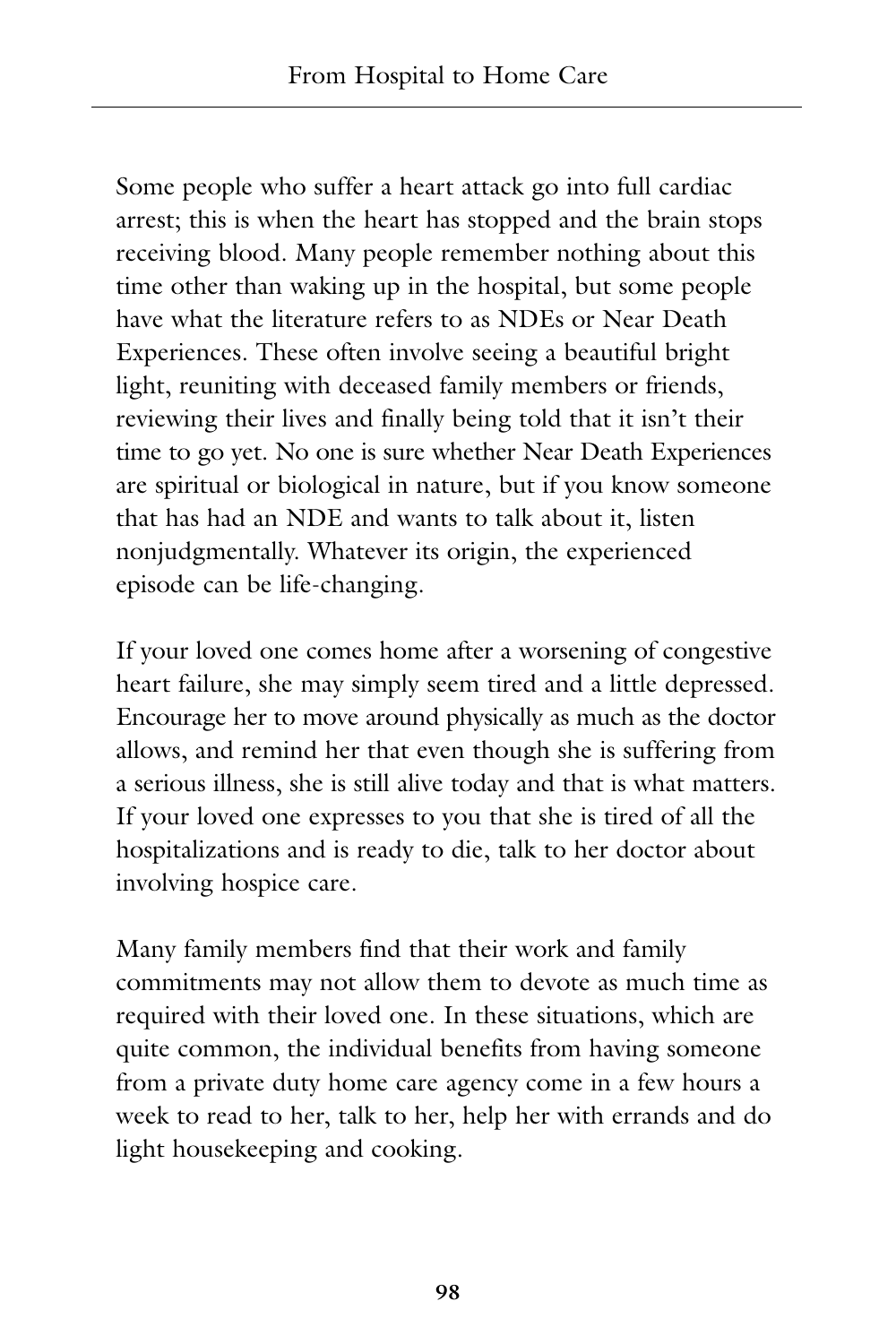# **CHAPTER FOURTEEN Cancer**

Cancer occurs when abnormal or malignant cells begin to grow out of control in the body. Cancer can occur on almost any part of the body—in the brain, on the skin, in a major organ—some cancers respond well to treatments; others do not.

Some of the most common types of cancer include breast cancer, which occurs primarily in women, colon and rectal cancer, non-small cell lung cancer and prostate cancer.

## **Statistics/Demographics**

According to the American Cancer Society, 1.6 million people in the United States are diagnosed with cancer every year. The Canadian Cancer Society cites an additional 180,000 Canadians are diagnosed with cancer each year. Seventy-five percent of cancers occur in people over the age of 55.

## **Prognosis**

A person who has been diagnosed with cancer is often anxious about his prognosis, or how long he can live with the disease. The prognosis depends on many variables: where the tumor is located in the body, whether or not the malignancy is especially aggressive and the stage of the tumor. Very simply, the stage depends on the size of the tumor and how far it has spread. Stage I, for instance, usually means a small tumor that has not spread to adjacent lymph nodes or organs. Stage IV, on the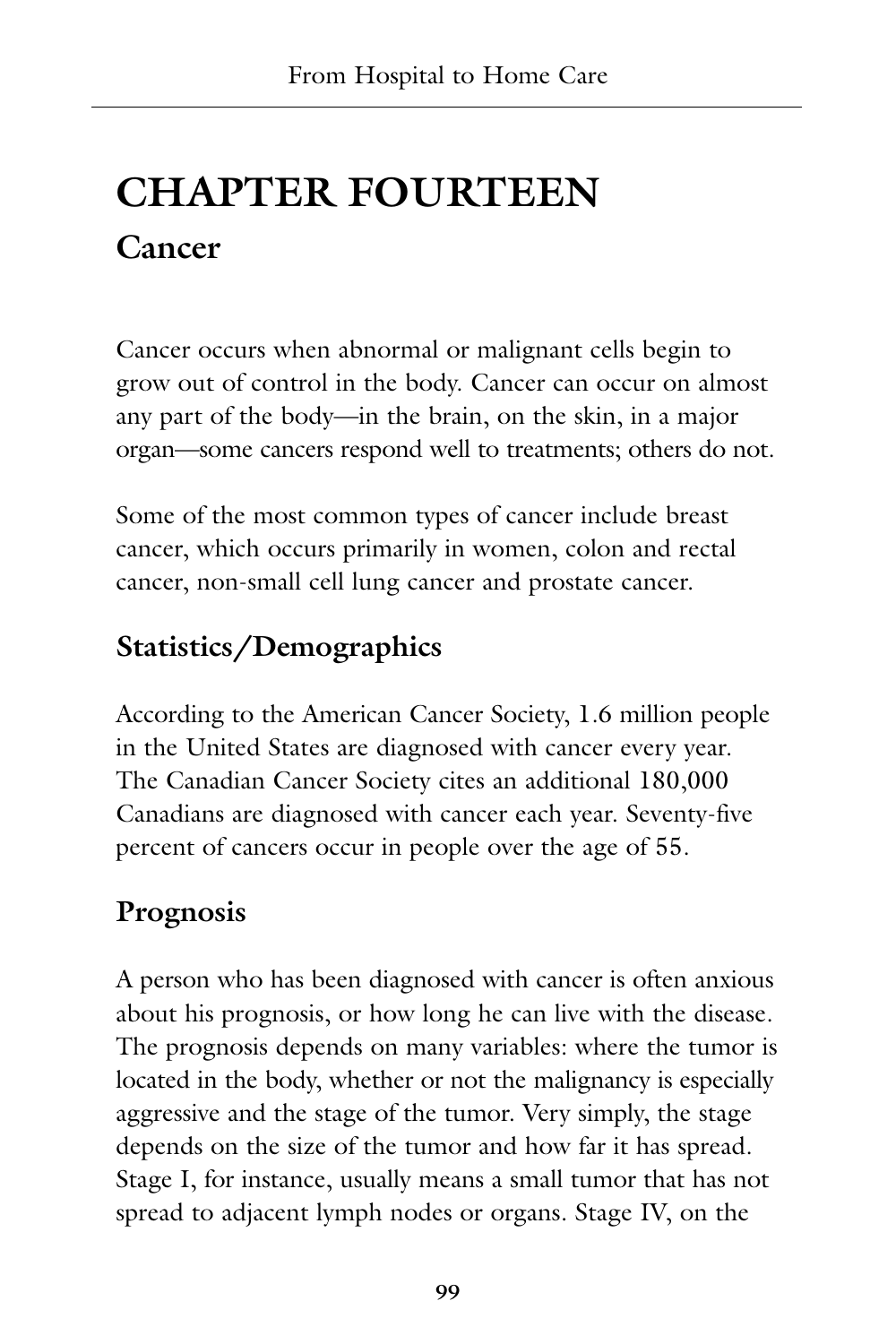other hand, indicates a tumor that has spread or metastasized to distant parts of the body.

#### **Reasons for Hospitalization**

Hospitalizations may occur at several points during cancer diagnosis and treatment. A person may be admitted into the hospital at the time he is diagnosed with cancer, especially if the cancer is causing disturbing symptoms and treatment needs to begin immediately. People receiving especially toxic types of chemotherapy may be routinely hospitalized so that the medicine can be given on an inpatient basis. People with cancer may also present to the hospital with complications resulting from the cancer spreading. Finally, patients who are close to death may be admitted to the hospital to die or to allow the discharge planner and her team to get plans for hospice in place.

#### **Home Care Physical Needs**

The home care cancer patient may be extremely active and mobile, or he may be exhausted by the treatments he is undergoing and/or the disease process. Talk with your doctor and with the nurse on the oncology unit to find out if there are any restrictions on your loved one's activities.

While it is a good idea to encourage self-sufficiency among those being treated for cancer, as long as the doctor approves, remember that extreme fatigue is a natural reaction to many types of cancer treatments. Individuals recovering from treatments may need to spend a lot of time sleeping and resting, especially in the days immediately following a treatment.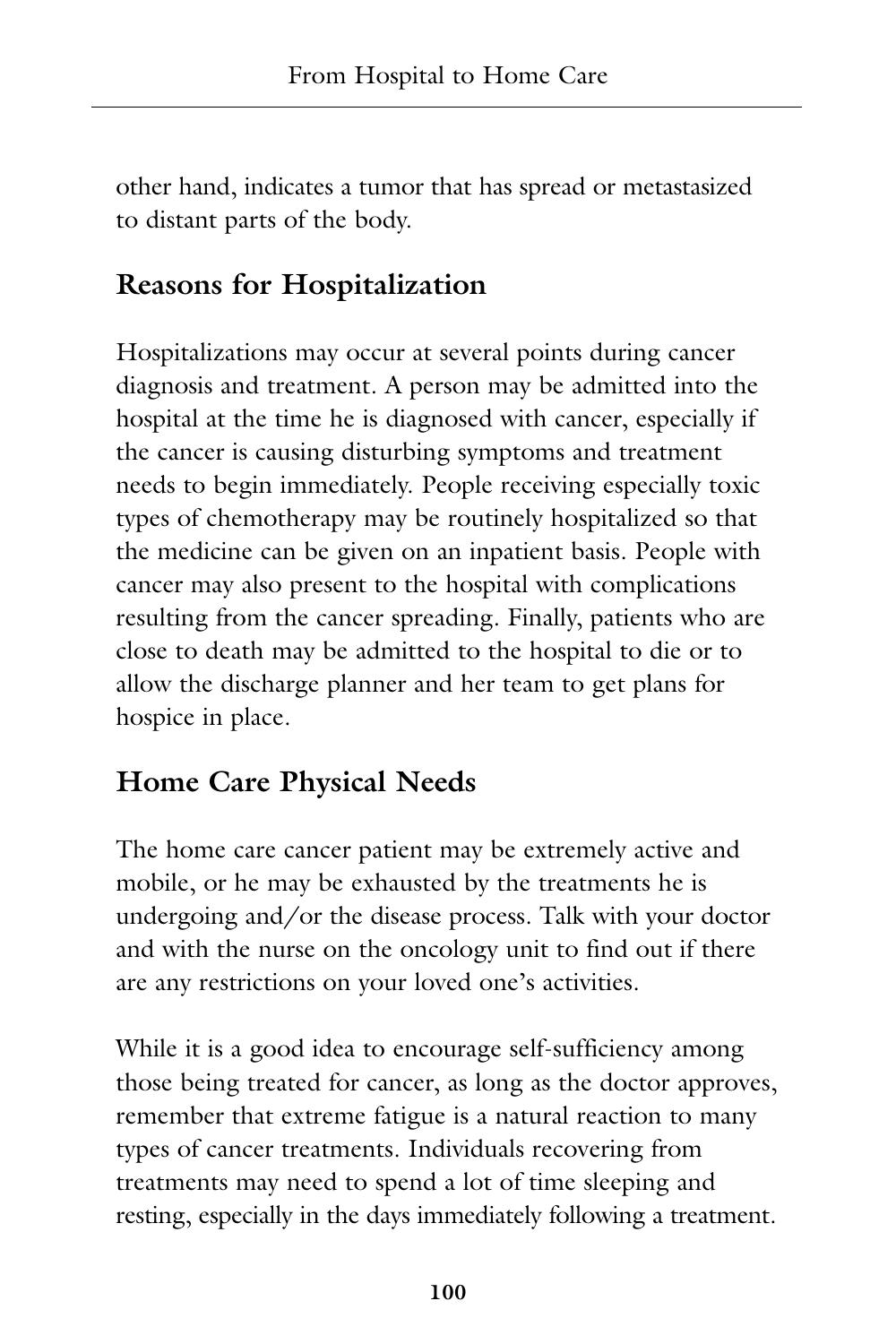If your loved one will be returning from the hospital with new medical equipment such as a wheelchair, walker, cane or prosthetic device, check each room carefully for hazards resulting in a fall or accident like electrical cords that extend across the middle of the floor or throw rugs. Also check to be sure that the doors in the recently discharged patient's home are large enough to accommodate his wheelchair and his walker. Alert the discharge planner immediately if you find a problem.

If the individual's cancer is advanced, he or she may experience significant pain. Many older adults believe that expressing pain is a sign of weakness. Others are afraid that brining up pain with their medical team will distract the team from the "more important" medical concerns the individual has. If your loved one is unlikely to complain about his symptoms, watch him for non-verbal pain signals such as wincing, furrowing his brow, limping, or putting a hand up to cover the area that is painful. Ask your loved one to tell you about pain, adding that being in pain doesn't make him "weak" and that pain can be controlled to improve his quality of life.

Nutrition is another important area of focus for individuals with cancer. As long as your loved one is fighting cancer, he needs nutritious food to help him in the battle. If your loved one doesn't feel like eating, try getting him to drink nutritional supplements like Boost or Ensure. Some people who refuse to drink a nutritional supplement may be coaxed to take a few bites if the shake is mixed with ice cream.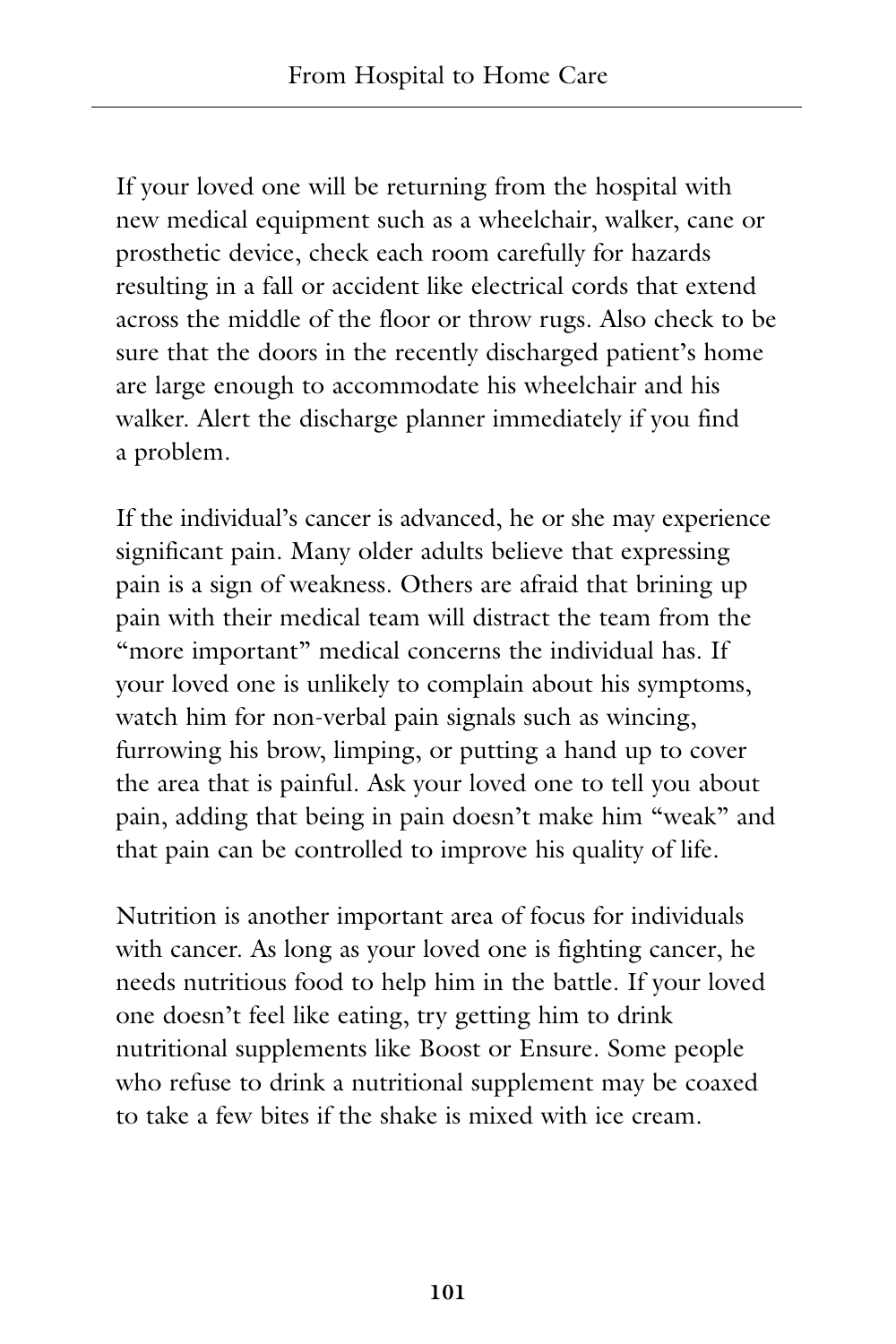If your loved one's illness does not respond to treatment, you may be faced with end of life care. If your loved one cannot or chooses not to receive any more curative treatment for his cancer, and if the doctor estimates that his life expectancy is six months or less, ask for a referral to a hospice program.

Hospice uses a multidisciplinary team comprised of a registered nurse/case manager, a licensed practical nurse, a hospice aide, a social worker, a chaplain and sometimes a volunteer to help you care for your loved one in his home. Hospice teams also are available to visit patients in an assisted living facility or a nursing facility. The hospice team can teach you the how to cope with an approaching death and how to keep your loved one physically, emotionally and spiritually comfortable during the last days of his life.

#### **Home Care Emotional Needs**

Not everyone reacts the same way to a cancer diagnosis. Some people come out fighting. Others give up and become profoundly depressed as soon as they hear the word cancer. Still others hold onto a certain amount of denial and refuse to talk about their diagnosis, even as they go through treatment.

If your loved one is struggling with depression after his diagnosis, encourage him to schedule a conference with his doctor. Ask your loved one's permission to attend the meeting as a second set of ears. If your loved one doesn't bring up his depression, bring up your concerns. The doctor may recommend counseling with a mental health professional, antidepressants, or both. More importantly, your doctor may be able to give your loved one information about his cancer that can ease his anxiety and depression.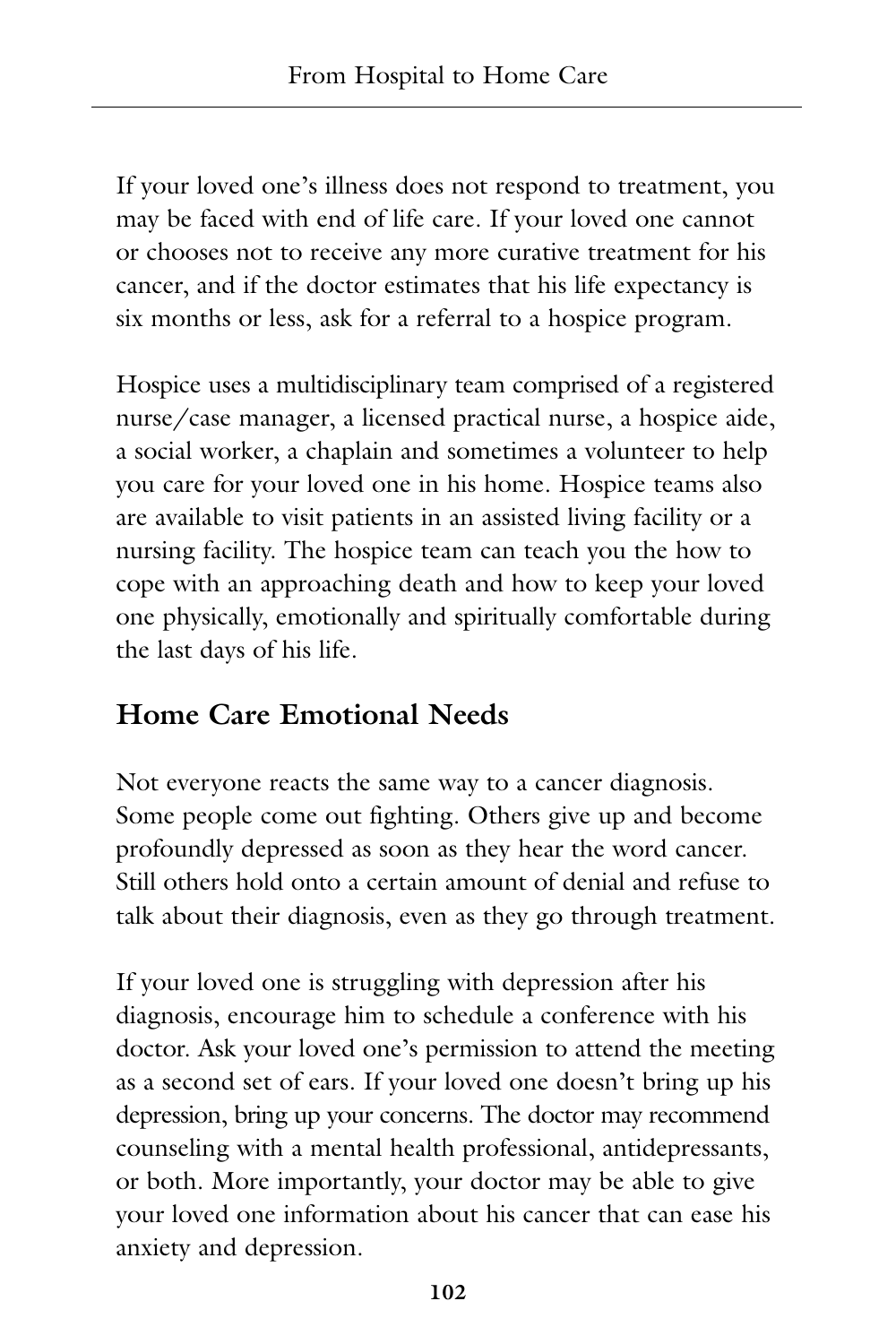If your loved one has been in the hospital for surgery or chemotherapy, you may be surprised to find that his mood when he gets home is quite upbeat, even if the treatments have altered his appearance or made him violently sick. Most people receiving treatment feel mentally positive because they feel that they are actively doing something positive to fight the cancer. Don, a man in his sixties with a luxurious head of hair didn't complain a bit when chemotherapy caused him to go bald. Asked why he didn't mind, he responded with a grin, "If that's what chemotherapy is doing to my hair follicles, just imagine the beating it's giving those cancer cells."

Ironically, people are more positive through the treatment than they are after treatment is completed. When they were being treated—even if the treatments made them sick—their mind was occupied with a sense that they were being proactive, taking charge of the cancer and giving it a beating as Don said. Patients who complete the treatment, or who are advised to "watch and wait" before they undergo any treatments contrastingly may feel a sense of anxiety and depression over a perceived belief that they are not doing anything to fight the disease. In reality, watchful waiting is a common and often beneficial approach that many patients are strongly advised to take in varying stages of the disease.

Another reason why individuals tend to get depressed after treatment is over is because many of the people they have counted on for support slip back into their old routines and the patient is left alone to deal with complicated feelings and fears. It is important to remember that individuals still require support, even after the treatment ends. Depending on what a cancer survivor can do physically, try to engage him in an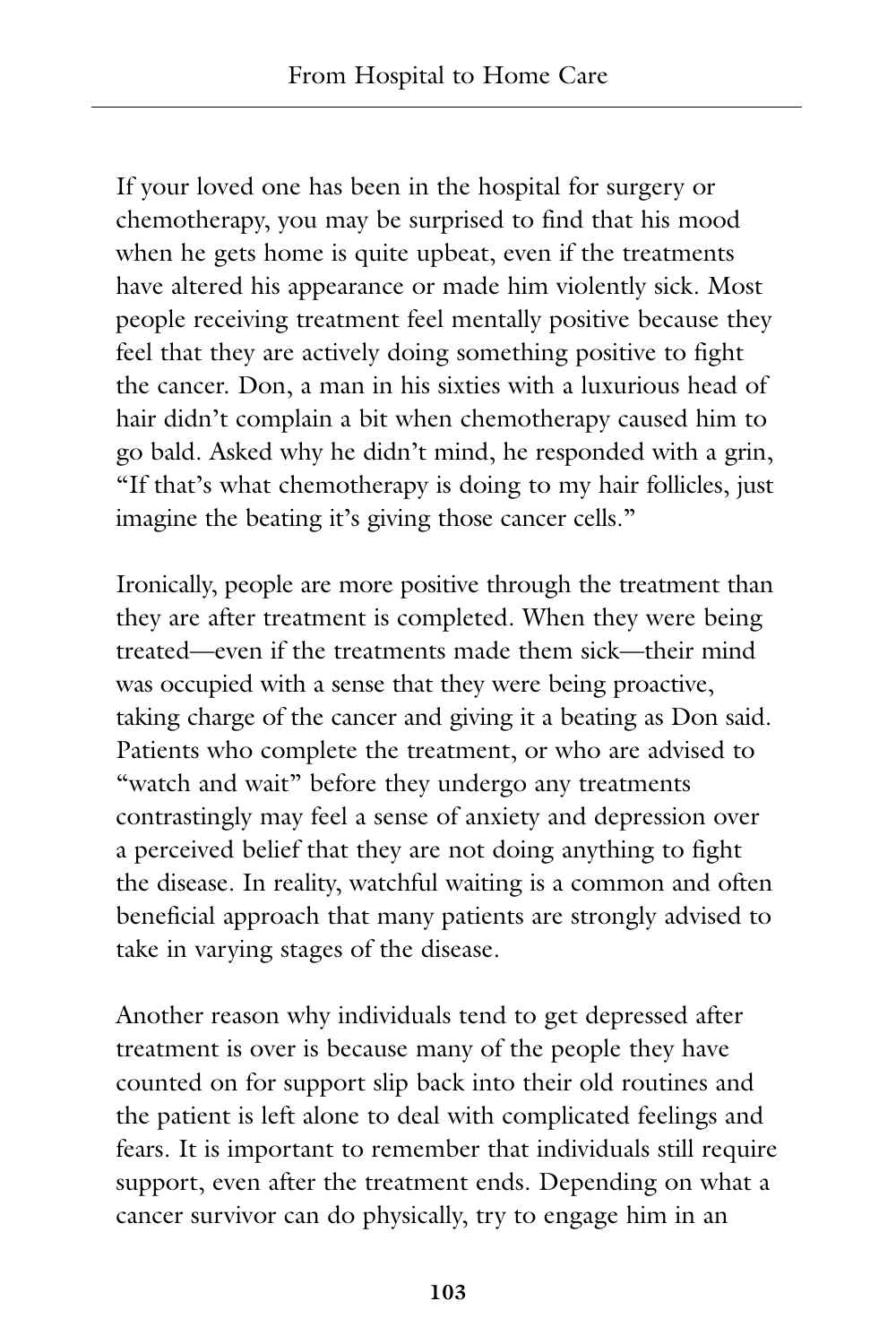activity he enjoyed before he was diagnosed with cancer, like bird watching or researching his family tree. If your loved one wants to talk about his feelings, listen empathetically and don't judge what he says–statements such as "what do you mean you're depressed? You should feel grateful!" can be hurtful to a cancer survivor.

If the news is bad and the treatment isn't helping, give your loved one all the emotional support you can. You don't have to talk about his feelings if that makes him uncomfortable. Sometimes sitting beside him and holding his hand is all you need to do. You can also help your loved one by encouraging him to review significant or humorous moments in his life. As your loved one grows more ill, don't be surprised if he pulls away from you a little. He isn't angry and you haven't done anything wrong. Detaching oneself from the living is an ordinary part of the dying process.

If the treatment puts the cancer into remission, your loved one's feelings may be complex. He may be relieved that the treatment worked. At the same time, he may worry that the cancer will come back. He may even experience some survivor guilt that he survived when some of the other cancer patients he met during treatment did not. Again, empathetic listening is the best gift you can offer your loved one as he struggles to make sense of this new, post-cancer world.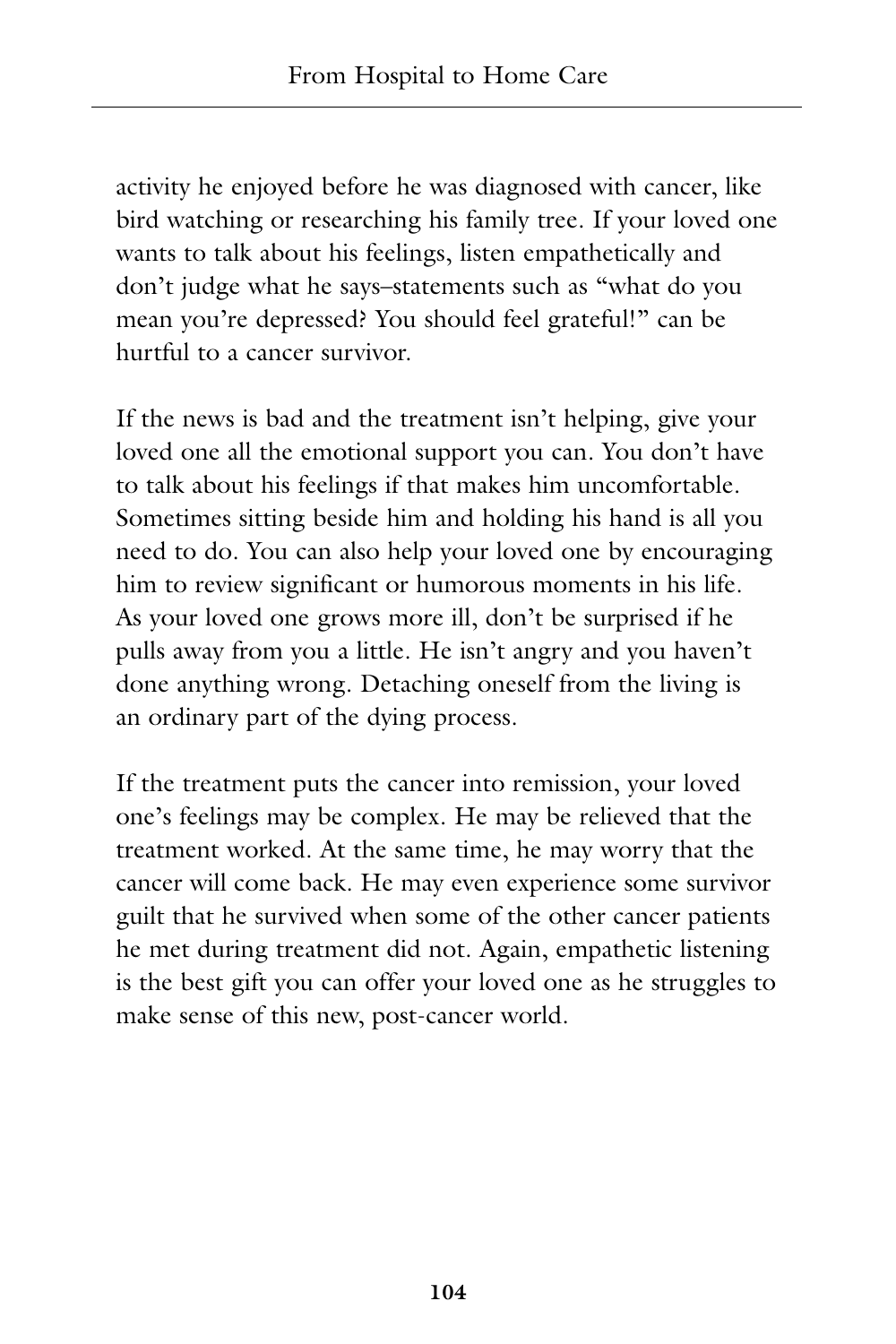# **CHAPTER FIFTEEN Stroke**

Strokes are also known as cerebrovascular accidents or CVAs. There are two kinds of strokes. The first, called an ischemic stroke, occurs when an artery that supplies the brain with blood becomes blocked or clogged, cutting off the blood supply to a part of the brain. Denied of nourishment, brain cells quickly begin to die. Ischemic strokes account for 90 percent of strokes. The second type of stroke, the hemorrhagic stroke, occurs when a blood vessel in the head bursts or begins to leak blood, damaging the sensitive tissue of the brain.

Symptoms of stroke include sudden trouble walking or carrying out other routine tasks, slurred speech or difficulty understanding what others are saying, paralysis, tingling, or numbness on one side of the body or face, vision problems such as blurred vision or seeing double, and sudden, severe headaches.

#### **Statistics/Demographics**

Strokes are the third leading cause of death in the United States and account for approximately 7% of annual deaths in Canada. Around half a million people are diagnosed with strokes every year. Of those, 150,000 die immediately. The rest are left with varying degrees of impairment. There are millions of adults living with stroke-related brain damage. Two-thirds of strokes occur in people aged 65 or older.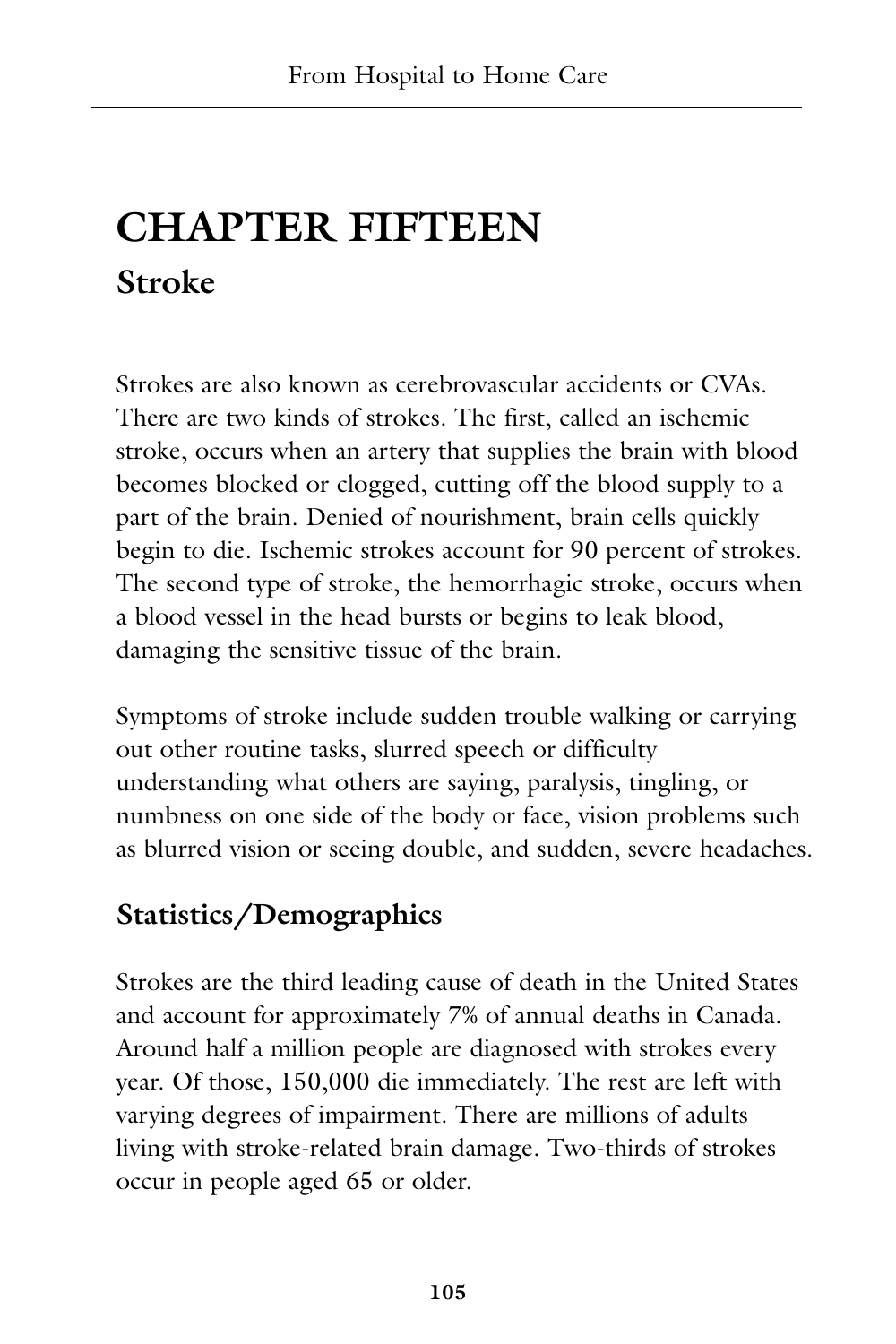## **Prognosis**

The prognosis depends on several factors, including the type of stroke, the part of the brain damaged by the stroke, how quickly the person received treatment and the person's prior level of functioning.

Strokes that damage the left side of the brain result in impairment on the right side of the body. They also may damage the speech or language center of the brain, making communication difficult.

Strokes that damage the right side of the brain result in impairment on the left side of the body. They are also more likely to affect spatial skills.

## **Reasons for Hospitalization**

Hospitalization commonly occurs following the onset of stroke symptoms. The patient is typically treated and observed in the hospital for a few days and is then referred to the most aggressive rehabilitation program she can tolerate.

## **Home Care Physical Needs**

The individual's physical needs will depend on which part of the brain was damaged, how much damage occurred before treatment could be initiated and her ability to tolerate and benefit from a rehabilitation program.

Strokes may result in temporary or permanent paralysis to one side of the face or body, problems forming speech, understanding speech, or being able to express ideas, impulsivity and memory loss.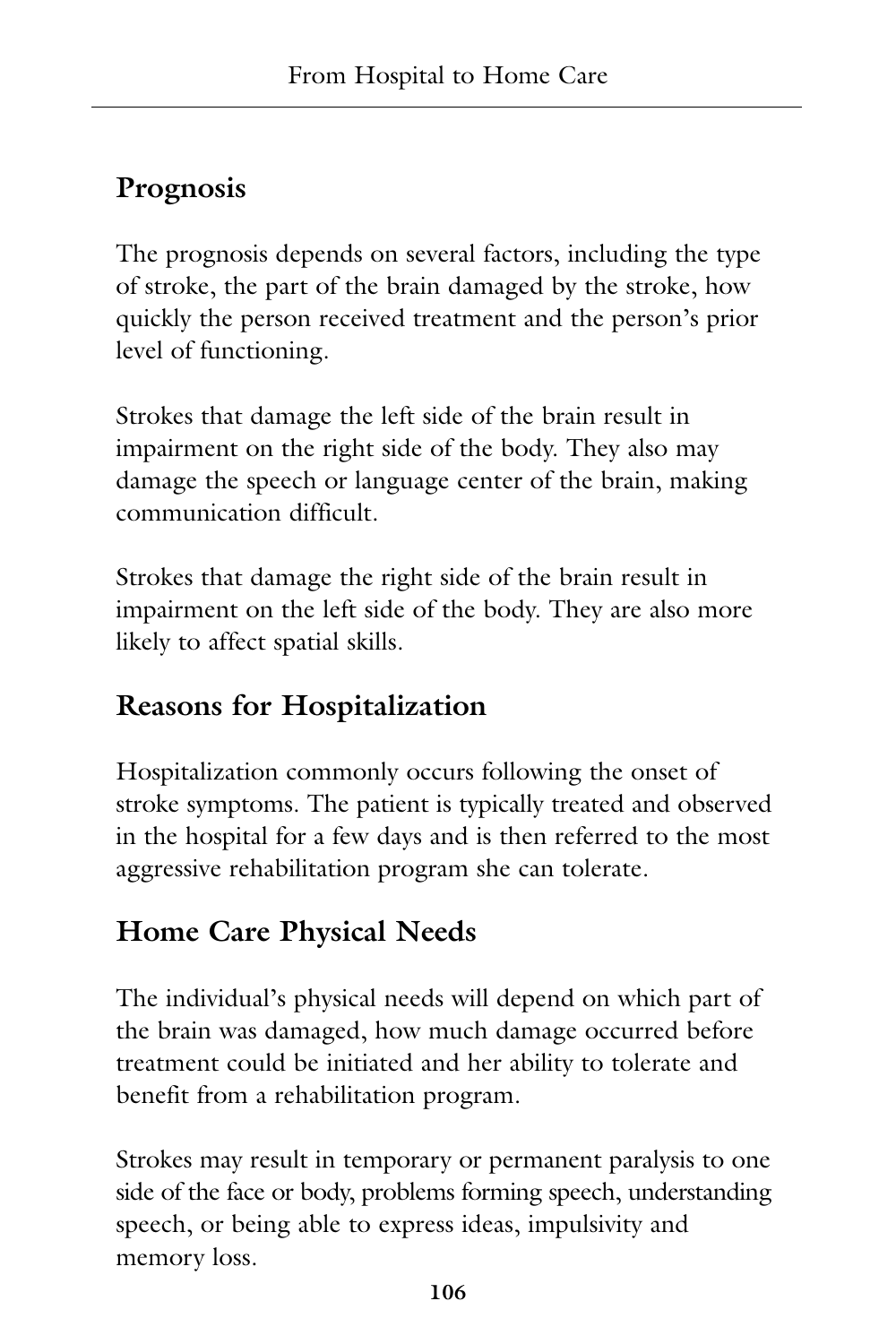Encourage your loved one to do as much as possible for herself. Use verbal cues ("Put your left shoe on") and tactile cues (lightly touching the left foot) instead of stepping in to take over your loved one's care entirely. This requires extra time and patience, as it means waiting for your loved one to complete tasks that you know you could accomplish much faster. If you find yourself becoming frustrated, try to involve other family members in the care plan or hire a caregiver from a private duty home care agency.

Immediately following the stroke, your loved one will probably need someone to supervise and assist her with more complex tasks, such as money management, running errands, or preparing and eating a meal. Many communities or senior centers offer a nutritionally balanced home-delivered meal five days per week. For more information on home delivered meals and other services that are available to help older adults recuperate, contact your local Area Agency on Aging.

#### **Home Care Emotional Needs**

Studies suggest that anywhere from 30 to 60 percent of stroke victims become depressed following their stroke. This is partly due to frustration with physical limitations; it may also be a result of damage to the part of the brain that regulates mood. Symptoms of depression include sadness, tearfulness, withdrawing from activities previously enjoyed, lack of motivation, over eating or turning away food and sleeping too much or being unable to sleep. If you notice these symptoms, or if your loved one frequently makes statements about being "blue" or "down," talk to her doctor. Psychotherapy and medication are effective against most types of depression. You can also help by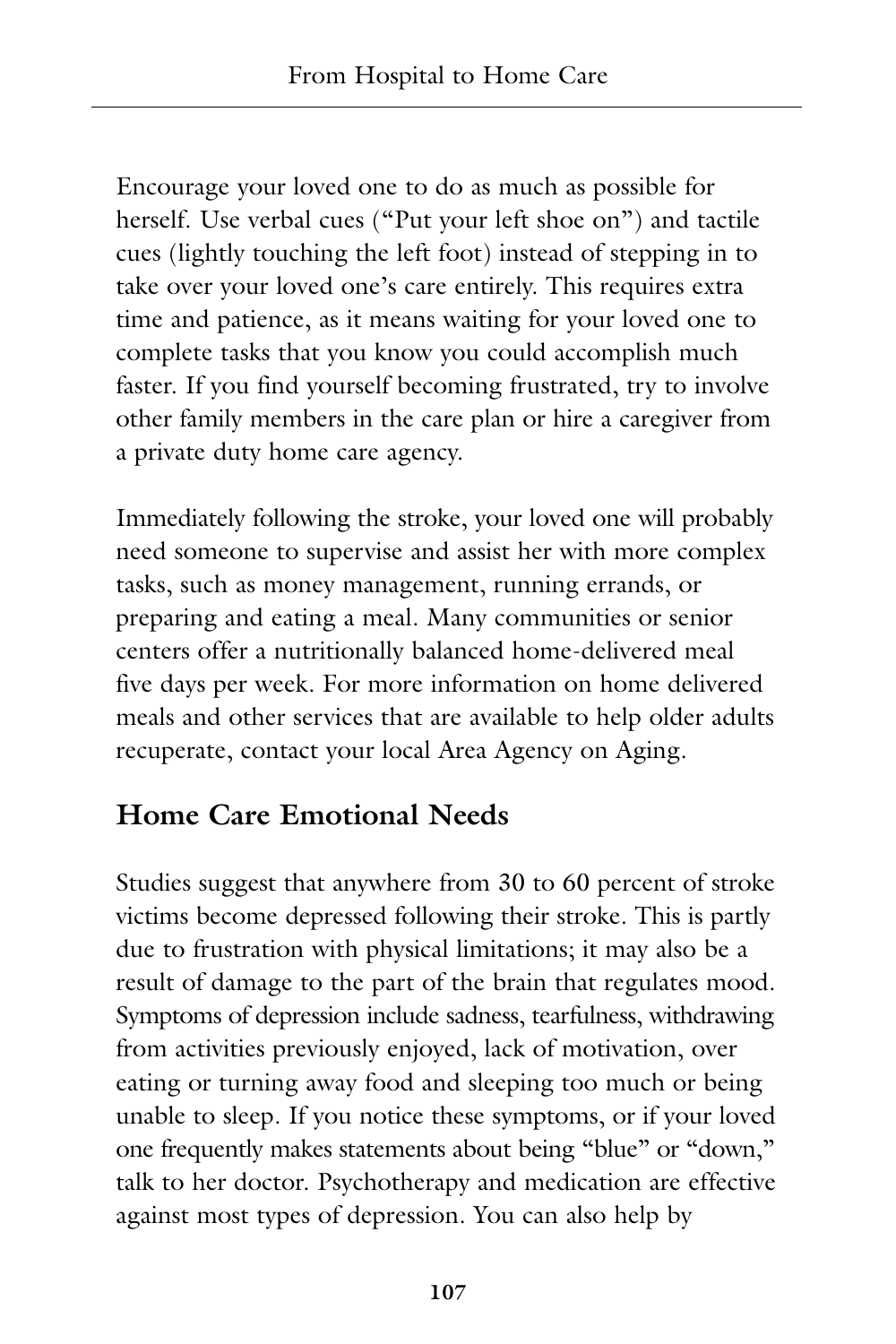encouraging your loved one to work at her therapy program, praising her successes, and offering her as much independence and choice in her daily routine as possible.

If your loved one is able to leave the house, suggest that she attend a support group for stroke survivors. The hospital social worker can refer you to a local support group in the community.

Finally, some people undergo a noticeable change in personality, especially if the stroke damaged the frontal lobe of the brain which regulates impulse control. One woman, for instance, reported that after her normally shy and reserved mother suffered a stroke, she started "using cusswords" and even angrily ordered a doctor out of her room.

It's fine to provide reminders about appropriate behavior ("Mom, some people get offended when they hear that language in public") as long as you don't shame or scold your loved one. Remember that her behavior is not currently under her control and try not to be embarrassed and to maintain a positive attitude in the event that a public outburst does occur.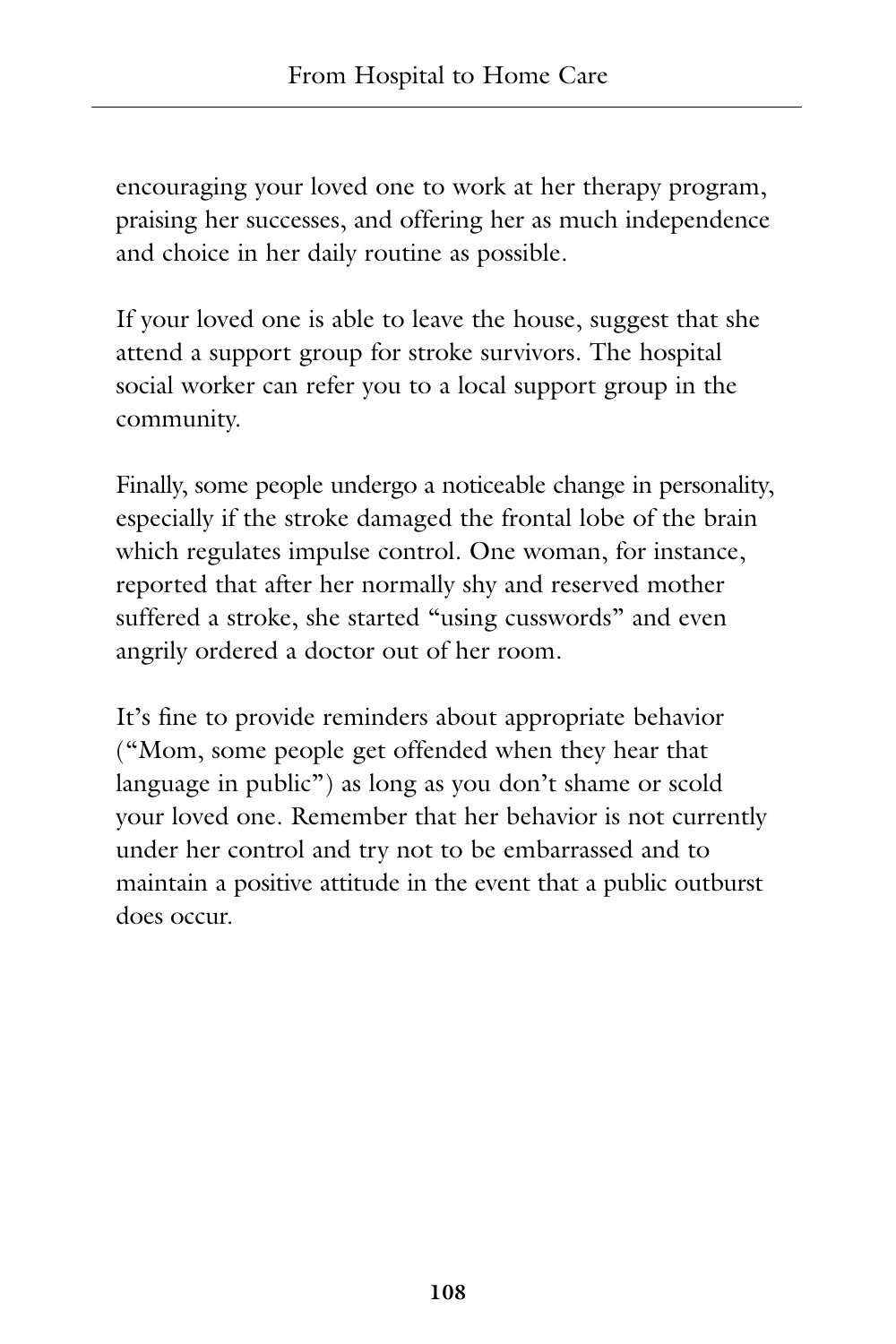## **CHAPTER SIXTEEN Diabetes**

Diabetes is a condition which affects the way our bodies produce and use insulin. Normally when we eat, the cells in our body use the sugars in the food for energy. Insulin is a substance manufactured by the pancreas that acts like a key to "unlock" the cells so that they can utilize the sugars. If our bodies don't produce insulin, or if the insulin we produce is no longer able to unlock the cells, the cells become starved for energy. At the same time, the sugar that the cells can no longer access builds up in the body and causes damage to the tissues and organs.

There are two types of diabetes. Type I occurs when the pancreas simply stops making insulin. This type of diabetes is usually diagnosed in childhood. Type II diabetes occurs when the insulin produced by our bodies is no longer able to unlock the cells. Type II diabetes is often preceded by a condition called insulin resistance.

### **Statistics/Demographics**

There are 27 million individuals living with diabetes in the United States and Canada. Each year, approximately 2 million new cases are diagnosed in adults over the age of 20. Diabetes affects more men than women.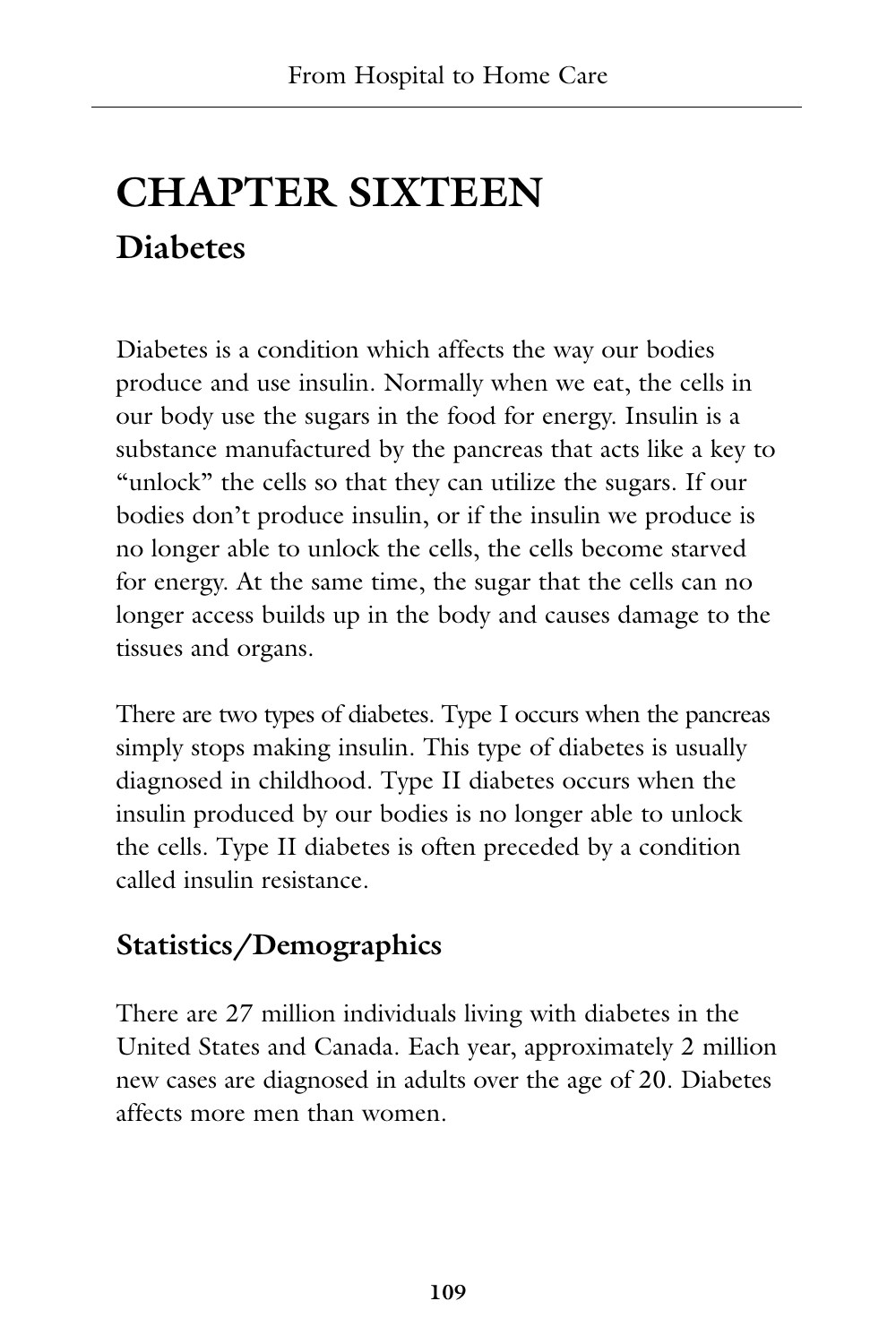#### **Prognosis**

In 2010, diabetes was listed as an underlying or contributory cause of death on over 200,000 death certificates. People with poor blood glucose control are more likely to suffer heart disease, strokes, high blood pressure, vision loss, kidney disease, damage to the nervous system and lower limb infections and amputations.

#### **Reasons for Hospitalization**

There are several reasons why a person with diabetes might require hospitalization. By the time diabetes is diagnosed, its victims are often suffering from hyperglycemia or dangerously high blood sugar levels. Symptoms of hyperglycemia include headache, a constant sensation of feeling thirsty and irritability. People with hyperglycemia may need to be hospitalized for care and observation while their blood sugar levels are brought under control. People with a new diagnosis of diabetes usually meet with a diabetes wellness educator to discuss medications and lifestyle changes they can make to achieve blood glucose control.

People who inject insulin to treat their diabetes are also vulnerable to hypoglycemia, or blood glucose levels that are too low. Symptoms of hypoglycemia include dizziness, trembling, sweating and confusion. Hypoglycemia can usually be treated outside of the hospital by eating or drinking something to elevate the blood sugar levels such as hard candy, a few tablespoons of peanut butter, a small packet of sugar dissolved in warm water, or a glass of chocolate milk. If hypoglycemia is not treated promptly, the person may lapse into a coma and die.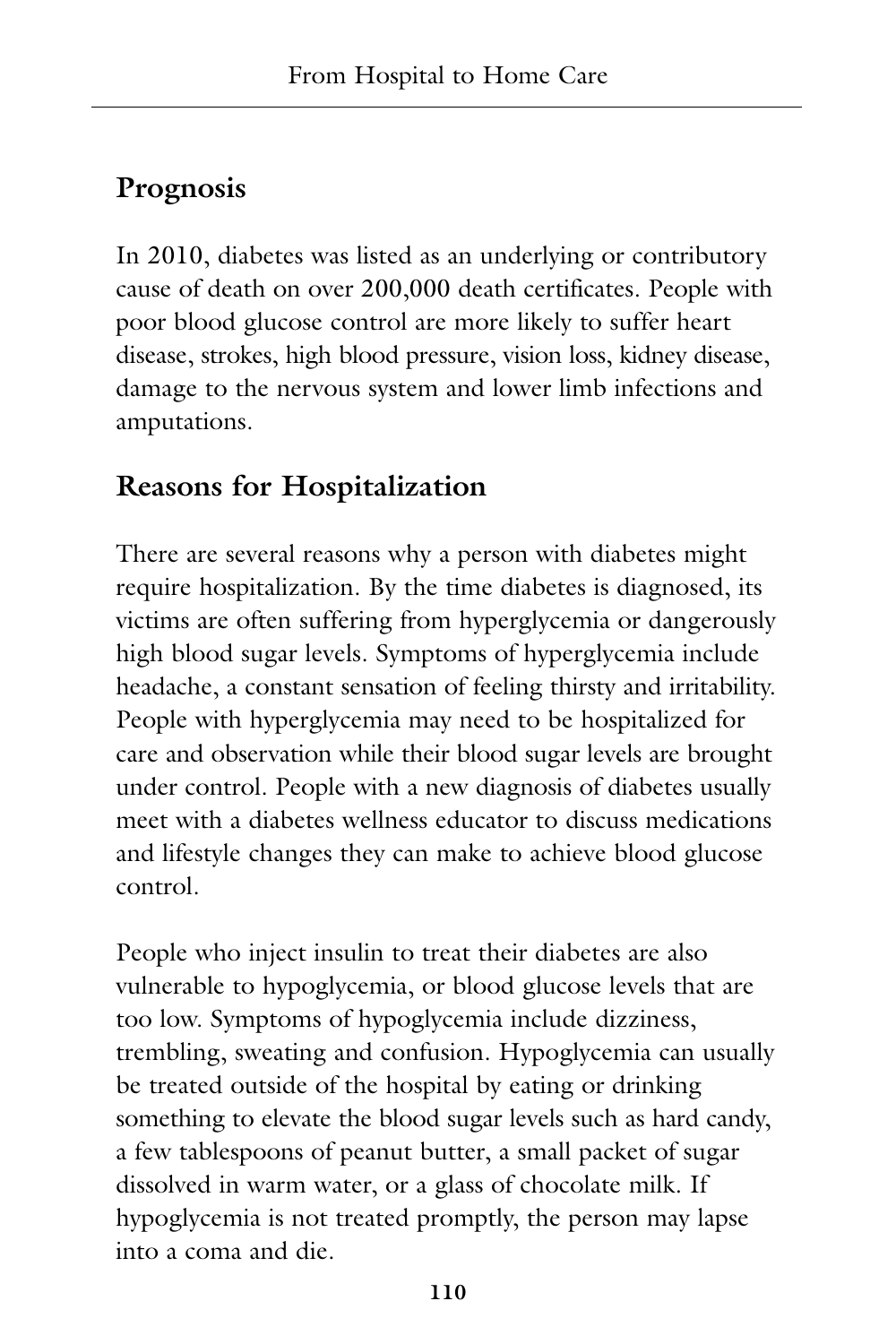Diabetics may also require hospitalization for infections such as pneumonia or influenza. Another reason for hospitalization is an infected wound on the feet or lower legs. Because people with diabetes often suffer from impaired circulation, wounds to the lower extremities do not heal well and may become infected, a condition called cellulitis. Due to nerve damage, a person with diabetes may not feel pain to alert him that something is wrong.

If cellulitis is allowed to continue without treatment, it may lead to sepsis, or an infection that is carried by the bloodstream throughout the body. Some diabetics require amputation of their toes, feet, or lower legs to treat wounds that have become gangrenous.

### **Home Care Physical Needs**

If your loved one has recently been diagnosed with diabetes, you and he may both need education about the medications he is to take, if any, and how and when to check his blood glucose levels.

Just a few years ago, people with diabetes were forbidden to eat any sweets. This forced diabetics with a sweet tooth to "sneak" their favorite foods, a practice which resulted in distrust between the patient and his health team and poor blood glucose control. Today, dietitians and diabetes educators work with patients to incorporate small portions of their favorite foods into their diet so that it is realistic and manageable. Still, it should be emphasized that carefully watching what one eats remains an important element in regulating blood glucose levels. The American Diabetes Association recommends a diet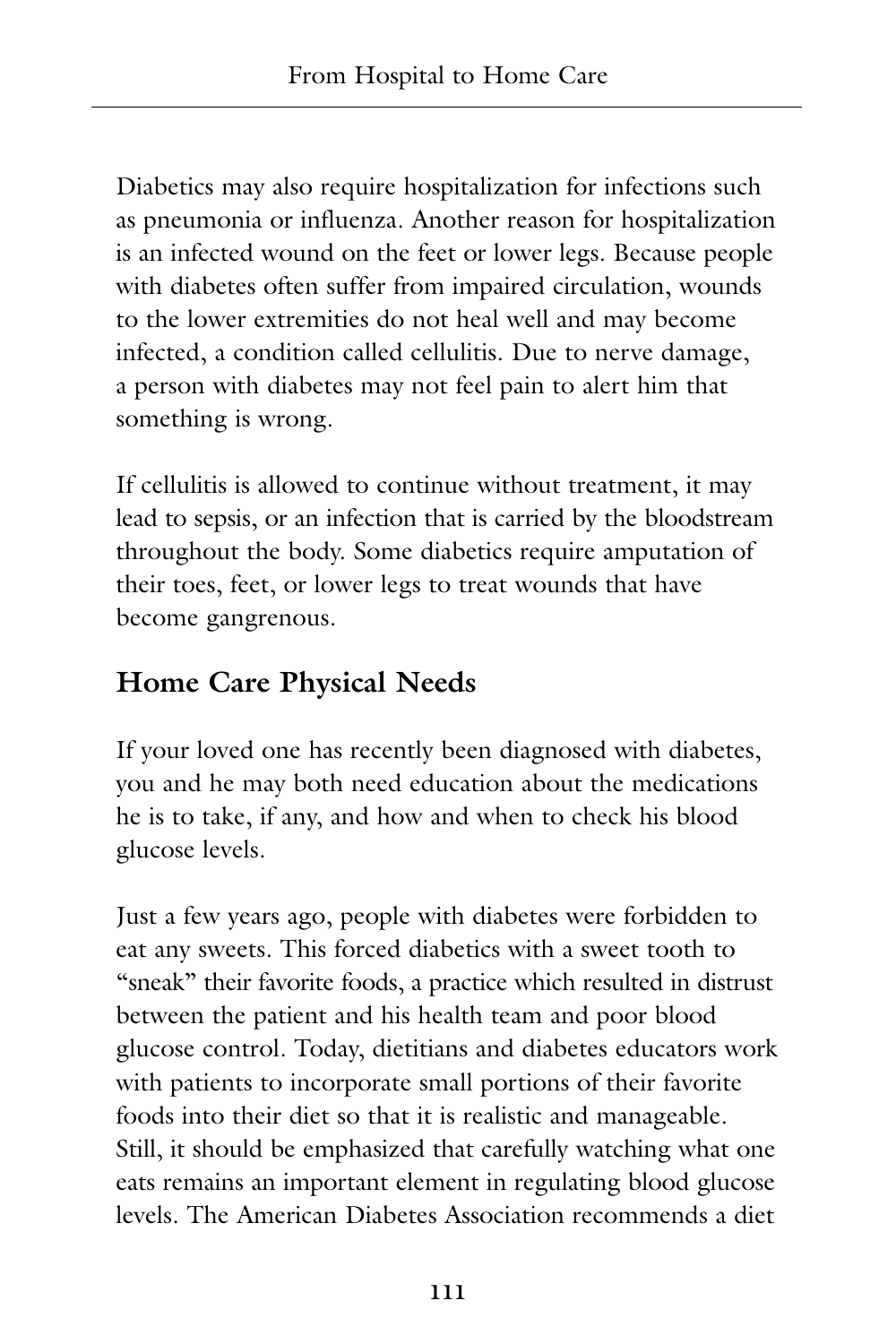with plenty of fruits, green leafy vegetables, whole grains, lean meats and fish and low or nonfat dairy items.

If you're cooking for a diabetic, you also need to take portion size into consideration. Restaurants typically serve portions of food that are much larger than a single serving size and we get accustomed to eating more food than we actually need. Since eating too much of even the right foods can lead to weight gain, it's important to get an idea of what a single serving of food looks like. For instance, a single serving of meat is no larger than a deck of cards, and a serving of milk is eight ounces, or about one-fourth the size of a large soda. When in doubt, go by the rule that a serving of food is usually no larger than a clenched fist.

In addition to watching his diet, your loved one will also benefit from regular exercise. Even walking around the block or spending some time on a stationary bicycle while watching television will help.

Another aspect of a diabetic's physical care is foot care. Because of the heightened risk of infection of the legs and feet, any foot problems, even something as simple as an ingrown toenail, should be treated by a podiatrist, a doctor who specializes in foot care.

Check his feet and legs at least once a week for injuries such as cuts, scratches and abrasions and notify his doctor if anything seems out of the ordinary. Don't assume you will hear a complaint if he is injured. Diabetics frequently suffer from a condition called neuropathy, or damage to the nerves, that diminish sensations in the feet and legs. Your loved one could have a badly infected cut and not even be aware of it.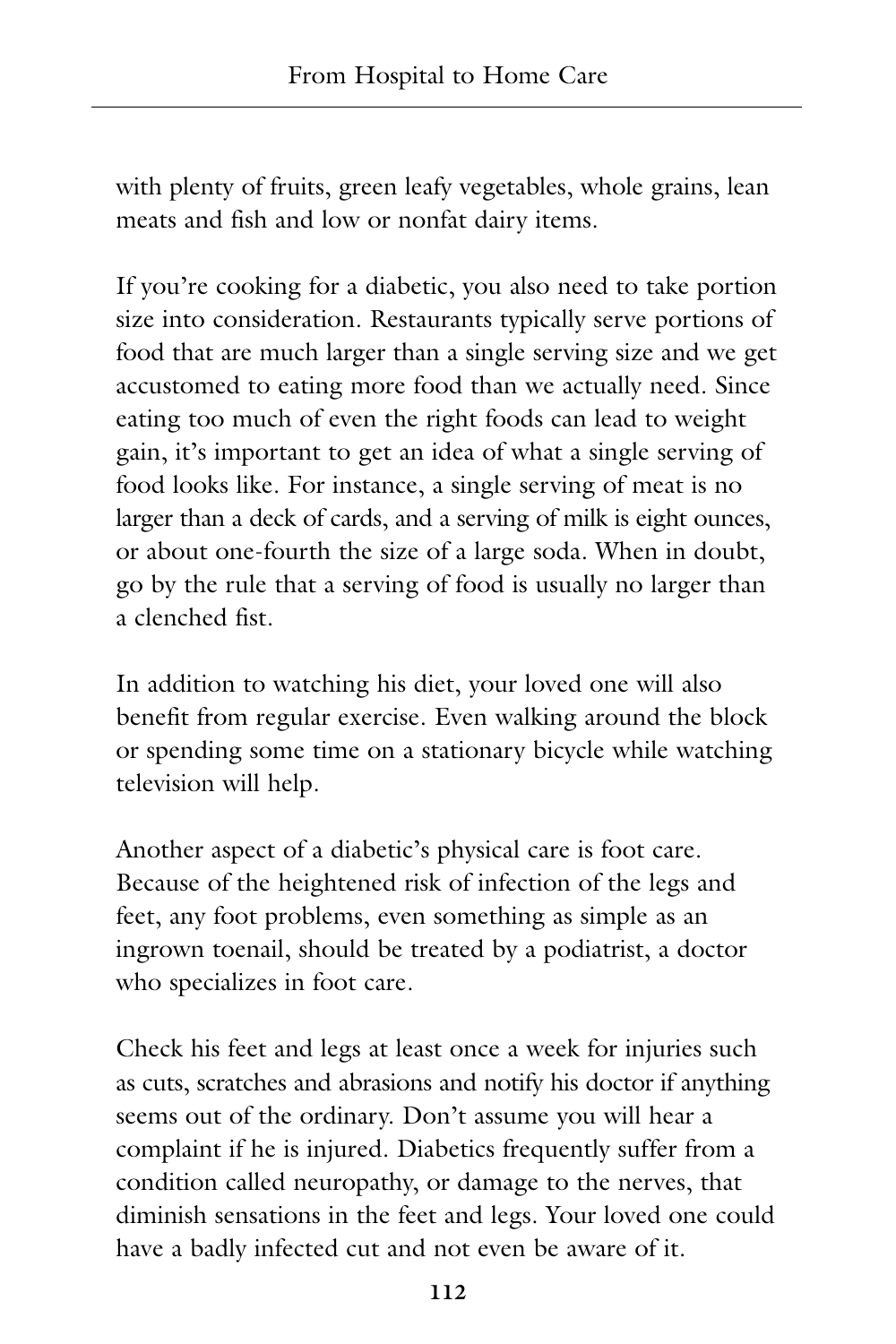If a diabetic does have an injury that becomes infected, the doctor may arrange for him to receive home health services so that a nurse can help treat the wound and make sure that it heals properly.

You can help prevent injuries by making sure that your loved one's shoes fit properly and by discouraging going barefoot. A heavy pair of slippers or socks with non-slip soles is an excellent investment.

## **Home Care Emotional Needs**

It is not uncommon for people to become anxious or depressed after being diagnosed with diabetes. This is especially true if the doctor is asking them to make significant lifestyle changes quickly. Doctors who received training several years ago may not be aware of the more lenient dietary guidelines for diabetics, so encourage your loved one to ask for a referral to a diabetes wellness educator or a registered dietitian who is trained in working with diabetics.

Another helpful intervention for the depression and anxiety that sometimes accompanies a diabetic diagnosis is attending a support group. The hospital social worker can refer patients to a diabetes support group that meets locally. Your loved one may find it reassuring and informative to talk with other diabetics who have adjusted well to living with the illness.

Finally, it's important to realize that your loved one's mood may be a clue as to his physical condition. If he is unusually irritable or easily angered, for instance, his blood glucose levels may be too high, and if he seems anxious or shaky, his blood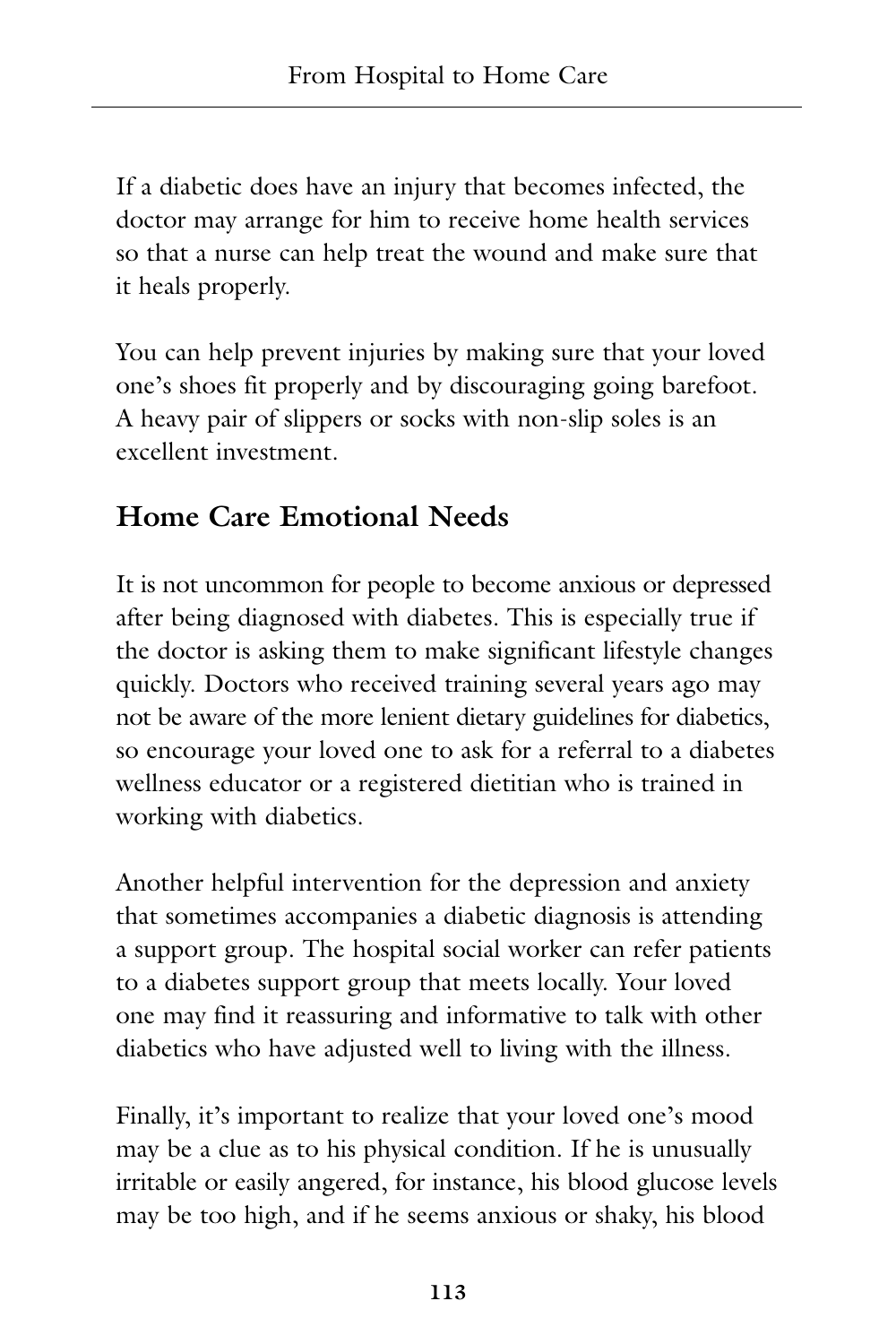glucose levels may be too low. Encourage your loved one to become aware of the link between blood glucose levels and mood so that he does not feel out of control or at the mercy of feelings he does not understand.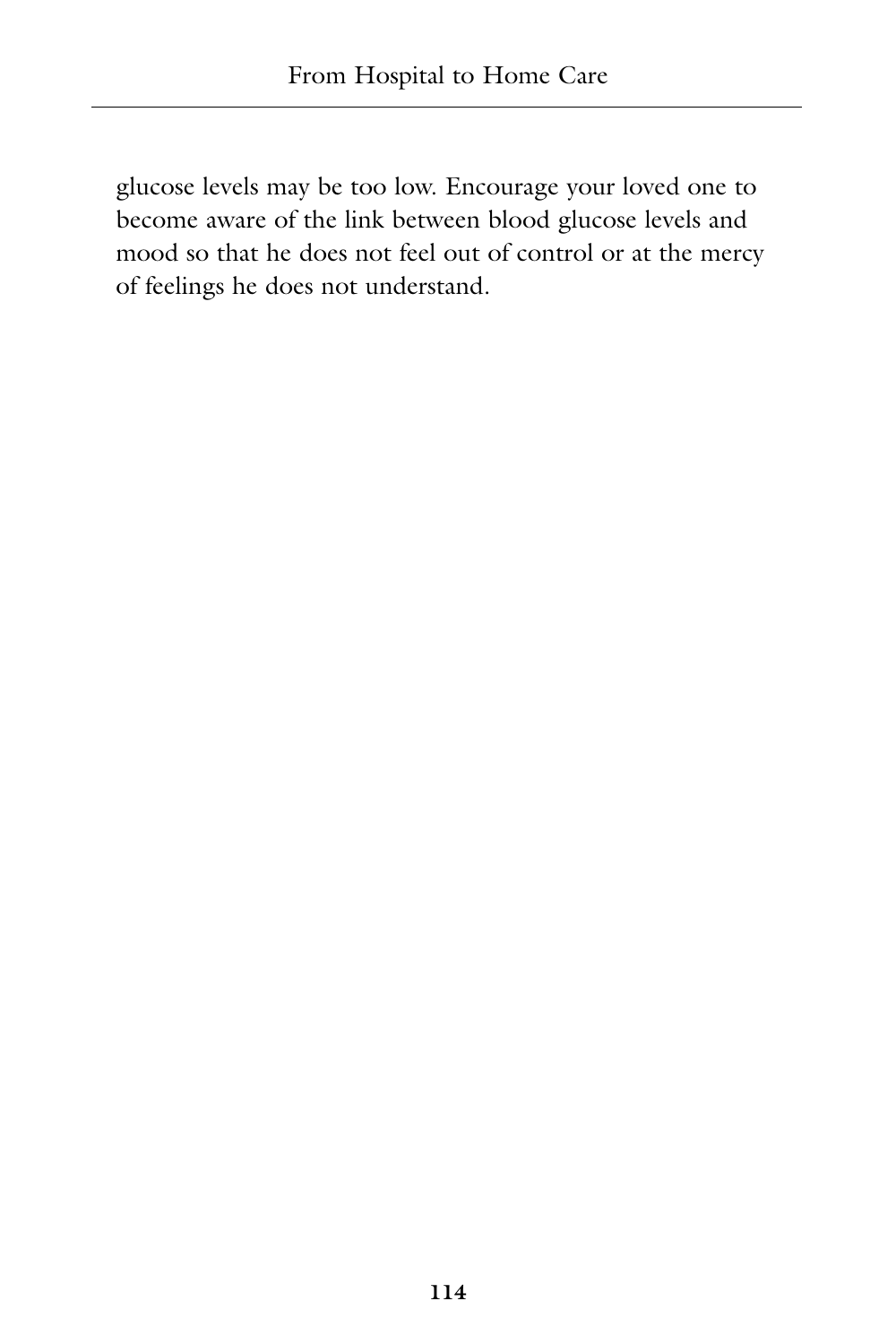## **CHAPTER SEVENTEEN Alzheimer's Disease and Related Dementias**

Dementia is the term used to describe a constellation of cognitive symptoms such as short- and long-term memory loss, impaired decision-making ability, inability to recognize everyday objects, poor impulse control and difficulty planning and completing a task like going to the bathroom or getting dressed.

The most common cause of dementia is Alzheimer's disease, a condition which causes plaques and tangles in the nerve cells of the brain. Other common causes of dementia include vascular dementia (a dementia caused by reoccurring small strokes), late stage Parkinson's, long-term alcohol abuse, dementia with Lewy Bodies and front temporal dementia.

### **Statistics/Demographics**

Age is the greatest risk factor for developing dementia, although early-onset Alzheimer's has a strong genetic link. According to the Alzheimer's Association, nearly 5.4 million people in the United States and 500,000 people in Canada are living with a diagnosis of Alzheimer's or a related dementia. Additionally, one in eight people over the age of 65 and one half of people over the age of 85 experience dementia symptoms. Two-thirds of the people currently living with Alzheimer's disease are women.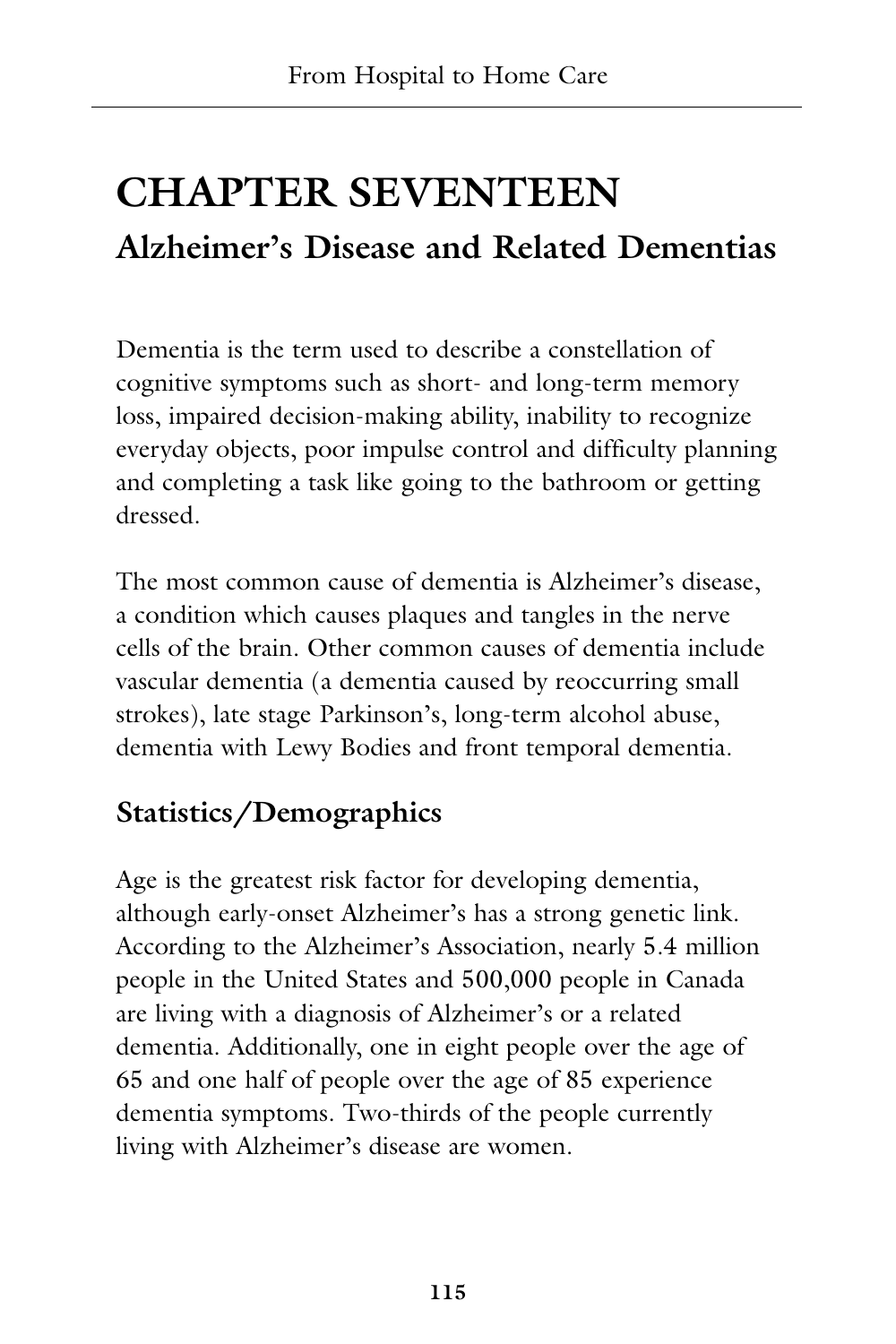Because the population in North America is aging at the fastest rate in history, the number of people living with Alzheimer's disease is predicted to double by the year 2050.

## **Prognosis**

Alzheimer's is considered a terminal disease, though it may progress very slowly. People who have been diagnosed with Alzheimer's disease may survive as few as two years or as many as twenty years.

Alzheimer's can kill by damaging the brain until people no longer remember how to perform basic life functions such as swallowing and breathing. In many cases, though, death comes when older people experience complications of dementia such as aspiration pneumonia (a lung infection that occurs when food is inhaled into the lungs) or a serious fall.

### **Reasons for Hospitalization**

Alzheimer's disease in itself does not necessitate hospitalization, but people with dementia may be hospitalized after developing infections like pneumonia, influenza or even urinary tract infections. Dementia also makes people more vulnerable to falls and hospitalization may occur after a fall that results in a broken bone or head injury.

A patient with Alzheimer's may also be hospitalized after wandering away from home and suffering frostbite, heatstroke, dehydration or injury.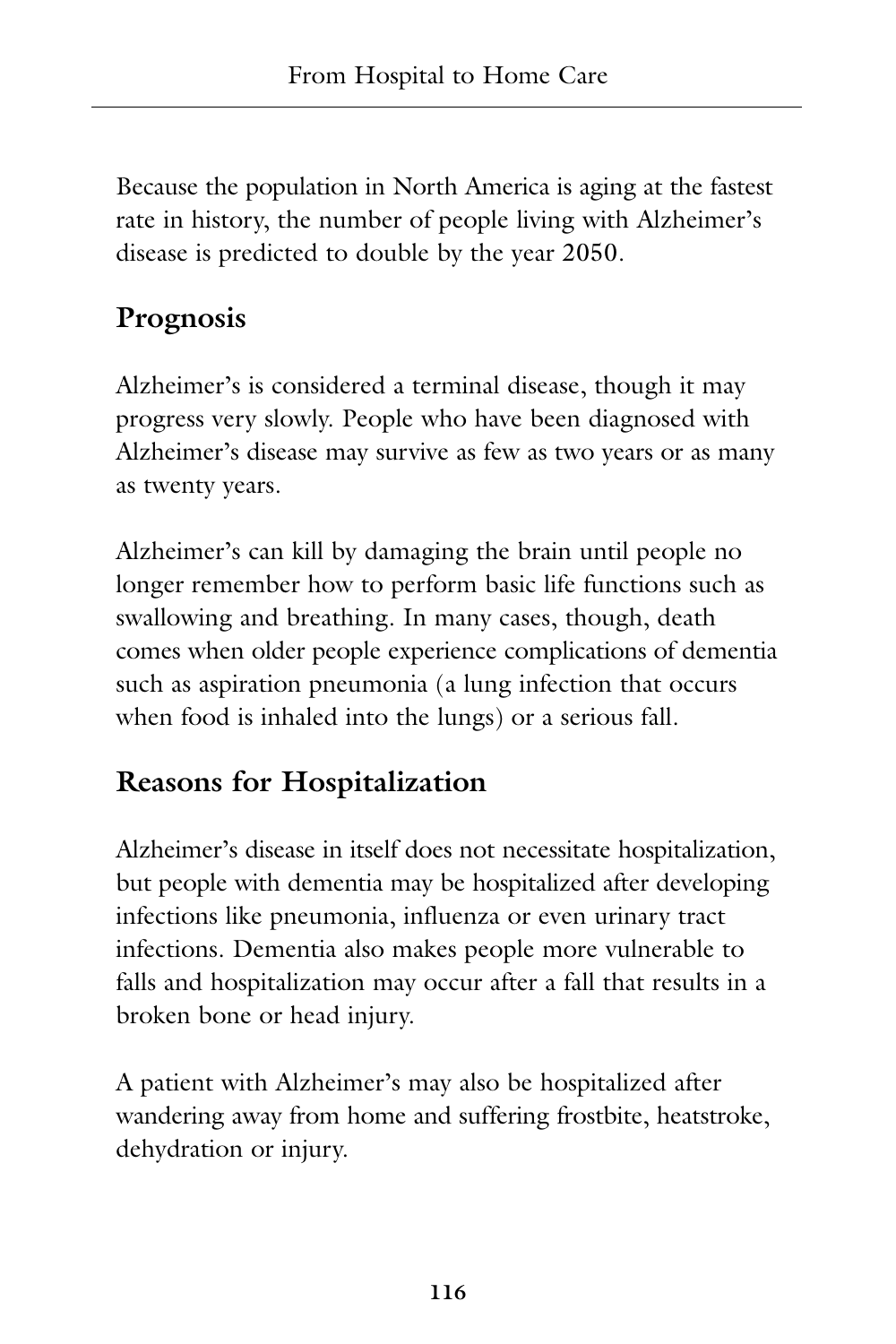Finally, some Alzheimer's patients come to hospital emergency rooms with injuries that cannot be easily explained. Because people with dementia can be exhausting to care for and are therefore at a higher risk for being abused or neglected, a person with a suspicious injury may be hospitalized until the medical staff is positive that the patient is being discharged into a safe environment.

#### **Home Care Physical Needs**

The amount of physical care an Alzheimer's patient requires depends on the stage of the illness. A person experiencing early to mid-stage Alzheimer's symptoms may show significant cognitive impairment but very little physical impairment. This can make caring for your loved one challenging. As the exasperated wife of one Alzheimer's patient said after her husband wandered away from home, "It's like trying to take care of a two-year old who is bigger than I am."

The greatest physical risks to patients in the earlier stages of dementia include falling, wandering and injuring oneself at home.

It's practically impossible to guarantee that you will prevent your loved one from falling. Even skilled nursing facilities that offer dementia care units cannot promise that their patients will never fall. You can reduce the likelihood of falls by removing throw rugs, making sure the patient's shoes have non-slip soles, installing grab bars and non-slip mats in the bathroom and bathtub and by making sure that your loved one uses a walker or cane if the doctor has recommended that she do so.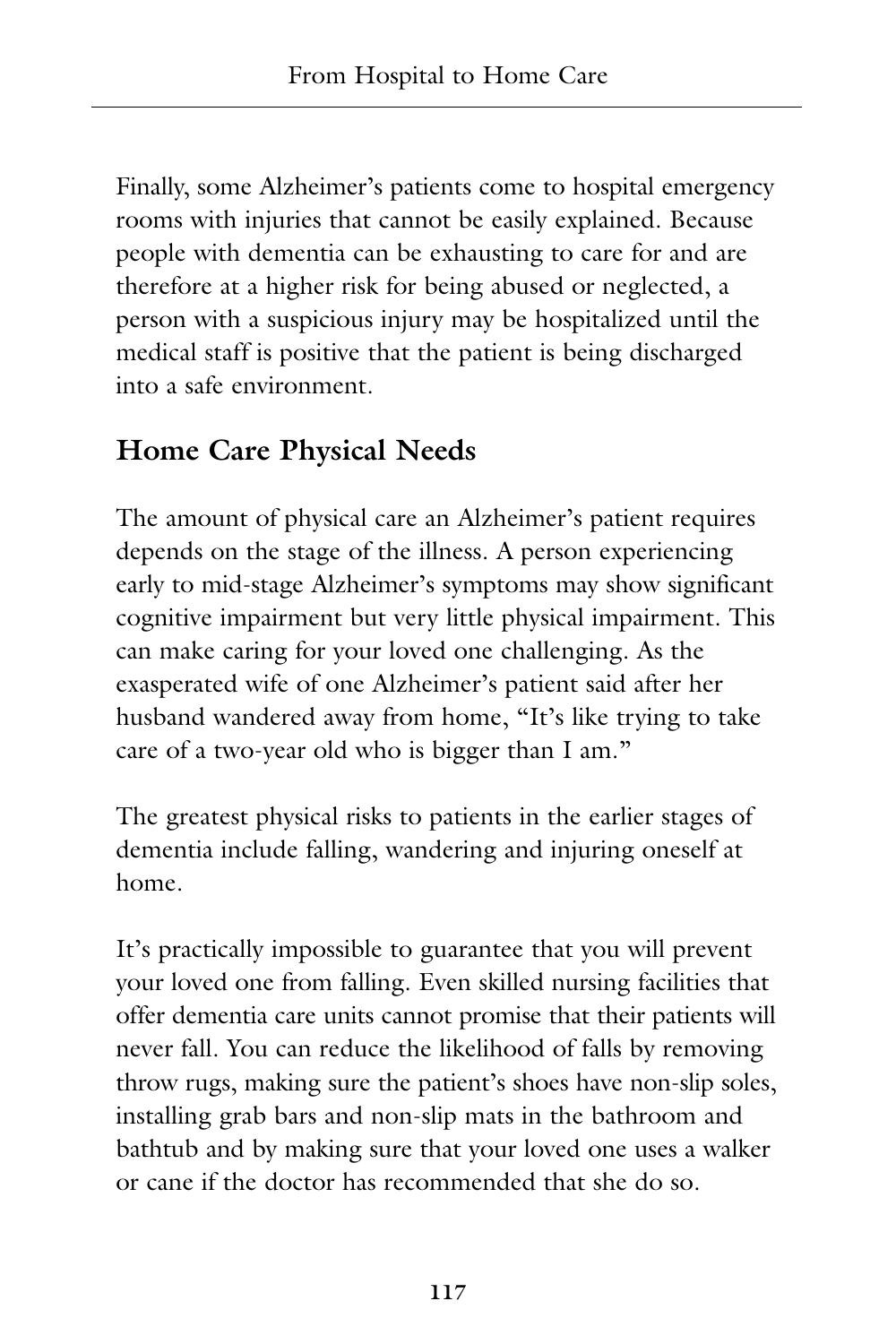People experienced in Alzheimer's care often say that it's not a question of if an Alzheimer's patient will wander—it's a question of when. Wandering, also referred to as elopement, may occur for many different reasons. People with dementia become confused about time and space. They may forget the layout of the house they've lived in for thirty years. Thus, a person trying to get to the bathroom in the middle of the night may become confused, wander out the front door and be unable to find her way back inside.

Being unable to recognize familiar surroundings is a scary experience for the Alzheimer's patient. Many people with Alzheimer's disease ask their caregivers to take them "home," even if they are at home. They may wander around the house, desperately looking for the door that will take them back to an environment that they remember and feel comfortable in. All too often, they find a door leading to the outside instead.

Your loved one may also wander if she gets confused while taking a walk in the neighborhood. Ruth, an Alzheimer's patient who had lived with her daughter for almost ten years, used to go out and pick up the paper every morning. Her daughter thought it was a good way for her to enjoy being outside and get a little exercise. She never dreamed this behavior could put Jenny in harm's way. One morning, Ruth went out to get the paper as usual and didn't return. Her daughter found her wandering several blocks away, still holding the paper in one hand. Ruth had forgotten which house belonged to her daughter.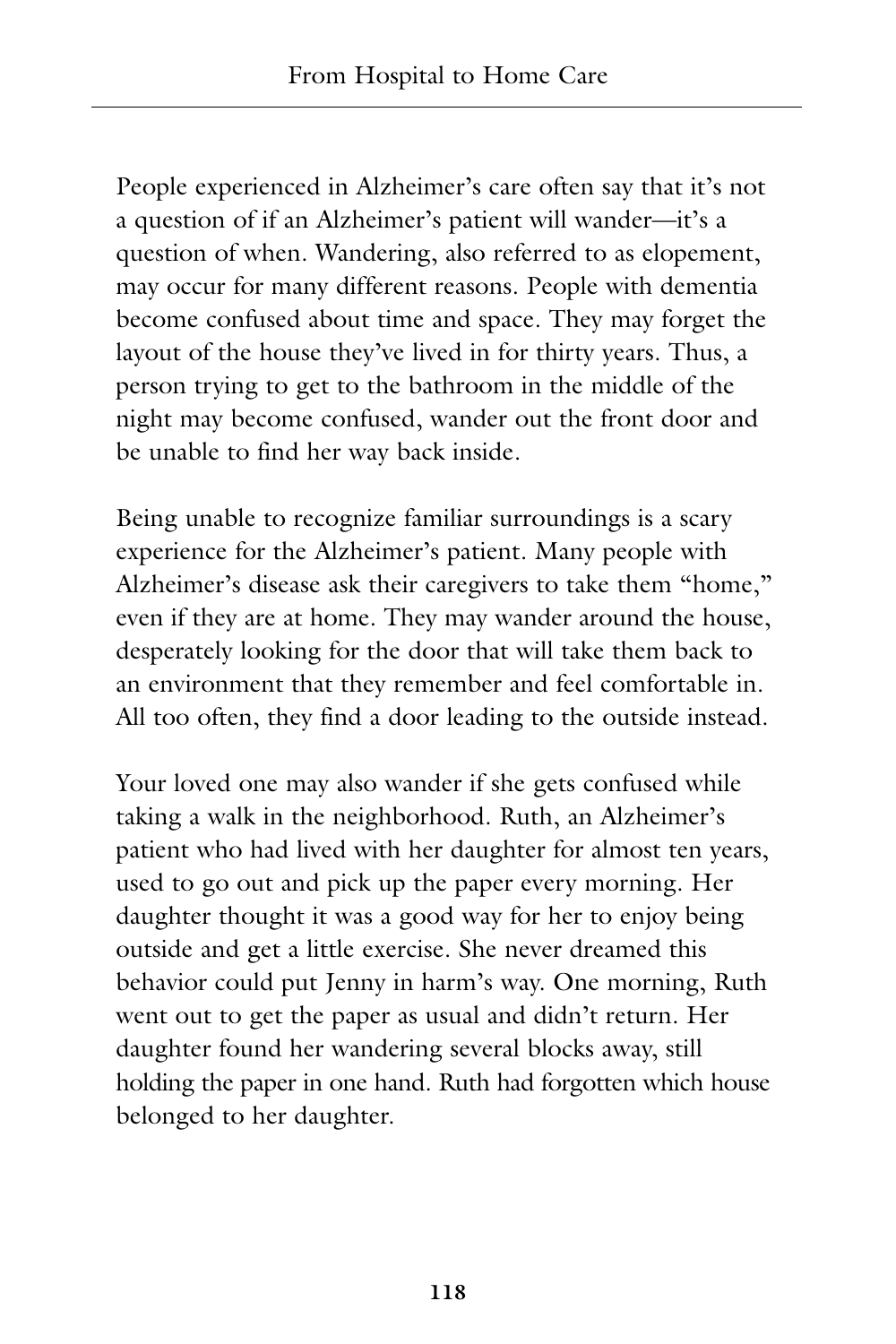Like falls, wandering cannot always be prevented, but there are steps you can take to reduce its likelihood and minimize the danger should it occur. One inexpensive measure you can take is to add a chain lock to each outside door. Install the lock away from the doorknob and below or above your loved one's eye level so that she is unlikely to notice it. Chances are she will not be able to figure out how to undo the lock.

You can also purchase a door alarm which beeps loudly when a door is opened. The noise will alert you when your loved one is trying to exit the house and it may startle her away from the door as well.

Another simple way to help keep your loved one safe is to disguise outside doors with wallpaper, or to place large red signs on them that say "STOP" or "DO NOT ENTER."

These ideas may seem overly simplistic, but a confused, disoriented person usually cannot figure out tricky locks and door alarms and will hesitate to disobey a sign that forbids entrance.

Just in case your loved one does make it out the door, you can take certain steps to reduce the likelihood that she will become lost or injured. If your neighbors do not already know your loved one, take her to their doors and introduce her to them. Explain to your neighbors that your loved one is forgetful and that if they see her outside without you, they should call you immediately. Then provide a phone number where you can be reached easily as well as the phone numbers of some other family members who can intervene if you can't be reached.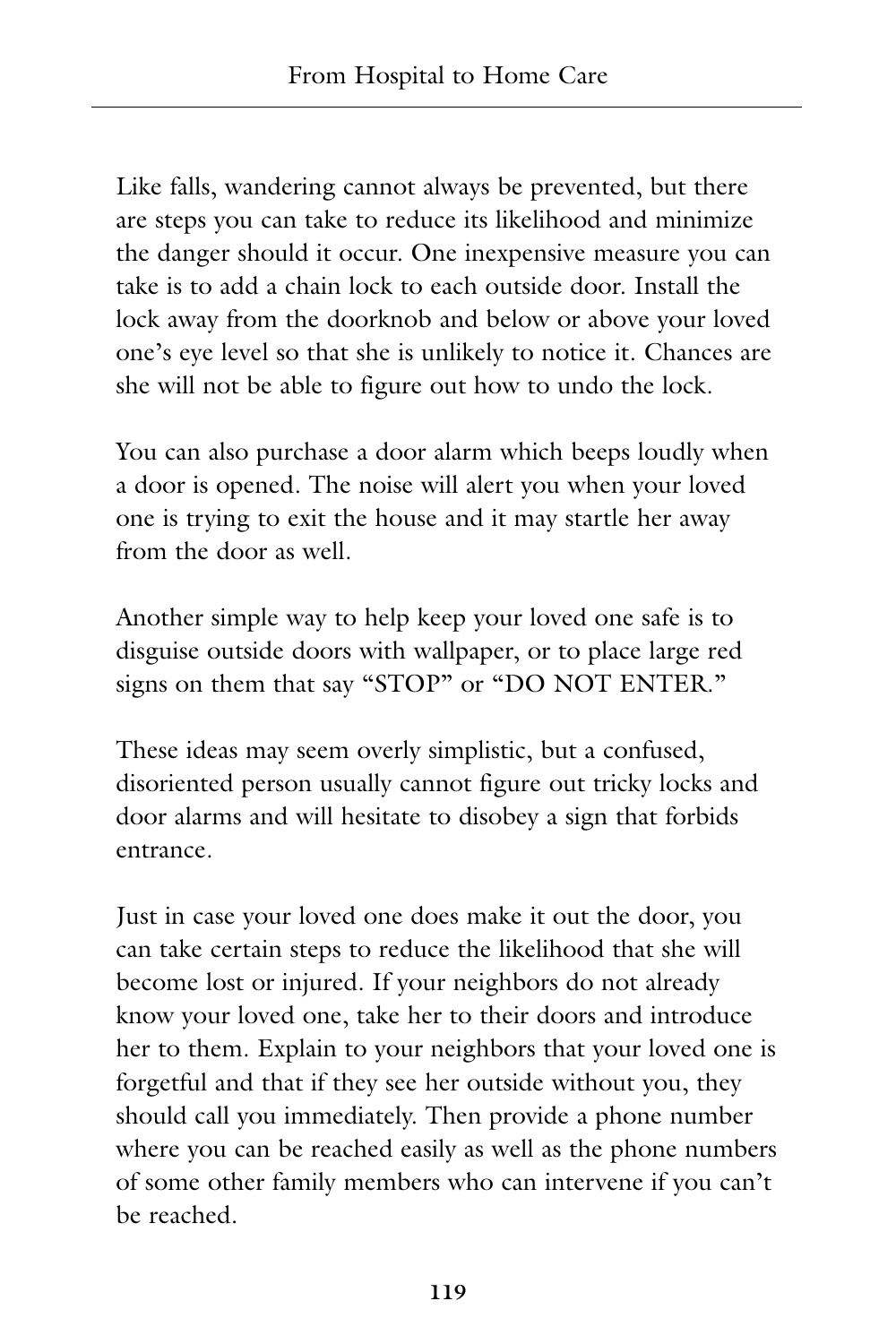For a yearly fee, you can also enroll your loved one in the Alzheimer's Association's Safe Return program. The Safe Return program provides a durable bracelet for the individual to wear. Information on the bracelet includes a name or nickname, an identification number, a notice that your loved one suffers from a cognitive disorder and a toll-free phone number that a professional rescuer or a Good Samaritan can call if they find your loved one alone.

For a minimal fee, you can also get a bracelet that identifies you as a caregiver, so that if you should experience a medical emergency, the rescue personnel will know to look out for your loved one as well.

Another danger to be aware of is the risk of injury at home due to burns, scalding or ingesting toxic substances. Most burns occur in the kitchen during meal preparation. If your loved one likes to help you with meals, steer her towards tasks like setting the table or peeling potatoes that keep her away from the stove and oven. Cigarettes are another source of fire and burn injuries. Make sure that your loved one does not have access to cigarettes or to a lighter unless you or another caregiver is nearby to supervise her. Talk to her doctor about prescribing a nicotine patch to help her through withdrawal symptoms. Also, be aware that for many people with Alzheimer's, out of sight really is out of mind. If you confiscate the cigarettes without making a fuss about it, your loved one may forget about them entirely.

Scalding injuries can occur in the kitchen when a confused person accidentally tips a pan with hot fluids. Another source of scalding injuries is hot tap water. Lowering the temperature on your hot water thermostat can significantly reduce the risk of scalding injuries while washing hands, bathing, or showering.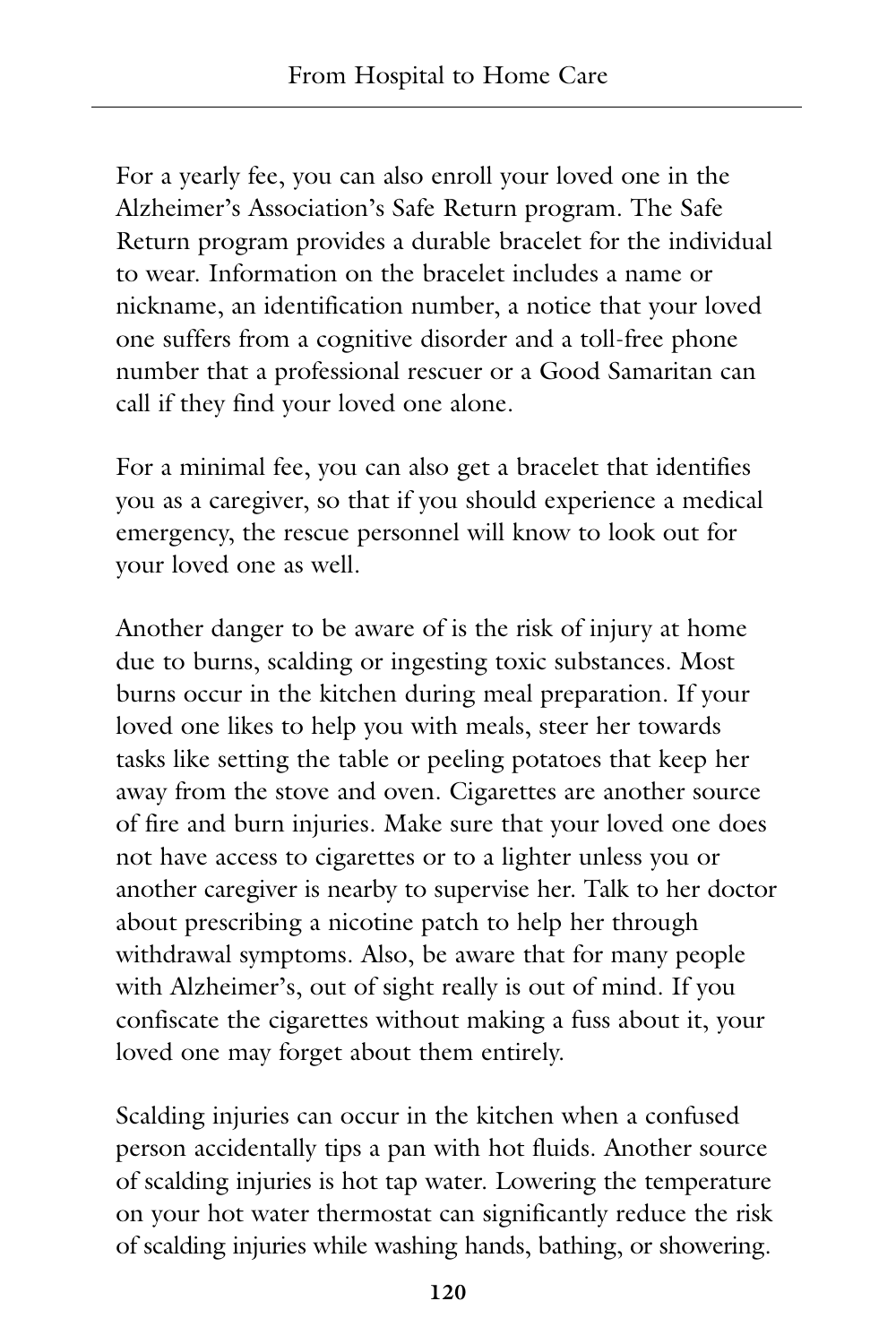#### **Home Care Emotional Needs**

Depression is often a problem for people with dementia. It may occur immediately after diagnosis or after an individual suspects he or she has a cognitive problem. An Alzheimer's diagnosis is devastating news, especially to someone who has always valued being "sharp," and in the earliest stages of Alzheimer's, your loved one may be acutely aware of her declining abilities. The Alzheimer's Association offers online support for people who are aware of their diagnosis; some local chapters also offer face-to-face support groups.

You can help by listening supportively as your loved one discusses her thoughts, feelings and concerns around this disease. You can also help your loved make arrangements with which she feels comfortable. This might include helping her find a financial planner to make sure her money is secure or an elder care lawyer to draw up legal documents such as a living will or durable powers of attorney for healthcare and financial purposes. Try to respect the person's wishes, even if the requests seem strange or even morbid.

One man, for instance, asked his brother to take him around to different nursing homes so he could decide in advance where he would go if he could no longer be cared for at home and a woman insisted that her husband take her to the local funeral parlor so she could discuss her final wishes with the funeral director. Both felt much better for having made these arrangements while they were still cognitively able.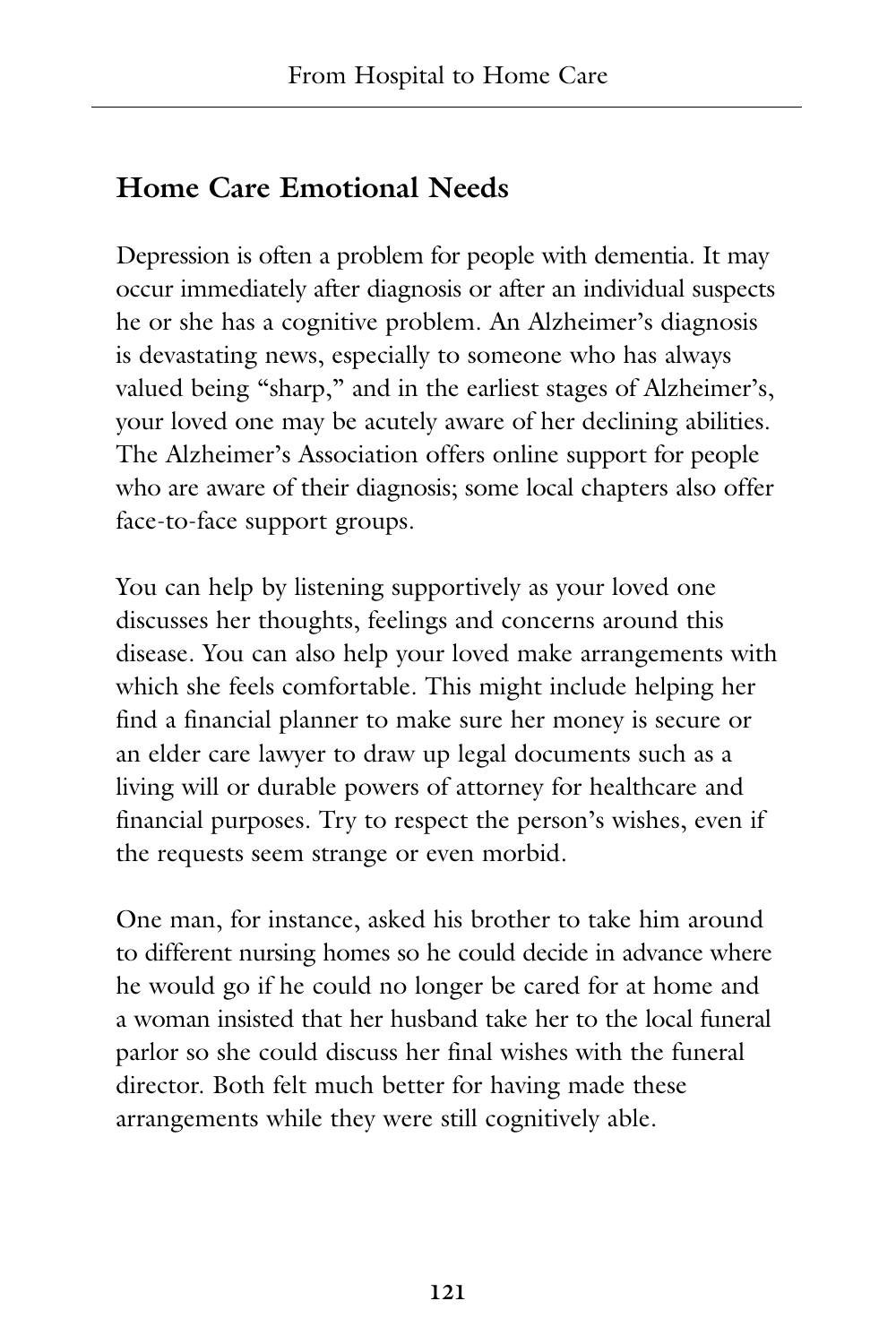During this time, it may be tempting to promise your loved one anything to calm her fears. ("Of course I won't put you in a nursing home, Mom.") While it is likely your loved one will not remember these promises at a later time, family members who have made them may feel guilty or ashamed if they have to go back on their word down the road. Instead of making a promise you may not be able to keep, it's better to say something like, "No one knows the future, Mom, but I promise I will take care of you here at home as long as I can."

Depression may also become a problem later in the disease process, long after your loved one has lost all self-awareness to recognize her decline. Depression that occurs later in the disease process is usually caused by chemical changes in the brain. This type of depression usually responds well to antidepressant medications. It also helps if you can maintain a calm, soothing attitude.

Anxiety is also an issue for many people with dementia. Some people are afraid without knowing why. Others may worry about needing to get "home," even if they are home. Still others will focus on fulfilling a past responsibility, thinking they have to go to work or pick the children up from school. Dementia patients who are anxious often ask the same question or make the same comment over and over.

This behavior can stretch a caregiver's patience to the breaking point. It may help to remember that your loved one isn't doing this on purpose. She does not remember that she asked, and you answered, the same question only a few seconds ago. Her brain is "stuck" in a groove much like a scratched vinyl record. To get her unstuck, try focusing her attention on another topic like listening to music, watching a television program she enjoys or looking at family pictures.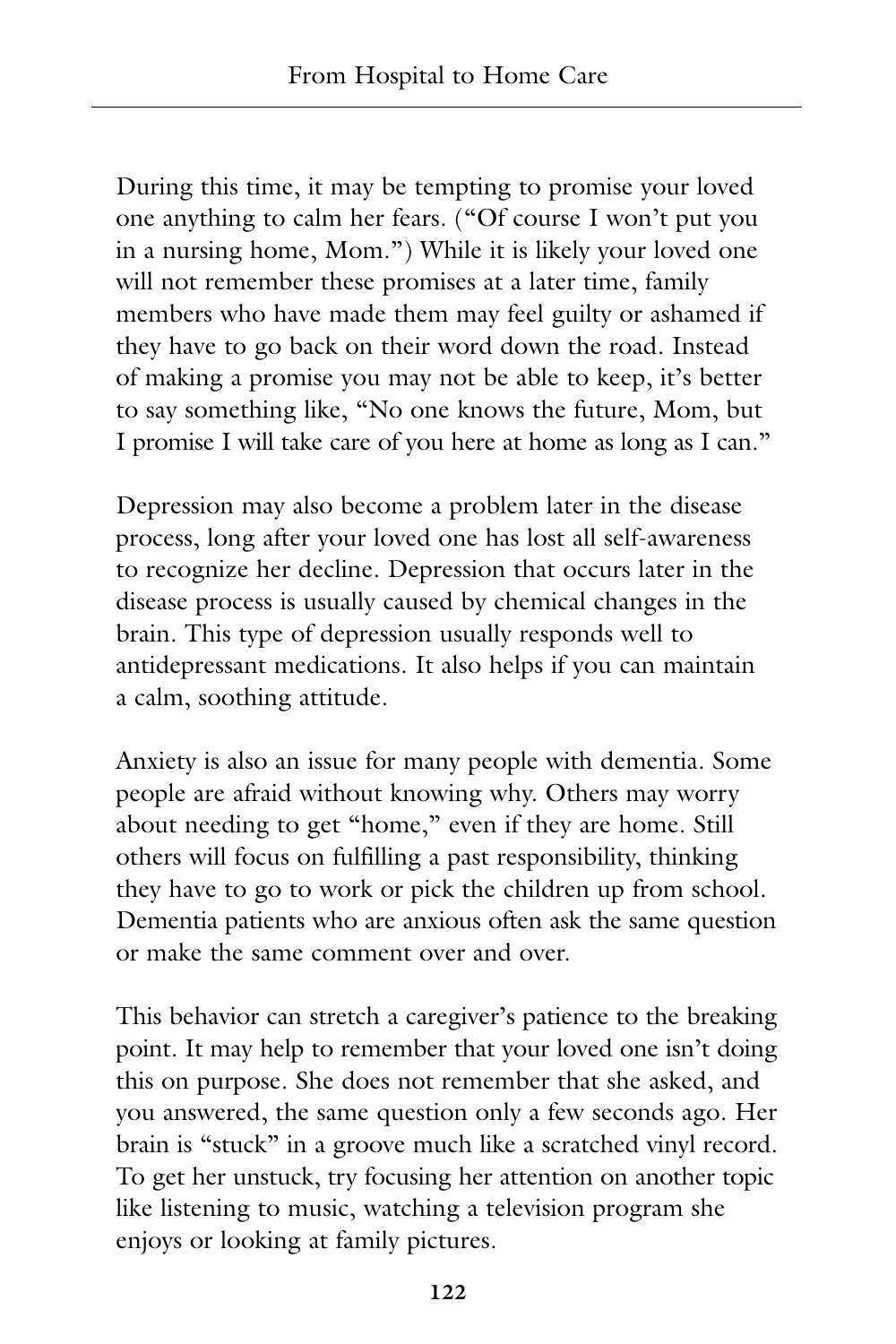There may be times when the best response involves "therapeutic deception," or going along with your loved one's reality. If your loved one asks why her mother hasn't come for her, for instance, avoid saying, "Your mother has been dead for twenty years." A blunt response like this can create fresh grief and anxiety. It's better to engage in what is called "therapeutic lying" and provide a response that will calm your loved one, "I'm imagine she'll be along soon," or "I think she's running late today. Why don't you help me bake this pie until she gets here?"

Lisa, who took care of her aunt with Alzheimer's disease, remembers how shocked she was when her aunt did not remember the death of her husband, Lisa's uncle. "The first time she asked me where George was, I blurted out that George had died three years ago. Aunt Laurie cried for the rest of the day. The next time she asked, I said, 'Oh, I imagine he's still at work.' She nodded and that was the end of it."

Another emotional issue for people with dementia is paranoia. It's not unusual for people with dementia to accuse their caregivers of stealing from them or even hurting them physically. Statements like this can be very hurtful when you're trying your best to help your loved one.

Perhaps even harder to deal with is your loved one making such accusations against another caregiver. On the one hand, you want to protect your loved one if abuse or neglect is occurring; on the other hand, you're aware that her version of reality is not always objective reality. If you trust the other caregiver, talk with him or her about the accusations and try to figure out from where they may be originating.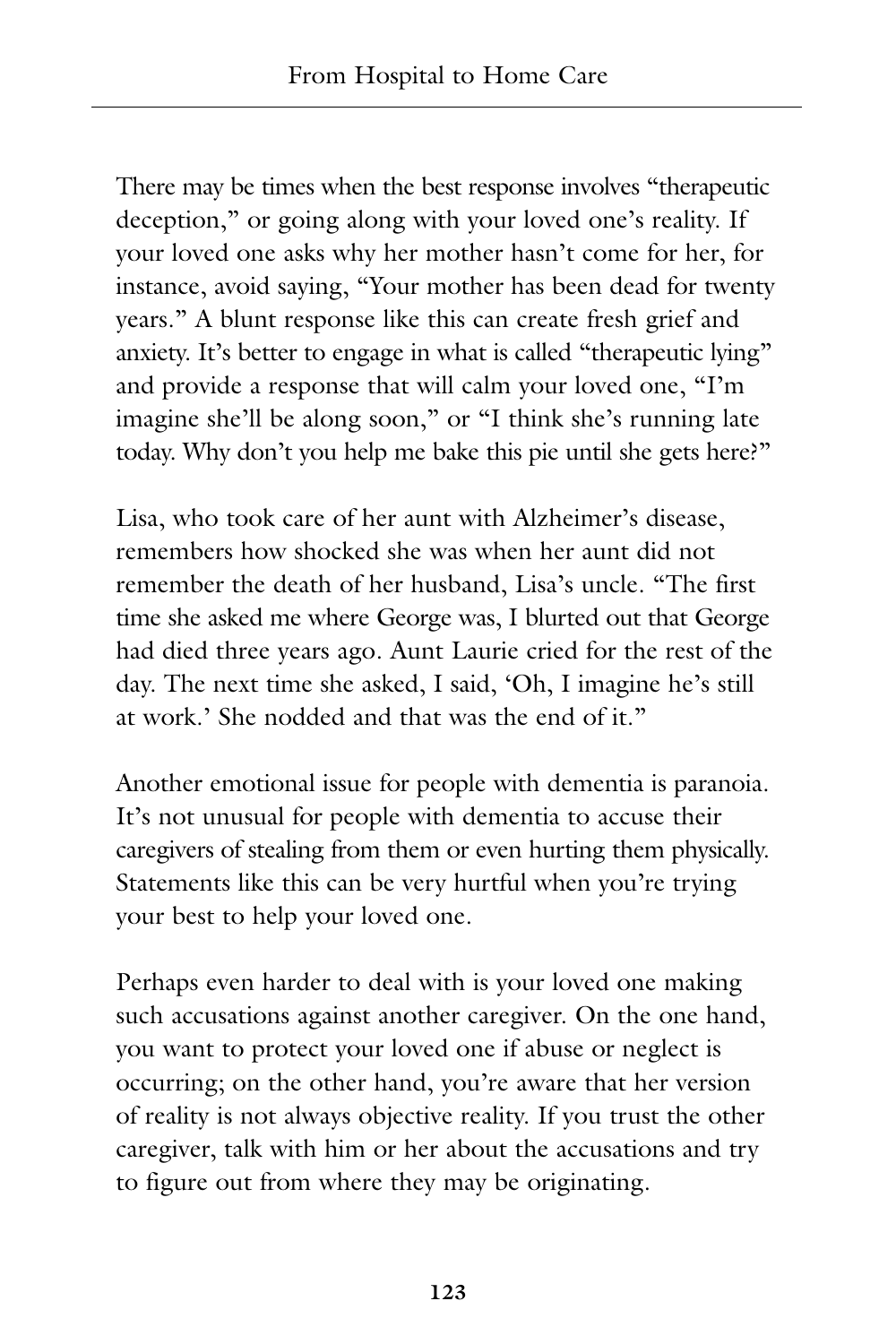## **CHAPTER EIGHTEEN Parkinson's Disease**

Parkinson's is a neurological disorder, a disease that attacks the nervous system which affect how a person moves. Symptoms of Parkinson's disease include tremors, walking with a shuffling gait or "freezing" while walking, inability to show facial expression, rigid muscles, loss of automatic movements such as swinging your arms when you walk, speech that is soft or slurred and, in some cases, dementia.

These symptoms are primarily caused by low levels of two neurotransmitters, dopamine and norepinephrine. Neurotransmitters are substances that enable the nerve cells of the brain to communicate with each other. Another change in the brains of some people with Parkinson's disease is the appearance unusual "clumps" of protein called Lewy Bodies. The presence of Lewy Bodies has been linked to dementia symptoms.

## **Statistics/Demographics**

According to the Parkinson's Disease Foundation and Parkinson Society Canada, over one million individuals in the United States and 100,000 individuals in Canada are currently living with Parkinson's. Approximately 70,000 new cases are diagnosed each year in these two countries. Age appears to be the greatest risk factor for developing Parkinson's disease—of those living with the disorder; only about four percent were diagnosed before the age of 50. Men are at 1.5 times greater risk of developing Parkinson's than women.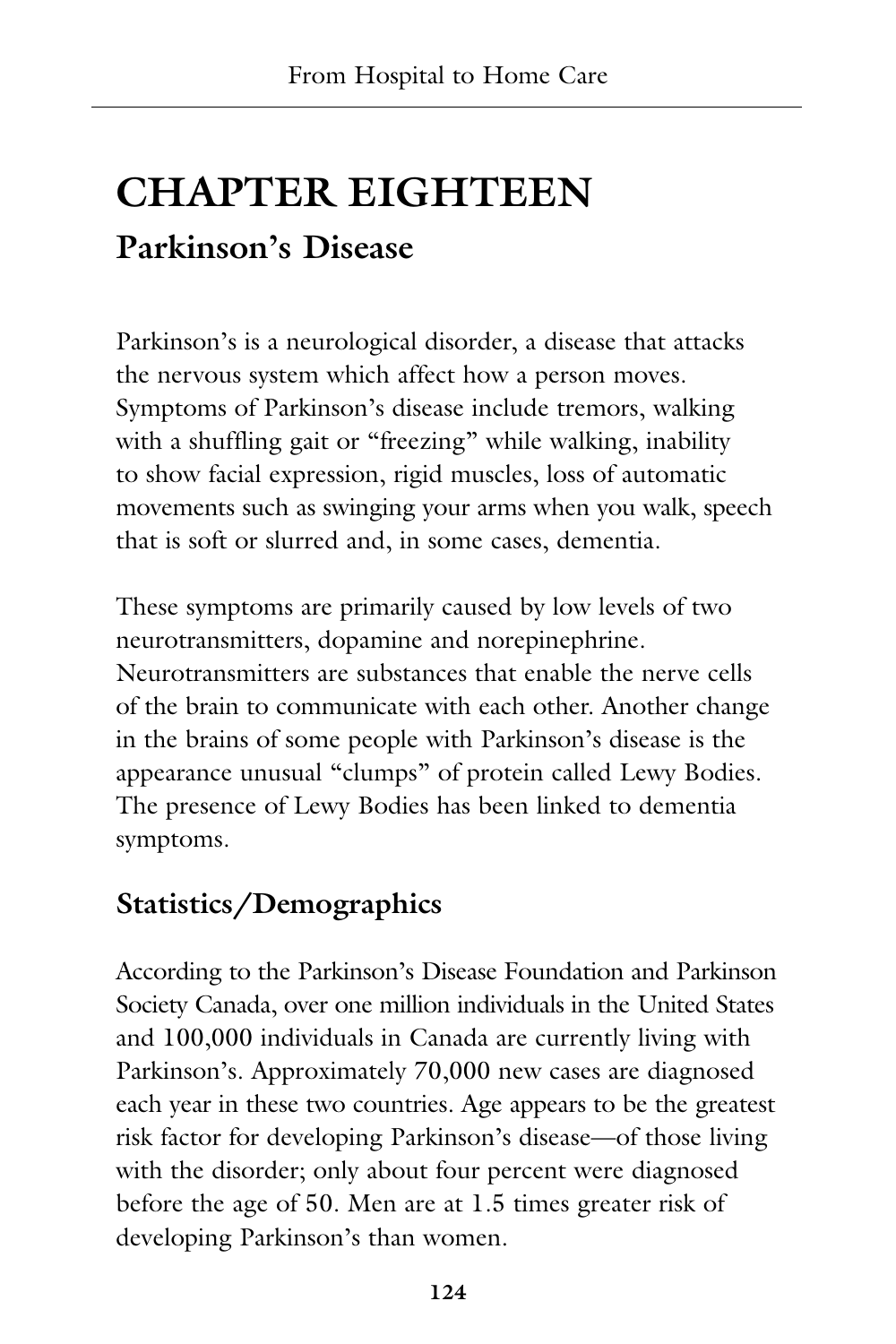## **Prognosis**

Parkinson's disease advances at different rates for different people. There is no way to tell how quickly symptoms may progress. Some people experience significant physical disability within a few years after diagnosis; others remain independent for years. The popular actor Michael J. Fox, for instance, has lived for more than a decade with Parkinson's and to date is still able to work as a performer.

Parkinson's disease is not considered fatal and does not affect life expectancy. In a few cases, secondary complications of advanced Parkinson's such as choking or inhaling food into the lungs (aspiration pneumonia) may cause premature death.

### **Reasons for Hospitalization**

Parkinson's patients typically come to the hospital after suffering from a fall or after developing an infection like pneumonia or influenza.

Planned admissions for patients who have chosen to undergo surgery for deep brain stimulation are also not unusual.

## **Home Care Physical Needs**

Many Parkinson's disease patients remain relatively independent long after diagnosis. Others have more trouble and require more physical assistance.

One of the most common and frustrating issues that people with Parkinson's experience is difficulty getting dressed and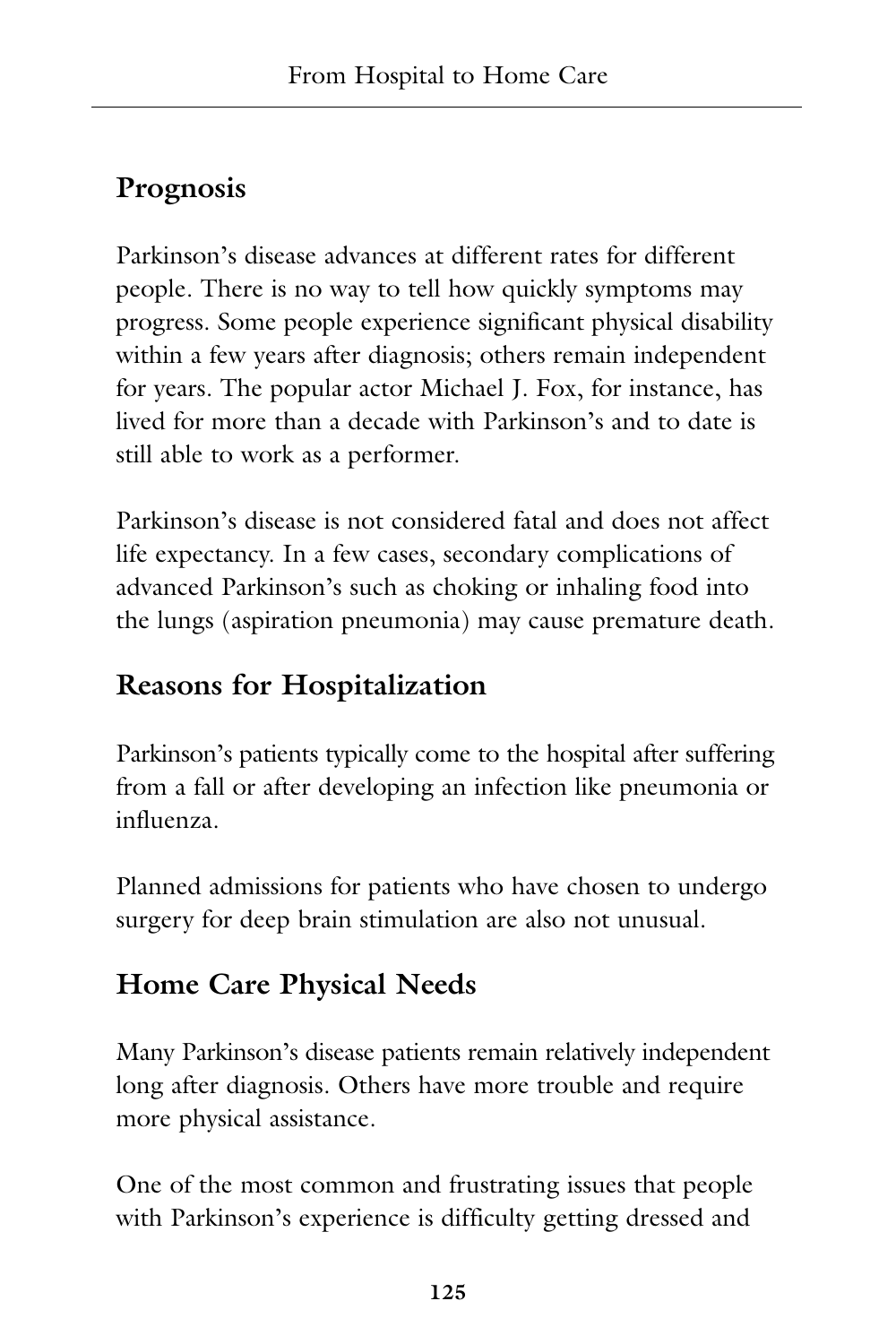grooming themselves. Tasks like buttoning shirts, doing up zippers, handling a razor or a toothbrush, or even stepping into a pair of sweat pants require fine motor coordination that most Parkinson's patients lack. If your loved one has trouble with these activities of daily living, notify his doctor. The doctor may suggest that your loved one work with an occupational therapist to identify adaptive techniques and equipment.

Older adults with Parkinson's are also at risk for falls. People with Parkinson's often walk with a slow, shuffling gait. The shuffling increases the risk of tripping. Parkinson's patients may also "freeze" while they are walking. A physical therapist can provide you with useful tips for reducing the risk of falls in those with this disease. Common suggestions include standing up as straight as possible, making sure the heel hits the ground first with each step, being aware of one's center of gravity and using assistive devices (e.g., walker or cane) as prescribed. Gentle exercise programs like tai chi or yoga can reduce the risk of falls by improving strength, flexibility and awareness of the body.

An individual with Parkinson's may experience problems with constipation. This is partly a symptom of the disease, which slows the digestive tract. It may also be a side effect of some medications routinely used to treat Parkinson's disease. Encouraging your loved one to eat foods high in fiber can resolve this problem without the need for medical intervention. If your loved one is severely constipated and cannot find relief from home remedies, talk to his doctor and ask about the possibility of adding a laxative to his list of medications.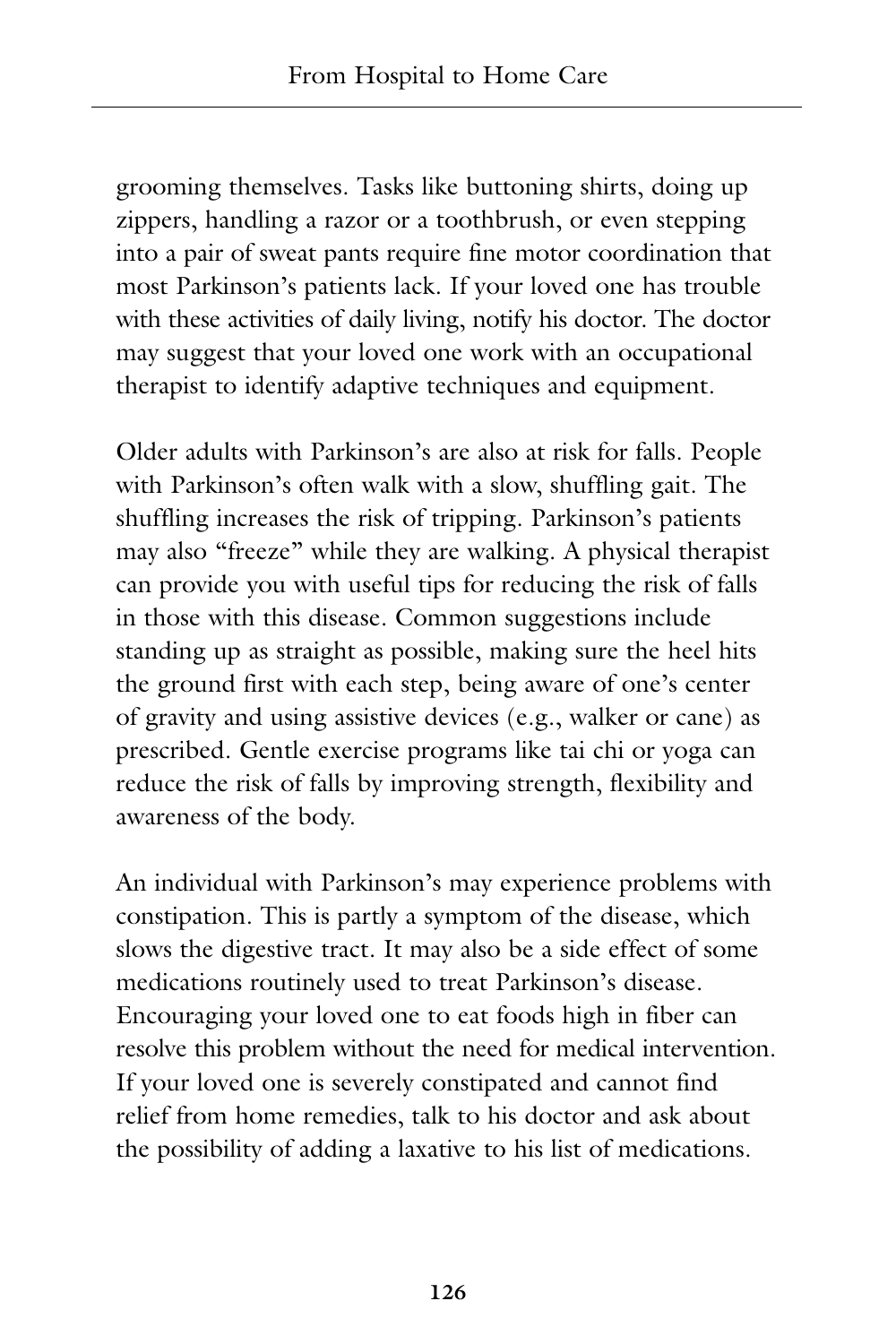Rigid muscles are typical of Parkinson's disease, but they can also be a source of discomfort and annoyance. Gentle massage therapy can help relieve muscle tension and promote relaxation and a sense of wellbeing. Many patients with Parkinson's find that exercises in physical, occupational and speech therapy are extremely helpful in allowing them to regain functions they thought they had lost forever. It is important for individuals to consistently practice these exercises, however. If you do not have the time to assist your loved one in his or her exercises, consider getting support from a nearby rehabilitation center or hiring a private duty caregiver.

## **Home Care Emotional Needs**

Depression is a common reaction to a Parkinson's diagnosis. Nobody likes the idea of having a physically disabling condition. Many people find comfort in attending support groups; it allows them to see that they are not alone with their problems, encourages socializations and introduces them to helpful ideas for coping with day to day tasks.

One-on-one therapy is also helpful for people with Parkinson's disease, especially if the therapist is familiar with Parkinson's and can combine cognitive behavioral therapy, which has an excellent track record for alleviating depression, with life skills training to help your loved one adapt to his new reality.

In some cases, depression and anxiety occurs due to chemical changes in the brain. Medication works well to control these symptoms.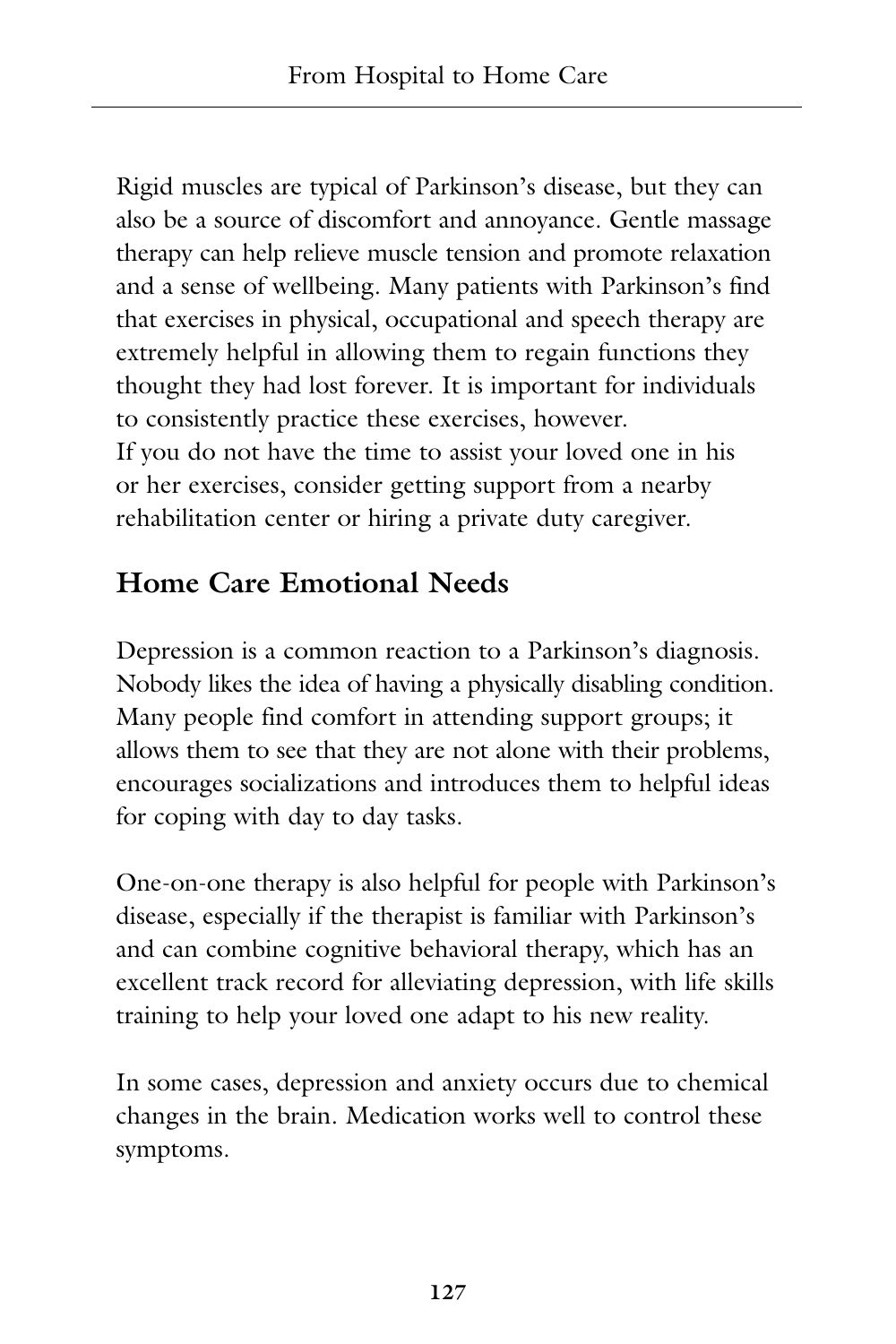Some people with Parkinson's experience hallucinations, delusions or other psychotic symptoms. These symptoms are usually a side effect of medications that increase the supply of dopamine in the brain. If this occurs, let the doctor know what is going on as soon as possible, so he or she can adjust the medications.

Finally, maintaining a close, trusting relationship with his treatment team is essential for your loved one's physical and emotional wellbeing. If your loved one does not like someone closely involved in his care, he may be less likely to report significant symptoms or to ask for needed assistance. If a conflict between your loved one and his treatment team does arise, you can help by listening to both sides and attempting to mediate differences. In some cases, you may need to help your loved one transfer his care to another doctor.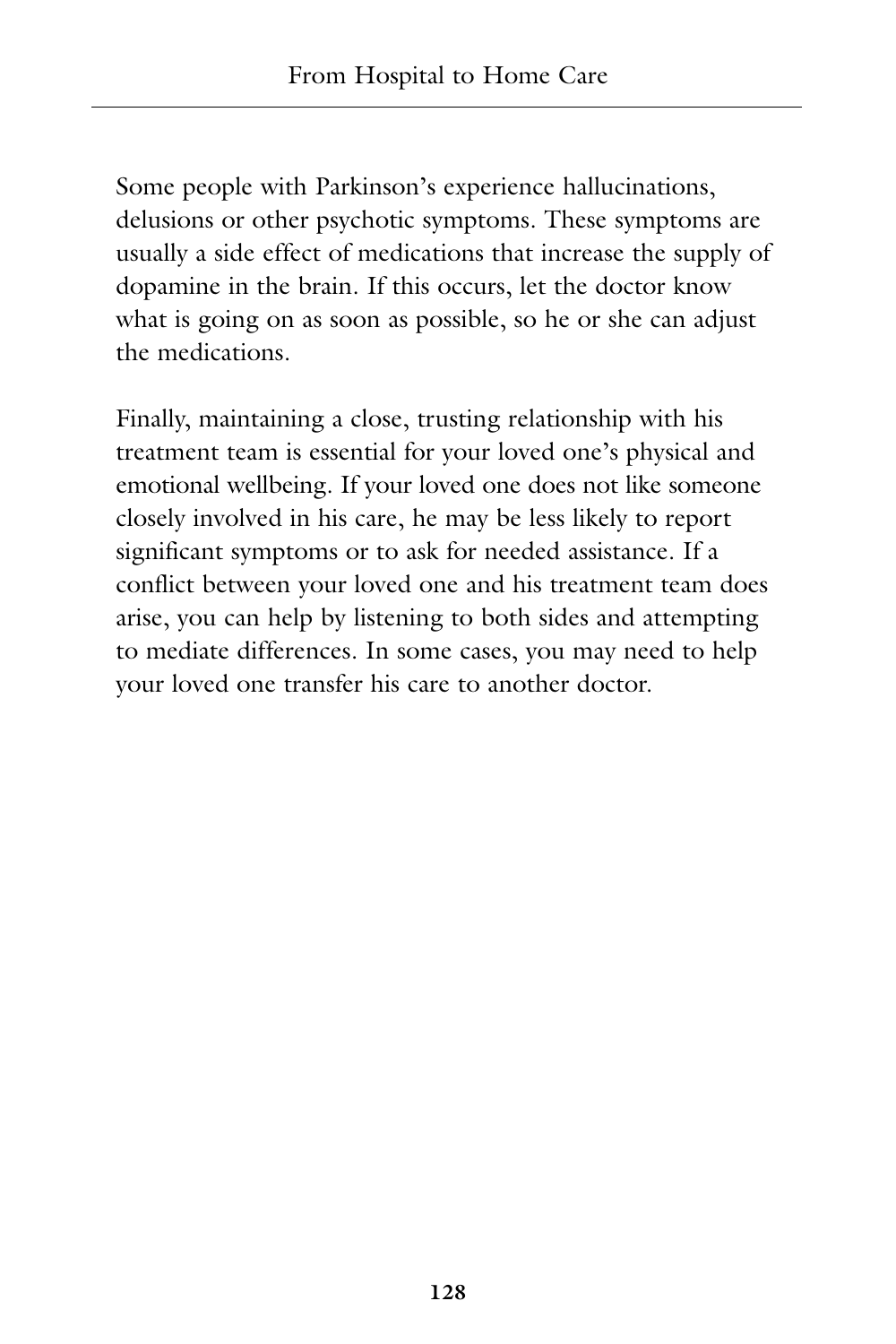## **CHAPTER NINETEEN Arthritis**

Arthritis is a loose term applied to any condition that causes inflammation of the joints. Joints are the parts of the body where bones meet. There are over 100 types of conditions that can be termed arthritis. Two of the most common types are osteoarthritis and rheumatoid arthritis.

Osteoarthritis occurs when the tissue that provides a cushion between two bones breaks down. This condition can leading to the painful sensation of bone rubbing against bone.

Rheumatoid arthritis is an autoimmune disease. For unknown reasons, the immune system, which is supposed to protect us from outside invaders such as bacteria, starts attacking cells in the body. The attacks are initially focused on the membranes that line the joints, although the disease may go on to attack the organs as well. A person with rheumatoid arthritis may experience pain throughout her body. The pain may be chronic, or it may recede for a while and then flare up again.

### **Statistics/Demographics**

According to the Arthritis Foundation, over 4.6 million Americans, or one in five adults, were living with arthritis as of 2006. Arthritis is the leading cause of disability of people over the age of 15.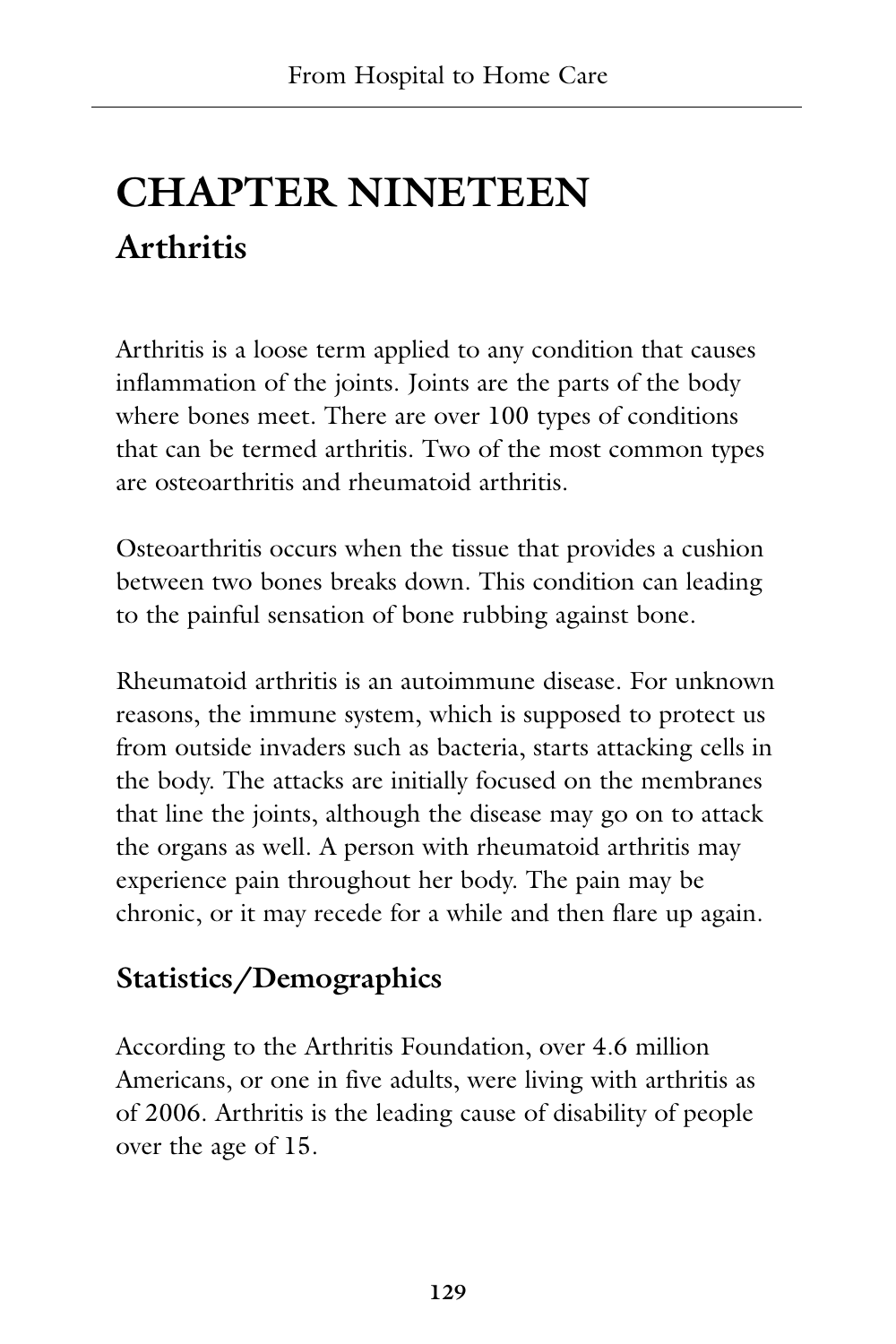## **Prognosis**

Although rheumatoid arthritis is not considered a fatal disease, the average life expectancy for individuals who have rheumatoid arthritis is slightly shorter than average. This reflects the reality that the autoimmune disease—and the treatments for it—may result in secondary complications such as infections that result in death.

Most types of arthritis do not shorten the life span, although they can disable sufferers and seriously impact quality of life.

## **Reasons for Hospitalization**

According to the Arthritis Foundation, arthritis results in over 500,000 hospitalizations each year. A person may be admitted to the hospital following a flare-up of arthritis symptoms or a pain emergency. People with arthritis are also vulnerable to falling and injuries related to falling are another reason why someone with arthritis may be hospitalized.

Individuals with rheumatoid arthritis who take immunesuppressing drugs may need to be hospitalized to treat infections that their immune systems can no longer wipe out. Dehydration caused by diarrhea may be a result of some of the medications prescribed for different types of arthritis and may warrant hospitalization in a person whose health is already fragile. Finally, patients who choose to undergo hip or knee replacements will spend some time in the hospital after the procedure before returning home or going to rehabilitation.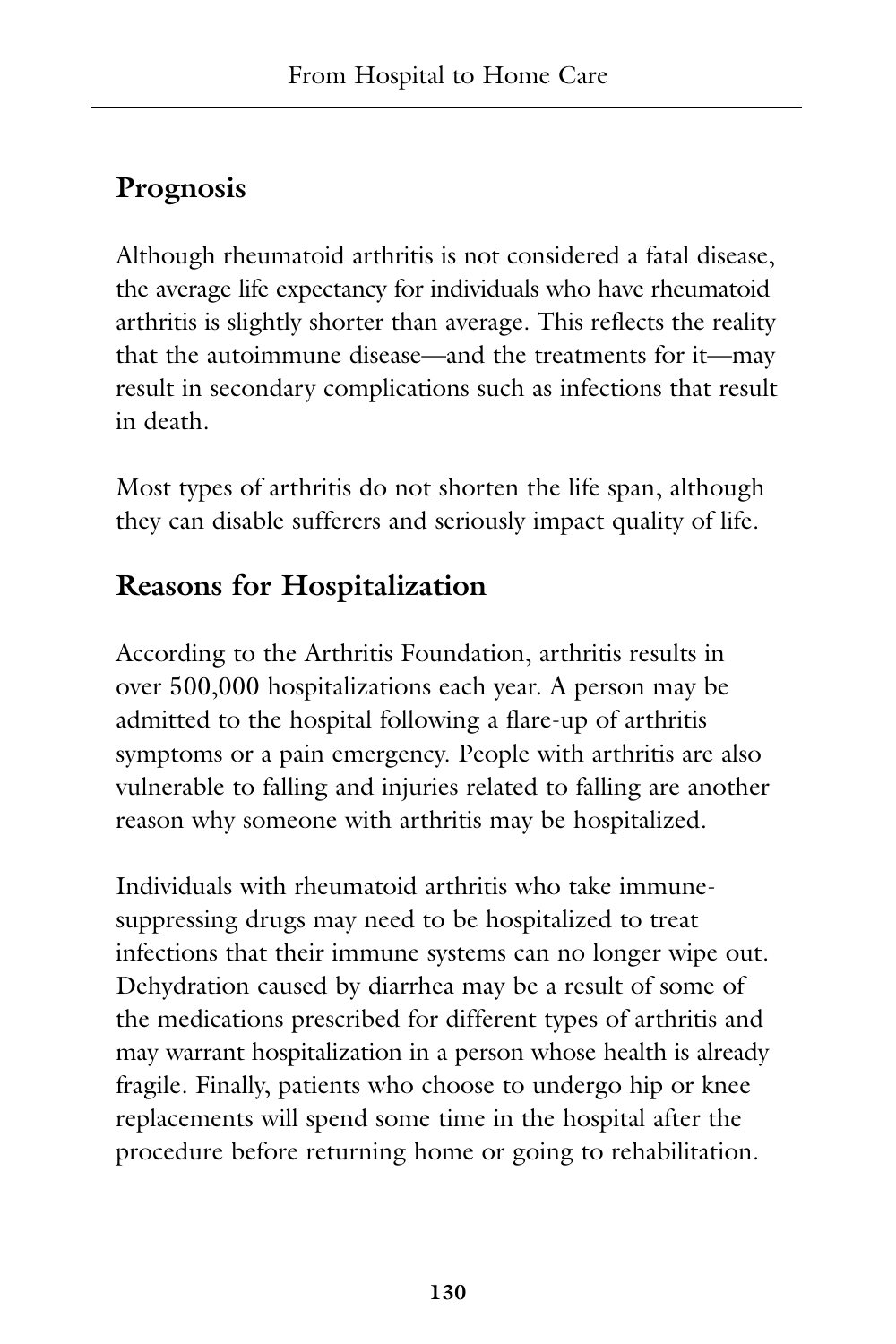#### **Home Care Physical Needs**

Some people with arthritis experience only mild symptoms and are able to manage their pain and complete their activities of daily living without assistance. Other people, though, experience significant pain and swelling in the joints and are unable to perform simple tasks such as dressing or bathing.

It is a point of pride for many people to remain independent as long as possible. When you talk to your loved one about her arthritis, make it clear that you have no intention of "taking over" and are merely offering your help. Gently ask your loved one questions about her routine and whether or not arthritis has hampered it. ("Your knees look so sore and swollen, Mom. How do you get around the grocery store?")

If your loved one is agreeable, hire a private duty home caregiver to visit once or twice a week and help your loved one with the tasks that give her the most trouble.

One of your chief concerns in caring for a loved one with arthritis is adequately managing her pain. This may be accomplished with over the counter medications known as non-steroidal anti-inflammatories (NSAIDS). Examples of these medications include aspirin and ibuprofen. Since these medications can irritate your loved one's stomach, it's best to speak to a doctor before initiating them for long-term use.

Pharmacies also sell arthritis creams which can be applied directly to the skin over the painful joint.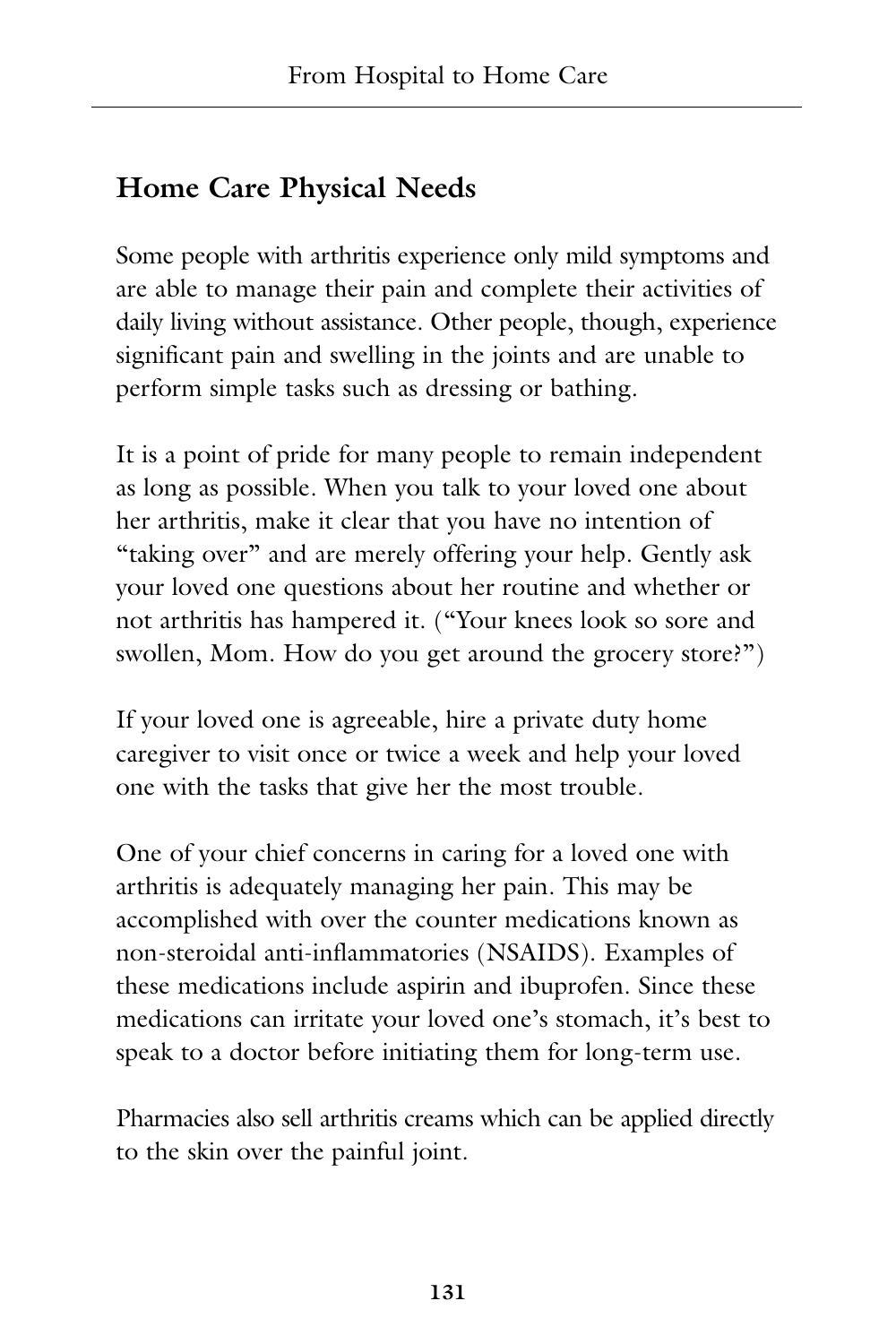There are other measures to try that don't require the use of medication. Experiment with your loved one to see whether a hot pad or an ice pack applied to the sore joints helps alleviate the pain.

It may sound counter-intuitive, but light exercise that doesn't stress or jar the joints such as walking, swimming, or using a stationary bicycle can actually be good for your loved one. Over time, it may lead to weight reduction which can reduce osteoarthritis symptoms of the knees and hips. It also strengthens the muscles that support the painful joints, and promotes balance and flexibility.

Some studies have also suggested that natural supplements may ease arthritis pain. Two supplements that you often hear about are chondroitin and glucosamine. So far the research as to their effectiveness has shown mixed results at best, but the bottom line is that even if they don't help, they don't usually harm, either. Omega-3 fatty oils have also been correlated with reduced inflammation and may benefit arthritis sufferers. Remember to have your loved one check with her doctor before starting to use supplements.

Your loved one can create a valuable pain management tool by keeping a pain log. This involves writing down when pain occurs, how intense the pain is on a scale of one to ten, what might have caused it or made it worse, what didn't help the pain and what, if anything, did help. Have your loved one keep the pain log for a week or two and then review it with her doctor. Together, your loved one and her doctor can pinpoint the circumstances that led to increased pain (kneeling in the garden, sitting too long in the same position) so that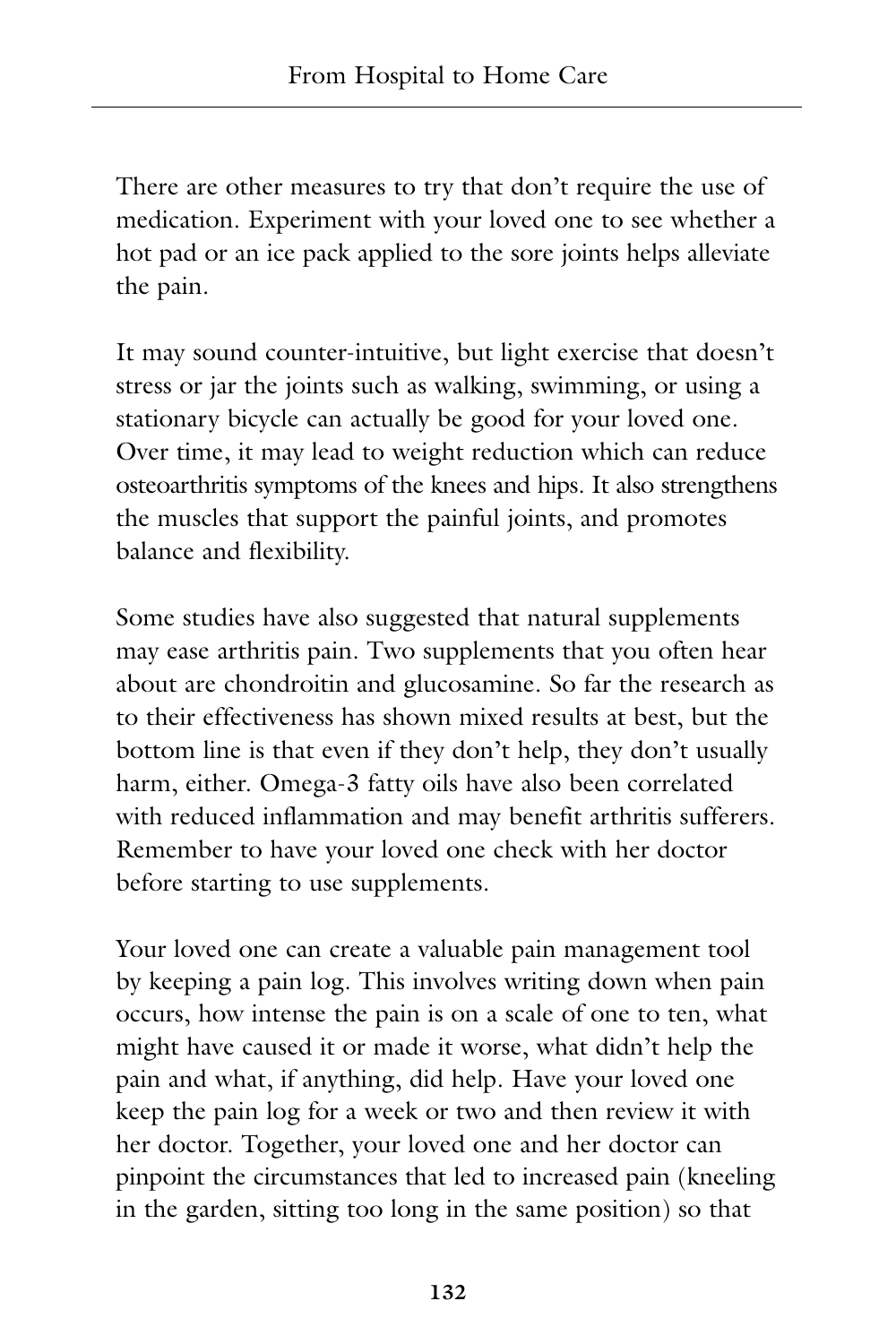your loved one can avoid them in the future. Your loved one may also gain some valuable insights on the interventions that typically ease pain when it flares up.

Finally, if your loved one's current healthcare team is not able to adequately control her discomfort, urge your loved one to ask for a referral to a pain management clinic or to a doctor who specialized in treating chronic pain.

### **Home Care Emotional Needs**

Depression, anxiety and chronic pain seem to go hand in hand. Because depression tends to focus attention inward on the body and its aches and pains, it can actually intensify the pain your loved one is feeling, which in turn makes the depression worse. Without intervention, it can become a vicious cycle.

Your loved one may need medication to alleviate her depression and anxiety. As an added benefit, one class of antidepressants, tricyclics, have been shown to alleviate pain in some people. Learning relaxation techniques may also help ease painful symptoms that have been made worse by anxiety and depression.

Your loved one may also want to consider attending a support group for people with arthritis or chronic pain, or seeking help from a mental health counselor who specializes in chronic pain issues. The hospital social worker can provide you with resources.

Pain can make people feel helpless and out of control. Your loved one may feel that she has been betrayed by her own body. The Arthritis Foundation encourages people living with arthritis to view pain as an ally, a powerful signal that their body needs them to take some sort of positive action.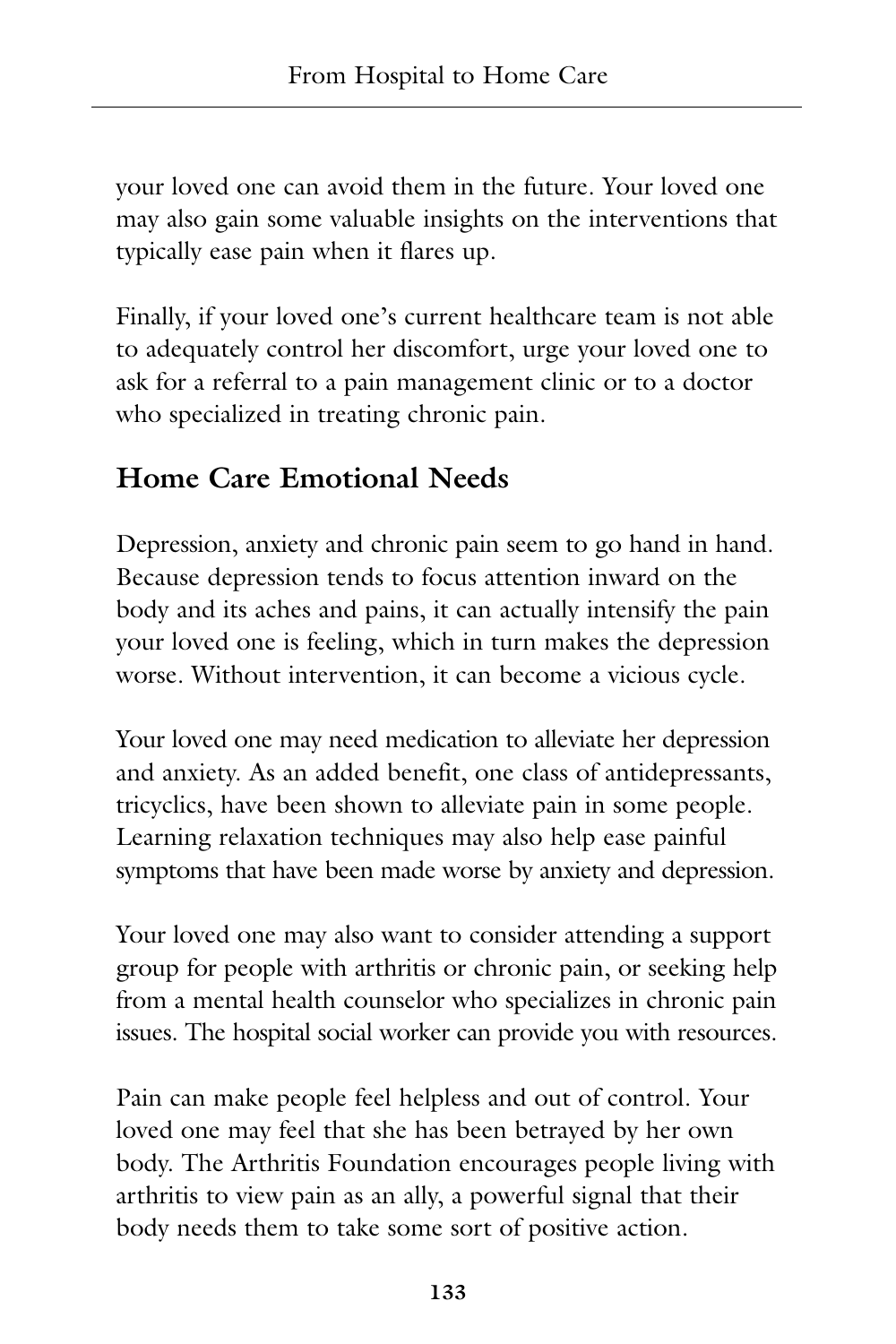## **CHAPTER TWENTY Lung-Related Disorders**

Our lungs allow us to breathe in air. They then isolate the oxygen and release it into the bloodstream to nourish the cells in the body. Without the proper amount of oxygen, cells start to die quickly. There are some acute diseases, such as pneumonia and influenza that affect how well the lungs function. There are also many chronic diseases which can make breathing difficult. The most common include chronic obstructive pulmonary disease (COPD), asthma and tuberculosis. COPD is an umbrella term that refers to a chronic blockage of airflow in the lungs. Doctors now prefer to use COPD instead of the older diagnoses bronchitis and emphysema. Because COPD is the most common lung problem among older adults, the rest of the chapter will focus on it.

#### Statistics/Demographics

According to the American Lung Association, 13.1 million adults in the United States alone were living with COPD in 2008. Another 11 million adults showed clinical evidence of impaired lung function and probably qualified for a COPD diagnosis. The Public Health Agency of Canada reports that over 3 million Canadians cope with a serious respiratory disease like COPD. Between one-half and one-third of people with COPD reported difficulty performing daily functions such as working, keeping up the house, socializing with friends and family and even sleeping. The most common risk factor for COPD is smoking.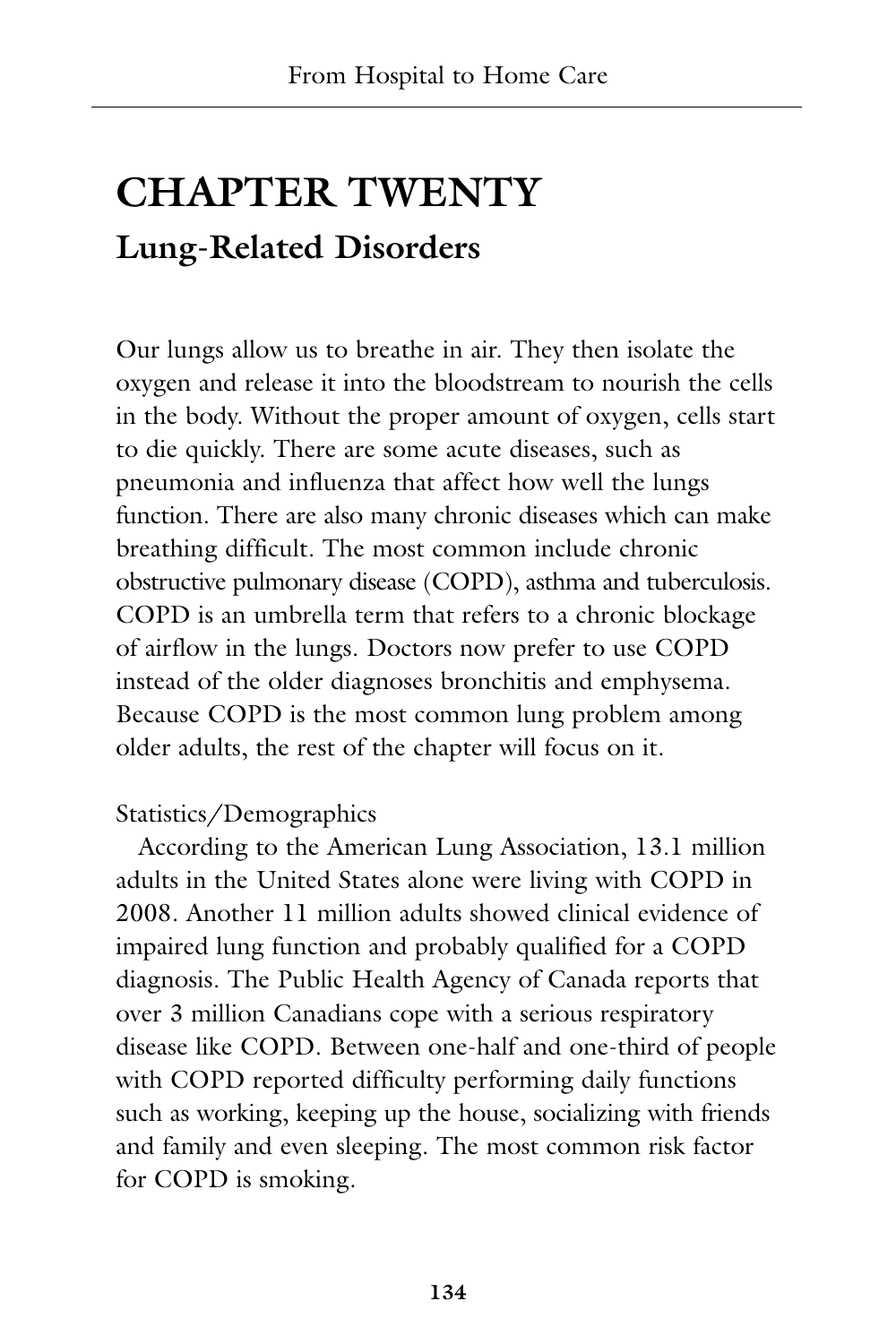## **Prognosis**

COPD is a leading cause of death in the United States and Canada. It claims the lives of slightly more women than men. Although COPD is irreversible and gets worse over time, healthcare professionals cannot adequately predict how quickly the disease will progress in any given person. Studies have shown that abstaining from smoking can prolong life as well as reduce distressing symptoms that impair the quality of life.

Death from COPD usually results from respiratory failure infections of the lungs, and related health problems such as heart failure.

### **Reasons for Hospitalization**

According to the American Lung Association, COPD accounted for 700,000 hospitalizations in 2006. The most common diagnoses that led to hospitalization were COPD exacerbation, which occurs when COPD symptoms suddenly get worse, infections such as influenza or pneumonia, and co-morbidities, problems like heart disease that seem to go hand in hand with COPD.

## **Home Care Physical Needs**

How much physical care your loved one needs depends on how far the COPD has progressed and on many other physical conditions he has. He may feel weak or tired on some or most days. Resist the temptation to do everything for him and instead encourage him to do as much as possible for himself.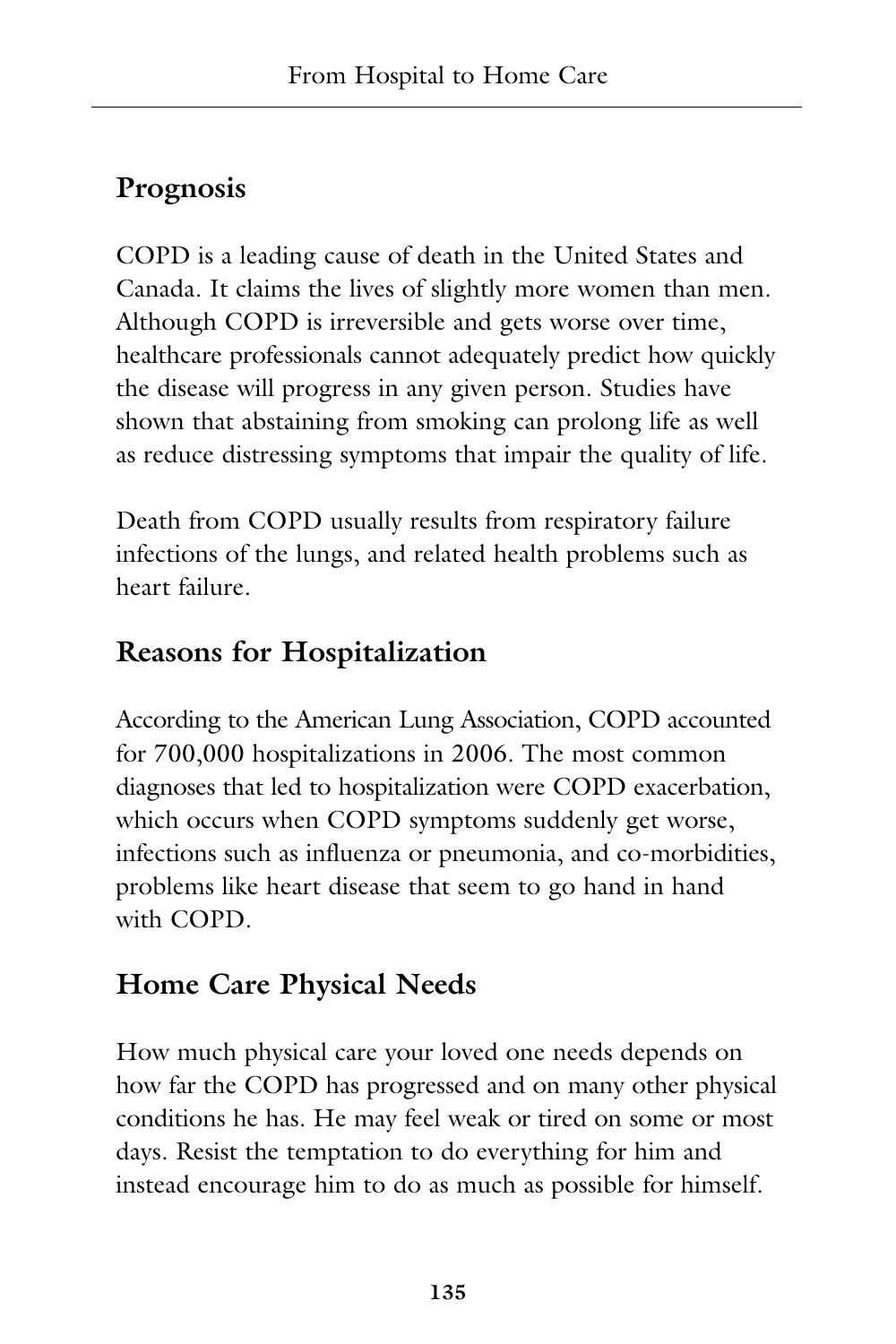As long as his doctor approves, it's also helpful to involve your loved one in light exercise such as walking. Staying physically active and in peak health can slow the progression of COPD. If your loved one does engage in some form of exercise, expect him to need frequent rest breaks. He will have good days when he hardly needs to rest at all and bad days when he can barely walk a few steps without pausing to rest.

Ask your loved one's doctor to refer him to a therapy program so that a physical therapist and an occupational therapist can visit the home and make suggestions that will help your loved one maintain his independence. An occupational therapist, for instance, might recommend attractive clothing that is easy to put on and to take off. A physical therapist may recommend a special kind of wheeled walker with a seat your loved one can use if he or she becomes exhausted while walking.

Work with your loved one to figure out if there are any conditions or environmental factors such as dust, pollen, the odor of strong cleansers or warm, humid weather that make his COPD worse. Try to help him avoid these irritants.

People with COPD tend to use a lot of calories simply because they are putting forth such an effort to keep breathing. Muscle weakness/wasting and significant weight loss may occur as the disease gets worse. To counter this problem, make sure your loved one is eating a healthy diet. It may help to talk to a nutritionist or a dietitian about food suggestions and calorie intake. If your loved one is not on a cardiac diet, call your local senior center or Area Agency on Aging to ask about their home-delivered meals program. This will ensure that your loved one gets at least one-third of the nutrition he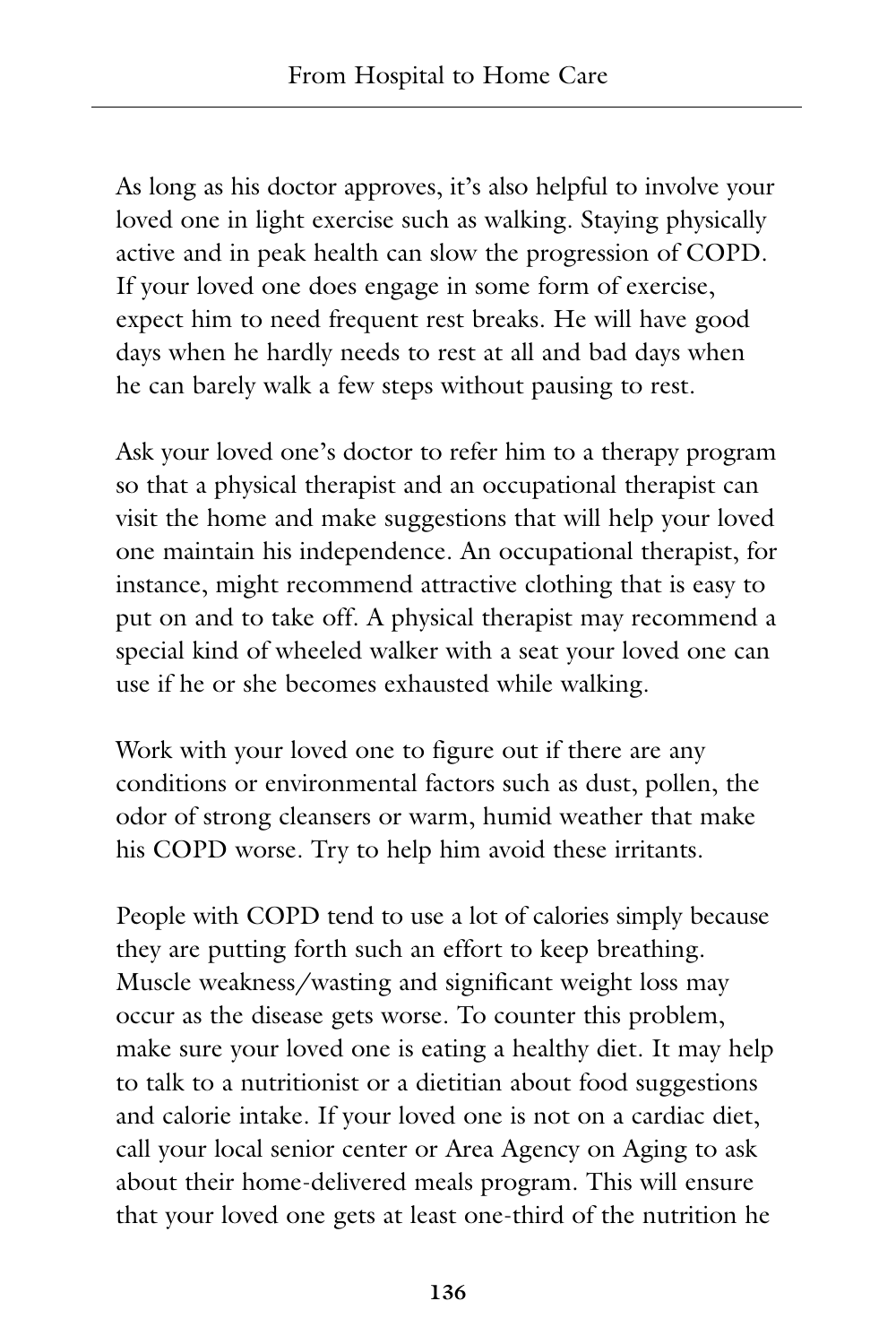needs each day without having to put forth the effort of planning and preparing a meal.

There are also a couple of areas of which to be aware if your loved one is on oxygen. The first is the danger of tripping over the oxygen tubing. Since no one wants to feel restricted to just one room in his house, oxygen companies often deliver long lengths of tubing so your loved one can have some freedom of motion. The only problem with the long tubing is that it is easy to get one's feet tangled up in it and trip or fall. The good news is that most people who have been on oxygen for even a few days become experts at stepping over and around the tubing. For the first week or so, though, keep a vigilant eye on your loved one. If you notice the tubing getting tangled around his feet, tell him to stop walking and help him straighten it out.

Another risk related to oxygen is the risk of fire. This risk is magnified when you consider that many people continue to smoke even after being diagnosed with COPD. There's a common misconception that the oxygen will explode if it comes into contact with flames. It won't, but it can cause a fire that can burn your loved one's face and cause further damage to his already delicate respiratory system. In a worst case scenario, the fire can spread throughout the home and cause damage to your property.

If your loved one resists your attempts to make him quit smoking, the next approach is to tell your loved one that you want him to smoke safely. This means when he wants a cigarette, he needs to take his oxygen off, turn off the oxygen concentrator and go outside or into another room. This will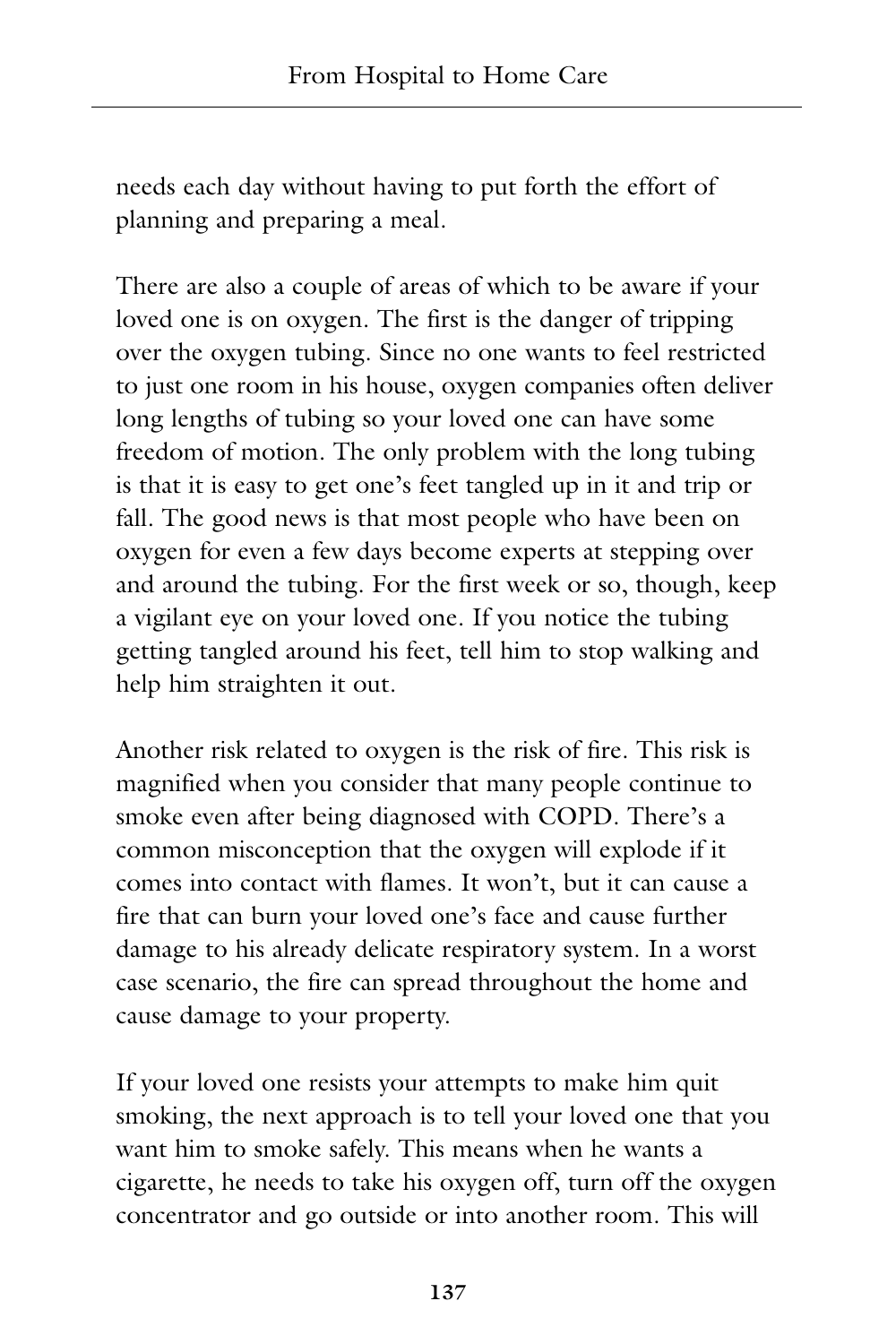prevent oxygen-fueled fires. As a fringe benefit, your loved one may be so disgusted with the whole procedure that he stops smoking voluntarily.

If your loved one has made giving up smoking a goal, talk to his doctor. The doctor may prescribe a nicotine patch or oral medication that can ease your loved one through the first few days of physical withdrawal.

## **Home Care Emotional Needs**

The most common emotional reaction among people with lung problems is anxiety. Feeling like you can't catch your breath is terrifying. People who are especially anxious may hyperventilate, or take fast, shallow breaths that put even more stress on the lungs. You can help your loved one during these panicky moments by remaining calm and urging him to take slow, deep breaths. Breathing in through the nose and out through the mouth is especially helpful.

Sometimes people who are anxious can behave in manipulative ways. Their behavior makes sense in an odd sort of way—they have lost control of so much, it's natural for them to want to control their environment and the behavior of people around them, even if this means resorting to threats ("Go if you want to, but don't be surprised if you come back in the morning and find me dead."), passive aggressive behavior or trying to play two people against each other.

It can be easy to lose your temper with a loved one who is resorting to these tactics. Take a deep breath and remember he's trying to get his basic needs met the best he knows how.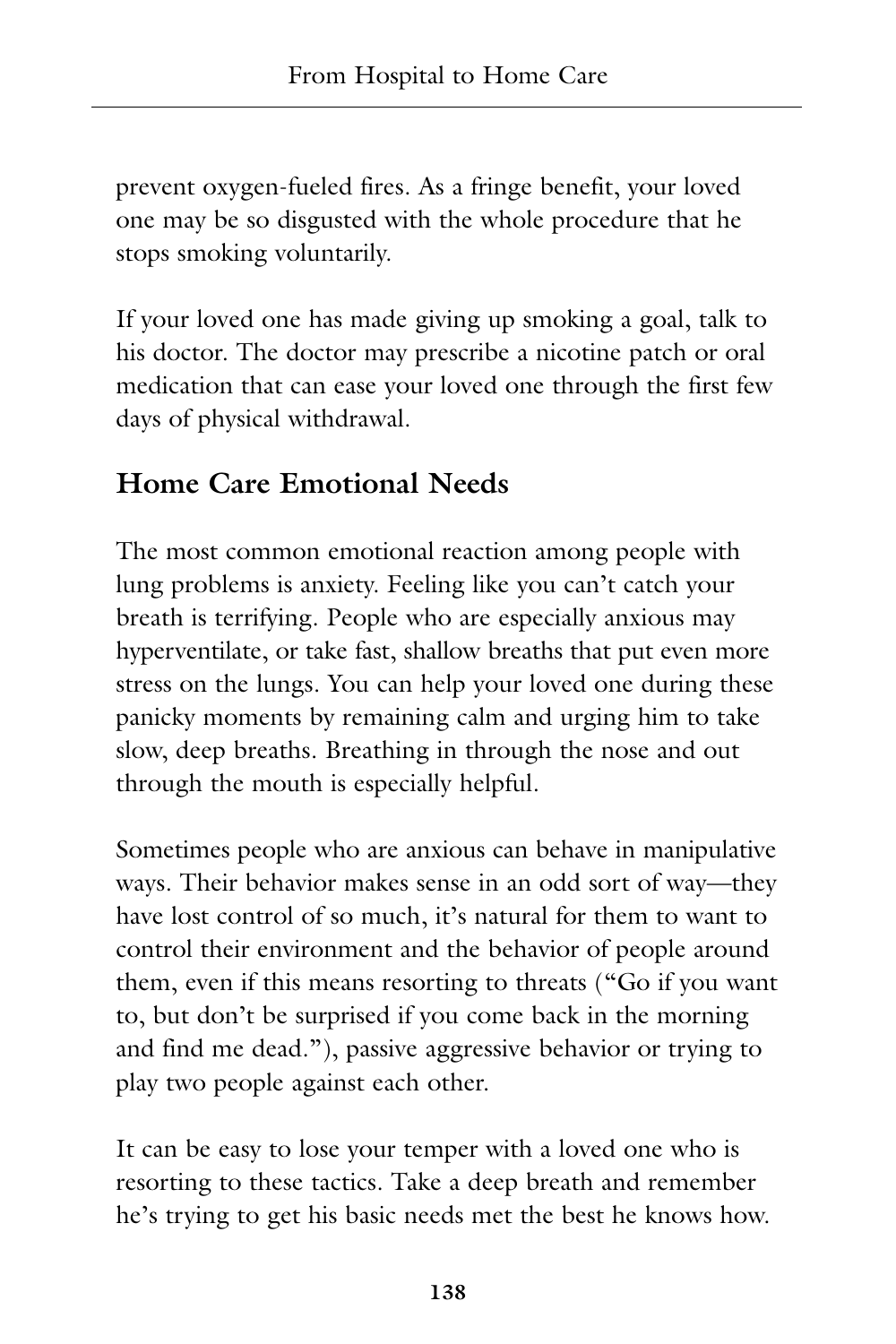Look at the real fears and concerns that underlie the tactics, and when you respond, speak directly to those concerns. For instance, rather than argue about whether or not your father will actually die if you leave him alone for a few hours, you might say something like, "Dad, I hear that you really don't want to be alone. I wish I could stay with you, but I have to work. Maybe we could hire someone to come in during the times when I have to be gone."

It's also a good idea to have a word with your loved one's doctor if your loved one seems anxious and fearful. Certain medications can alleviate anxiety and can provide both you and your loved one with a greater sense of peace of mind.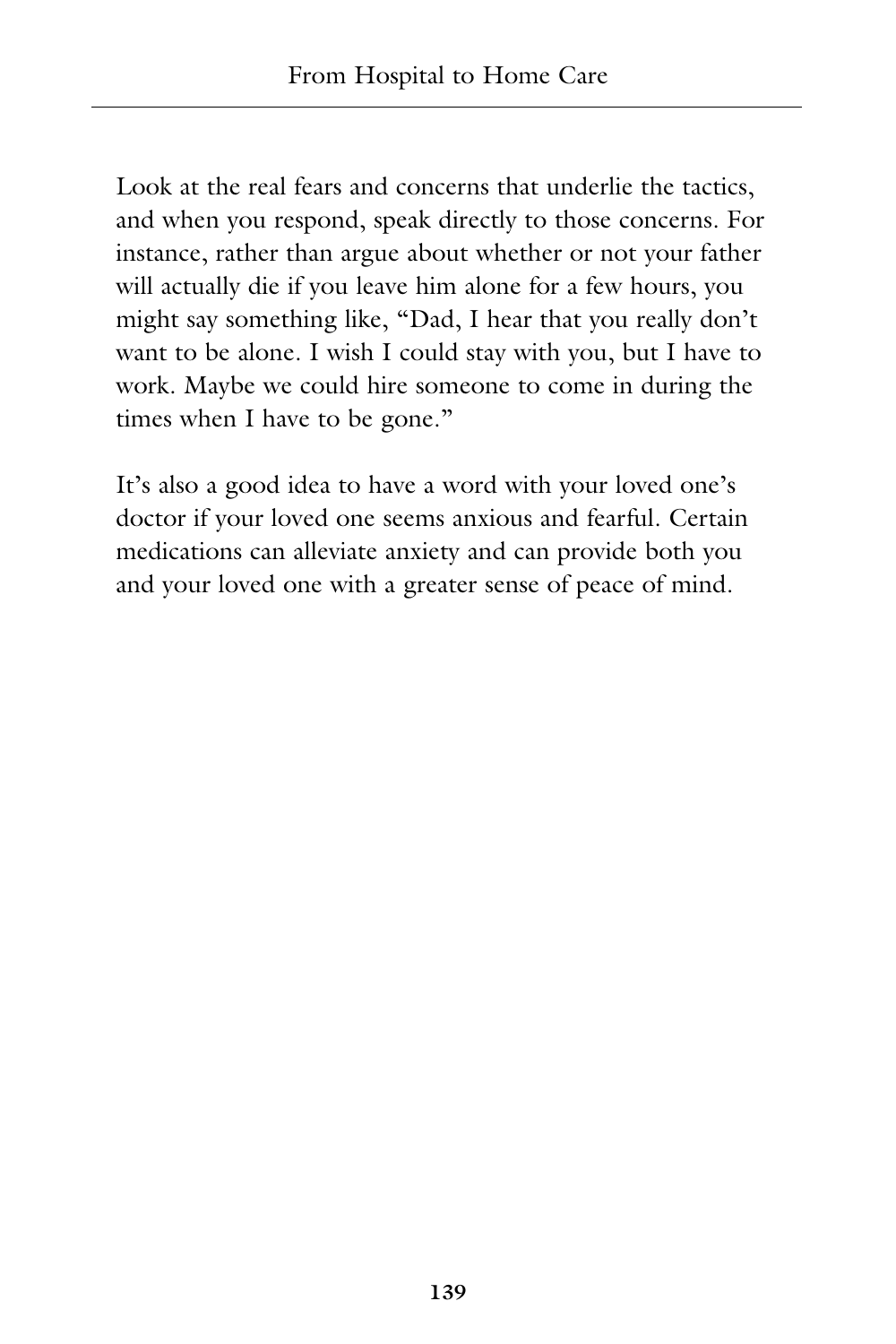# **CHAPTER TWENTY-ONE Kidney Disease**

The kidneys help remove fluid and waste products from the body. They also help control the levels of certain substances in the body, release hormones that control blood pressure and produce Vitamin D. Some problems with the kidneys, like kidney stones, are time-limited, though painful, and are not life threatening.

Chronic kidney disease (CKD), also known as chronic renal failure (CRF), is a far more serious problem. Chronic kidney disease is an umbrella term used to cover a variety of conditions that damage the kidneys so they can no longer perform their most important functions.

Chronic kidney disease is often a result of diabetes or untreated high blood pressure. Early detection and treatment can help slow the progression of CKD. If chronic kidney disease becomes advanced before it is diagnosed, it may quickly develop into a condition called end stage renal disease, or ESRD, a lifethreatening complication which requires dialysis or a kidney transplant.

### **Statistics/Demographics**

According to the National Kidney Foundation, 26 million Americans are living with chronic kidney disease. The groups most at risk for developing this condition include African Americans, Pacific Islanders, Native Americans, and older adults of all races.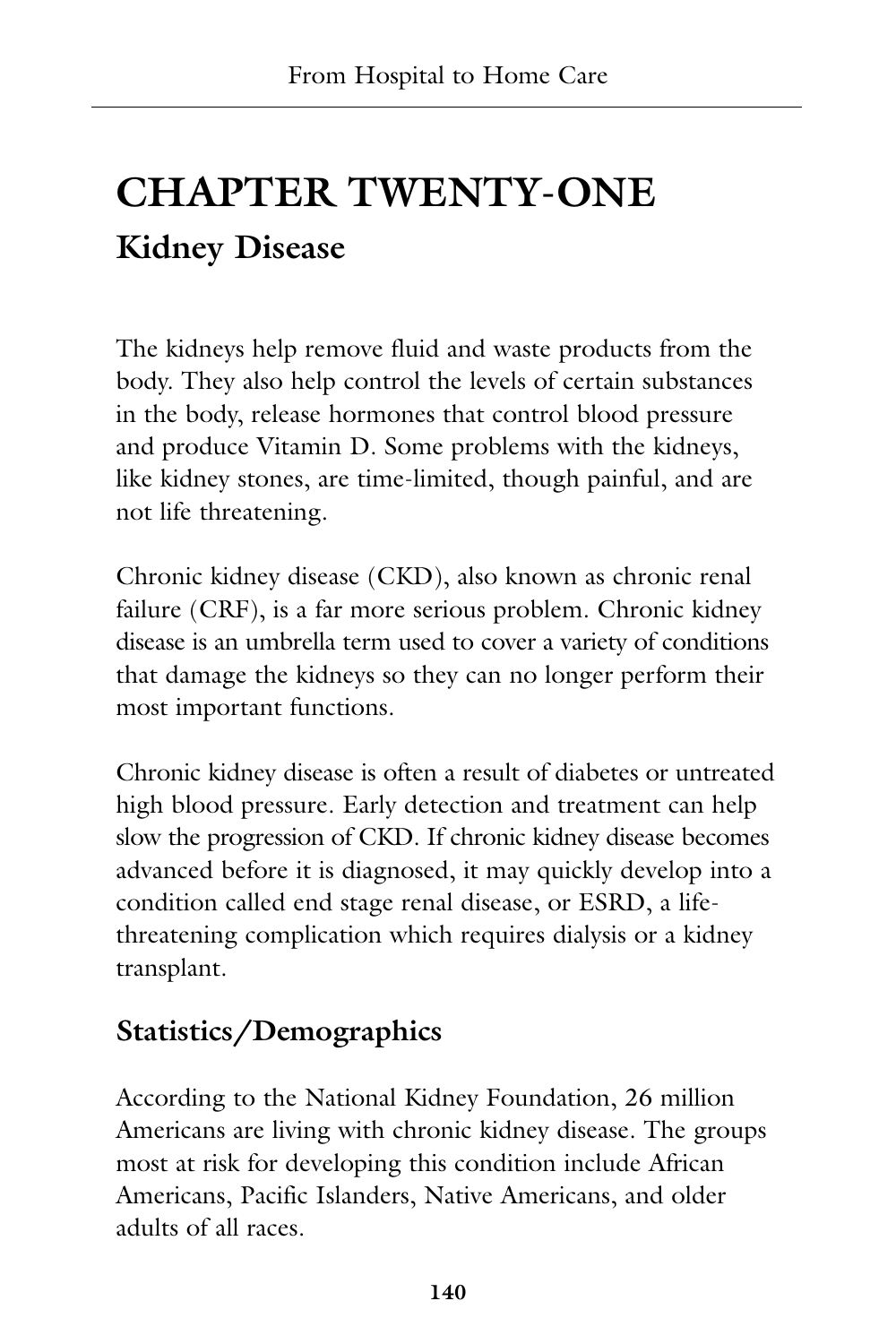## **Prognosis**

People with chronic kidney disease are more likely to have heart attacks and strokes than the general population.

Of the patients who go on dialysis, only 32% survive five years or more. Elderly patients and patients with diabetes typically have the worst outcomes.

The two year transplant survival rate, however, is 88 to 90 percent, making transplant a very desirable treatment among people with struggle with end stage kidney disease.

### **Reasons for Hospitalizatio**n

Diagnosing kidney problems can be tricky. By the time a diagnosis is confirmed, the patient may already be suffering the toxic effects of wastes building up in the body. Therefore, many patients are admitted to the hospital for emergency dialysis at the time of diagnosis. These patients may or may not need to continue on dialysis once the medical team has introduced diet changes and medications to protect the kidneys.

People may also require hospitalization if they become violently ill during a dialysis treatment.

Since patients with chronic kidney disease are at a higher risk for heart attacks and strokes, they may need to be hospitalized if these conditions occur.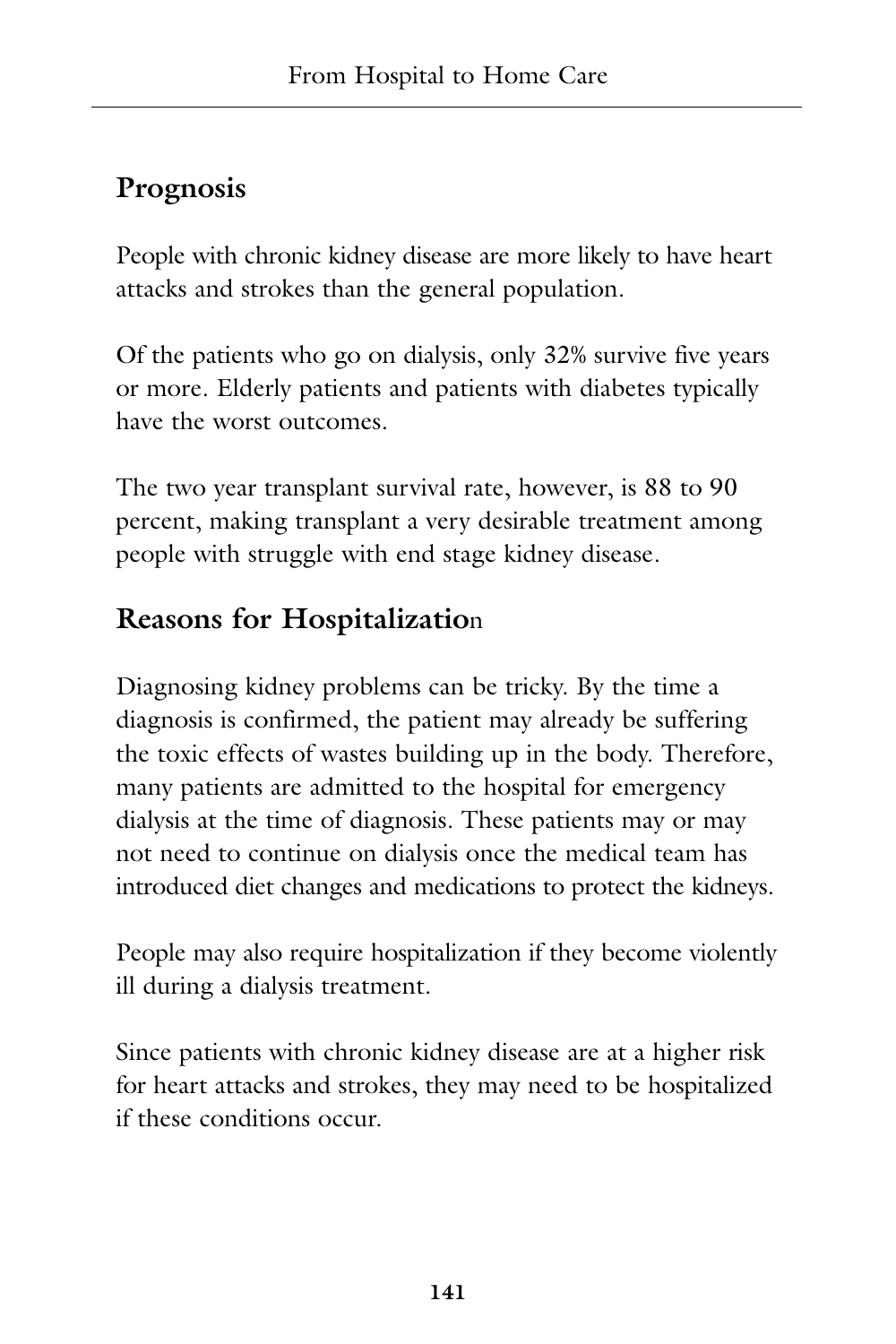Finally, some people with end stage kidney disease will skip one or more dialysis treatments and require emergency dialysis in the hospital. Missing treatments may indicate rebellion against the treatment, poor planning (for instance, not arranging for necessary transportation), or events beyond the person's control (for instance, a flood cutting off access to the clinic).

### **Home Care Physical Needs**

Whether or not your loved one with chronic or end stage kidney disease depends on her age and on any secondary physical conditions she may experience. For instance, a kidney patient who has had a severe stroke may require almost total care, while someone who has remained relatively healthy may require no assistance with personal care at all.

The dietary needs of the patient with chronic kidney disease may be somewhat unusual and may even seem counterintuitive. Instead of being told to drink eight glasses of water a day, for instance, your loved one's fluids will be restricted. Proteins are also to be avoided. If you have questions about what your loved one can and can't eat or drink, talk to her doctor and ask for a referral to a nutritionist or dietitian who specializes in the treatment of kidney disease.

Your loved one's doctor may also tell her to avoid certain over-the-counter drugs like laxatives which contain magnesium or aluminum, non-steroidal anti-inflammatory drugs (NSAIDs) and decongestants.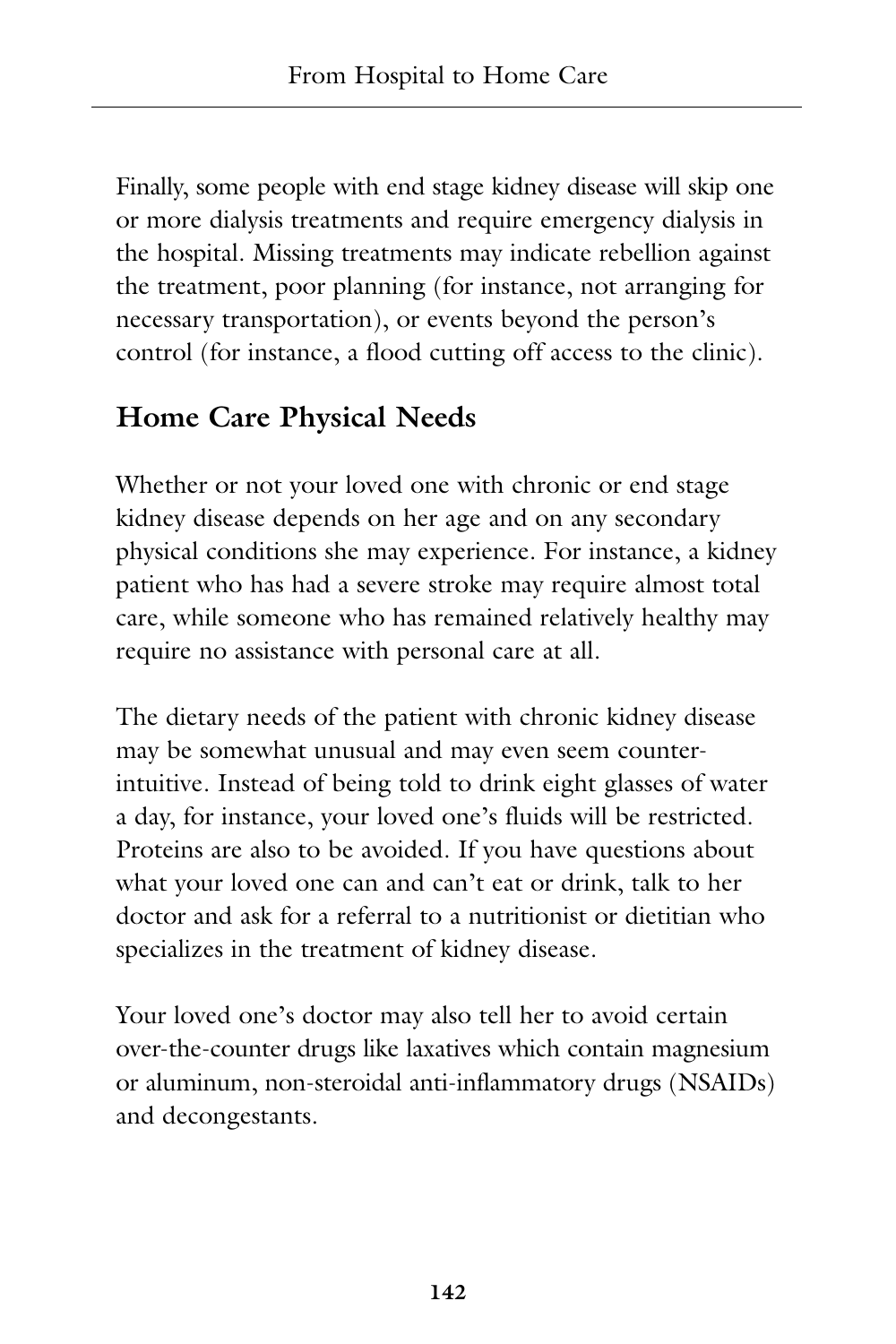Aside from keeping an eye on your loved one's diet and medications, you may also need to help with practical matters such as arranging transportation if your loved one requires dialysis at a clinic or assisting your loved one with completing dialysis treatments at home. If the doctor suggests in-home dialysis, request a referral to a home health program so that a nurse can come to the house to provide teaching and monitoring until you and your loved one get the hang of how it works.

### **Home Care Emotional Needs**

As with most chronic and potentially life-threatening diseases, it is not uncommon for a person to become depressed after the diagnosis of chronic kidney disease. Your loved one may benefit from antidepressants, psychotherapy, attending a support group, or going to a life skills program that will teach her how to manage her condition and remain as healthy as possible. The hospital social worker can help you access all of these resources. If she goes to a dialysis clinic, the social worker there can provide mental health screenings, supportive counseling and referrals to other mental health professionals as warranted.

After being on dialysis for a while, some people express the desire to stop the treatment. If your loved one expresses this wish, try to remain calm and encourage her to talk about why she wants the dialysis to stop. There are several possibilities.

There may be something your loved one dislikes about the dialysis center. Brendan, for instance, a dialysis patient in his forties with a mild developmental disability, announced to his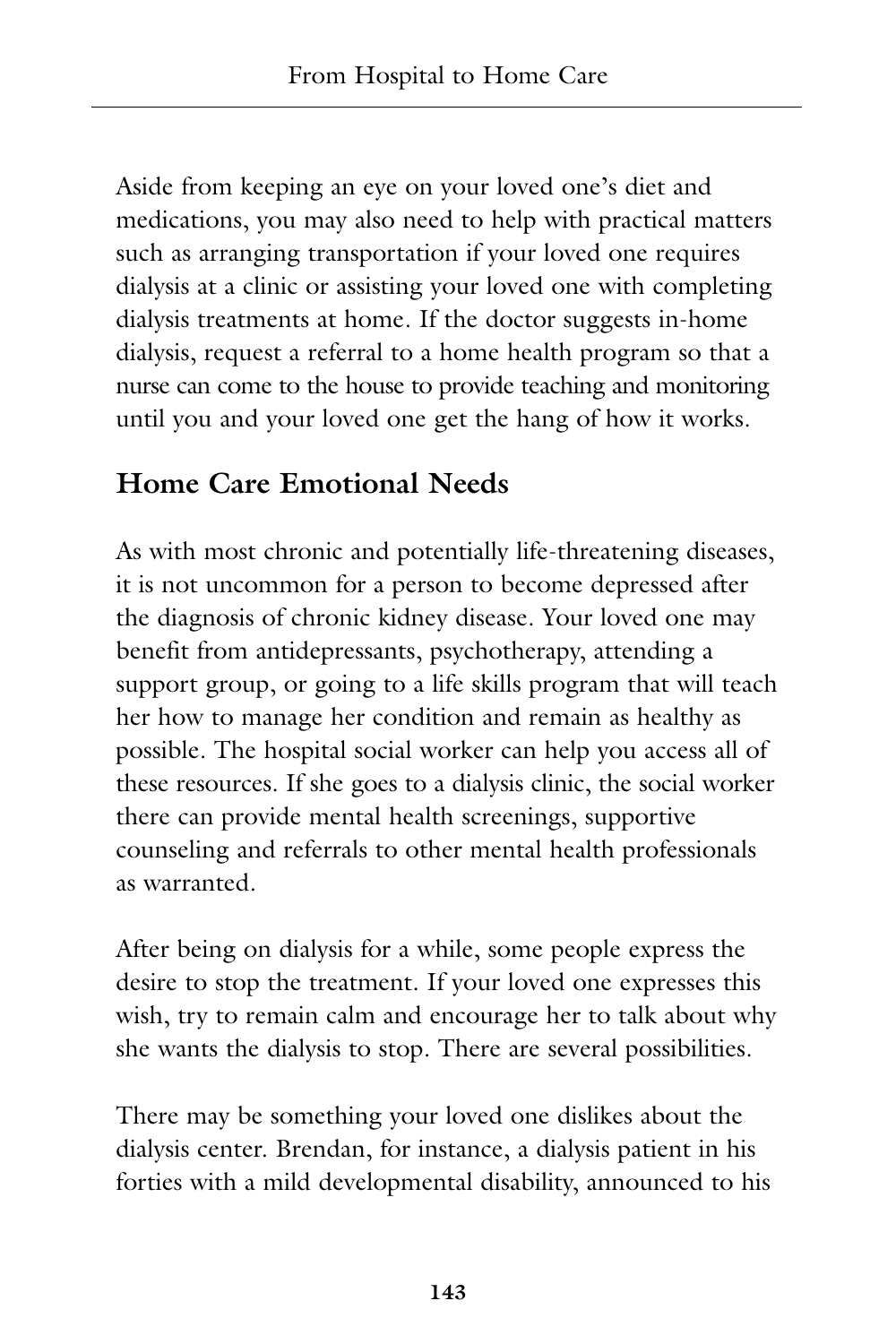mother that he would not go back to dialysis. His mother and the dialysis social worker spoke to him together and determined that Brendan often got bored during dialysis treatments. Furthermore, he thought the room was too cold. To remedy this situation, his family members bought him a laptop so he could watch his favorite movies during treatment and the social worker was able to find a warm blanket. Brendan never mentioned wanting to stop dialysis again.

Another reason why some people want to stop dialysis is that they are rebelling against the strict treatment plan that they must follow. The patients who rebel are often younger people who were in good health prior to their diagnosis. Often they are testing the waters, unable to believe that their body has completely betrayed them. If you think your loved one is in rebellion, a talk with the doctor is recommended. The doctor can explain that the medical consequence of stopping dialysis is death and usually occurs within a week or two after the last treatment. Since most people who are rebelling don't want to die, they will often agree to resume treatment. It may help if you and your loved one sit down together and make two lists: one of things she can't control and one of things that she can control. Encourage your loved one to exert control whenever possible. The choices can be as simple as what she wears, whether she wants to drive herself to the dialysis clinic or be driven and which of two foods in her recommended diet she would rather eat.

Another reason for refusing treatment is depression. As long as your loved one is alert, oriented and able to make decisions, she has the right to refuse a treatment, even if it would prolong or sustain her life. The problem with making a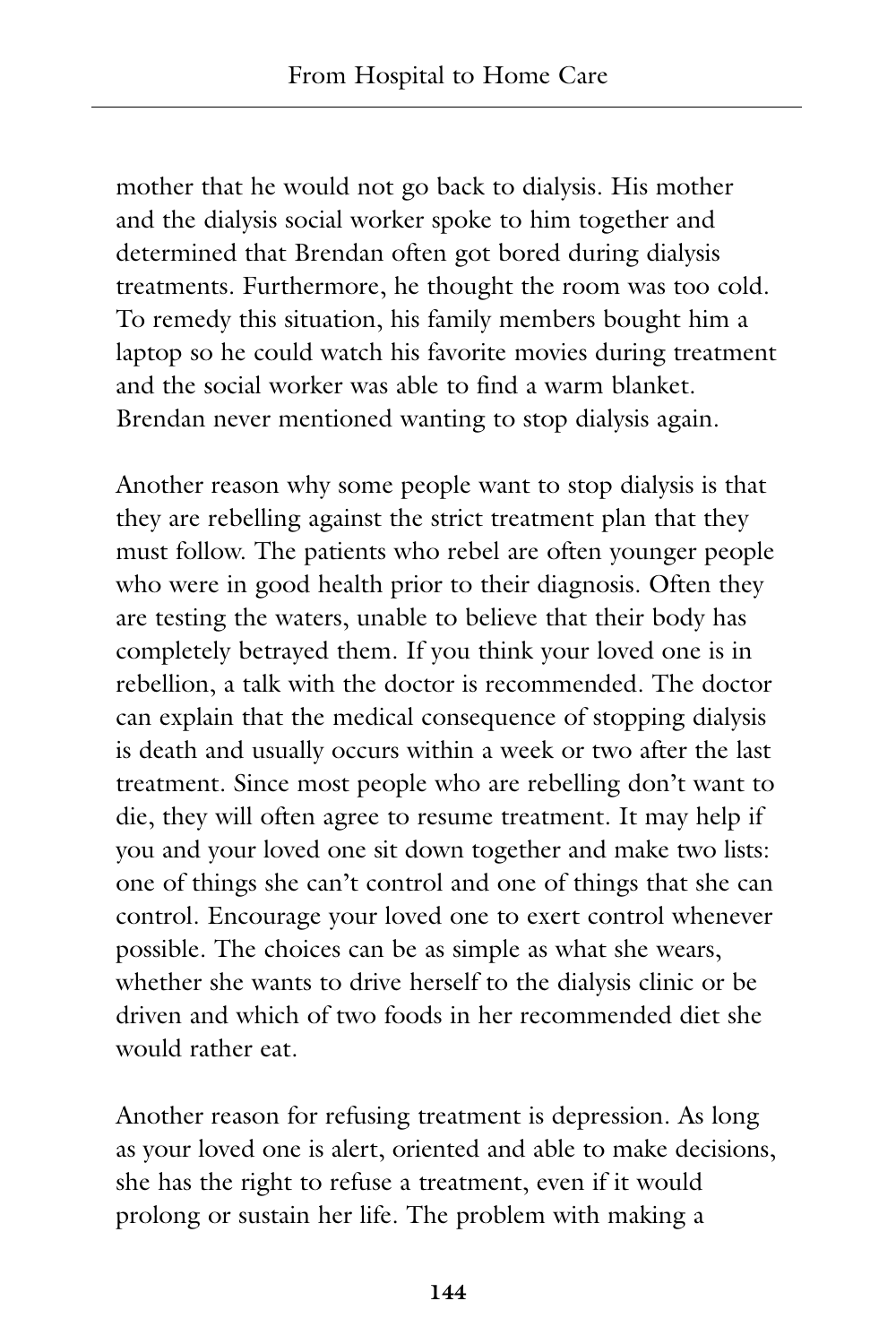decision while profoundly depressed is that your loved one is only seeing part of the picture—the negative part. If you witness signs of depression such as tearfulness, withdrawing from people, losing interest in activities that were once enjoyed and disruptions with sleeping and eating, encourage your loved one to accept assistance from a mental health professional. Remind her that she may not be thinking clearly at the moment and that she can always decide to stop dialysis if she still wants to when the depression has lifted. Again, involve the doctor and the dialysis clinic social worker in these discussions.

Finally, the individual may have decided that his or her quality of life on dialysis is not acceptable. She may prefer death to continuing treatments that are often exhausting and may lose their effectiveness within a few years. You may hate your loved one's decision and disagree with it completely, but as long as she is cognitively intact, it is her decision to make. Having hospice involved during your loved one's final days may be helpful to both of you. Talk to the doctor and the hospice team so that you and your loved one will know what symptoms she might experience and how they can best be controlled. Hospice can usually sign your loved one up for services the day after the final dialysis treatment takes place.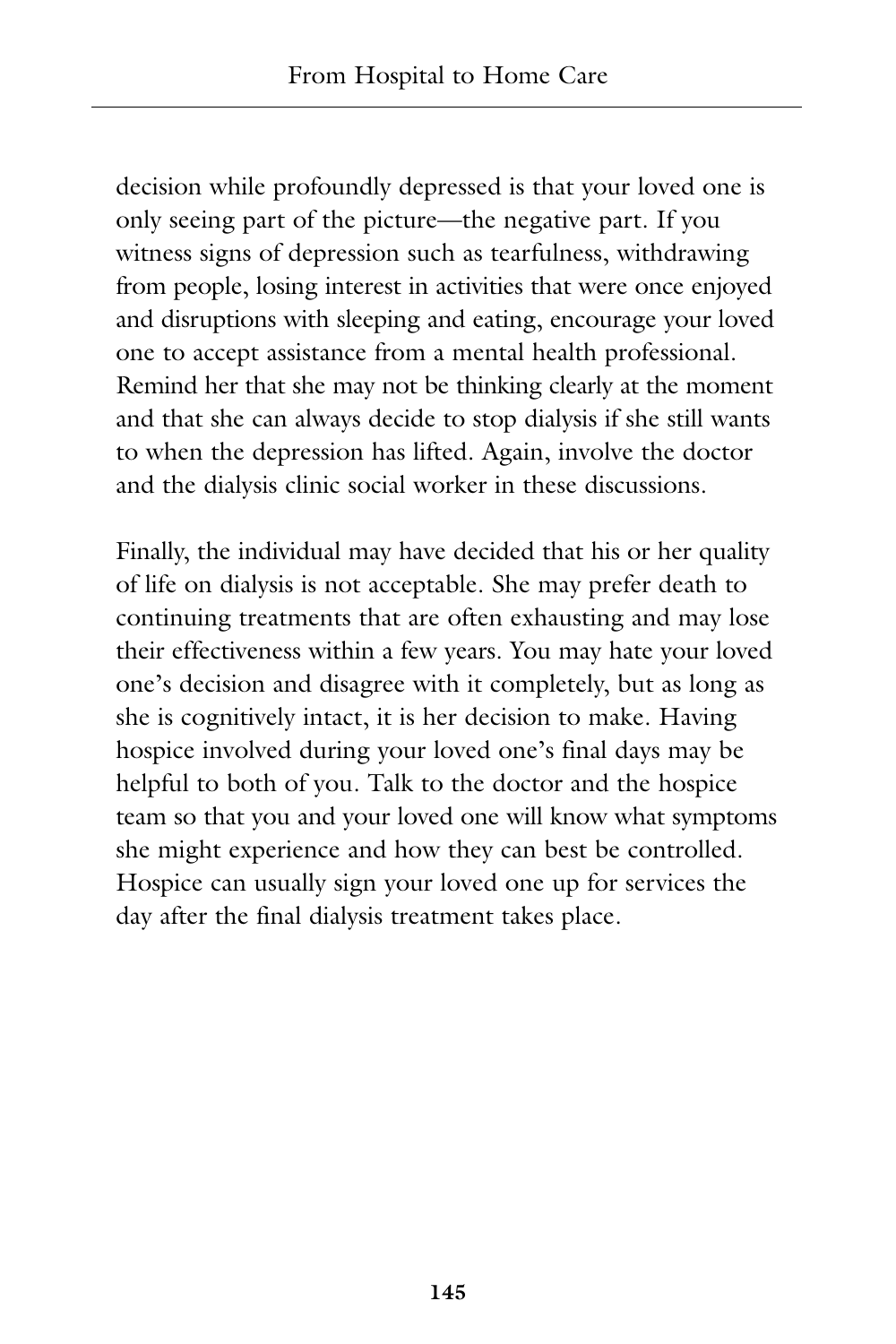# **CHAPTER TWENTY-TWO Liver Disease**

The liver plays a vital role in many life functions such as absorbing nutrients from food and clearing toxic substances from the body. Like kidney disease, liver disease is a generic term used to describe many conditions that damage the liver. These conditions may be genetic, or they may be caused by an illness such as hepatitis, or by the liver being over-exposed to alcohol, street drugs and certain prescription medications.

Common symptoms of liver problems include jaundice or yellowing of the whites of the eyes and the skin, abdominal pain and swelling due to the buildup of fluids (ascites), itching all over the body and unusual tiredness.

The most common, non-reversible diagnosis of liver disease is cirrhosis, or extreme scarring of the liver. People with cirrhosis are at risk of developing infections such as pneumonia or influenza. They may also experience malnutrition because the liver can no longer absorb nutrients and internal bleeding.

## **Statistics/Demographics**

No one is sure exactly how many people are currently living with cirrhosis, but doctors estimate that 75 to 80 percent of cirrhosis cases could have been prevented by eliminating alcohol abuse. There are also 30 million adults living with hepatitis C, another condition that can cause scarring and damage to the liver.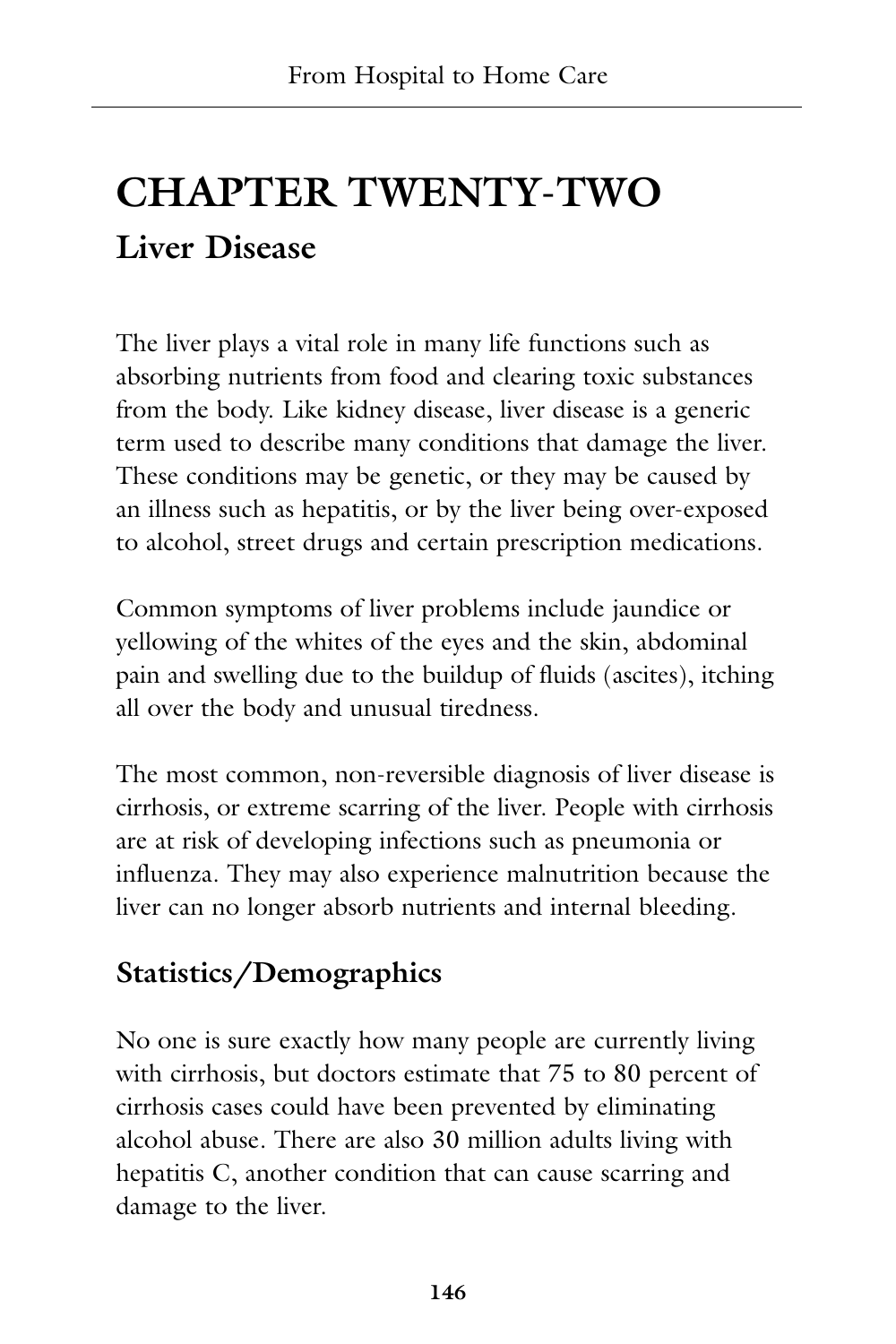## **Prognosis**

In 2009, liver disease was the primary diagnosis in over 30,000 deaths in the United States and Canada. How long a person can survive with liver disease depends on several factors including the underlying cause of the cirrhosis, the health status before diagnosis and whether or not the patient adheres to his treatment plan.

### **Reasons for Hospitalization**

In 2009, liver disease accounted for over 100,000 hospitalizations. Causes of hospitalizations in people with liver disease include complications of the disease such as ascites or internal bleeding and infections like pneumonia. Some people with liver disease who are in treatment for a drinking problem are admitted to the hospital for medical detoxification. A final reason for hospital admission is undergoing a liver transplant.

## **Home Care Physical Needs**

Many people with liver disease are able to care for themselves without assistance. If the disease is very advanced and the individual is experiencing complications, however, he may need assistance with personal care. If you are unable to assist with caregiving duties, it may be a good idea to hire a private duty caregiver to assist with meal preparation to provide companionship, especially if the individual is starting eliminate or reduce alcohol consumption.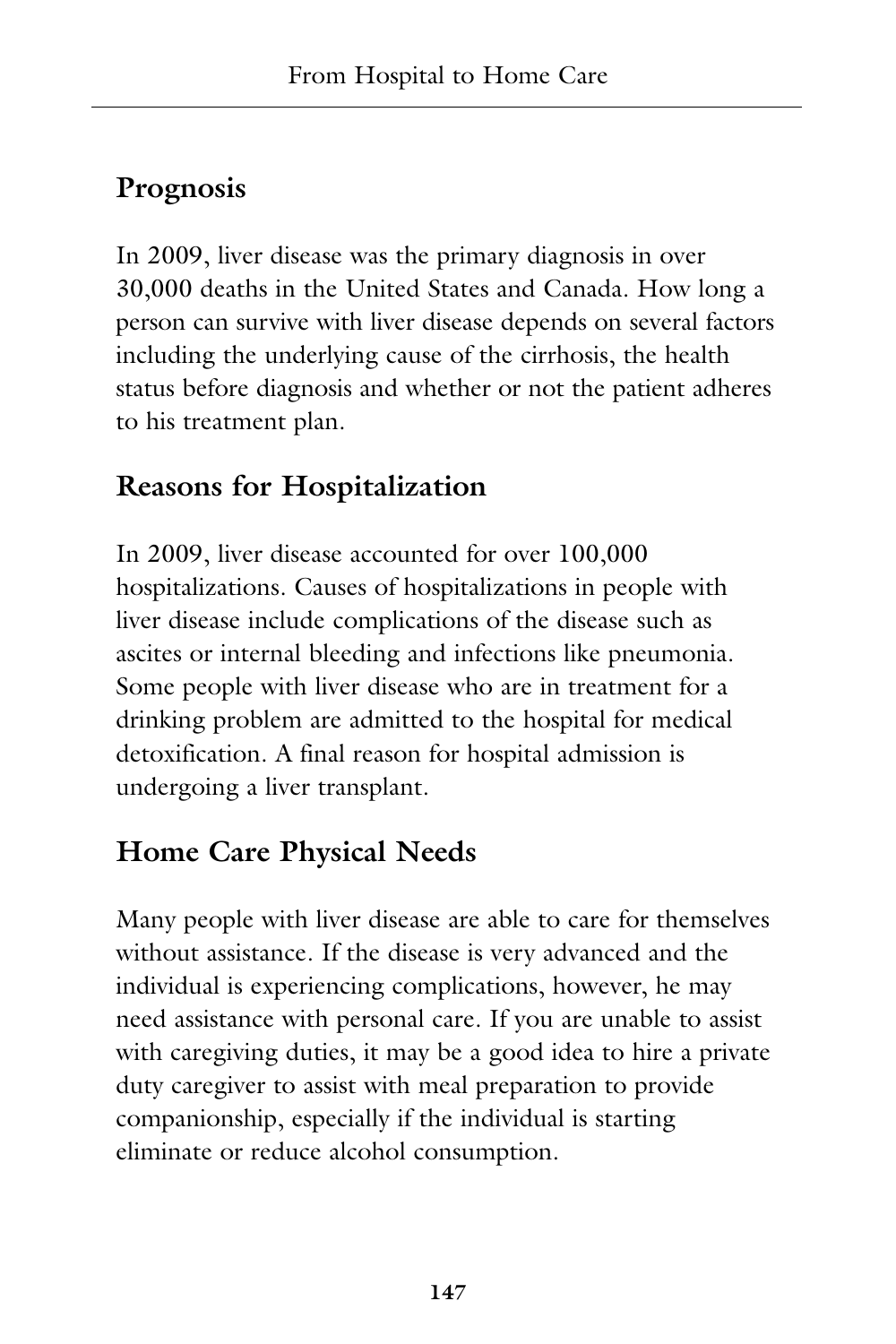Dietary recommendations for people with liver disease include a diet low in sodium and high in fresh fruits and vegetables. Diet may be an especially important area of concern if the individual is struggling with an alcohol problem. People who are addicted to alcohol often suffer from poor nutrition. If in doubt about the best diet to provide for someone with liver disease, ask the person's doctor for a referral to a registered dietitian or nutritionist who is familiar with the treatment of liver disease.

One of the chief functions of the liver is clearing toxins from the body. When the liver begins to fail, these toxins can build up and cause changes in cognition and mood. Therefore, ask your doctor before giving your loved one any over-the-counter medication. If your loved one is being treated by several doctors, be sure to let them know about your loved one's liver disease diagnosis. It's also a good idea to mention it to the pharmacist who fills your loved one's prescriptions.

#### **Home Care Emotional Needs**

Be aware that if a person suddenly seems confused, disoriented and angry or irritable, this sudden change in status could be caused by toxins building up in the blood. This is a medical emergency—contact a physician or call 911 so he can receive the treatment he needs as fast as possible.

Doctors estimate that anywhere from 75 to 80 percent of the cirrhosis cases they see are related to alcohol abuse. If a person suffers from this problem, don't badger him, but offer him support and encouragement to abstain from alcohol or even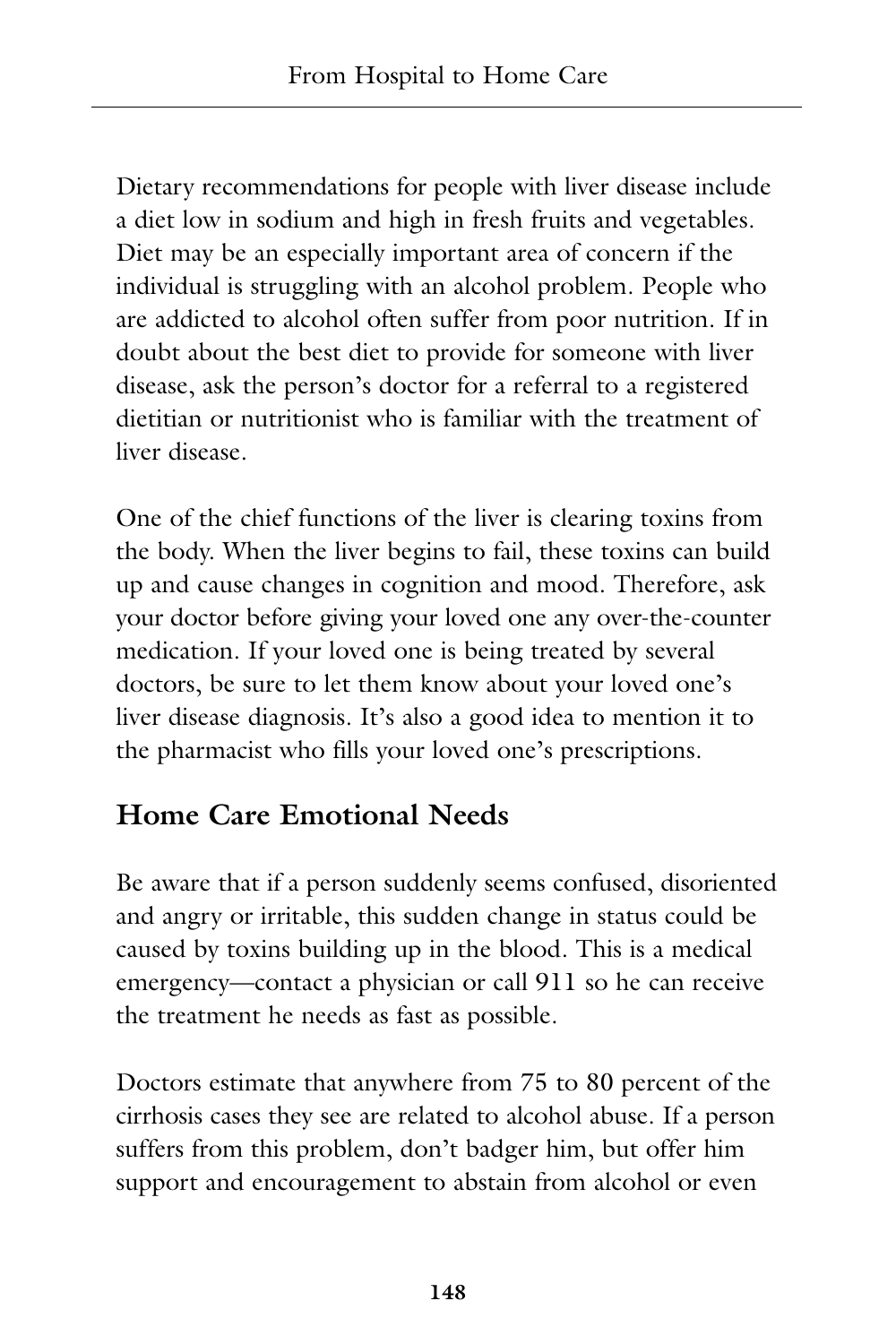to cut back on the amount he drinks. If he expresses interest in receiving substance abuse treatment, offer to help him find referrals. Talking to the hospital social worker is a great place to start.

**Resource Corner:** The Alcoholics Anonymous website (www.aa.org) serves the United States and Canada as an educational resource and source of information on local meetings.

Be aware that if your loved one drinks every day, he is likely to go through withdrawal symptoms such as seizures, nausea and vomiting if he stops cold turkey. Even otherwise healthy people have died as a result of severe withdrawal. Your loved one's health is already fragile, so if you think withdrawal will be an issue, help him admit himself to the hospital or find an inpatient substance abuse treatment center where he can be monitored and given medications to reduce unpleasant symptoms.

Mental health professionals estimate that anywhere from 15 to 30 percent of substance abuse addicts also have an underlying mental health problem such as depression. Depression is also common in people with chronic physical illnesses. If your loved one has a dual diagnosis (alcohol abuse plus an additional psychiatric disorder), he needs to receive treatment for both problems. Treatment for depression can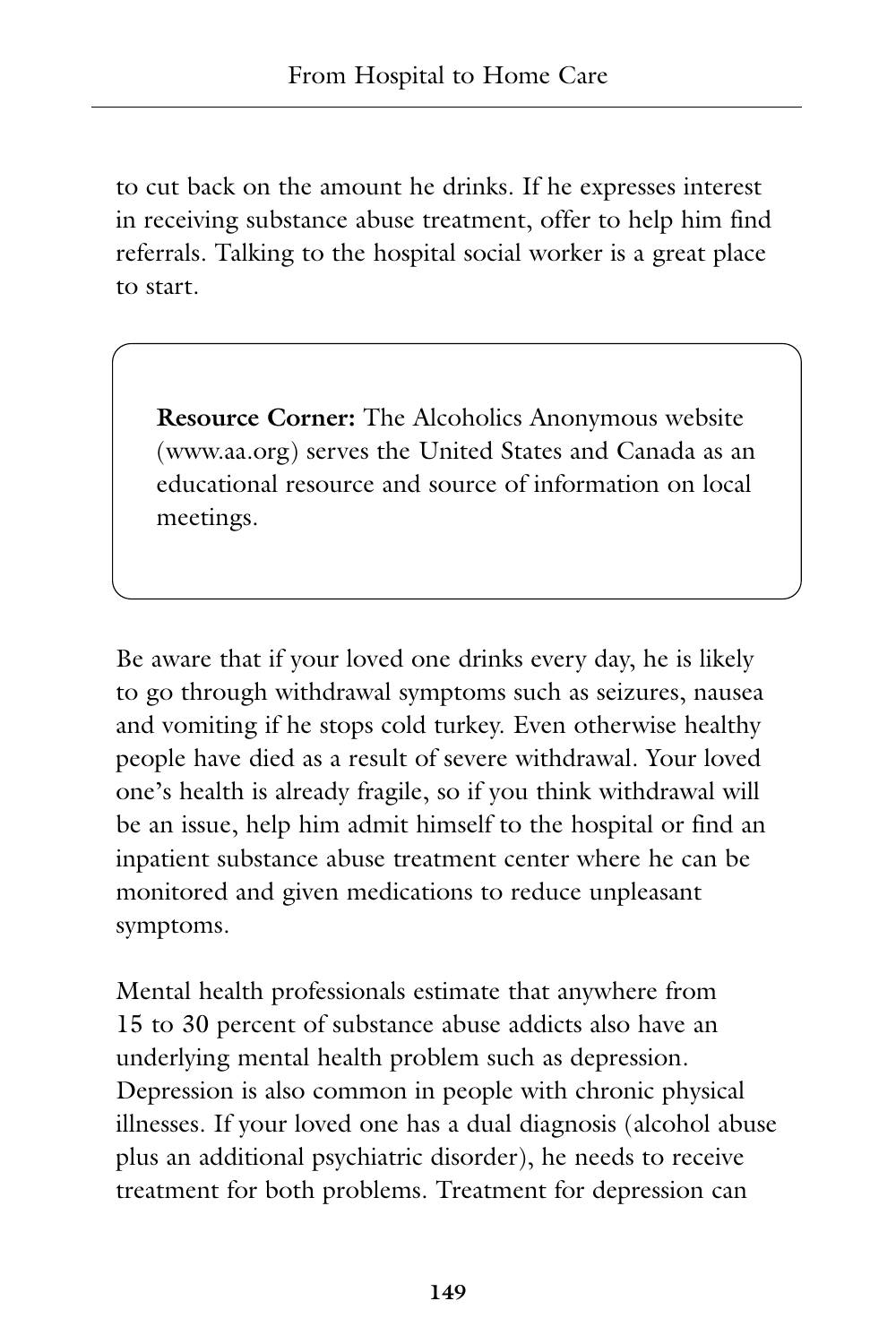include medication, depending on whether or not his doctor thinks he is healthy enough to tolerate it. Another treatment option is psychotherapy. Psychotherapy, especially in the form of Cognitive Behavioral Therapy (CBT), has proven to be effective in the treatment of depression. A support group for patients with liver disease is another possible source of help. If your loved one is still able to get up and around, encourage him to adopt an exercise program and remain as active as possible. Many studies show that exercise can treat depression as well as medications.

Finally, if your loved one's disease is alcohol-related, he may experience a lot of anger and self-blame. Listen supportively while he expresses his feelings. He may not need you to make any comment or offer any advice at all. If your loved one does ask you for reassurance, you can emphasize that you are proud of the efforts he or she is making to stay healthy now.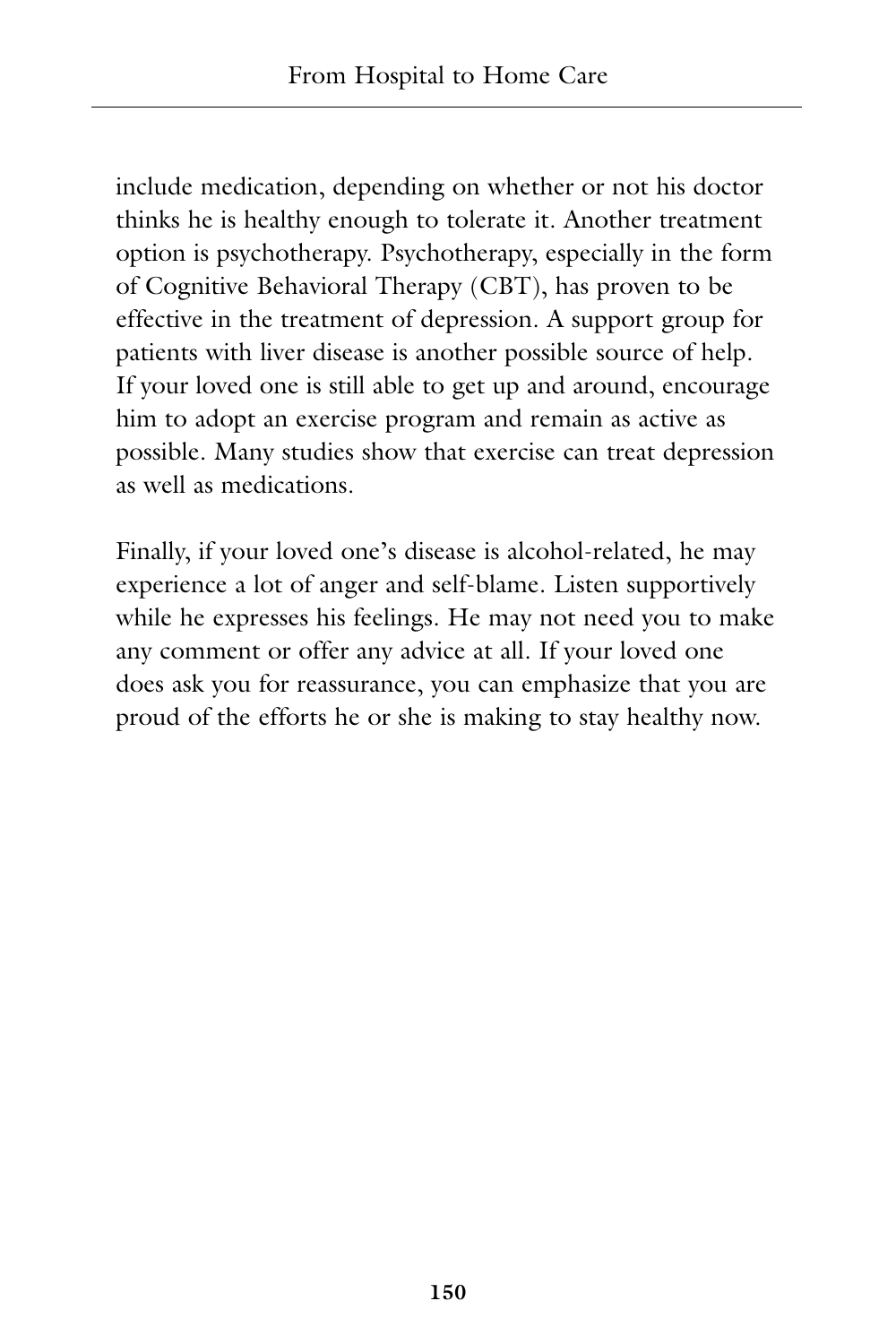# **CHAPTER TWENTY-THREE Psychiatric Disorders**

Psychiatric disorders, sometimes referred to as mental disorders or mental illnesses, encompass well over a hundred disorders listed in the Diagnostic and Statistical Manual IV-TR. A psychiatric disorder is a disorder that causes problems with thought or emotion. There are six main categories of adult psychiatric disorders: anxiety disorders, mood disorders, psychotic disorders, eating disorders, impulse control and addiction disorders and personality disorders. Many people with psychiatric disorders are able to manage their daily lives independently and without issue. Sometimes, however, the disorder becomes serious enough to warrant a hospitalization, particularly if an individual attempts to cause harm to herself or to others.

### **Statistics/Demographics**

According to the National Institute of Mental Health, in any given year 26.2 percent of adults in the United States meet the diagnostic criteria for some type of mental disorder. A little over 20% of these adults suffer from severe, incapacitating mental illnesses. The Canadian Mental Health Association reports that 20% of Canadians will experience a mental illness in their lifetime. Just over nine percent of adults meet the criteria to be diagnosed with a personality disorder and just over one percent of adults suffer from schizophrenia, a psychotic disorder that causes people to experience hallucinations and delusions.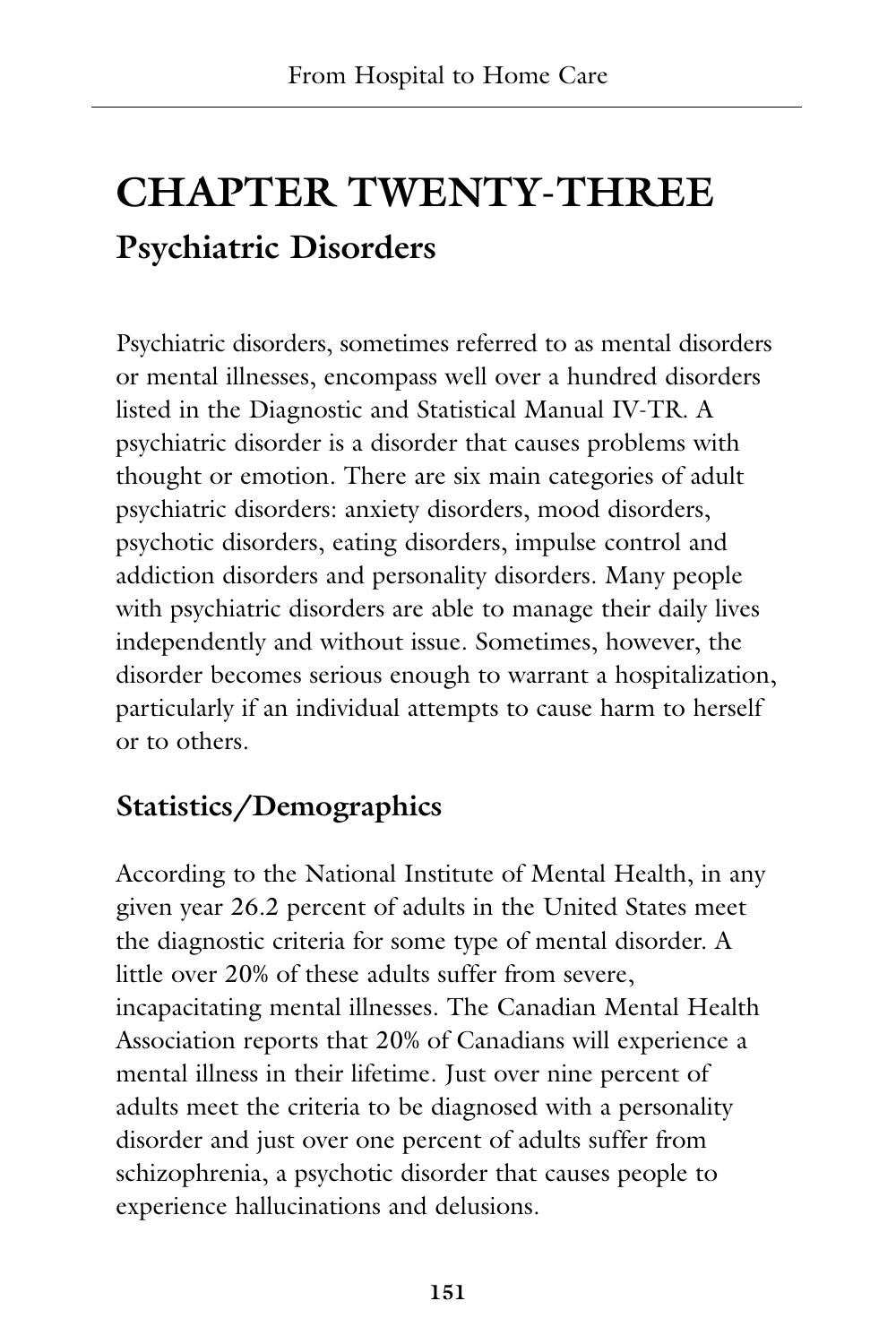### **Prognosis**

Suicide is the tenth leading cause of death in both the United States and Canada. Women are more likely to attempt suicide, but men are more likely to complete the act. Currently, the demographic group at the highest risk for suicide is males over the age of 65.

### **Reasons for Hospitalization**

Most people with psychiatric disorders receive treatment from a psychiatrist and/or a therapist on an outpatient basis. Hospitalization is generally used only when a patient is believed to be an immediate threat to herself or to someone else and most hospitalizations last only a few days to a couple of weeks.

### **Home Care Physical Needs**

Most people with psychiatric disorders do not require any assistance with personal care. Acute mental illness can affect people of any age. Schizophrenia and bipolar disorder typically show up during young adulthood. Personality disorders tend to present themselves even earlier. Depression may occur throughout the life cycle, either in response to chemical fluctuations in the brain or to painful life circumstances.

One problem experienced by those who suffer from bipolar disorder is a tendency to stop taking prescribed medication. One reason why individuals stop medications is because they don't like the way a particular medication makes them feel. Another reason why individuals with bipolar disorder stop medication is because they enjoy the manic phase of the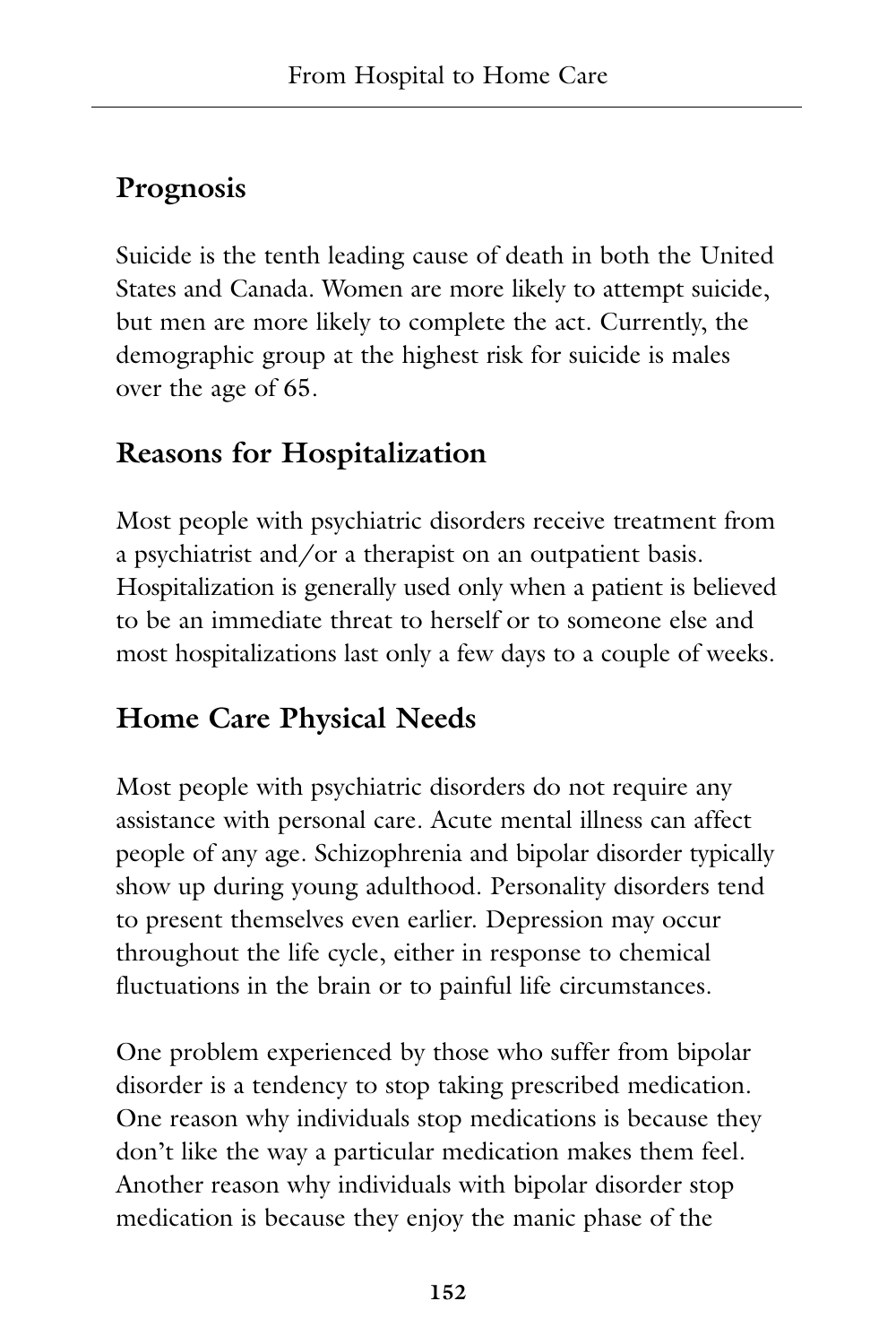disorder. During a manic episode, people have boundless energy and can work on one or many projects for days on end without stopping. Mania can also cause psychotic symptoms, especially delusions of grandeur, and some people with mania get into trouble by running up credit card debt or writing bad checks.

If your loved one speaks to you about stopping medication, strongly encourage her to speak with her doctor or psychiatrist first. If the problem is that your loved one doesn't like the way the medication makes her feel, a trained psychiatrist can adjust the dose, or try another medication. Remind your loved one that it often takes many months after diagnosis or after a flare-up before medications can be regulated.

It helps to know what kinds of side effects your loved one's medications may cause. Antidepressants, for instance, may lead to a lack of interest in sexual activity; antipsychotics may cause a dry mouth and drowsiness. A more serious side effect is involuntary movements, a condition known as tardive dyskinesia. If your loved one experiences involuntary movements while taking an antipsychotic, notify her doctor immediately.

There are some things you can encourage your loved one to do that may help ease her symptoms. Exercise, for instance, can relieve symptoms of depression quite effectively.

Your loved one will also benefit by participating actively in life. This can be hard for a person suffering from depression, who often feels like getting out of bed is a struggle, but studies suggest that once a depressed person becomes involved in an activity, she ends up having a better time than she anticipated.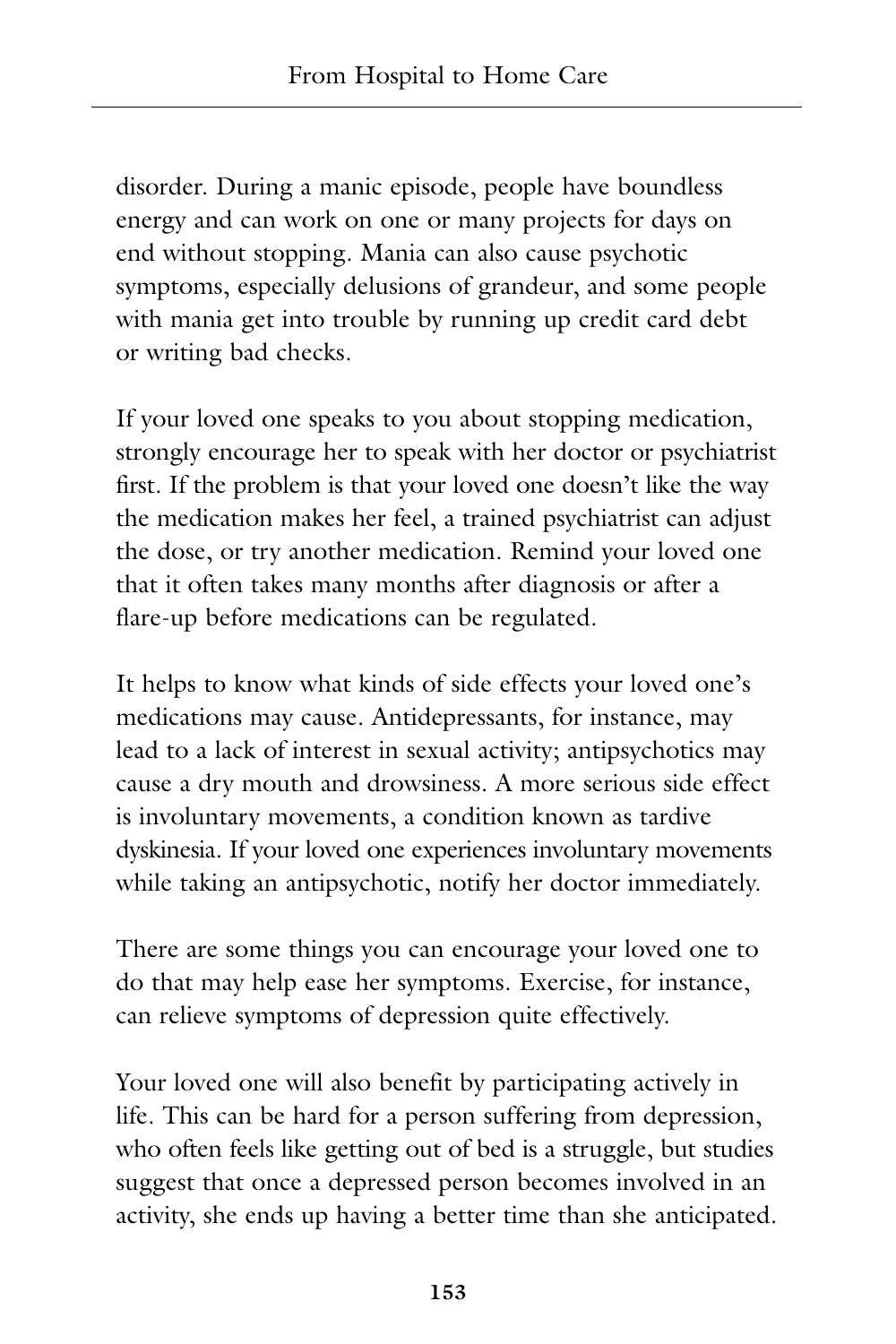### **Home care Emotional Needs**

Don't try to "cheer up" a depressed loved one or tell her to "snap out of it." She would if she could.

Having any type of psychiatric disorder, but especially depression, is a risk factor for suicide. If you suspect your loved one is thinking about harming herself, ask her directly. You won't put ideas in her head. In fact, if she is feeling suicidal, talking about it is a safe way to discharge the feelings without acting upon them.

Mental health professionals generally deem the risk factor for suicide to be low if the person has only vague thoughts of wanting to die, expresses conflict between wanting to die and wanting to live, does not have a specific plan and has no means of suicide at her disposal.

The risk factor increases if your loved one has a specific plan for killing herself and if the means are readily available to her.

**Resource Corner:** A suicide threat is a serious issue. If you're not sure whether or not a suicide threat is serious, call the person's psychiatrist or therapist. If they are not available, call 911 and have her transported to an emergency room where she can be examined by a mental health professional.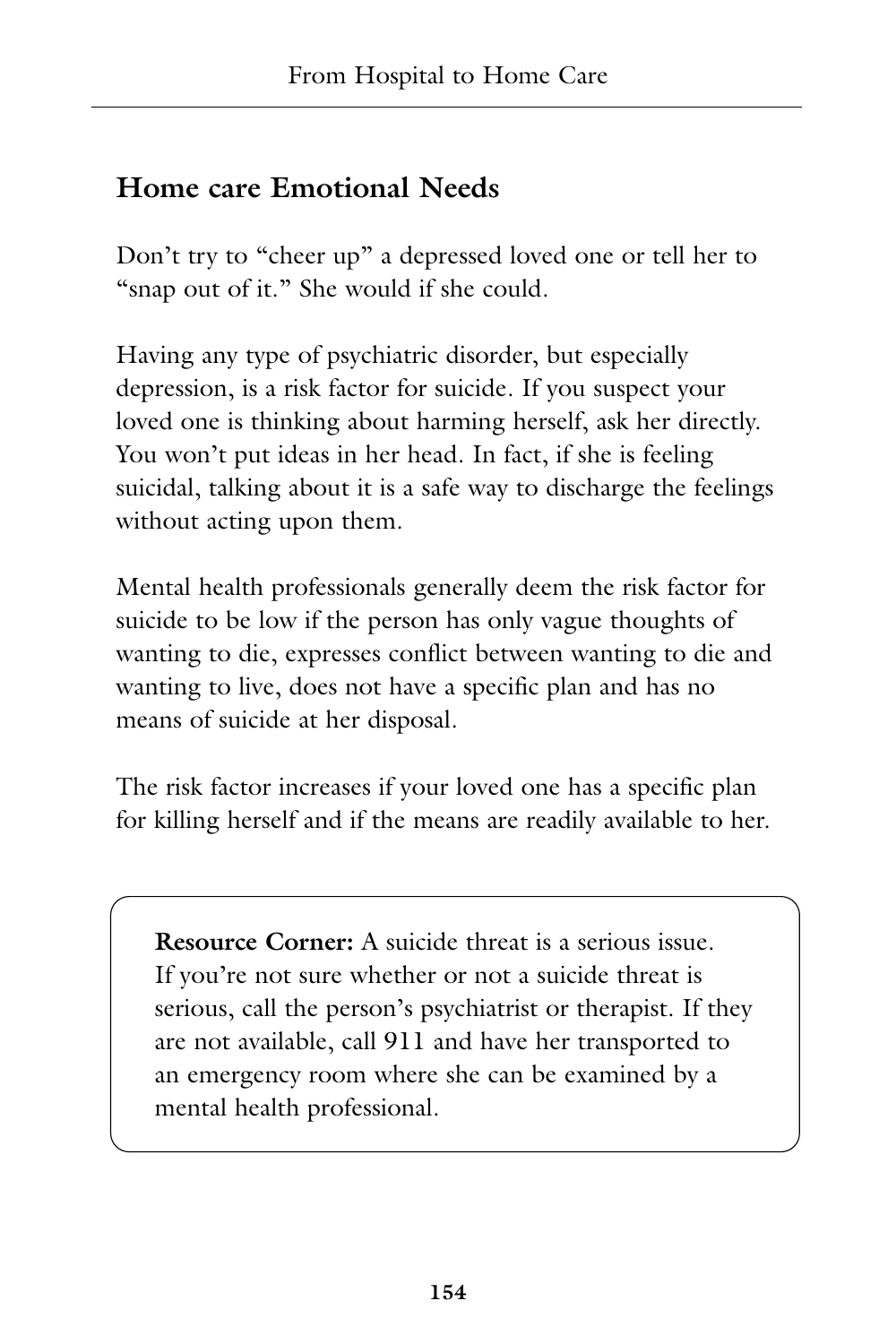## **CHAPTER TWENTY-FOUR Transitioning from Hospital to Home**

Bringing an individual home from the hospital, especially if the individual's care needs have increased, can seem daunting. Taking the following steps will help ensure that you are as prepared as possible for your loved one's homecoming.

#### **1. Meet with the Health Care Team to Discuss Your Loved One's New Needs**

If your loved one lived alone prior to the hospitalization, you need to seriously consider whether she can continue to do so. If your loved one needs a few days or weeks before she feels secure in returning to living alone, perhaps she could be referred to an inpatient rehabilitation unit to regain strength and encourage independence. One option for individuals who wish to remain at home but still require rehabilitation is to to hire a private duty caregiver to assist in activities of daily living and have the rehabilitation team come to the home a few times a week.

If living alone is no longer an option for your loved one, take some time to think before committing yourself as a full, or part-time caregiver. How will your new role affect your work, your relationships with your family and your own health?

You may decide that your loved one's needs are too great and that you are not in a position to become a primary caregiver. There is no shame in making that decision. Once you have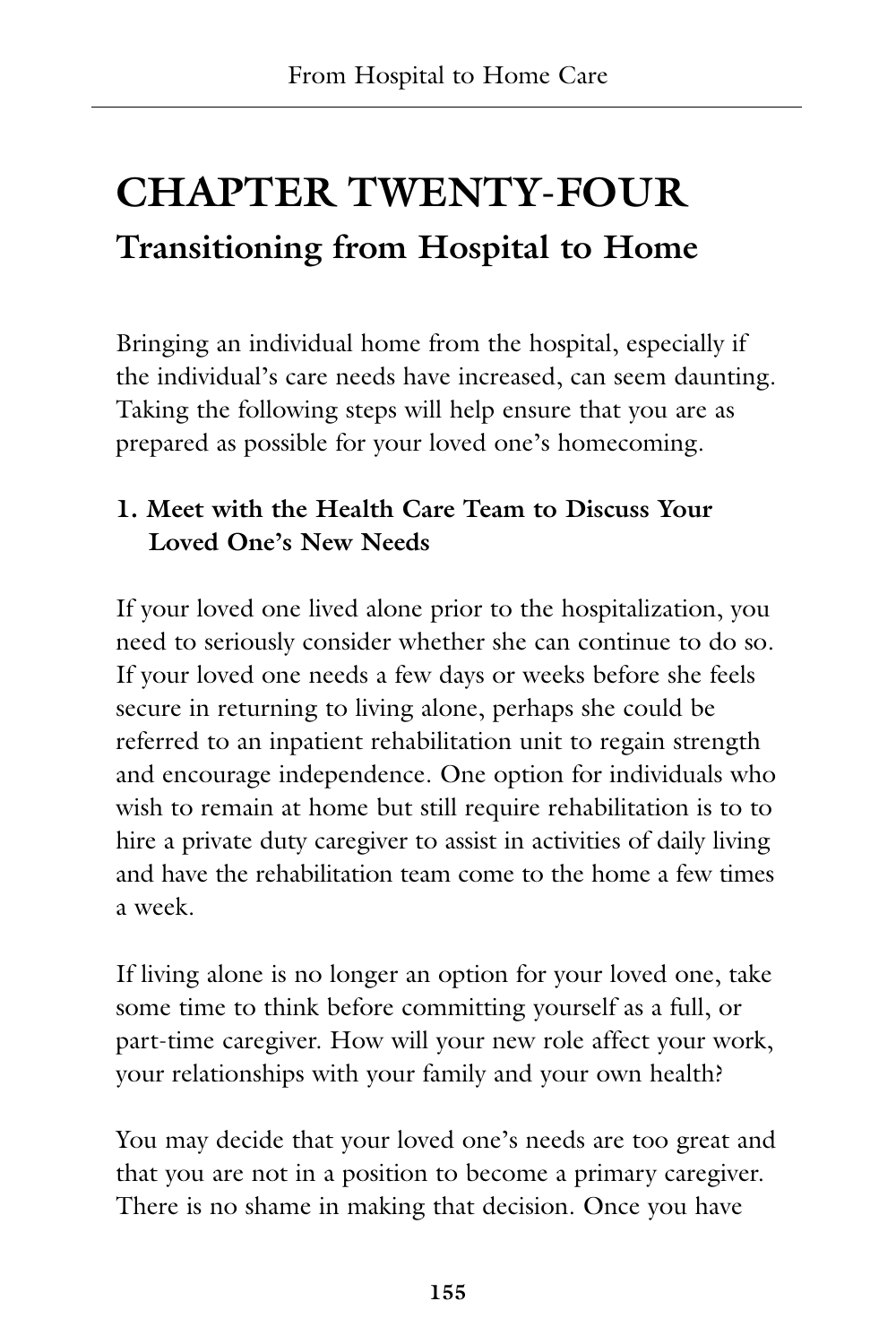made it, you, your loved one and the discharge team can discuss other options, such as moving in with another family member who is in a position to care for your loved one, hiring a private duty home care caregiver or moving to a nursing home or an assisted living facility.

#### **2. Ask Friends/Family for Help**

You may decide that you are capable of caring for your loved one at home. This certainly doesn't mean that you have to do everything on your own. Often, when an elderly parent needs increased care, one family member is left "holding the bag." To avoid finding yourself in this position, be assertive when it comes to asking for help. Be pleasant but direct when you make a request. "I need to get away for a few hours on Saturday. Could you come over and stay with Dad from noon until five?" or "I need a caregiver to help me with Uncle George's baths. If all of us could agree to pitch in \$25.00 per month that should cover the cost."

#### **3. Prepare Your Home**

Make your home as safe as possible. This is especially important if the individual suffers from Alzheimer's disease or another form of dementia and is not aware of basic safety issues.

First, go through the house and remove all the clutter from the floor. Check to make sure there are no electric cords stretching across a room or hallway. It's also a good idea to remove throw rugs from any room your loved one is likely to enter. Throw rugs may look attractive, but they can easily get bunched up under your loved one's feet and cause a fall.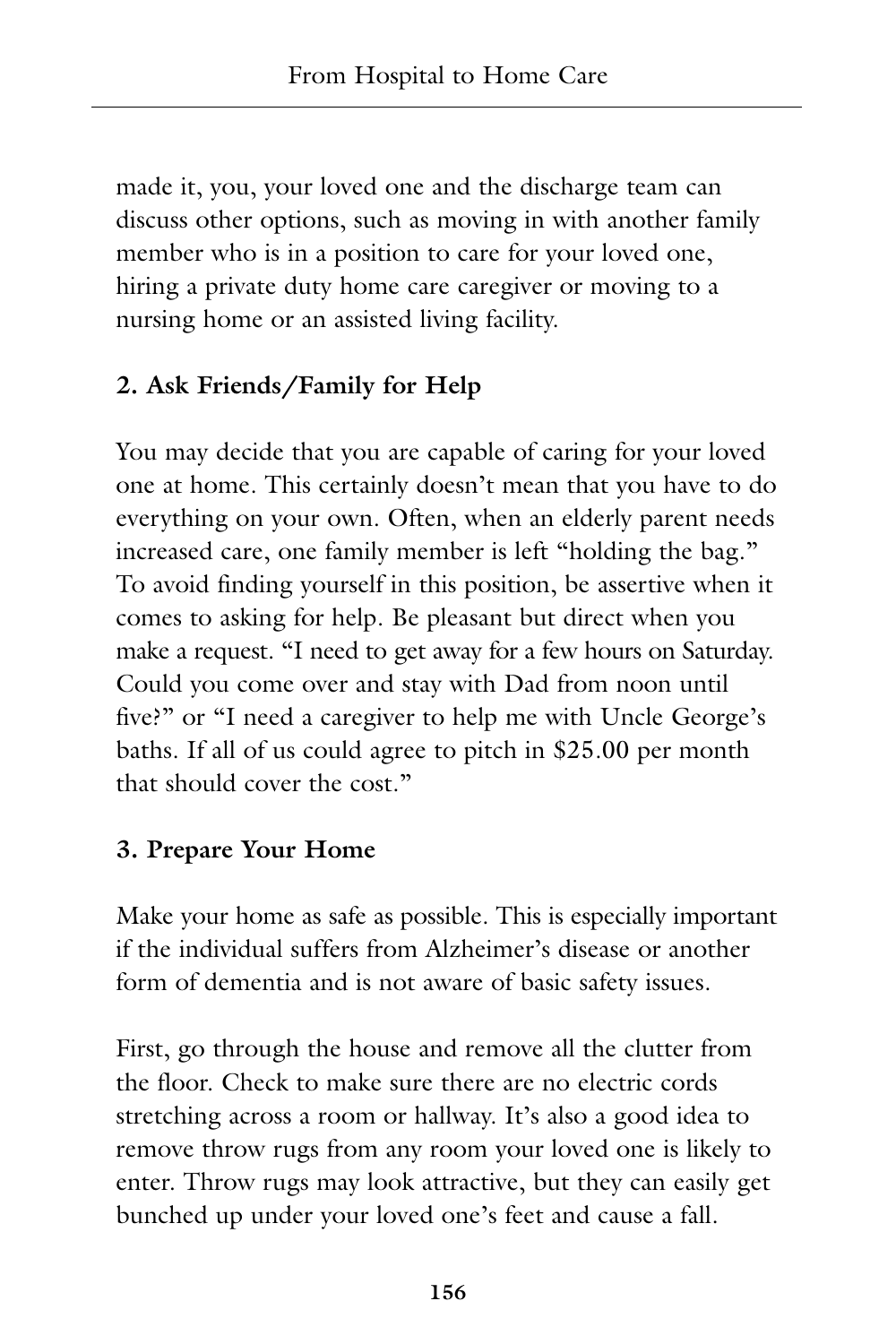Another way to help prevent falls is installing sturdy grab bars by the toilet and inside the bathtub or shower. Investing in a tub bench, available at most retail pharmacies for a reasonable price, can further reduce the risk of falling.

If your loved one suffers from dementia, wandering may be a problem, especially in a new environment. Install tricky locks and/or alarms on all the doors leading to the outside. Prevent scalding injuries by lowering the temperature on the water thermostat.

Finally, make sure all medications or other toxic products your loved one might accidentally ingest are safely locked away.

#### **4. Arrange for Delivery of Medical Equipment**

The individual may be discharged from the hospital needing special equipment such as an oxygen concentrator, a wheelchair or a hospital bed. The hospital social worker can fax the doctor's order and the discharged patient's insurance information to an appropriate medical equipment supplier to facilitate the delivery of the equipment to the home.

The supplier usually plans to deliver the medical equipment a day or so before discharge to ensure that it is all set up and ready to go when the patient arrives home.

Take a few minutes and think about where the equipment will best fit in your house. If you decide to put the hospital bed in a guest room, for instance, what will you do with the bed that is already there? People who deliver medical equipment are glad to set up the equipment and train you in its use, but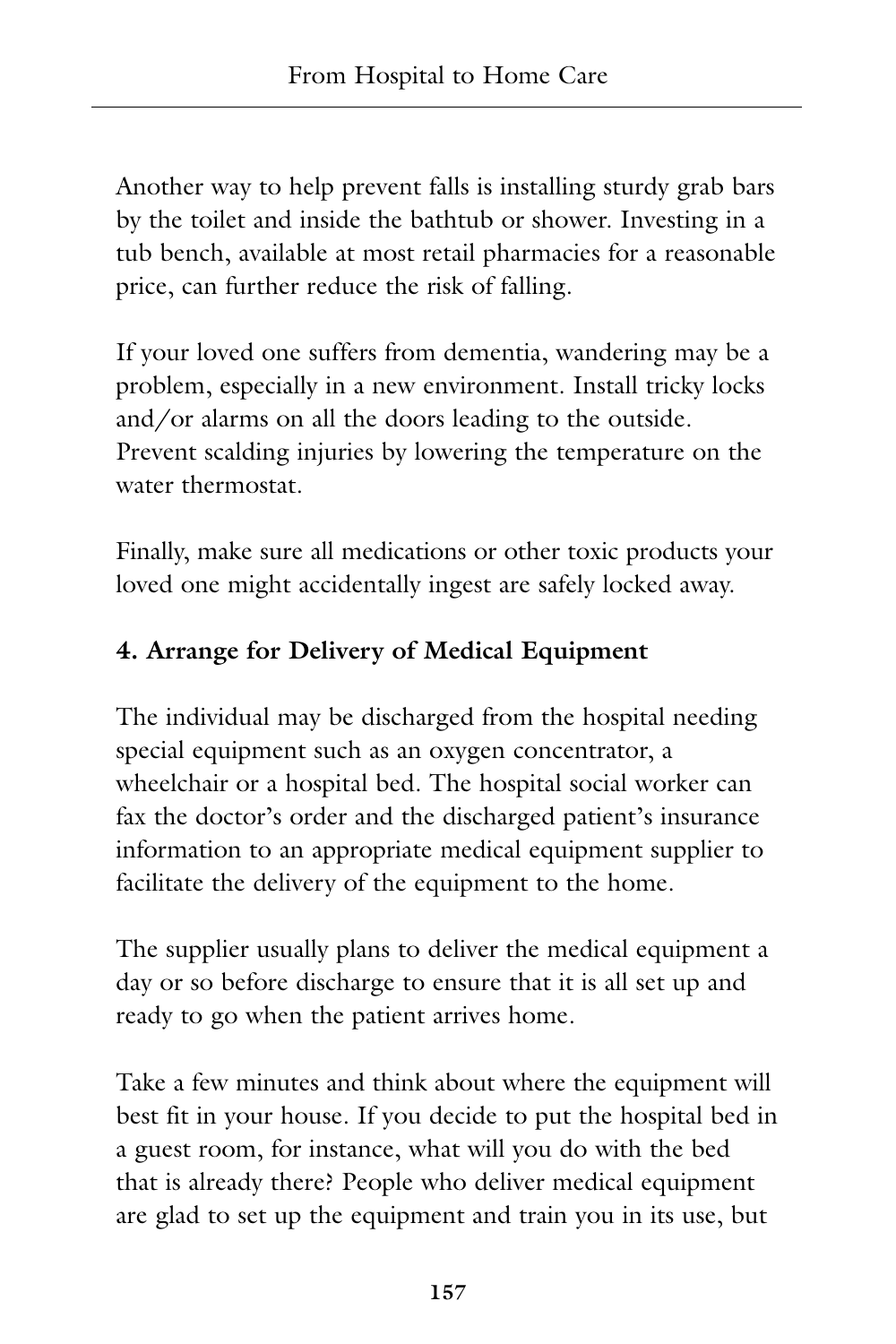it is not their responsibility to help you disassemble or move other pieces of furniture.

One last step you can take is making sure that a wheelchair fits through the doorways of rooms they will need to access, such as the bathroom or the bedroom.

#### **5. Coordinate In-Home Services**

Find out from the discharge planner if the doctor has recommended Medicare-covered services like home health care or hospice. Make sure the discharge planner has all of the patient's insurance information so that he or she can locate a provider who will work with your insurance company.

If the discharge planning team does not believe your loved one would benefit from home health care or from hospice, consider hiring a caregiver from a private duty home care agency, especially if the individual requires a lot of physical assistance or if you are not comfortable helping him with intimate tasks like toileting or bathing.

Most health insurance plans do not cover what they term "custodial care," but some long term care insurance plans do cover the cost of these services. If your loved one has long term care insurance, speak with his agent to see if the insurance plan will help.

The state or county where your loved one resides may also assist with the cost of private duty care, especially if your loved one can show financial need.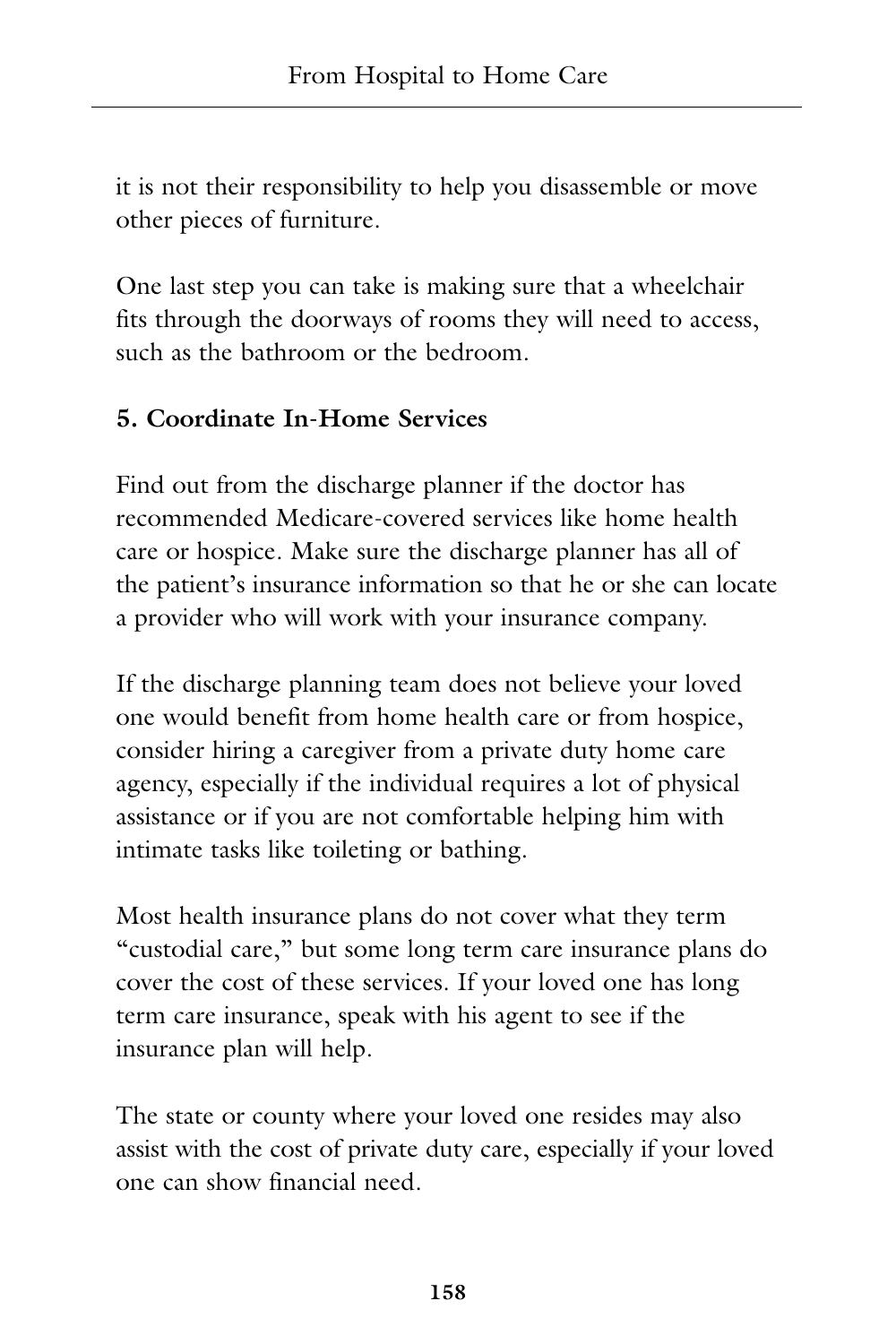Most frequently, though, your loved one will need to pay for private duty care out of his own pocket. Work with the company to arrange a schedule your loved one can afford while still ensuring that both you and he get the assistance you need.

#### **6. Arrange Transportation Home from the Hospital**

In many cases, you will be able to bring your loved one home in your own car. If, however, your loved one must be transported in a wheelchair, or if he is too weak to sit up for a car trip, you may need to hire a wheelchair van, an ambulance or a home care agency to bring your loved one home. The hospital social worker or the discharge planner can help you arrange alternate transportation, although your loved one will have to pay for it. Note that many wheelchair van companies insist that their driver be paid before he or she provides the transportation; most ambulance companies will send you a bill.

#### **7. Expect the Unexpected**

While going home after a hospitalization is a joyous, triumphant occasion for some, it can be a daunting, stressprovoking time for others. Especially in cases where an individual's physical condition has changed drastically, it is quite common for the individual and his loved ones to struggle with anger, uncertainty and depression. Maintaining a positive but realistic outlook is important. Work with the discharge team to devise an organized post-discharge plan and use the pervious chapters of this book to educate yourself on life after hospitalization.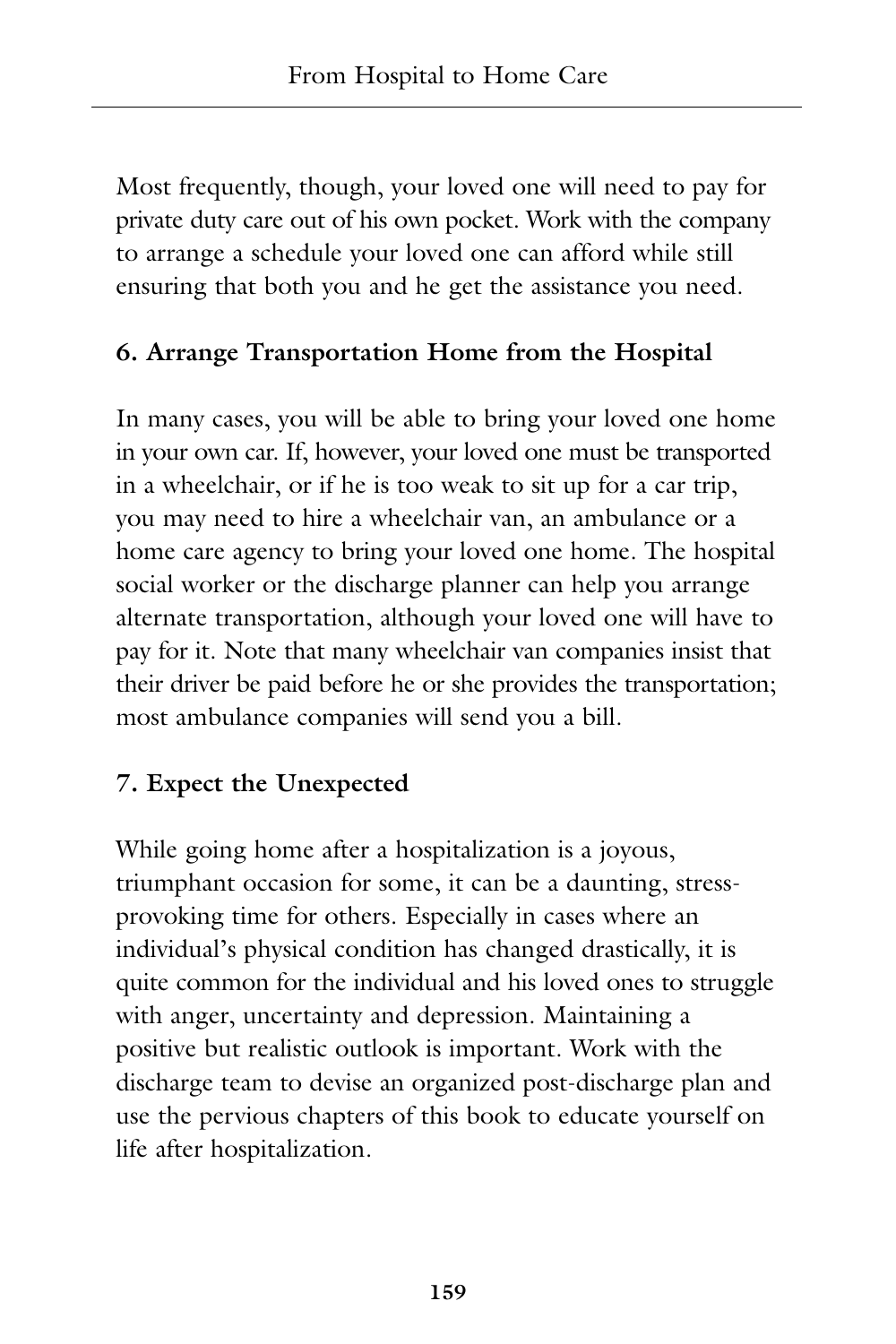Offer your loved one as much support and understanding as you can while he makes the adjustment to his new circumstances. At the same time, remember to stay in close touch with your own support system of friends, family, clergy, etc. The transition from hospital to home care can be a challenge for everyone involved. Try not to worry if it all seems too complex and frightening at first—humans are incredibly resilient and able to adapt. You and your loved one are both exploring uncharted territory. Trust that you will, eventually, get used to your new reality and establish a routine that works for both of you. It just takes some time and patience.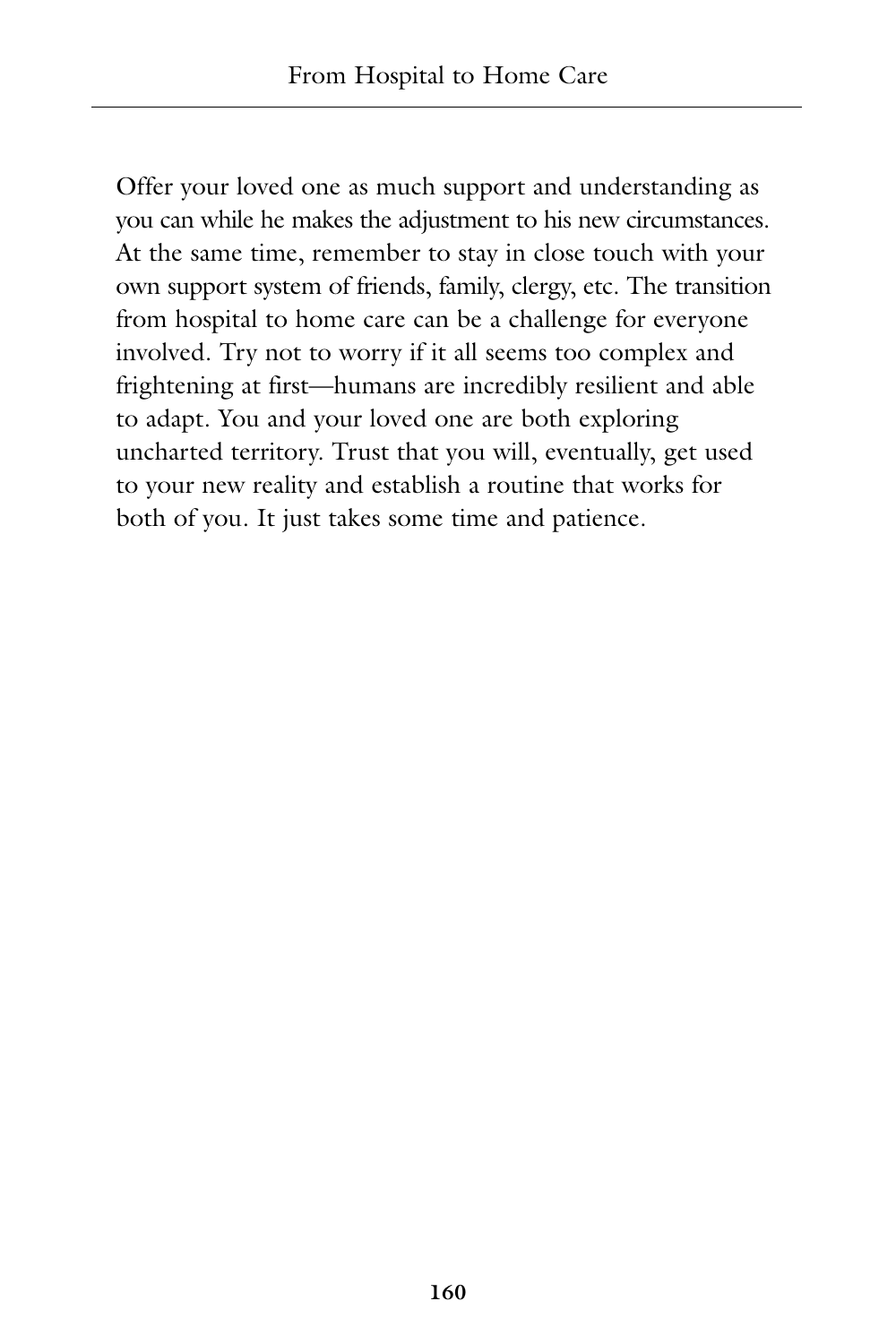# **CHAPTER TWENTY-FIVE Summary**

Although it is impossible to plan for every single situation that may arise after a hospitalization, this book explores some of the most common concerns patients and their caregivers face when making the transition from hospital to home.

We hope you've found all the information within these pages to be valuable, but if you take away only one thought from the book, let it be this: The hospitalization experience is already stressful enough that you will want to use whatever resources are available to use for the transition home. Trying to be a full-time caregiver when you have a long list of competing responsibilities will not only endanger your own health but also increase your risk of burnout and decrease the likelihood that you will be able to continue providing care for your loved one.

Whether assistance comes in the form of family, friends, neighbors, people you know from church, or professional support from a private duty home care company like Home Care Assistance, ask for help!

Ask now, even if you don't think you need help yet. You may be surprised to realize how much you enjoy having a few hours to yourself. Besides, if you wait until you are too mentally and physically exhausted to seek help, it may be too late to salvage the caregiving situation.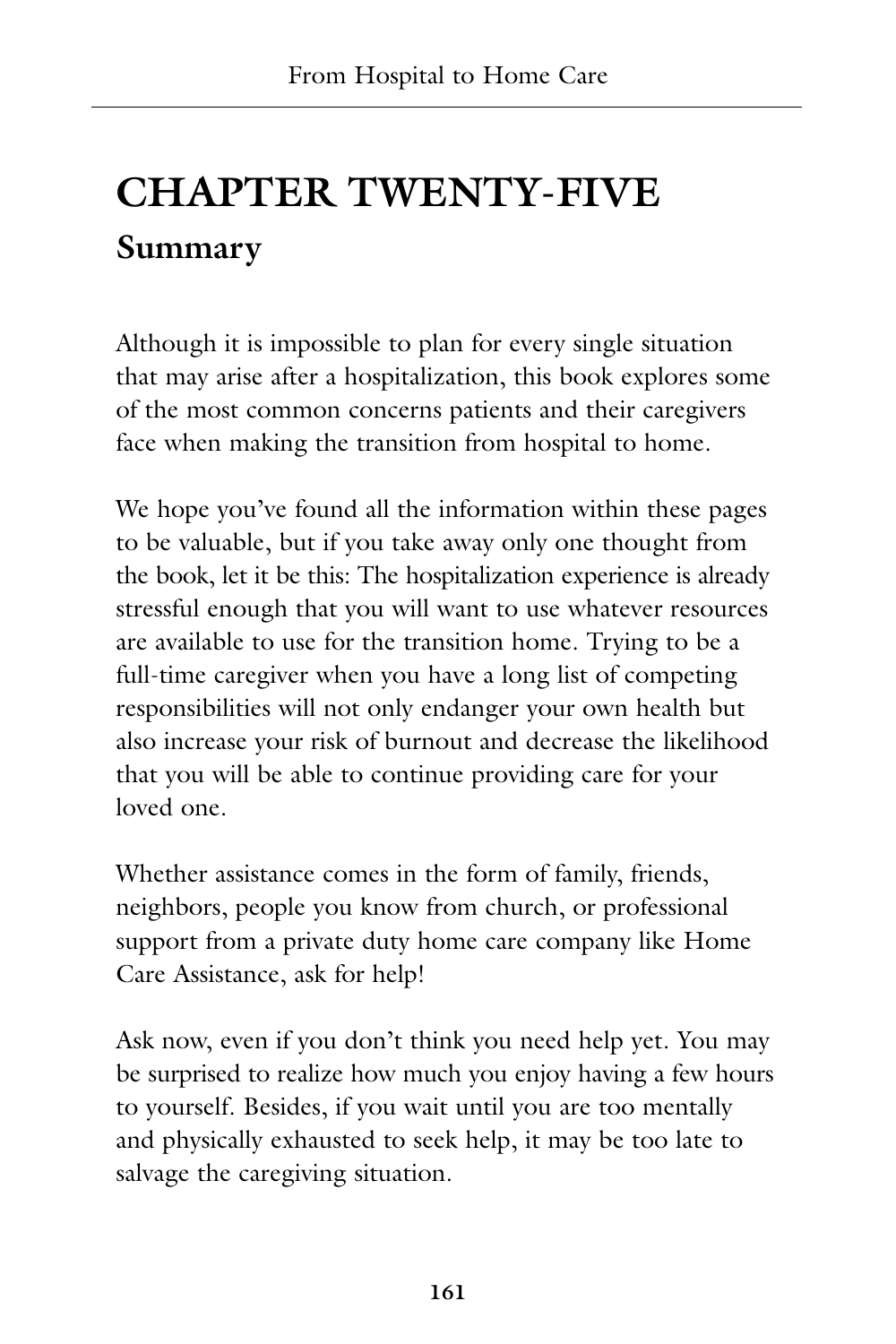Physically write into your daily schedule a fifteen to thirty minute time frame when you will focus on yourself. Perhaps you can set this time to coincide with your loved one's naps, her time in adult daycare, or the hour or two a day when she goes to a rehabilitation clinic. During your "me-time," consider the following activities:

- Read a chapter or two of a novel by your favorite author
- Pray or meditate
- Listen to your favorite music
- Walk around the block
- Snuggle up with a pet
- Spend time with someone you love
- Make a list of everything—big and small—that you've accomplished in the last week
- Take a hot bath or a shower
- Watch a funny movie or sitcom and let yourself laugh out loud
- Take a power nap

These are just a few suggestions. The point is that the better you care for yourself, the better you'll be able to care for your loved one.

Finally, always remember that there are resources at hand to help you with your loved one's care. You may have to look hard for them, and you may have to ask for their help, but they do exist. Tapping into these resources is a great way to improve your loved one's quality of life and your own as well. If you would like to discuss your situation with a care manager or learn more about arranging home care services, visit **www.HomeCareAssistance.com** or call (toll-free) **1-866-4-LiveIn** or **1-866-454-8346**.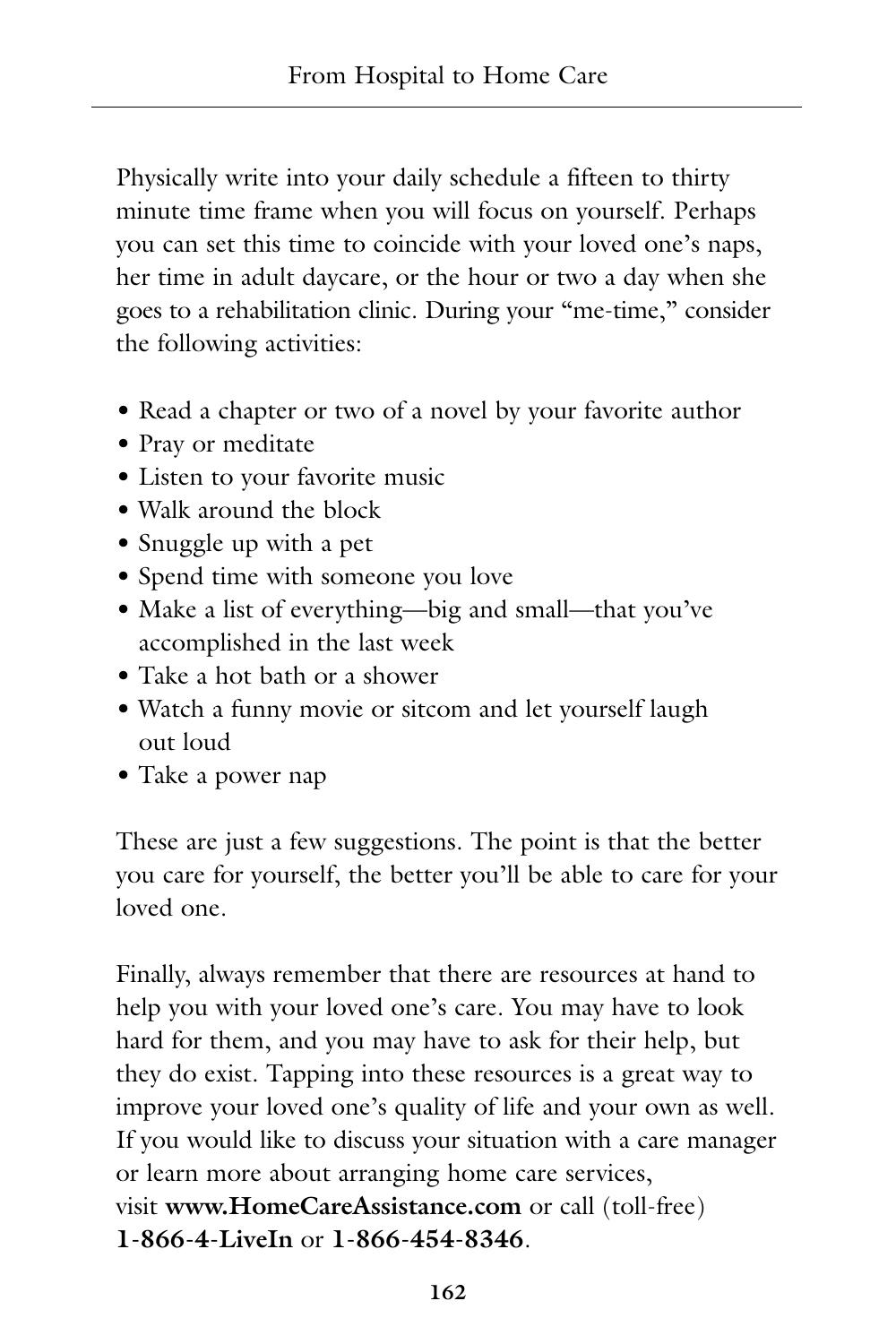

#### **About Home Care Assistance**

Our mission at Home Care Assistance is to change the way the world ages. We provide older adults with quality care that enables them to live happier, healthier lives at home. Our services are distinguished by the caliber of our caregivers, the responsiveness of our staff and our expertise in Live-In care. We embrace a positive, balanced approach to aging centered on the evolving needs of older adults.

- **• Live-In Experts.** We specialize in around the clock care to help seniors live well at home.
- **• Available 24/7.** Care managers are on call for clients and their families, even during nights and weekends.
- **• High Caliber Caregivers.** We hire only 1 in 25 applicants and provide ongoing training and supervision.
- **• Balanced Care.** Our unique approach to care promotes healthy mind, body and spirit.
- **• No Long Term Contracts.** Use our services only as long as you're 100% satisfied.
- **• A Trusted Partner.** We're honored to be Preferred Providers for professionals in both the medical and senior communities.
- **• Peace of Mind.** Independent industry surveys place our client satisfaction rate at 97%.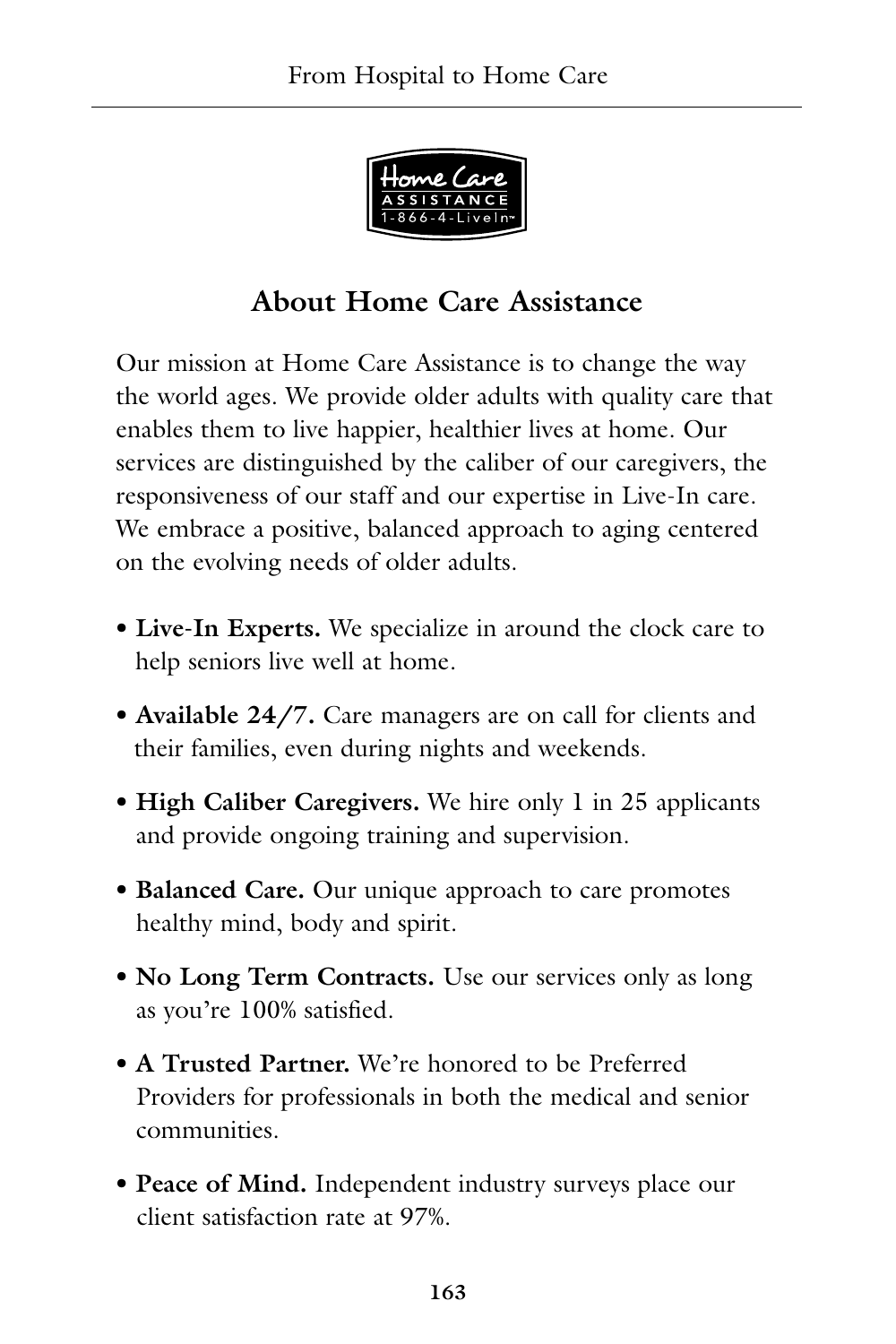#### **Author Biographies**

**Kathy N. Johnson, PhD, CMC** is a Certified Geriatric Care Manager and Chief Executive Officer of Home Care Assistance. A recognized leader in senior care, she holds a Doctorate in Psychology from the Illinois Institute of Technology.

**James H. Johnson, PhD** is a licensed clinical psychologist and Chairman of Home Care Assistance. He is the former department chair of the Virginia Consortium for Professional Psychology and the award-winning author of nine books. He holds a Doctorate in Psychology from the University of Minnesota.

**Lily Sarafan, MS** is President and Chief Operating Officer of Home Care Assistance. She has been featured as an industry expert by more than 100 media outlets. She holds Masters and Bachelors degrees from Stanford University.